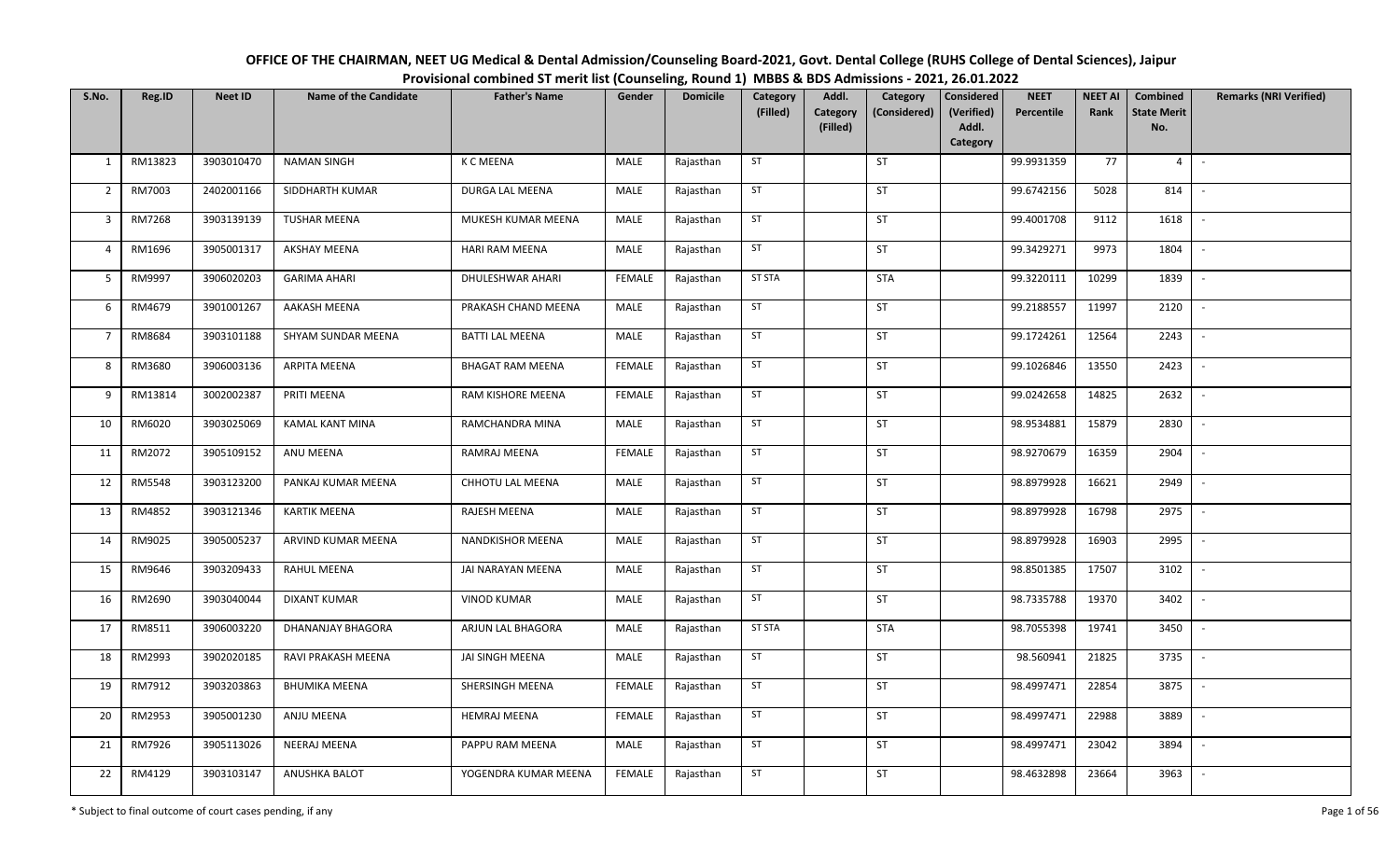| OFFICE OF THE CHAIRMAN, NEET UG Medical & Dental Admission/Counseling Board-2021, Govt. Dental College (RUHS College of Dental Sciences), Jaipur |
|--------------------------------------------------------------------------------------------------------------------------------------------------|
| Provisional combined ST merit list (Counseling, Round 1) MBBS & BDS Admissions - 2021, 26.01.2022                                                |

| S.No. | Reg.ID  | <b>Neet ID</b> | <b>Name of the Candidate</b> | <b>Father's Name</b>       | Gender        | <b>Domicile</b> | Category<br>(Filled) | Addl.<br>Category<br>(Filled) | Category<br>(Considered) | Considered<br>(Verified)<br>Addl.<br>Category | <b>NEET</b><br>Percentile | <b>NEET AI</b><br>Rank | Combined<br><b>State Merit</b><br>No. | <b>Remarks (NRI Verified)</b> |
|-------|---------|----------------|------------------------------|----------------------------|---------------|-----------------|----------------------|-------------------------------|--------------------------|-----------------------------------------------|---------------------------|------------------------|---------------------------------------|-------------------------------|
| 23    | RM6104  | 3903107572     | <b>ANKITA MEENA</b>          | PANCHU RAM MEENA           | <b>FEMALE</b> | Rajasthan       | ST                   |                               | ST                       |                                               | 98.4033911                | 24286                  | 4022                                  | $\sim$                        |
| 24    | RM9834  | 3903001073     | <b>DISHANT NEEMROTH</b>      | TEJVEER SINGH MEENA        | MALE          | Rajasthan       | ST                   |                               | ST                       |                                               | 98.3345561                | 25178                  | 4119                                  | $\overline{\phantom{a}}$      |
| 25    | RM7310  | 3903222262     | <b>MANISHA MEENA</b>         | REVAD MAL MEENA            | <b>FEMALE</b> | Rajasthan       | ST                   |                               | <b>ST</b>                |                                               | 98.3345561                | 25681                  | 4172                                  | $\sim$                        |
| 26    | RM4814  | 3903130187     | <b>ANKIT MEENA</b>           | SHISHPAL MEENA             | MALE          | Rajasthan       | ST                   |                               | ST                       |                                               | 98.3010128                | 26158                  | 4219                                  | $\sim$                        |
| 27    | RM10655 | 4201102562     | <b>GARIMA MEENA</b>          | MANOJ KUMAR MEENA          | <b>FEMALE</b> | Rajasthan       | ST                   |                               | ST                       |                                               | 98.2690884                | 26396                  | 4256                                  | $\sim$                        |
| 28    | RM11242 | 3905118240     | SAVITA MEENA                 | GHANSHYAM MEENA            | <b>FEMALE</b> | Rajasthan       | ST                   |                               | ST                       |                                               | 98.2690884                | 26573                  | 4272                                  | $\sim$                        |
| 29    | RM13306 | 3905120279     | <b>GAGAN MEENA</b>           | RAMESH CHANDRA MEENA       | MALE          | Rajasthan       | ST                   |                               | ST                       |                                               | 98.2385239                | 27201                  | 4335                                  |                               |
| 30    | RM5374  | 3903031199     | RAVI MEENA                   | <b>BADRI NARAYAN MEENA</b> | MALE          | Rajasthan       | ST                   |                               | ST                       |                                               | 98.2097077                | 27207                  | 4337                                  | $\blacksquare$                |
| 31    | RM2071  | 3905013102     | SHUBHAM MEENA                | <b>BRIJ GOPAL MEENA</b>    | MALE          | Rajasthan       | ST                   |                               | ST                       |                                               | 98.176553                 | 27875                  | 4396                                  |                               |
| 32    | RM4046  | 3903117424     | SACHIN MEENA                 | MOHAN LAL MEENA            | MALE          | Rajasthan       | ST                   |                               | ST                       |                                               | 98.1070057                | 29033                  | 4505                                  | $\sim$                        |
| 33    | RM8583  | 3903129096     | MANISH KUMAR MEENA           | <b>GOPAL MEENA</b>         | MALE          | Rajasthan       | ST                   |                               | ST                       |                                               | 98.1070057                | 29165                  | 4521                                  | $\overline{\phantom{a}}$      |
| 34    | RM12082 | 3905120406     | HARSHIT KUMAR MEENA          | <b>KAMLESH MEENA</b>       | MALE          | Rajasthan       | ST                   |                               | <b>ST</b>                |                                               | 98.0710665                | 29508                  | 4548                                  | $\overline{\phantom{a}}$      |
| 35    | RM3543  | 3905019098     | <b>KARTIK MEENA</b>          | RAMSINGH MEENA             | MALE          | Rajasthan       | ST                   |                               | ST                       |                                               | 98.0019077                | 30435                  | 4632                                  |                               |
| 36    | RM14182 | 3903018225     | <b>VIKAS MEENA</b>           | RISHI RAJ MEENA            | MALE          | Rajasthan       | ST                   |                               | ST                       |                                               | 98.0019077                | 30601                  | 4648                                  | $\mathbb{L}$                  |
| 37    | RM10620 | 3903216251     | SUNIL KUMAR MEENA            | HARI NARAYAN MEENA         | MALE          | Rajasthan       | ST                   |                               | ST                       |                                               | 98.0019077                | 30784                  | 4660                                  |                               |
| 38    | RM2889  | 3905117184     | AMAN MEENA                   | JODHRAJ MEENA              | MALE          | Rajasthan       | ST                   |                               | ST                       |                                               | 97.9615651                | 31179                  | 4691                                  | $\blacksquare$                |
| 39    | RM6585  | 3903107377     | <b>GAURAV MEENA</b>          | RAMAWATAR MEENA            | MALE          | Rajasthan       | ST                   |                               | ST                       |                                               | 97.9301587                | 31487                  | 4719                                  |                               |
| 40    | RM10609 | 3903011330     | ARTI MEENA                   | <b>OMPRAKASH MEENA</b>     | <b>FEMALE</b> | Rajasthan       | ST                   |                               | <b>ST</b>                |                                               | 97.8598991                | 32651                  | 4806                                  | $\sim$                        |
| 41    | RM7202  | 3905126085     | JITENDRA KUMAR MEENA         | SITARAM MEENA              | MALE          | Rajasthan       | ST                   |                               | <b>ST</b>                |                                               | 97.8598991                | 32730                  | 4807                                  | $\overline{\phantom{a}}$      |
| 42    | RM1107  | 3905101206     | <b>ANKIT MEENA</b>           | <b>BABU LAL MEENA</b>      | MALE          | Rajasthan       | ST                   |                               | <b>ST</b>                |                                               | 97.8598991                | 32891                  | 4817                                  | $\sim$                        |
| 43    | RM6088  | 3905109176     | POOJA MEENA                  | CHANDAR MOHAN MEENA        | <b>FEMALE</b> | Rajasthan       | ST                   |                               | ST                       |                                               | 97.8218877                | 33254                  | 4832                                  | $\sim$                        |
| 44    | RM11808 | 3903022341     | <b>NEELAM MEENA</b>          | RAM PAL MEENA              | <b>FEMALE</b> | Rajasthan       | ST                   |                               | ST                       |                                               | 97.8218877                | 33481                  | 4852                                  |                               |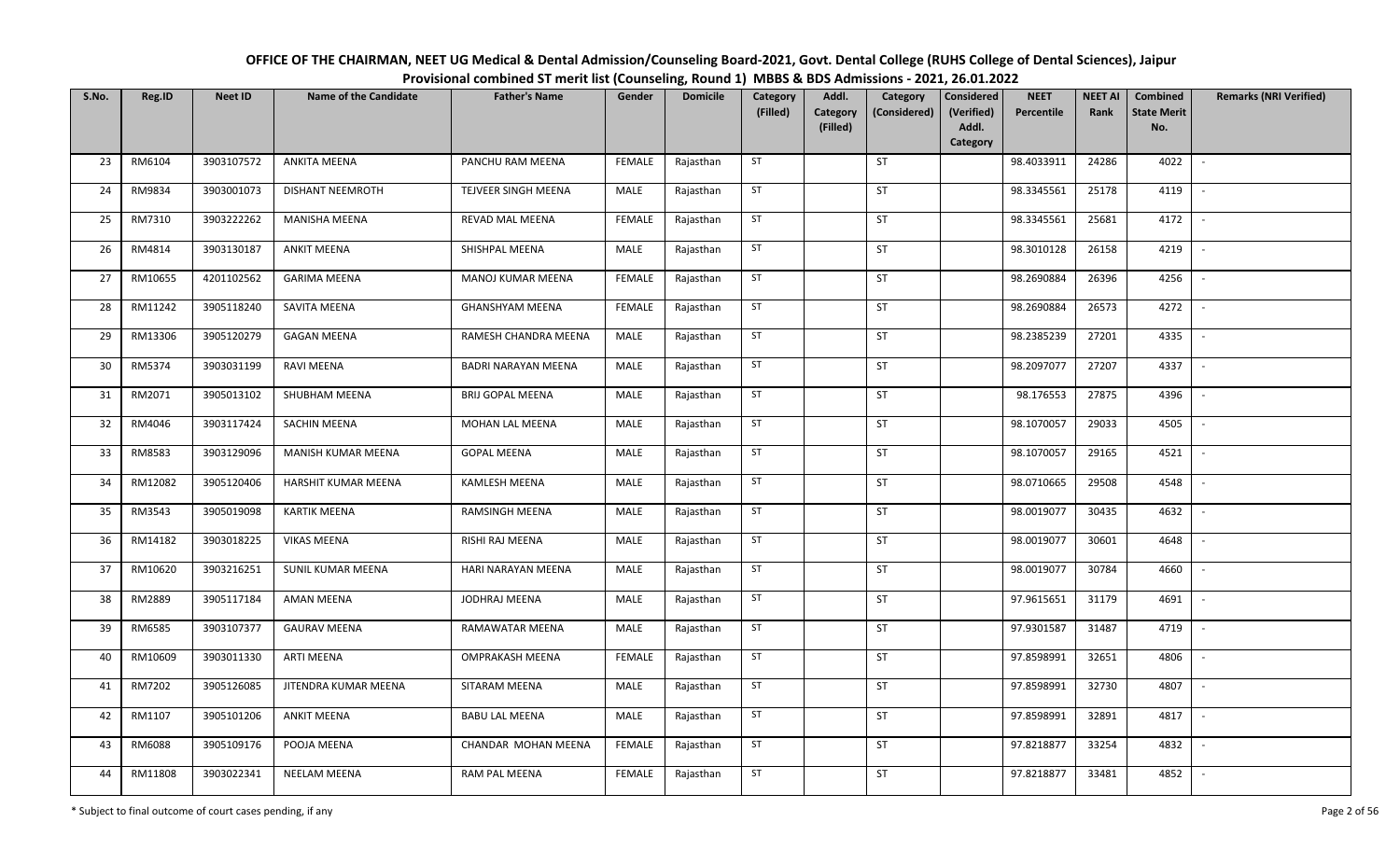| OFFICE OF THE CHAIRMAN, NEET UG Medical & Dental Admission/Counseling Board-2021, Govt. Dental College (RUHS College of Dental Sciences), Jaipur |
|--------------------------------------------------------------------------------------------------------------------------------------------------|
| Provisional combined ST merit list (Counseling, Round 1) MBBS & BDS Admissions - 2021, 26.01.2022                                                |

| S.No. | Reg.ID  | <b>Neet ID</b> | <b>Name of the Candidate</b> | <b>Father's Name</b>       | Gender        | <b>Domicile</b> | Category<br>(Filled) | Addl.<br>Category<br>(Considered)<br>Category<br>(Filled) | <b>Considered</b><br>(Verified)<br>Addl. | <b>NEET</b><br>Percentile | <b>NEET AI</b><br>Rank | Combined<br><b>State Merit</b><br>No. | <b>Remarks (NRI Verified)</b> |
|-------|---------|----------------|------------------------------|----------------------------|---------------|-----------------|----------------------|-----------------------------------------------------------|------------------------------------------|---------------------------|------------------------|---------------------------------------|-------------------------------|
| 45    | RM7807  | 3903018428     | <b>MANISHA MEENA</b>         | RAMKHILADI MEENA           | <b>FEMALE</b> | Rajasthan       | ST                   | ST                                                        | Category                                 | 97.7809623                | 33639                  | 4869                                  | $\overline{\phantom{a}}$      |
|       |         |                |                              |                            |               |                 |                      |                                                           |                                          |                           |                        |                                       |                               |
| 46    | RM13897 | 3901010100     | MANISH KUMAR MEENA           | SAJJAN SINGH MEENA         | MALE          | Rajasthan       | ST                   | <b>ST</b>                                                 |                                          | 97.7809623                | 33765                  | 4872                                  | $\overline{\phantom{a}}$      |
| 47    | RM10095 | 3905111146     | <b>NIRMAL MEENA</b>          | <b>MADAN LAL MEENA</b>     | <b>MALE</b>   | Rajasthan       | <b>ST</b>            | <b>ST</b>                                                 |                                          | 97.7809623                | 34242                  | 4899                                  | $\sim$                        |
| 48    | RM4456  | 3905002555     | NAVEEN KUMAR MEENA           | MOHAN SINGH MEENA          | MALE          | Rajasthan       | ST                   | ST                                                        |                                          | 97.7459296                | 34533                  | 4916                                  | $\sim$                        |
| 49    | RM8574  | 3903029103     | PAWAN KUMAR MEENA            | KALURAM MEENA              | MALE          | Rajasthan       | ST                   | ST                                                        |                                          | 97.6699068                | 35620                  | 4984                                  | $\sim$                        |
| 50    | RM15203 | 3903231075     | <b>TARUN MEENA</b>           | <b>GANGA SAHAY MEENA</b>   | MALE          | Rajasthan       | ST                   | ST                                                        |                                          | 97.6699068                | 35729                  | 4993                                  | $\blacksquare$                |
| 51    | RM12299 | 3903222142     | BHUVNESH KUMAR MEENA         | HANUMAN SAHAI MEENA        | MALE          | Rajasthan       | ST                   | ST                                                        |                                          | 97.6324782                | 36176                  | 5023                                  | $\blacksquare$                |
| 52    | RM9377  | 3905117088     | <b>BALRAM MEENA</b>          | RAMNIWAS MEENA             | MALE          | Rajasthan       | ST                   | ST                                                        |                                          | 97.5914233                | 36626                  | 5057                                  |                               |
| 53    | RM3172  | 3903101426     | <b>ANKIT MEENA</b>           | MEWA RAM MEENA             | MALE          | Rajasthan       | ST                   | ST                                                        |                                          | 97.5914233                | 37005                  | 5070                                  |                               |
| 54    | RM11068 | 4407019515     | <b>TANU MEENA</b>            | LAXMI CHAND MEENA          | <b>FEMALE</b> | Rajasthan       | ST                   | ST                                                        |                                          | 97.5914233                | 37077                  | 5073                                  |                               |
| 55    | RM1497  | 3905009480     | <b>ILESH BARWAL</b>          | RAM RAJ MEENA              | MALE          | Rajasthan       | ST                   | ST                                                        |                                          | 97.5570382                | 37407                  | 5094                                  | $\overline{\phantom{a}}$      |
| 56    | RM15058 | 3903105193     | JAYESH MEENA                 | ASHOK KUMAR MEENA          | <b>MALE</b>   | Rajasthan       | ST                   | ST                                                        |                                          | 97.5167603                | 37802                  | 5111                                  | $\overline{\phantom{a}}$      |
| 57    | RM7998  | 3903208121     | NEERAJ KUMAR MEENA           | RADHEY SHYAM MEENA         | MALE          | Rajasthan       | ST                   | ST                                                        |                                          | 97.5167603                | 37986                  | 5124                                  |                               |
| 58    | RM4971  | 3903135002     | HITESH MINA                  | <b>GOVIND NARAYAN MINA</b> | MALE          | Rajasthan       | ST                   | <b>ST</b>                                                 |                                          | 97.4779718                | 38832                  | 5177                                  | $\overline{\phantom{a}}$      |
| 59    | RM7105  | 3905105180     | RAHUL MEENA                  | DEVKARAN MEENA             | MALE          | Rajasthan       | ST                   | <b>ST</b>                                                 |                                          | 97.435298                 | 39330                  | 5203                                  | $\overline{\phantom{a}}$      |
| 60    | RM12038 | 3903130292     | <b>TRILOK MEENA</b>          | PURAN SINGH MEENA          | MALE          | Rajasthan       | ST                   | ST                                                        |                                          | 97.3928833                | 39688                  | 5223                                  | $\blacksquare$                |
| 61    | RM9789  | 3002012282     | <b>BINOD MEENA</b>           | <b>LAKSHMAN SINGH</b>      | MALE          | Rajasthan       | ST                   | ST                                                        |                                          | 97.3928833                | 39832                  | 5228                                  |                               |
| 62    | RM14059 | 3903013436     | PRIYANKA MEENA               | RAJENDRA PRASAD MEENA      | <b>FEMALE</b> | Rajasthan       | <b>ST</b>            | ST                                                        |                                          | 97.3525406                | 40486                  | 5260                                  | $\overline{\phantom{a}}$      |
| 63    | RM10271 | 3903113012     | RAJESH KUMAR MEENA           | <b>RAMROOP MEENA</b>       | MALE          | Rajasthan       | ST                   | <b>ST</b>                                                 |                                          | 97.3525406                | 40525                  | 5265                                  | $\overline{\phantom{a}}$      |
| 64    | RM8090  | 3903122268     | AJAY KUMAR MEENA             | RAMWATAR MEENA             | MALE          | Rajasthan       | <b>ST</b>            | <b>ST</b>                                                 |                                          | 97.3525406                | 40857                  | 5283                                  | $\sim$                        |
| 65    | RM2525  | 3903040070     | <b>HARISH MEENA</b>          | AMARCHAND MEENA            | MALE          | Rajasthan       | ST                   | ST                                                        |                                          | 97.3131694                | 40912                  | 5289                                  | $\overline{\phantom{a}}$      |
| 66    | RM12255 | 3902013128     | CHANDAN                      | RAM KISHAN                 | MALE          | Rajasthan       | ST                   | ST                                                        |                                          | 97.3131694                | 40956                  | 5295                                  | $\overline{\phantom{a}}$      |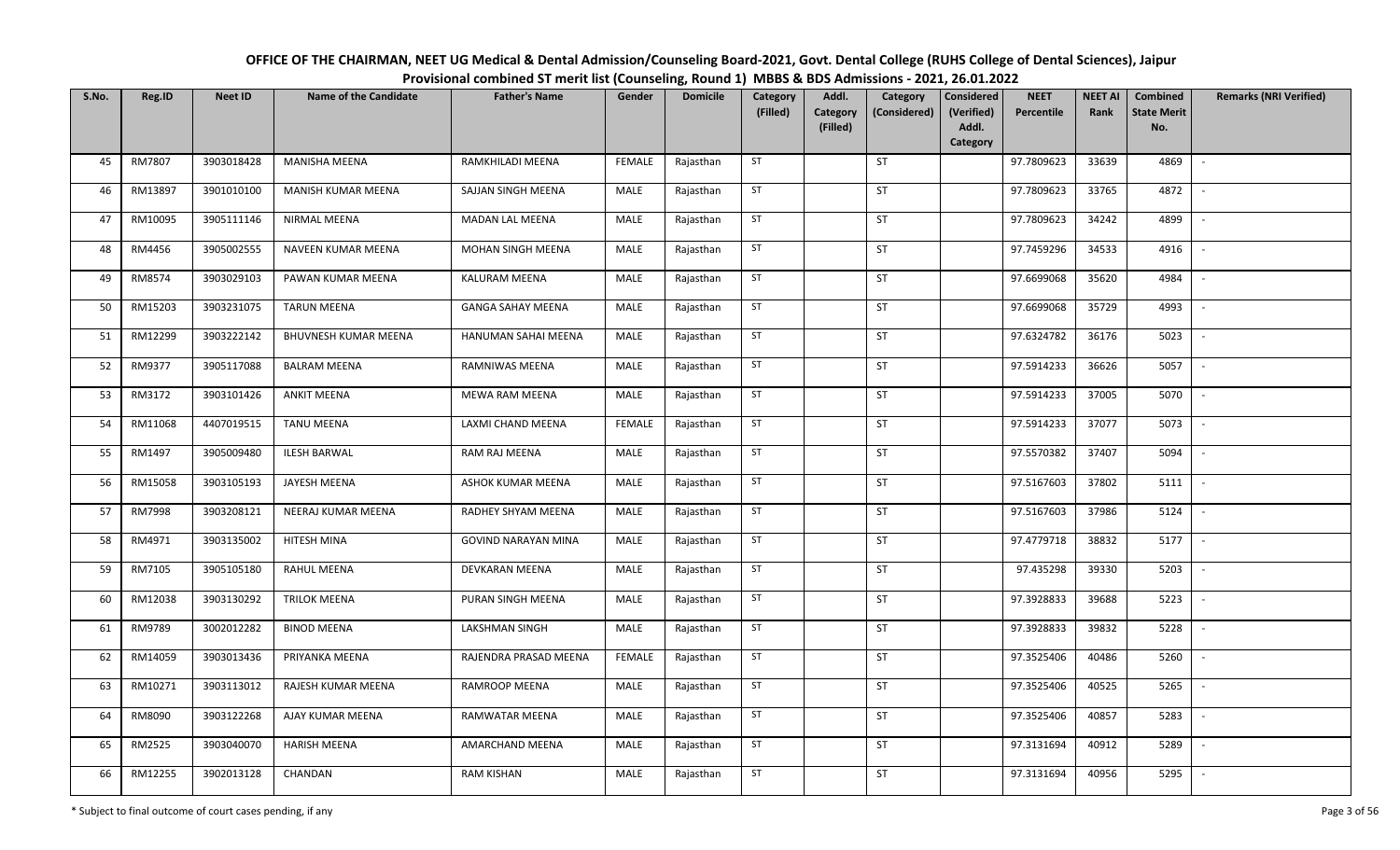| OFFICE OF THE CHAIRMAN, NEET UG Medical & Dental Admission/Counseling Board-2021, Govt. Dental College (RUHS College of Dental Sciences), Jaipur |
|--------------------------------------------------------------------------------------------------------------------------------------------------|
| Provisional combined ST merit list (Counseling, Round 1) MBBS & BDS Admissions - 2021, 26.01.2022                                                |

| S.No. | Reg.ID  | <b>Neet ID</b> | <b>Name of the Candidate</b> | <b>Father's Name</b>     | Gender        | <b>Domicile</b> | Category<br>(Filled) | Addl.<br>Category<br>Category<br>(Considered)<br>(Filled) | <b>Considered</b><br>(Verified)<br>Addl. | <b>NEET</b><br>Percentile | <b>NEET AI</b><br>Rank | Combined<br><b>State Merit</b><br>No. | <b>Remarks (NRI Verified)</b> |
|-------|---------|----------------|------------------------------|--------------------------|---------------|-----------------|----------------------|-----------------------------------------------------------|------------------------------------------|---------------------------|------------------------|---------------------------------------|-------------------------------|
| 67    | RM10203 | 3903104492     | RAHUL KUMAR JARWAL           | CHIMMAN LAL MEENA        | MALE          | Rajasthan       | ST                   | ST                                                        | Category                                 | 97.1845004                | 43156                  | 5409                                  | $\overline{\phantom{a}}$      |
| 68    | RM2185  | 3903004433     | YOGESH KUMAR MEENA           | RAMKESH MEENA            | MALE          | Rajasthan       | ST                   | <b>ST</b>                                                 |                                          | 97.1427332                | 43614                  | 5436                                  | $\overline{\phantom{a}}$      |
|       |         |                |                              |                          |               |                 |                      |                                                           |                                          |                           |                        |                                       |                               |
| 69    | RM3452  | 3905107088     | <b>ROHIT MINA</b>            | RAMSWAROOP MINA          | <b>MALE</b>   | Rajasthan       | <b>ST</b>            | <b>ST</b>                                                 |                                          | 97.1427332                | 43789                  | 5443                                  | $\sim$                        |
| 70    | RM8405  | 3903211051     | DINESH KUMAR MINA            | TARA CHAND MINA          | MALE          | Rajasthan       | ST                   | ST                                                        |                                          | 97.1007717                | 44428                  | 5467                                  | $\sim$                        |
| 71    | RM8719  | 3903238007     | <b>ABHINAV VERGI</b>         | RAJU VERGI               | MALE          | Rajasthan       | ST                   | ST                                                        |                                          | 97.1007717                | 44468                  | 5470                                  | $\sim$                        |
| 72    | RM8457  | 3903023221     | MUNESH KUMAR MEENA           | KAILASH PRASAD MEENA     | MALE          | Rajasthan       | ST                   | ST                                                        |                                          | 97.0589397                | 44940                  | 5490                                  | $\overline{\phantom{a}}$      |
| 73    | RM12477 | 3903235059     | <b>ABKESH MEENA</b>          | RAMSWAROOP MEENA         | MALE          | Rajasthan       | ST                   | <b>ST</b>                                                 |                                          | 97.0589397                | 45159                  | 5499                                  | $\blacksquare$                |
| 74    | RM7047  | 3903203080     | <b>GARVIT DOBWAL</b>         | DINESH KUMAR MEENA       | <b>MALE</b>   | Rajasthan       | ST                   | ST                                                        |                                          | 97.0589397                | 45208                  | 5503                                  | $\overline{\phantom{a}}$      |
| 75    | RM12406 | 3903232322     | SULEKHA                      | KALUWA RAM               | <b>FEMALE</b> | Rajasthan       | ST                   | ST                                                        |                                          | 97.0589397                | 45244                  | 5508                                  |                               |
| 76    | RM12544 | 3901019129     | ASHOK KUMAR MEENA            | RAM SINGH MEENA          | MALE          | Rajasthan       | ST                   | ST                                                        |                                          | 97.0174963                | 45713                  | 5532                                  |                               |
| 77    | RM8813  | 3903218254     | PINKI MEENA                  | BHEEVA RAM MEENA         | <b>FEMALE</b> | Rajasthan       | ST                   | ST                                                        |                                          | 96.9724913                | 46262                  | 5561                                  | $\overline{\phantom{a}}$      |
| 78    | RM6760  | 3903041319     | <b>SUMAN MEENA</b>           | RAMAVATAR MEENA          | <b>FEMALE</b> | Rajasthan       | ST                   | ST                                                        |                                          | 96.9724913                | 46386                  | 5566                                  | $\overline{\phantom{a}}$      |
| 79    | RM11475 | 3902009015     | VIKASH KUMAR MEENA           | RAMPRASAD MEENA          | MALE          | Rajasthan       | ST                   | ST                                                        |                                          | 96.9724913                | 46388                  | 5567                                  |                               |
| 80    | RM6829  | 3903026057     | AASHNA                       | GHANSHYAM                | <b>FEMALE</b> | Rajasthan       | ST                   | <b>ST</b>                                                 |                                          | 96.9316306                | 47060                  | 5598                                  | $\overline{\phantom{a}}$      |
| 81    | RM10049 | 3903018427     | <b>AMIT KUMAR</b>            | <b>VIJAY SINGH</b>       | MALE          | Rajasthan       | ST                   | <b>ST</b>                                                 |                                          | 96.9316306                | 47269                  | 5609                                  |                               |
| 82    | RM8222  | 3903214303     | AMRATRAJ MEENA               | <b>ATMARAM MEENA</b>     | MALE          | Rajasthan       | ST                   | <b>ST</b>                                                 |                                          | 96.8897339                | 47915                  | 5637                                  | $\blacksquare$                |
| 83    | RM9169  | 3903008004     | PRAVESH KUMAR MEENA          | RAMSWAROOP MEENA         | MALE          | Rajasthan       | ST                   | ST                                                        |                                          | 96.8466715                | 48346                  | 5655                                  |                               |
| 84    | RM5598  | 3905018111     | OKANDER MEENA                | <b>BAL MUKHAND MEENA</b> | MALE          | Rajasthan       | <b>ST</b>            | ST                                                        |                                          | 96.8466715                | 48676                  | 5677                                  | $\sim$                        |
| 85    | RM1746  | 3903101793     | <b>TEENA MEENA</b>           | RAM SAHAY MEENA          | <b>FEMALE</b> | Rajasthan       | ST                   | <b>ST</b>                                                 |                                          | 96.8038682                | 48966                  | 5693                                  | $\overline{\phantom{a}}$      |
| 86    | RM8942  | 3903213335     | <b>BHUPESH GARASIYA</b>      | RAMESH CHANDRA GARASIYA  | MALE          | Rajasthan       | <b>ST STA</b>        | <b>STA</b>                                                |                                          | 96.8038682                | 48974                  | 5694                                  | $\sim$                        |
| 87    | RM9938  | 3903225323     | SACHIN MEENA                 | RAM KHILADI MEENA        | MALE          | Rajasthan       | ST                   | ST                                                        |                                          | 96.8038682                | 49004                  | 5696                                  | $\overline{\phantom{a}}$      |
| 88    | RM4715  | 3903137220     | <b>SUNIL MEENA</b>           | RAMSWAROOP MEENA         | MALE          | Rajasthan       | ST                   | ST                                                        |                                          | 96.7543951                | 49747                  | 5731                                  | $\overline{\phantom{a}}$      |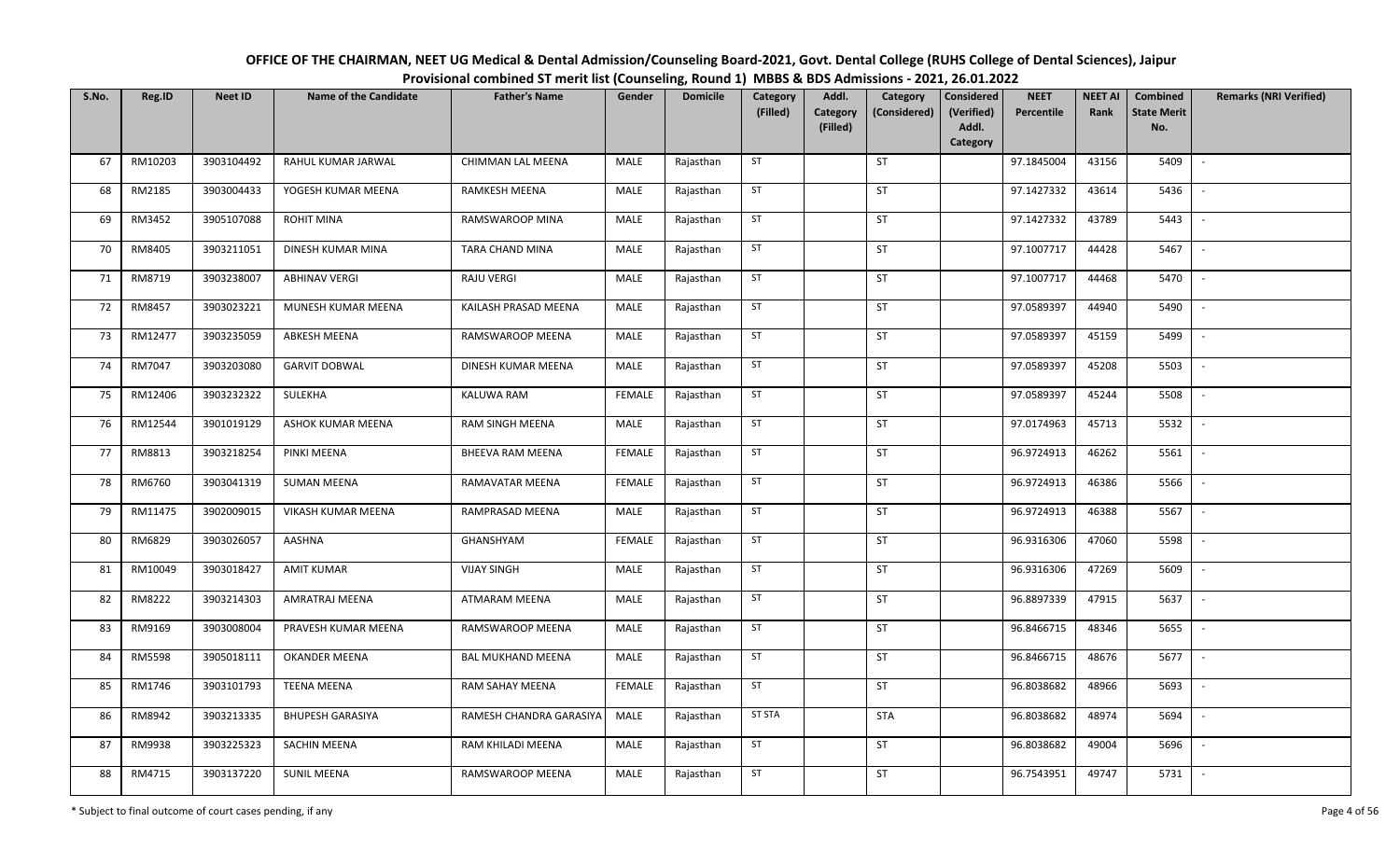| OFFICE OF THE CHAIRMAN, NEET UG Medical & Dental Admission/Counseling Board-2021, Govt. Dental College (RUHS College of Dental Sciences), Jaipur |  |
|--------------------------------------------------------------------------------------------------------------------------------------------------|--|
| Provisional combined ST merit list (Counseling, Round 1) MBBS & BDS Admissions - 2021, 26.01.2022                                                |  |

| S.No. | Reg.ID  | <b>Neet ID</b> | <b>Name of the Candidate</b> | <b>Father's Name</b>    | Gender        | <b>Domicile</b> | Category<br>(Filled) | Addl.<br>Category | Category<br>(Considered) | <b>Considered</b><br>(Verified) | <b>NEET</b><br>Percentile | <b>NEET AI</b><br>Rank | <b>Combined</b><br><b>State Merit</b> | <b>Remarks (NRI Verified)</b> |
|-------|---------|----------------|------------------------------|-------------------------|---------------|-----------------|----------------------|-------------------|--------------------------|---------------------------------|---------------------------|------------------------|---------------------------------------|-------------------------------|
|       |         |                |                              |                         |               |                 |                      | (Filled)          |                          | Addl.<br>Category               |                           |                        | No.                                   |                               |
| 89    | RM14384 | 3903234222     | RAJ MEENA                    | POORAN MAL MEENA        | MALE          | Rajasthan       | ST                   | WPP, WPP6         | <b>ST</b>                |                                 | 96.7543951                | 49877                  | 5739                                  | $\sim$                        |
| 90    | RM5869  | 3903135113     | <b>KARAN MINA</b>            | PAPPU LAL MINA          | MALE          | Rajasthan       | ST                   |                   | <b>ST</b>                |                                 | 96.6689828                | 50996                  | 5791                                  | $\overline{\phantom{a}}$      |
| 91    | RM6882  | 3905009222     | YATAN MEENA                  | RAM PRASAD MEENA        | MALE          | Rajasthan       | ST                   |                   | ST                       |                                 | 96.6689828                | 51306                  | 5801                                  | $\sim$                        |
| 92    | RM5848  | 3903016436     | NISHA MINA                   | <b>BEGRAJ MINA</b>      | <b>FEMALE</b> | Rajasthan       | ST                   |                   | ST                       |                                 | 96.6245606                | 51553                  | 5812                                  | $\overline{\phantom{a}}$      |
| 93    | RM7178  | 3903101958     | <b>TANU KAWAT</b>            | PAWAN KAWAT             | <b>FEMALE</b> | Rajasthan       | ST                   |                   | ST                       |                                 | 96.5798793                | 52360                  | 5856                                  | $\mathbb{L}$                  |
| 94    | RM4159  | 3905115057     | <b>ABHISHEK MEENA</b>        | SATYANARAYAN MEENA      | MALE          | Rajasthan       | ST                   |                   | ST                       |                                 | 96.5798793                | 52489                  | 5860                                  | $\overline{\phantom{a}}$      |
| 95    | RM8655  | 3905029135     | SURESH KUMAR MEENA           | <b>GHASI LAL MEENA</b>  | MALE          | Rajasthan       | ST                   |                   | ST                       |                                 | 96.437547                 | 54521                  | 5956                                  |                               |
| 96    | RM5437  | 3904005228     | RAHUL MEENA                  | <b>FAILEE RAM MEENA</b> | MALE          | Rajasthan       | ST                   |                   | ST                       |                                 | 96.437547                 | 54600                  | 5959                                  |                               |
| 97    | RM13011 | 3903204672     | DILKHUSH MEENA               | SHAMBHU MEENA           | MALE          | Rajasthan       | ST                   |                   | <b>ST</b>                |                                 | 96.437547                 | 54627                  | 5960                                  |                               |
| 98    | RM2788  | 3902008079     | JITENDRA MEENA               | SHEESHRAM MEENA         | MALE          | Rajasthan       | ST                   |                   | ST                       |                                 | 96.437547                 | 54660                  | 5961                                  |                               |
| 99    | RM11722 | 3905002636     | <b>GIRDHAR MEENA</b>         | <b>SUGREEV MEENA</b>    | MALE          | Rajasthan       | ST                   |                   | ST                       |                                 | 96.437547                 | 54703                  | 5966                                  |                               |
| 100   | RM2343  | 3903111171     | <b>HARSH BASNA</b>           | LAL CHAND MEENA         | MALE          | Rajasthan       | ST                   |                   | ST                       |                                 | 96.3931248                | 55470                  | 5996                                  | $\overline{\phantom{a}}$      |
| 101   | RM10048 | 3903009226     | <b>TUSHAR JAGARVAD</b>       | RAM AWTAR MEENA         | MALE          | Rajasthan       | ST                   |                   | ST                       |                                 | 96.3458534                | 55761                  | 6012                                  |                               |
| 102   | RM9423  | 3905014341     | RONIT SUVANSHYA              | SURAJMAL MEENA          | MALE          | Rajasthan       | ST                   |                   | <b>ST</b>                |                                 | 96.3458534                | 56072                  | 6021                                  | $\sim$                        |
| 103   | RM3637  | 3905004258     | <b>LOKENDRA MEENA</b>        | G.S. MEENA              | <b>MALE</b>   | Rajasthan       | ST                   |                   | ST                       |                                 | 96.3458534                | 56313                  | 6032                                  | $\sim$                        |
| 104   | RM4798  | 3903228041     | <b>DHANVEER MEENA</b>        | CHIRANJI LAL MEENA      | MALE          | Rajasthan       | ST                   |                   | <b>ST</b>                |                                 | 96.2950851                | 56621                  | 6044                                  | $\sim$                        |
| 105   | RM8224  | 3905117144     | PRAHLAD KUMAR MEENA          | SODAN LAL MEENA         | MALE          | Rajasthan       | ST                   |                   | ST                       |                                 | 96.2950851                | 56757                  | 6045                                  | $\overline{\phantom{a}}$      |
| 106   | RM2421  | 3905119089     | ANANYA MEENA                 | DURGA PRASAD MEENA      | <b>FEMALE</b> | Rajasthan       | ST                   |                   | ST                       |                                 | 96.2950851                | 56948                  | 6051                                  | $\overline{\phantom{a}}$      |
| 107   | RM4158  | 3903130204     | SALONI MEENA                 | RAMJI LAL MEENA         | <b>FEMALE</b> | Rajasthan       | ST                   |                   | ST                       |                                 | 96.2500801                | 57387                  | 6071                                  |                               |
| 108   | RM4704  | 3903133106     | MUSKAN MEENA                 | PRAHLAD KUMAR MEENA     | <b>FEMALE</b> | Rajasthan       | ST                   |                   | ST                       |                                 | 96.2500801                | 57441                  | 6075                                  |                               |
| 109   | RM13523 | 3903133048     | <b>HEMLATA MEENA</b>         | <b>MADAN LAL MEENA</b>  | <b>FEMALE</b> | Rajasthan       | ST                   |                   | <b>ST</b>                |                                 | 96.2046219                | 58054                  | 6106                                  | $\overline{\phantom{a}}$      |
| 110   | RM13514 | 3901019041     | ANURAG MEENA                 | MOHAN LAL MEENA         | MALE          | Rajasthan       | ST                   |                   | ST                       |                                 | 96.2046219                | 58272                  | 6113                                  |                               |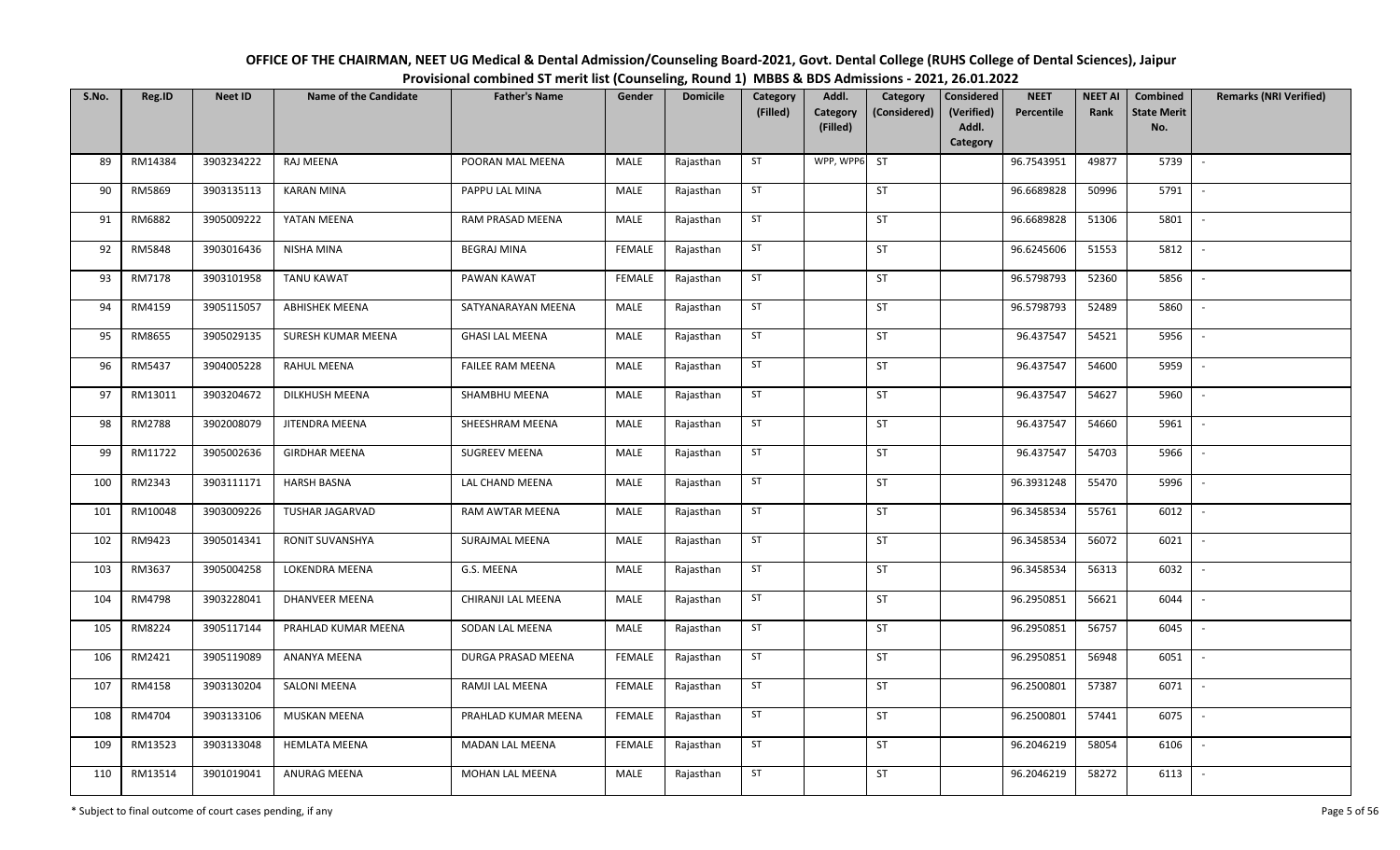| OFFICE OF THE CHAIRMAN, NEET UG Medical & Dental Admission/Counseling Board-2021, Govt. Dental College (RUHS College of Dental Sciences), Jaipur |
|--------------------------------------------------------------------------------------------------------------------------------------------------|
| Provisional combined ST merit list (Counseling, Round 1) MBBS & BDS Admissions - 2021, 26.01.2022                                                |

| S.No. | Reg.ID  | <b>Neet ID</b> | <b>Name of the Candidate</b> | <b>Father's Name</b>        | Gender        | <b>Domicile</b> | Category<br>(Filled) | Addl.<br>Category<br>Category<br>(Considered)<br>(Filled) | <b>Considered</b><br>(Verified)<br>Addl. | <b>NEET</b><br>Percentile | <b>NEET AI</b><br>Rank | Combined<br><b>State Merit</b><br>No. | <b>Remarks (NRI Verified)</b> |
|-------|---------|----------------|------------------------------|-----------------------------|---------------|-----------------|----------------------|-----------------------------------------------------------|------------------------------------------|---------------------------|------------------------|---------------------------------------|-------------------------------|
|       |         |                |                              |                             |               |                 |                      |                                                           | Category                                 |                           |                        |                                       |                               |
| 111   | RM7968  | 3902010108     | GUNJAN                       | DAYAL SINGH                 | <b>FEMALE</b> | Rajasthan       | ST                   | ST                                                        |                                          | 96.2046219                | 58478                  | 6122                                  | $\overline{\phantom{a}}$      |
| 112   | RM7639  | 3903103112     | AMAN MEENA                   | JEETENDRA KUMAR MEENA       | MALE          | Rajasthan       | ST                   | <b>ST</b>                                                 |                                          | 96.2046219                | 58600                  | 6129                                  | $\overline{\phantom{a}}$      |
| 113   | RM10615 | 3905015035     | <b>NAVEEN MEENA</b>          | MURARI LAL MEENA            | <b>MALE</b>   | Rajasthan       | <b>ST</b>            | <b>ST</b>                                                 |                                          | 96.1567029                | 58625                  | 6131                                  | $\overline{\phantom{a}}$      |
| 114   | RM9868  | 2001322058     | ANISHA USHAHARA              | RAJENDRA PRASAD MEENA       | <b>FEMALE</b> | Rajasthan       | ST                   | ST                                                        |                                          | 96.1567029                | 58662                  | 6132                                  | $\overline{\phantom{a}}$      |
| 115   | RM3173  | 3905029183     | MANISHA MEENA                | RADHESHYAM MEENA            | <b>FEMALE</b> | Rajasthan       | ST                   | ST                                                        |                                          | 96.1567029                | 59151                  | 6144                                  | $\sim$                        |
| 116   | RM8268  | 3903130105     | <b>ANKIT MEENA</b>           | RAJARAM MEENA               | MALE          | Rajasthan       | ST                   | ST                                                        |                                          | 96.1567029                | 59221                  | 6148                                  | $\overline{\phantom{a}}$      |
| 117   | RM12560 | 3903128323     | <b>VIKASH MEENA</b>          | MEETHA LAL MEENA            | MALE          | Rajasthan       | ST                   | <b>ST</b>                                                 |                                          | 96.1105323                | 59459                  | 6163                                  | $\blacksquare$                |
| 118   | RM3204  | 3903017390     | VISHAL MEENA                 | <b>HARSHAY MEENA</b>        | MALE          | Rajasthan       | ST                   | ST                                                        |                                          | 96.1105323                | 59709                  | 6178                                  | $\overline{\phantom{a}}$      |
| 119   | RM6367  | 3903016361     | <b>BABITA MEENA</b>          | <b>BLMEENA</b>              | <b>FEMALE</b> | Rajasthan       | ST                   | WPP, WPP8 ST                                              |                                          | 96.0593755                | 60436                  | 6203                                  |                               |
| 120   | RM8096  | 3903035290     | <b>HEMRAJ MEENA</b>          | <b>GANESH NARAYAN MEENA</b> | MALE          | Rajasthan       | ST                   | ST                                                        |                                          | 96.0593755                | 60546                  | 6208                                  | $\overline{\phantom{a}}$      |
| 121   | RM1435  | 3903208698     | NITIN MEENA                  | <b>CHOUTH MAL MEENA</b>     | MALE          | Rajasthan       | ST                   | ST                                                        |                                          | 96.0122336                | 60932                  | 6224                                  | $\overline{\phantom{a}}$      |
| 122   | RM8423  | 3903207570     | <b>ABHAY MEENA</b>           | <b>BHAGWAN SAHAY MEENA</b>  | <b>MALE</b>   | Rajasthan       | ST                   | ST                                                        |                                          | 96.0122336                | 61478                  | 6244                                  | $\overline{\phantom{a}}$      |
| 123   | RM5608  | 3903040363     | ANNU                         | <b>MANIRAM MEENA</b>        | <b>FEMALE</b> | Rajasthan       | ST                   | ST                                                        |                                          | 96.0122336                | 61551                  | 6248                                  |                               |
| 124   | RM4089  | 3903101800     | HARSHIT GOMLADU              | <b>NATHU LAL</b>            | MALE          | Rajasthan       | ST                   | <b>ST</b>                                                 |                                          | 95.96289                  | 61807                  | 6258                                  | $\blacksquare$                |
| 125   | RM1288  | 3903207654     | <b>AMIT MEENA</b>            | JAGDISH PRASAD MEENA        | MALE          | Rajasthan       | ST                   | <b>ST</b>                                                 |                                          | 95.96289                  | 61888                  | 6260                                  | $\overline{\phantom{a}}$      |
| 126   | RM2787  | 3903007079     | <b>ABHISHEK MEENA</b>        | DHOLI DEVI MEENA            | MALE          | Rajasthan       | ST                   | <b>ST</b>                                                 |                                          | 95.96289                  | 62133                  | 6274                                  | $\overline{\phantom{a}}$      |
| 127   | RM1906  | 3905110134     | SONAM MEENA                  | <b>BADAL SINGH MEENA</b>    | <b>FEMALE</b> | Rajasthan       | ST                   | ST                                                        |                                          | 95.96289                  | 62192                  | 6276                                  |                               |
| 128   | RM13907 | 3903115297     | DATARAM MEENA                | VIJAY SINGH MEENA           | MALE          | Rajasthan       | <b>ST</b>            | ST                                                        |                                          | 95.96289                  | 62216                  | 6277                                  | $\sim$                        |
| 129   | RM3706  | 2302031025     | <b>VIPIN MEENA</b>           | <b>DESHRAJ MEENA</b>        | MALE          | Rajasthan       | ST                   | <b>ST</b>                                                 |                                          | 95.9148415                | 62513                  | 6294                                  | $\overline{\phantom{a}}$      |
| 130   | RM9864  | 3903108524     | RAVINDRA SINGH MEENA         | RAM BHAROSHI MEENA          | MALE          | Rajasthan       | <b>ST</b>            | <b>ST</b>                                                 |                                          | 95.9148415                | 62518                  | 6295                                  | $\sim$                        |
| 131   | RM6487  | 3905002489     | <b>GARIMA MEENA</b>          | MUKESH MEENA                | <b>FEMALE</b> | Rajasthan       | ST                   | ST                                                        |                                          | 95.9148415                | 62767                  | 6304                                  | $\sim$                        |
| 132   | RM6215  | 3903222062     | URMILA MEENA                 | KISTUR CHAND MEENA          | <b>FEMALE</b> | Rajasthan       | ST                   | ST                                                        |                                          | 95.8686709                | 63148                  | 6313                                  | $\overline{\phantom{a}}$      |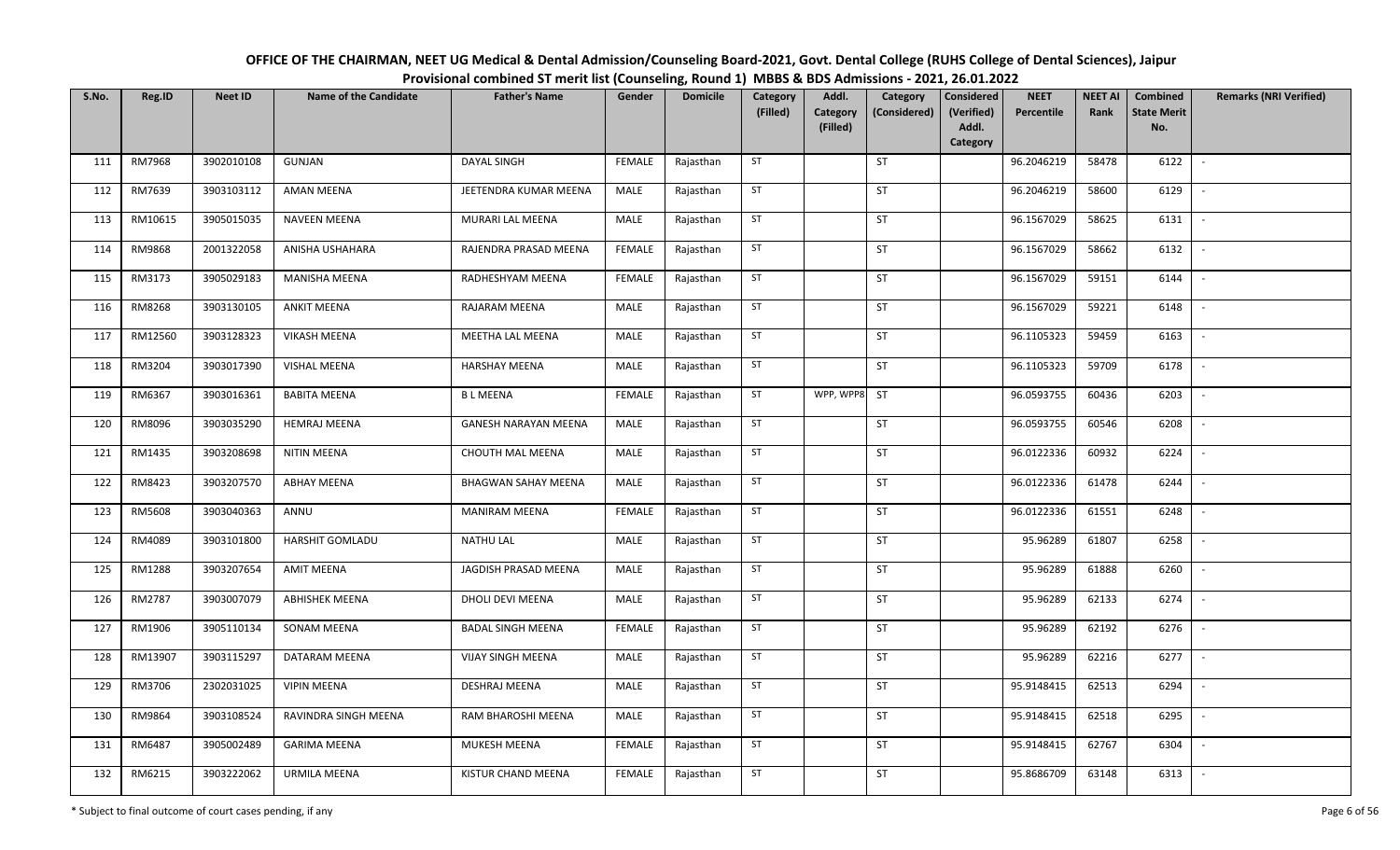| OFFICE OF THE CHAIRMAN, NEET UG Medical & Dental Admission/Counseling Board-2021, Govt. Dental College (RUHS College of Dental Sciences), Jaipur |
|--------------------------------------------------------------------------------------------------------------------------------------------------|
| Provisional combined ST merit list (Counseling, Round 1) MBBS & BDS Admissions - 2021, 26.01.2022                                                |

| S.No. | Reg.ID  | <b>Neet ID</b> | <b>Name of the Candidate</b> | <b>Father's Name</b>    | Gender        | <b>Domicile</b> | Category<br>(Filled) | Addl.<br>Category<br>(Filled) | Category<br>(Considered) | Considered<br>(Verified)<br>Addl.<br>Category | <b>NEET</b><br>Percentile | <b>NEET AI</b><br>Rank | Combined<br><b>State Merit</b><br>No. | <b>Remarks (NRI Verified)</b> |
|-------|---------|----------------|------------------------------|-------------------------|---------------|-----------------|----------------------|-------------------------------|--------------------------|-----------------------------------------------|---------------------------|------------------------|---------------------------------------|-------------------------------|
| 133   | RM5318  | 3902003062     | <b>RAUNAK MINA</b>           | HUNTARAM MINA           | MALE          | Rajasthan       | ST                   |                               | ST                       |                                               | 95.8686709                | 63196                  | 6316                                  | $\blacksquare$                |
| 134   | RM8025  | 3903107371     | SACHIN KUMAR MEENA           | MURARILAL MEENA         | MALE          | Rajasthan       | ST                   |                               | ST                       |                                               | 95.8686709                | 63434                  | 6324                                  | $\overline{\phantom{a}}$      |
| 135   | RM11160 | 3905127159     | SONU MEENA                   | <b>GULKESH MEENA</b>    | <b>FEMALE</b> | Rajasthan       | ST                   |                               | <b>ST</b>                |                                               | 95.8686709                | 63511                  | 6326                                  | $\overline{\phantom{a}}$      |
| 136   | RM1011  | 3903028311     | <b>KIRAN MEENA</b>           | <b>BHANWARLAL MEENA</b> | <b>FEMALE</b> | Rajasthan       | ST                   |                               | ST                       |                                               | 95.8686709                | 63705                  | 6331                                  | $\overline{\phantom{a}}$      |
| 137   | RM5480  | 3901018108     | AJAY KUMAR MEENA             | RAKESH KUMAR MEENA      | MALE          | Rajasthan       | ST                   |                               | ST                       |                                               | 95.8686709                | 63789                  | 6335                                  | $\sim$                        |
| 138   | RM10798 | 3903229233     | RAHUL MEENA                  | MURLIDHAR MEENA         | MALE          | Rajasthan       | ST                   |                               | ST                       |                                               | 95.8169313                | 64095                  | 6346                                  | $\sim$                        |
| 139   | RM4451  | 3903013090     | DEEKSHA MAHAR                | AMARSINGH MEENA         | <b>FEMALE</b> | Rajasthan       | ST                   |                               | ST                       |                                               | 95.8169313                | 64197                  | 6350                                  |                               |
| 140   | RM4716  | 3901005359     | <b>MONIKA MEENA</b>          | MANOJ KUMAR MEENA       | <b>FEMALE</b> | Rajasthan       | ST                   |                               | ST                       |                                               | 95.8169313                | 64381                  | 6357                                  | $\overline{\phantom{a}}$      |
| 141   | RM5573  | 3905122197     | LOKESH MEENA                 | <b>BATTU LAL MEENA</b>  | MALE          | Rajasthan       | ST                   |                               | ST                       |                                               | 95.8169313                | 64507                  | 6360                                  |                               |
| 142   | RM4851  | 3902024119     | NITESH KUMAR                 | <b>RAJ KUMAR</b>        | MALE          | Rajasthan       | ST                   |                               | ST                       |                                               | 95.7675877                | 64858                  | 6370                                  | $\overline{\phantom{a}}$      |
| 143   | RM4619  | 3903206747     | SAGAR MEENA                  | <b>BABU LAL MEENA</b>   | MALE          | Rajasthan       | ST                   |                               | ST                       |                                               | 95.7675877                | 64970                  | 6374                                  | $\overline{\phantom{a}}$      |
| 144   | RM6983  | 3903207509     | PRIYA MINA                   | <b>DEVI LAL MEENA</b>   | <b>FEMALE</b> | Rajasthan       | ST                   |                               | <b>ST</b>                |                                               | 95.7675877                | 65113                  | 6379                                  | $\overline{\phantom{a}}$      |
| 145   | RM2009  | 3905029027     | SANJAY TATWAL                | RAMAVATAR MEENA         | MALE          | Rajasthan       | ST                   |                               | ST                       |                                               | 95.7675877                | 65289                  | 6386                                  |                               |
| 146   | RM3097  | 3903222340     | RAJENDRA KUMAR MEENA         | HAJARI LAL MEENA        | MALE          | Rajasthan       | ST                   |                               | ST                       |                                               | 95.7177908                | 65421                  | 6392                                  | $\sim$                        |
| 147   | RM6862  | 3903132251     | ANUSHKA MEENA                | KAILASH CHAND MEENA     | <b>FEMALE</b> | Rajasthan       | ST                   |                               | ST                       |                                               | 95.7177908                | 65758                  | 6404                                  |                               |
| 148   | RM5406  | 3903018115     | RAHUL KUMAR MEENA            | <b>HARIRAM MEENA</b>    | MALE          | Rajasthan       | ST                   |                               | ST                       |                                               | 95.7177908                | 65960                  | 6412                                  | $\blacksquare$                |
| 149   | RM4640  | 3906024115     | LOKESH DARANGA               | KAMLA SHANKAR DARANGA   | MALE          | Rajasthan       | <b>ST STA</b>        |                               | <b>STA</b>               |                                               | 95.6700661                | 66217                  | 6429                                  |                               |
| 150   | RM5447  | 3903119385     | SACHIN MEENA                 | PYARE LAL MEENA         | MALE          | Rajasthan       | ST                   | WDP, EXS6                     | ST                       |                                               | 95.6700661                | 66400                  | 6435                                  | $\sim$                        |
| 151   | RM1396  | 3903022026     | <b>SUNIL MEENA</b>           | <b>UMMED SINGH</b>      | MALE          | Rajasthan       | ST                   |                               | ST                       |                                               | 95.6700661                | 66483                  | 6437                                  | $\overline{\phantom{a}}$      |
| 152   | RM8782  | 3903231141     | <b>BUDHRAM MEENA</b>         | RAM RATAN MEENA         | MALE          | Rajasthan       | ST                   |                               | <b>ST</b>                |                                               | 95.6700661                | 66510                  | 6439                                  | $\sim$                        |
| 153   | RM2089  | 2001009328     | NIKITA MEENA                 | MUKESH CHAND MEENA      | <b>FEMALE</b> | Rajasthan       | ST                   |                               | ST                       |                                               | 95.6197512                | 67031                  | 6459                                  | $\sim$                        |
| 154   | RM8366  | 3906006050     | <b>UMANG MEENA</b>           | SURESH MEENA            | MALE          | Rajasthan       | <b>ST STA</b>        |                               | <b>STA</b>               |                                               | 95.6197512                | 67032                  | 6460                                  | $\overline{\phantom{a}}$      |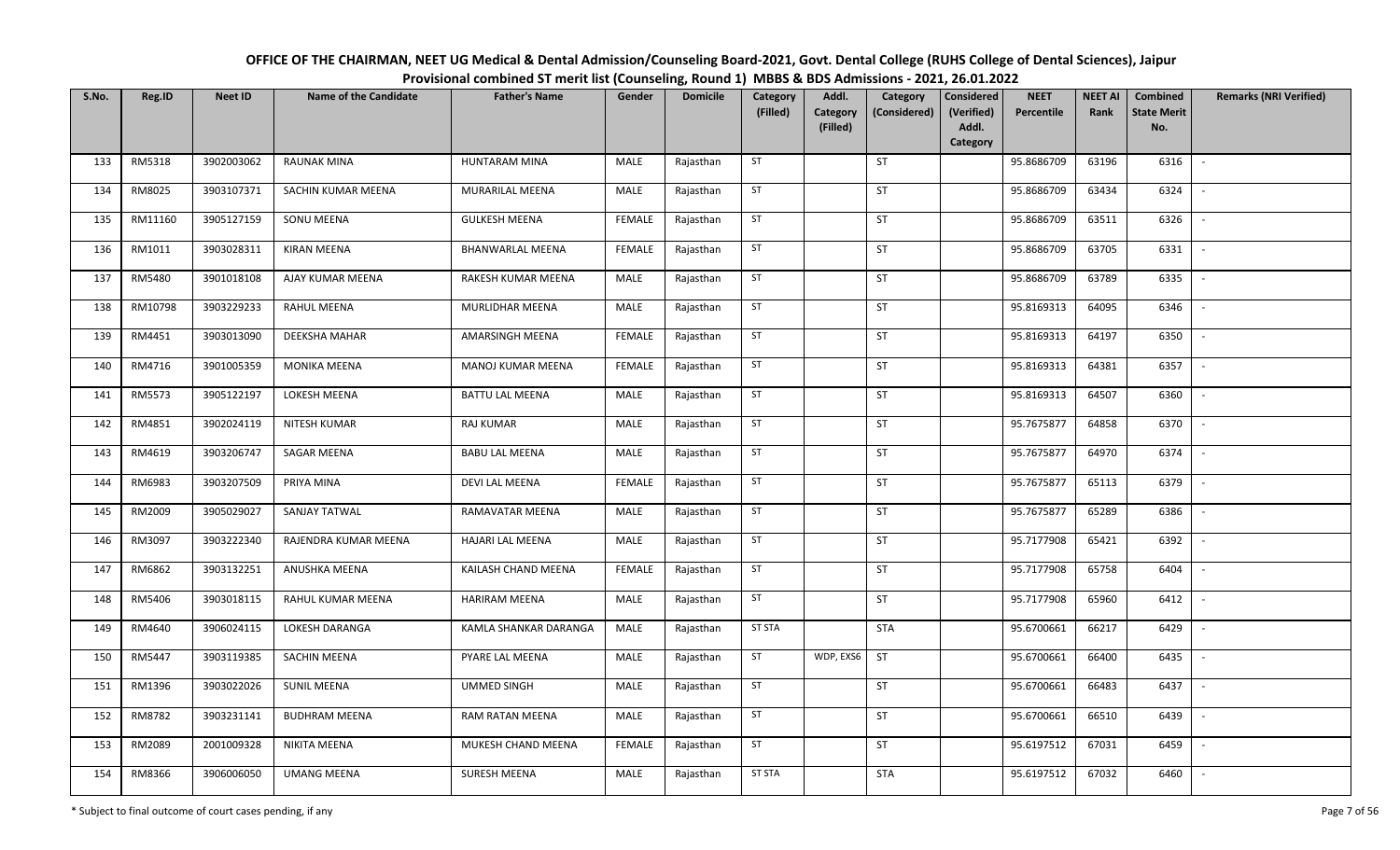| OFFICE OF THE CHAIRMAN, NEET UG Medical & Dental Admission/Counseling Board-2021, Govt. Dental College (RUHS College of Dental Sciences), Jaipur |
|--------------------------------------------------------------------------------------------------------------------------------------------------|
| Provisional combined ST merit list (Counseling, Round 1) MBBS & BDS Admissions - 2021, 26.01.2022                                                |

| S.No. | Reg.ID  | <b>Neet ID</b> | <b>Name of the Candidate</b> | <b>Father's Name</b>    | Gender        | <b>Domicile</b> | Category<br>(Filled) | Addl.<br>Category<br>Category<br>(Considered)<br>(Filled) | <b>Considered</b><br>(Verified)<br>Addl.<br>Category | <b>NEET</b><br>Percentile | <b>NEET AI</b><br>Rank | Combined<br><b>State Merit</b><br>No. | <b>Remarks (NRI Verified)</b> |
|-------|---------|----------------|------------------------------|-------------------------|---------------|-----------------|----------------------|-----------------------------------------------------------|------------------------------------------------------|---------------------------|------------------------|---------------------------------------|-------------------------------|
| 155   | RM8652  | 3903210524     | <b>AARTI MEENA</b>           | RAMESH MEENA            | <b>FEMALE</b> | Rajasthan       | ST                   | ST                                                        |                                                      | 95.6197512                | 67329                  | 6472                                  | $\sim$                        |
| 156   | RM7721  | 3903231070     | LOKENDRA MEENA               | RAJESH MEENA            | MALE          | Rajasthan       | ST                   | <b>ST</b>                                                 |                                                      | 95.6197512                | 67363                  | 6474                                  | $\overline{\phantom{a}}$      |
| 157   | RM7743  | 3903130082     | LOKESH KUMAR MEENA           | CHAIN SINGH MEENA       | <b>MALE</b>   | Rajasthan       | <b>ST</b>            | <b>ST</b>                                                 |                                                      | 95.6197512                | 67538                  | 6478                                  | $\sim$                        |
| 158   | RM2872  | 3901008228     | SAHIL MEENA                  | <b>CHOUTH MAL MEENA</b> | MALE          | Rajasthan       | ST                   | ST                                                        |                                                      | 95.6197512                | 67623                  | 6481                                  | $\sim$                        |
| 159   | RM4749  | 3903006473     | PRAMOD KUMAR MEENA           | RAM KUMAR MEENA         | MALE          | Rajasthan       | ST                   | ST                                                        |                                                      | 95.5676878                | 68387                  | 6510                                  | $\sim$                        |
| 160   | RM11162 | 3903037026     | SONAM MINA                   | OM PRAKASH MINA         | <b>FEMALE</b> | Rajasthan       | ST                   | ST                                                        |                                                      | 95.5676878                | 68415                  | 6515                                  | $\overline{\phantom{a}}$      |
| 161   | RM10501 | 3115034300     | ANITA MEENA                  | KISHAN LAL MEENA        | <b>FEMALE</b> | Rajasthan       | ST                   | <b>ST</b>                                                 |                                                      | 95.5167901                | 68762                  | 6521                                  | $\blacksquare$                |
| 162   | RM3195  | 3905115119     | MALVIKA MEENA                | JON SINGH MEENA         | <b>FEMALE</b> | Rajasthan       | ST                   | ST                                                        |                                                      | 95.5167901                | 68890                  | 6525                                  | $\overline{\phantom{a}}$      |
| 163   | RM1115  | 3903027069     | <b>ABHAY MINA</b>            | SURESH MINA             | MALE          | Rajasthan       | ST                   | ST                                                        |                                                      | 95.4679645                | 69448                  | 6546                                  |                               |
| 164   | RM8559  | 3903225137     | <b>MAHENDRA MEENA</b>        | OM PRAKASH              | <b>MALE</b>   | Rajasthan       | ST                   | ST                                                        |                                                      | 95.4679645                | 69772                  | 6556                                  |                               |
| 165   | RM7908  | 3905005464     | <b>ASTHA MEENA</b>           | SITARAM MEENA           | <b>FEMALE</b> | Rajasthan       | ST                   | ST                                                        |                                                      | 95.4679645                | 69953                  | 6566                                  | $\overline{\phantom{a}}$      |
| 166   | RM8419  | 3903237206     | MAHENDRA SINGH MEENA         | KAILASH CHAND MEENA     | MALE          | Rajasthan       | ST                   | ST                                                        |                                                      | 95.4182324                | 70475                  | 6579                                  | $\overline{\phantom{a}}$      |
| 167   | RM2826  | 3902006115     | ARUN KUMAR MEENA             | OM PRAKASH MEENA        | MALE          | Rajasthan       | ST                   | ST                                                        |                                                      | 95.4182324                | 70482                  | 6580                                  |                               |
| 168   | RM9988  | 3903115480     | <b>MOHIT MEENA</b>           | RAMJI LAL MEENA         | MALE          | Rajasthan       | ST                   | <b>ST</b>                                                 |                                                      | 95.4182324                | 70505                  | 6581                                  | $\blacksquare$                |
| 169   | RM7924  | 3903111136     | RAVI KUMAR MEENA             | MOOL CHAND MEENA        | MALE          | Rajasthan       | ST                   | <b>ST</b>                                                 |                                                      | 95.4182324                | 70524                  | 6582                                  | $\overline{\phantom{a}}$      |
| 170   | RM6247  | 3903122305     | VARSHA MEENA                 | SHIVRAM MEENA           | FEMALE        | Rajasthan       | ST                   | <b>ST</b>                                                 |                                                      | 95.4182324                | 70537                  | 6585                                  | $\blacksquare$                |
| 171   | RM6978  | 3903217077     | MAHENDER KUMAR MINA          | KHYALI RAM MINA         | MALE          | Rajasthan       | ST                   | ST                                                        |                                                      | 95.3622837                | 70816                  | 6595                                  |                               |
| 172   | RM1198  | 2201004482     | KHUSHALI R MEENA             | RATAN LAL MEENA         | <b>FEMALE</b> | Rajasthan       | <b>ST</b>            | ST                                                        |                                                      | 95.3622837                | 70946                  | 6601                                  | $\overline{\phantom{a}}$      |
| 173   | RM9564  | 3903215462     | <b>NEHA MEENA</b>            | PHAILEE RAM MEENA       | <b>FEMALE</b> | Rajasthan       | ST                   | <b>ST</b>                                                 |                                                      | 95.3622837                | 71277                  | 6609                                  | $\overline{\phantom{a}}$      |
| 174   | RM10078 | 3903124094     | <b>DEVESH NAREDA</b>         | <b>KAMAL RAM MEENA</b>  | <b>MALE</b>   | Rajasthan       | <b>ST</b>            | <b>ST</b>                                                 |                                                      | 95.3622837                | 71322                  | 6611                                  | $\sim$                        |
| 175   | RM6969  | 3903104581     | SANIYA MEENA                 | SHYAM BIHARI MEENA      | <b>FEMALE</b> | Rajasthan       | ST                   | ST                                                        |                                                      | 95.3622837                | 71335                  | 6612                                  | $\sim$                        |
| 176   | RM7859  | 3903022351     | SUSHIL KUMAR MEENA           | RAM PRASAD MEENA        | MALE          | Rajasthan       | ST                   | ST                                                        |                                                      | 95.3622837                | 71338                  | 6613                                  | $\overline{\phantom{a}}$      |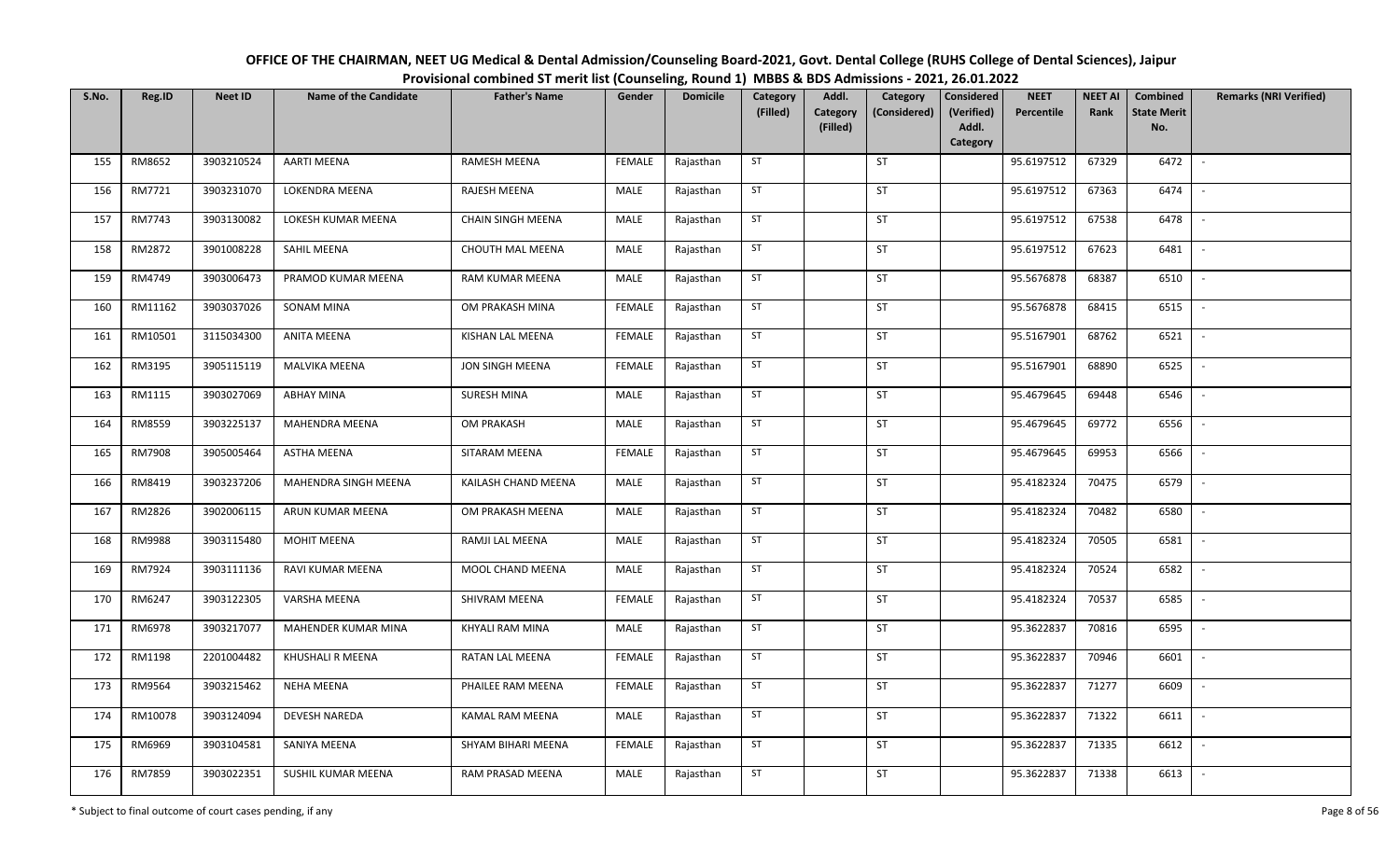| OFFICE OF THE CHAIRMAN, NEET UG Medical & Dental Admission/Counseling Board-2021, Govt. Dental College (RUHS College of Dental Sciences), Jaipur |
|--------------------------------------------------------------------------------------------------------------------------------------------------|
| Provisional combined ST merit list (Counseling, Round 1) MBBS & BDS Admissions - 2021, 26.01.2022                                                |

| S.No. | Reg.ID  | <b>Neet ID</b> | <b>Name of the Candidate</b> | <b>Father's Name</b>    | Gender        | <b>Domicile</b> | Category<br>(Filled) | Addl.<br>Category<br>(Filled) | Category<br>(Considered) | Considered<br>(Verified)<br>Addl.<br>Category | <b>NEET</b><br>Percentile | <b>NEET AI</b><br>Rank | Combined<br><b>State Merit</b><br>No. | <b>Remarks (NRI Verified)</b> |
|-------|---------|----------------|------------------------------|-------------------------|---------------|-----------------|----------------------|-------------------------------|--------------------------|-----------------------------------------------|---------------------------|------------------------|---------------------------------------|-------------------------------|
| 177   | RM7593  | 3903124080     | <b>JYOTI MEENA</b>           | RAM BABU MEENA          | <b>FEMALE</b> | Rajasthan       | ST                   |                               | ST                       |                                               | 95.3051047                | 71661                  | 6626                                  | $\blacksquare$                |
| 178   | RM9028  | 3903012468     | SUNIL KUMAR MEENA            | <b>JALMA MEENA</b>      | MALE          | Rajasthan       | ST                   |                               | ST                       |                                               | 95.3051047                | 71706                  | 6627                                  | $\overline{\phantom{a}}$      |
| 179   | RM11001 | 3905010085     | <b>BHARGAVI KORAP</b>        | <b>BADRILAL MEENA</b>   | <b>FEMALE</b> | Rajasthan       | ST                   |                               | <b>ST</b>                |                                               | 95.3051047                | 71966                  | 6639                                  | $\overline{\phantom{a}}$      |
| 180   | RM8231  | 3903042297     | <b>ATIN MEENA</b>            | <b>HARIMAN MEENA</b>    | MALE          | Rajasthan       | ST                   |                               | ST                       |                                               | 95.3051047                | 72197                  | 6647                                  | $\sim$                        |
| 181   | RM3752  | 3903006593     | SACHIN MEENA                 | PREM SINGH MEENA        | MALE          | Rajasthan       | ST                   |                               | ST                       |                                               | 95.3051047                | 72199                  | 6648                                  | $\sim$                        |
| 182   | RM3091  | 3903117058     | PANKAJ MEENA                 | KAILASH CHAND MEENA     | MALE          | Rajasthan       | ST                   |                               | ST                       |                                               | 95.3051047                | 72352                  | 6658                                  | $\sim$                        |
| 183   | RM6875  | 3903005663     | <b>HEMANT MEENA</b>          | BRIJESH KUMAR MEENA     | MALE          | Rajasthan       | ST                   |                               | ST                       |                                               | 95.2551783                | 72635                  | 6667                                  | $\overline{\phantom{a}}$      |
| 184   | RM5949  | 3903205751     | AAYUSHI AMAT                 | SURESH CHANDRA MEENA    | <b>FEMALE</b> | Rajasthan       | ST                   |                               | ST                       |                                               | 95.2551783                | 73086                  | 6676                                  | $\overline{\phantom{a}}$      |
| 185   | RM2689  | 3903002634     | KIRAN MEENA                  | SHAMBHU DAYAL MEENA     | <b>FEMALE</b> | Rajasthan       | ST                   |                               | ST                       |                                               | 95.2029207                | 73969                  | 6712                                  |                               |
| 186   | RM7741  | 3903030184     | <b>GUDDI MEENA</b>           | RAMKHILADI MEENA        | <b>FEMALE</b> | Rajasthan       | ST                   |                               | ST                       |                                               | 95.2029207                | 74032                  | 6715                                  | $\overline{\phantom{a}}$      |
| 187   | RM7853  | 3903116071     | <b>MUSKAN MEENA</b>          | RAM SINGH MEENA         | <b>FEMALE</b> | Rajasthan       | ST                   |                               | ST                       |                                               | 95.1505984                | 74144                  | 6721                                  | $\overline{\phantom{a}}$      |
| 188   | RM14910 | 3903123330     | <b>GIRRAJ MEENA</b>          | NARAYAN MEENA           | MALE          | Rajasthan       | ST                   |                               | <b>ST</b>                |                                               | 95.1505984                | 74255                  | 6723                                  | $\overline{\phantom{a}}$      |
| 189   | RM8522  | 3903113056     | ROHIT MEENA                  | <b>BHARAT LAL MEENA</b> | MALE          | Rajasthan       | ST                   |                               | ST                       |                                               | 95.1505984                | 74294                  | 6725                                  |                               |
| 190   | RM1169  | 3903105078     | <b>ADITI SINGHAL</b>         | MAHENDRA KUMAR MEENA    | <b>FEMALE</b> | Rajasthan       | ST                   |                               | ST                       |                                               | 95.1505984                | 74440                  | 6730                                  | $\sim$                        |
| 191   | RM5739  | 3903232080     | SOURABH MEENA                | PHOOLCHAND MEENA        | MALE          | Rajasthan       | ST                   |                               | ST                       |                                               | 95.1505984                | 74465                  | 6731                                  |                               |
| 192   | RM4563  | 3901007232     | KAMAL KISHORE MEENA          | SHIMBHU DAYAL MEENA     | MALE          | Rajasthan       | ST                   |                               | ST                       |                                               | 95.0993769                | 74931                  | 6754                                  | $\blacksquare$                |
| 193   | RM10506 | 3903041067     | BANWARI LAL MEENA            | <b>KEDAR LAL MEENA</b>  | MALE          | Rajasthan       | ST                   |                               | ST                       |                                               | 95.0993769                | 75057                  | 6757                                  |                               |
| 194   | RM12855 | 3903213403     | POOJA MEENA                  | <b>GIRDHARI LAL</b>     | <b>FEMALE</b> | Rajasthan       | ST                   |                               | <b>ST</b>                |                                               | 95.0993769                | 75095                  | 6758                                  | $\sim$                        |
| 195   | RM4732  | 3903220128     | <b>BHOJRAJ MEENA</b>         | <b>GYARSI RAM MEENA</b> | MALE          | Rajasthan       | ST                   |                               | <b>ST</b>                |                                               | 95.0993769                | 75386                  | 6763                                  | $\overline{\phantom{a}}$      |
| 196   | RM2815  | 3906004224     | <b>GANITA RAWAT</b>          | ARJUN SINGH RAWAT       | <b>OTHER</b>  | Rajasthan       | <b>ST STA</b>        |                               | <b>STA</b>               |                                               | 95.0463422                | 75830                  | 6782                                  | $\sim$                        |
| 197   | RM8065  | 3903018389     | ANCHAL MEENA                 | SHANKARLAL MEENA        | <b>FEMALE</b> | Rajasthan       | ST                   |                               | ST                       |                                               | 95.0463422                | 75983                  | 6785                                  | $\overline{\phantom{a}}$      |
| 198   | RM5990  | 3903223191     | ANKIT KUMAR JHARWAL          | MUKESH KUMAR MINA       | MALE          | Rajasthan       | ST                   |                               | ST                       |                                               | 95.0463422                | 76217                  | 6795                                  | $\overline{\phantom{a}}$      |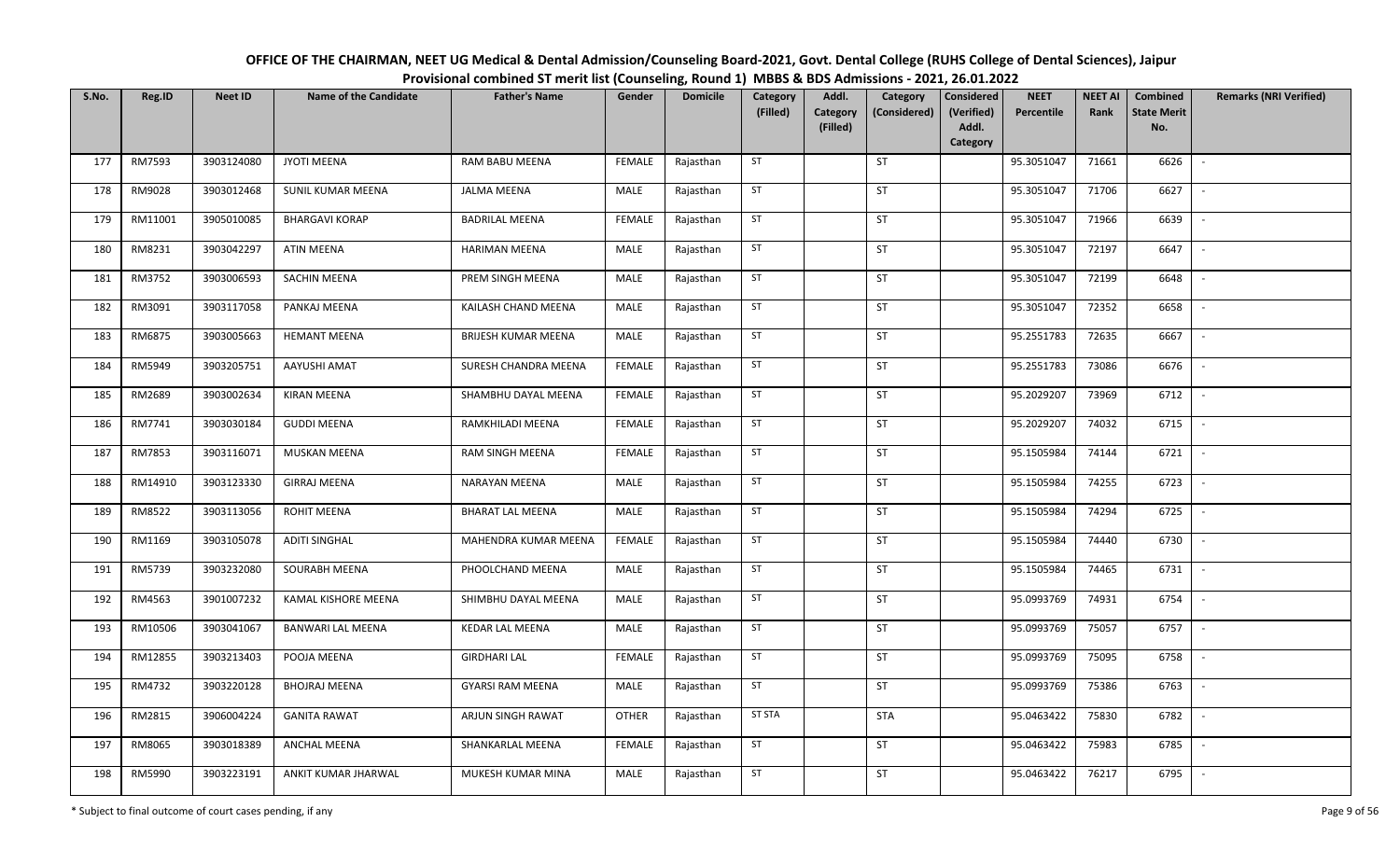| OFFICE OF THE CHAIRMAN, NEET UG Medical & Dental Admission/Counseling Board-2021, Govt. Dental College (RUHS College of Dental Sciences), Jaipur |
|--------------------------------------------------------------------------------------------------------------------------------------------------|
| Provisional combined ST merit list (Counseling, Round 1) MBBS & BDS Admissions - 2021, 26.01.2022                                                |

| S.No. | Reg.ID  | <b>Neet ID</b> | <b>Name of the Candidate</b> | <b>Father's Name</b>      | Gender        | <b>Domicile</b> | Category<br>(Filled) | Addl.<br>Category<br>(Filled) | Category<br>(Considered) | <b>Considered</b><br>(Verified)<br>Addl.<br>Category | <b>NEET</b><br>Percentile | <b>NEET AI</b><br>Rank | Combined<br><b>State Merit</b><br>No. | <b>Remarks (NRI Verified)</b> |
|-------|---------|----------------|------------------------------|---------------------------|---------------|-----------------|----------------------|-------------------------------|--------------------------|------------------------------------------------------|---------------------------|------------------------|---------------------------------------|-------------------------------|
| 199   | RM4875  | 3903026052     | <b>MAYA MEENA</b>            | <b>MALI RAM</b>           | <b>FEMALE</b> | Rajasthan       | ST                   |                               | <b>ST</b>                |                                                      | 95.0463422                | 76239                  | 6796                                  | $\sim$                        |
| 200   | RM6172  | 3903201347     | YAMANDEEP                    | RAMKARAN MEENA            | MALE          | Rajasthan       | ST                   |                               | <b>ST</b>                |                                                      | 94.9954445                | 76876                  | 6816                                  | $\sim$                        |
| 201   | RM3648  | 3901003253     | <b>ANTIMA MEENA</b>          | JAGDISH PRASAD            | <b>FEMALE</b> | Rajasthan       | ST                   | WPP, WPP8 ST                  |                          |                                                      | 94.9954445                | 77023                  | 6821                                  | $\sim$                        |
| 202   | RM7317  | 3905025026     | YESHU KUMAR                  | <b>AMAR SINGH</b>         | MALE          | Rajasthan       | ST                   |                               | ST                       |                                                      | 94.9954445                | 77222                  | 6826                                  | $\mathbb{L}$                  |
| 203   | RM4962  | 3904111040     | POOJA MEENA                  | RATAN LAL MEENA           | <b>FEMALE</b> | Rajasthan       | ST                   |                               | <b>ST</b>                |                                                      | 94.9454533                | 77314                  | 6832                                  | $\mathbb{L}$                  |
| 204   | RM3375  | 3905010025     | <b>MODIT MEENA</b>           | SURESH MEENA              | MALE          | Rajasthan       | ST                   |                               | ST                       |                                                      | 94.8888571                | 78560                  | 6858                                  | $\sim$                        |
| 205   | RM2954  | 3115034209     | DINESH KUMAR MEENA           | NAVAL KISHOR MEENA        | MALE          | Rajasthan       | ST                   |                               | ST                       |                                                      | 94.8888571                | 78590                  | 6861                                  | $\sim$                        |
| 206   | RM7114  | 3903228337     | <b>VINIT KUMAR MEENA</b>     | PRAHLAD RAY MEENA         | MALE          | Rajasthan       | ST                   |                               | ST                       |                                                      | 94.8888571                | 78608                  | 6863                                  | $\sim$                        |
| 207   | RM8012  | 3903212033     | RACHNA KUMARI                | <b>RATAN SINGH</b>        | <b>FEMALE</b> | Rajasthan       | ST                   |                               | ST                       |                                                      | 94.8888571                | 78751                  | 6866                                  |                               |
| 208   | RM3463  | 3903231052     | <b>REKHA MEENA</b>           | <b>GIRDHARI LAL MEENA</b> | <b>FEMALE</b> | Rajasthan       | ST                   |                               | ST                       |                                                      | 94.8360167                | 79296                  | 6882                                  | $\sim$                        |
| 209   | RM3385  | 3903205325     | KHUSHBOO KUMARI MEENA        | <b>BABU LAL MEENA</b>     | <b>FEMALE</b> | Rajasthan       | ST                   |                               | ST                       |                                                      | 94.7759884                | 80101                  | 6905                                  | $\sim$                        |
| 210   | RM10541 | 3903040393     | <b>KAVITA MEENA</b>          | KISHOR KUMAR MEENA        | <b>FEMALE</b> | Rajasthan       | ST                   |                               | <b>ST</b>                |                                                      | 94.7759884                | 80130                  | 6907                                  | $\sim$                        |
| 211   | RM6674  | 3901001211     | KALPNA KUMARI MEENA          | KISHAN LAL MEENA          | <b>FEMALE</b> | Rajasthan       | ST                   |                               | <b>ST</b>                |                                                      | 94.7759884                | 80186                  | 6908                                  |                               |
| 212   | RM7422  | 3903223373     | <b>TANU MEENA</b>            | RAMGOPAL MEENA            | <b>FEMALE</b> | Rajasthan       | ST                   |                               | <b>ST</b>                |                                                      | 94.7759884                | 80488                  | 6922                                  | $\sim$                        |
| 213   | RM13572 | 3905028261     | VANDANA MEENA                | SHRILAL MEENA             | <b>FEMALE</b> | Rajasthan       | ST                   |                               | <b>ST</b>                |                                                      | 94.7217882                | 80732                  | 6930                                  |                               |
| 214   | RM9242  | 3903105194     | DEEPIKA DHANAWAT             | SHREE LAL MEENA           | <b>FEMALE</b> | Rajasthan       | ST                   |                               | <b>ST</b>                |                                                      | 94.7217882                | 80766                  | 6931                                  | $\overline{\phantom{a}}$      |
| 215   | RM13078 | 3903211152     | <b>MANJU MEENA</b>           | LAHARI PRASAD MEENA       | <b>FEMALE</b> | Rajasthan       | ST                   |                               | <b>ST</b>                |                                                      | 94.7217882                | 81044                  | 6934                                  | $\sim$                        |
| 216   | RM14584 | 3905106070     | SHIKHA KOTWAL                | <b>HARSAHAY MEENA</b>     | <b>FEMALE</b> | Rajasthan       | ST                   |                               | <b>ST</b>                |                                                      | 94.7217882                | 81200                  | 6940                                  | $\sim$                        |
| 217   | RM8996  | 3905118002     | MS. SANGEETA MEENA           | LOHADE LAL MEENA          | <b>FEMALE</b> | Rajasthan       | ST                   |                               | <b>ST</b>                |                                                      | 94.7217882                | 81323                  | 6945                                  | $\mathbb{L}$                  |
| 218   | RM6521  | 2001323079     | NEETESH KUMAR MEENA          | RAMSWROOP MEENA           | MALE          | Rajasthan       | ST                   |                               | <b>ST</b>                |                                                      | 94.7217882                | 81385                  | 6948                                  | $\sim$                        |
| 219   | RM8426  | 3902011199     | <b>HRITIK MEENA</b>          | <b>BRIJRAJ MEENA</b>      | MALE          | Rajasthan       | ST                   |                               | ST                       |                                                      | 94.6672641                | 81677                  | 6956                                  | $\mathbb{L}$                  |
| 220   | RM15407 | 3903006238     | SIMRAN TATWAL                | SACHIN KUMAR MEENA        | <b>FEMALE</b> | Rajasthan       | ST                   |                               | ST                       |                                                      | 94.6672641                | 81778                  | 6962                                  |                               |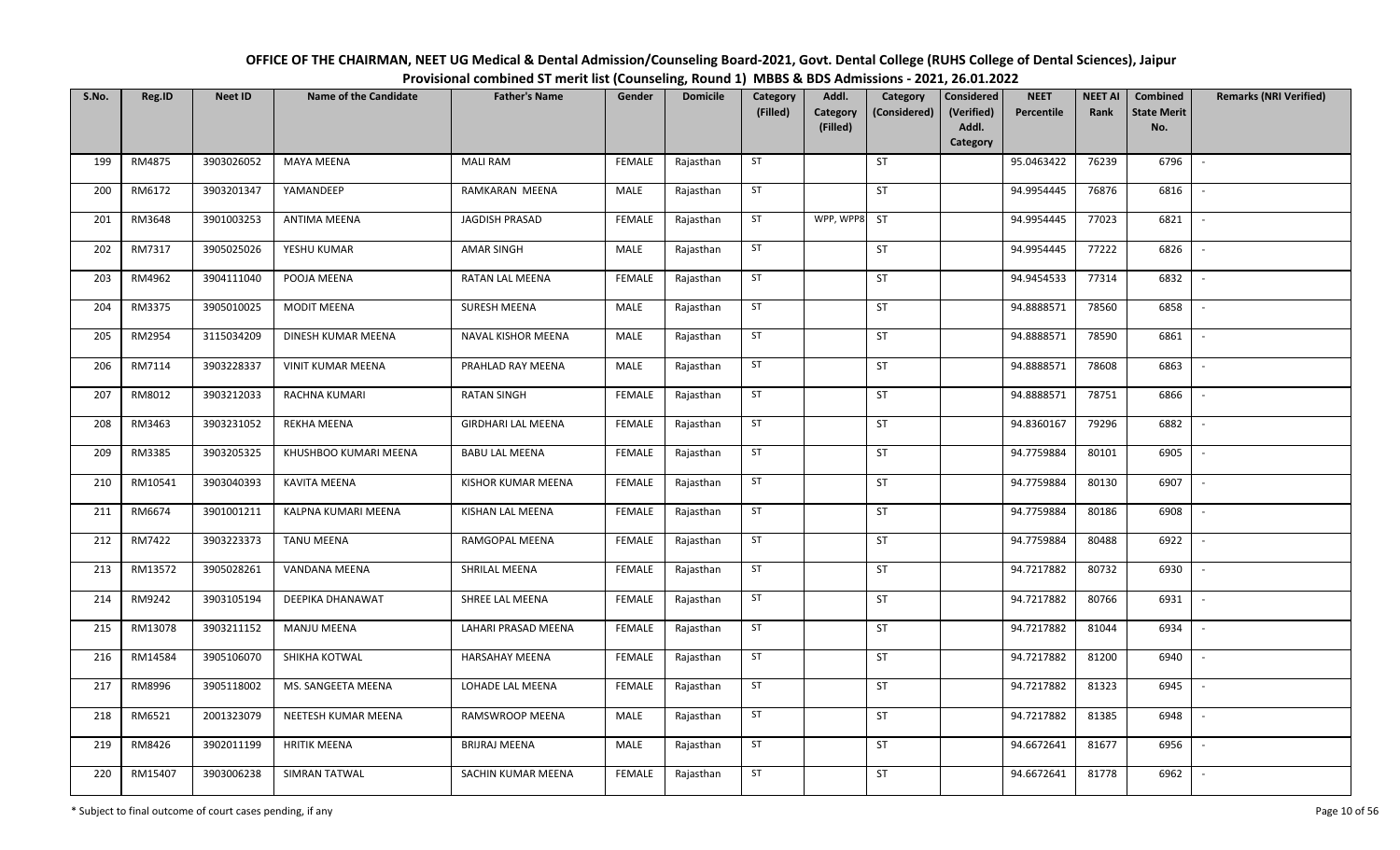| OFFICE OF THE CHAIRMAN, NEET UG Medical & Dental Admission/Counseling Board-2021, Govt. Dental College (RUHS College of Dental Sciences), Jaipur |
|--------------------------------------------------------------------------------------------------------------------------------------------------|
| Provisional combined ST merit list (Counseling, Round 1) MBBS & BDS Admissions - 2021, 26.01.2022                                                |

| S.No. | Reg.ID  | <b>Neet ID</b> | <b>Name of the Candidate</b> | <b>Father's Name</b>  | Gender        | <b>Domicile</b> | Category<br>(Filled) | Addl.<br>Category<br>(Filled) | Category<br>(Considered) | <b>Considered</b><br>(Verified)<br>Addl.<br>Category | <b>NEET</b><br>Percentile | <b>NEET AI</b><br>Rank | Combined<br><b>State Merit</b><br>No. | <b>Remarks (NRI Verified)</b> |
|-------|---------|----------------|------------------------------|-----------------------|---------------|-----------------|----------------------|-------------------------------|--------------------------|------------------------------------------------------|---------------------------|------------------------|---------------------------------------|-------------------------------|
| 221   | RM11901 | 2201001461     | <b>ADITI VERMA</b>           | SANJAY VERMA          | <b>FEMALE</b> | Rajasthan       | ST                   |                               | ST                       |                                                      | 94.6672641                | 81865                  | 6966                                  | $\sim$                        |
| 222   | RM13767 | 3903238025     | ADITYA DHUSABAT              | MOHAN SINGH MEENA     | MALE          | Rajasthan       | ST                   |                               | ST                       |                                                      | 94.6672641                | 81998                  | 6968                                  | $\overline{\phantom{a}}$      |
| 223   | RM7107  | 3903137048     | <b>GARIMA MEENA</b>          | MAHADEV MEENA         | <b>FEMALE</b> | Rajasthan       | ST                   |                               | ST                       |                                                      | 94.6672641                | 82028                  | 6970                                  | $\sim$                        |
| 224   | RM1248  | 3905122095     | RATANA MEENA                 | DHANPAL MEENA         | <b>FEMALE</b> | Rajasthan       | ST                   |                               | ST                       |                                                      | 94.6672641                | 82147                  | 6973                                  | $\mathbb{L}$                  |
| 225   | RM11612 | 3903228193     | POOJA KUMARI MEENA           | SHANKAR LAL MEENA     | <b>FEMALE</b> | Rajasthan       | ST                   |                               | ST                       |                                                      | 94.6672641                | 82169                  | 6975                                  | $\blacksquare$                |
| 226   | RM9092  | 3906005237     | KAMLESH NINAMA               | KANTI LAL NINAMA      | MALE          | Rajasthan       | <b>ST STA</b>        |                               | <b>STA</b>               |                                                      | 94.6101499                | 82357                  | 6985                                  | $\mathbb{L}$                  |
| 227   | RM2743  | 3905002142     | <b>VIKAS MEENA</b>           | <b>BHARAT MEENA</b>   | MALE          | Rajasthan       | ST                   |                               | ST                       |                                                      | 94.6101499                | 82539                  | 6990                                  | $\mathbb{L}$                  |
| 228   | RM6057  | 2706038068     | DUNGAR SINGH MEENA           | KALYAN SAHAY MEENA    | <b>MALE</b>   | Rajasthan       | ST                   |                               | ST                       |                                                      | 94.6101499                | 82725                  | 6998                                  | $\sim$                        |
| 229   | RM8371  | 3905120231     | PRIYANKA MEENA               | DINESH CHAND MEENA    | FEMALE        | Rajasthan       | ST                   |                               | ST                       |                                                      | 94.6101499                | 82992                  | 7007                                  | $\mathbb{L}$                  |
| 230   | RM7921  | 3903110092     | <b>BUDHDARAM MEENA</b>       | SHYORAM MEENA         | MALE          | Rajasthan       | ST                   |                               | ST                       |                                                      | 94.6101499                | 83131                  | 7014                                  | $\sim$                        |
| 231   | RM4913  | 3903221229     | ROSHAN MEENA                 | RANJEET MAL MEENA     | MALE          | Rajasthan       | ST                   |                               | ST                       |                                                      | 94.5525823                | 83320                  | 7020                                  | $\mathbb{L}$                  |
| 232   | RM11788 | 3903116452     | <b>ABHINAV MEENA</b>         | JEEWAN RAM            | MALE          | Rajasthan       | ST                   |                               | ST                       |                                                      | 94.5525823                | 83618                  | 7026                                  | $\mathbb{L}^+$                |
| 233   | RM12224 | 3903016019     | MANISH KUMAR MEENA           | MAHENDRA KUMAR MEENA  | <b>MALE</b>   | Rajasthan       | ST                   |                               | ST                       |                                                      | 94.5525823                | 83764                  | 7029                                  | $\mathbb{L}$                  |
| 234   | RM10524 | 3903017147     | AYUSHI                       | JAGRAM                | <b>FEMALE</b> | Rajasthan       | ST                   |                               | ST                       |                                                      | 94.5525823                | 83813                  | 7033                                  | $\sim$                        |
| 235   | RM14008 | 3903206021     | ADITYA DHIRAWAT              | MOTI LAL MEENA        | <b>MALE</b>   | Rajasthan       | ST                   |                               | ST                       |                                                      | 94.5525823                | 84043                  | 7042                                  |                               |
| 236   | RM12557 | 3903127092     | MANISH KUMAR MEENA           | SHIV KUMAR MEENA      | MALE          | Rajasthan       | ST                   |                               | ST                       |                                                      | 94.4937845                | 84305                  | 7049                                  | $\mathbb{L}$                  |
| 237   | RM10341 | 3903011158     | SANGEETA                     | <b>ISHWAR</b>         | <b>FEMALE</b> | Rajasthan       | ST                   |                               | ST                       |                                                      | 94.4937845                | 84355                  | 7050                                  |                               |
| 238   | RM13568 | 3903110286     | AKSHITA KUMARI MEENA         | KAMLESH KUMAR MEENA   | <b>FEMALE</b> | Rajasthan       | ST                   |                               | ST                       |                                                      | 94.4937845                | 84723                  | 7063                                  | $\mathbb{L}$                  |
| 239   | RM5266  | 3904021155     | <b>VIJETA JEPH</b>           | ROHITASH MEENA        | <b>FEMALE</b> | Rajasthan       | ST                   |                               | ST                       |                                                      | 94.4937845                | 84938                  | 7069                                  | $\overline{\phantom{a}}$      |
| 240   | RM3549  | 3905119197     | NISHANT SINGH MEENA          | DHARA SINGH MEENA     | MALE          | Rajasthan       | <b>ST</b>            |                               | ST                       |                                                      | 94.4401022                | 85421                  | 7085                                  | $\overline{\phantom{a}}$      |
| 241   | RM11237 | 3906002290     | <b>ANUPRIYA PARMAR</b>       | <b>VASUDEV PARMAR</b> | <b>FEMALE</b> | Rajasthan       | <b>ST STA</b>        |                               | <b>STA</b>               |                                                      | 94.4401022                | 85708                  | 7092                                  | $\overline{\phantom{a}}$      |
| 242   | RM14529 | 3903235229     | RAGHUVEER MEENA              | RANG LAL MEENA        | MALE          | Rajasthan       | ST                   |                               | ST                       |                                                      | 94.4401022                | 85720                  | 7093                                  | $\blacksquare$                |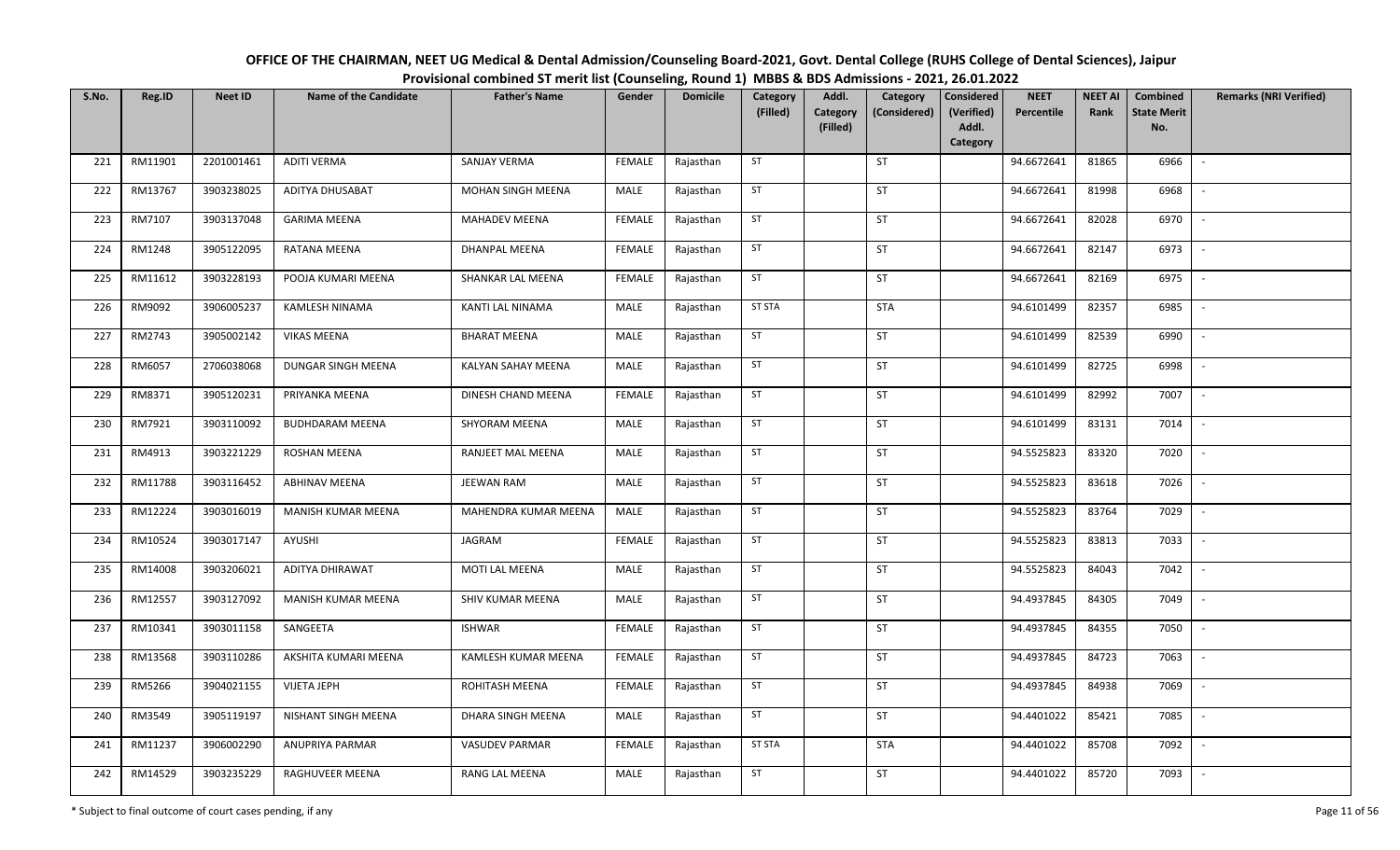| OFFICE OF THE CHAIRMAN, NEET UG Medical & Dental Admission/Counseling Board-2021, Govt. Dental College (RUHS College of Dental Sciences), Jaipur |
|--------------------------------------------------------------------------------------------------------------------------------------------------|
| Provisional combined ST merit list (Counseling, Round 1) MBBS & BDS Admissions - 2021, 26.01.2022                                                |

| S.No. | Reg.ID  | <b>Neet ID</b> | <b>Name of the Candidate</b> | <b>Father's Name</b>   | Gender        | <b>Domicile</b> | <b>Category</b><br>(Filled) | Addl.<br>Category | Category<br>(Considered) | <b>Considered</b><br>(Verified) | <b>NEET</b><br>Percentile | <b>NEET AI</b><br>Rank | Combined<br><b>State Merit</b> | <b>Remarks (NRI Verified)</b> |
|-------|---------|----------------|------------------------------|------------------------|---------------|-----------------|-----------------------------|-------------------|--------------------------|---------------------------------|---------------------------|------------------------|--------------------------------|-------------------------------|
|       |         |                |                              |                        |               |                 |                             | (Filled)          |                          | Addl.<br>Category               |                           |                        | No.                            |                               |
| 243   | RM10753 | 3905120125     | YOGESH MEENA                 | RAMKALYAN MEENA        | MALE          | Rajasthan       | ST                          |                   | ST                       |                                 | 94.386161                 | 86025                  | 7104                           | $\sim$                        |
| 244   | RM5812  | 3903123327     | SAPNA MEENA                  | HANUMAN SAHAY MEENA    | <b>FEMALE</b> | Rajasthan       | ST                          |                   | ST                       |                                 | 94.386161                 | 86102                  | 7107                           | $\sim$                        |
| 245   | RM10173 | 3903223297     | ANUSHIKHA MEENA              | RADHEY SHYAM MEENA     | <b>FEMALE</b> | Rajasthan       | ST                          |                   | ST                       |                                 | 94.386161                 | 86224                  | 7109                           | $\mathbb{L}$                  |
| 246   | RM1514  | 3903202445     | ANJU MEENA                   | KAMLESH MEENA          | <b>FEMALE</b> | Rajasthan       | ST                          |                   | ST                       |                                 | 94.386161                 | 86244                  | 7111                           | $\sim$                        |
| 247   | RM5218  | 2302032176     | <b>NARENDER MEENA</b>        | RAMADHAR MEENA         | MALE          | Rajasthan       | ST                          |                   | <b>ST</b>                |                                 | 94.386161                 | 86373                  | 7115                           | $\mathbb{L}$                  |
| 248   | RM1482  | 3903132124     | <b>KRISHN CHAND MEENA</b>    | <b>HARBHAJAN MEENA</b> | MALE          | Rajasthan       | ST                          |                   | <b>ST</b>                |                                 | 94.386161                 | 86374                  | 7116                           | $\sim$                        |
| 249   | RM3157  | 3903123161     | DEEPCHAND                    | KAILASH MEENA          | MALE          | Rajasthan       | ST                          |                   | ST                       |                                 | 94.386161                 | 86550                  | 7121                           | $\sim$                        |
| 250   | RM9939  | 3901019190     | MUKESH KUMAR MEENA           | KALU RAM MEENA         | MALE          | Rajasthan       | ST                          |                   | ST                       |                                 | 94.386161                 | 86666                  | 7124                           | $\sim$                        |
| 251   | RM2214  | 3903037108     | JEETRAM MEENA                | JAGRAM MEENA           | MALE          | Rajasthan       | ST                          |                   | ST                       |                                 | 94.3252262                | 86797                  | 7128                           |                               |
| 252   | RM8864  | 3903026054     | <b>CHINTU MEENA</b>          | NANU LAL MEENA         | <b>FEMALE</b> | Rajasthan       | ST                          |                   | ST                       |                                 | 94.3252262                | 86955                  | 7136                           | $\sim$                        |
| 253   | RM13986 | 3903211156     | SONU MEENA                   | <b>RAMBAL MEENA</b>    | MALE          | Rajasthan       | ST                          |                   | ST                       |                                 | 94.3252262                | 87183                  | 7141                           | $\sim$                        |
| 254   | RM8327  | 3903040427     | PRIYANKA                     | PAPPU RAM MEENA        | <b>FEMALE</b> | Rajasthan       | ST                          |                   | ST                       |                                 | 94.3252262                | 87217                  | 7144                           | $\sim$                        |
| 255   | RM10564 | 3905113100     | RAJNESH MEENA                | <b>BABULAL MEENA</b>   | MALE          | Rajasthan       | ST                          |                   | ST                       |                                 | 94.3252262                | 87249                  | 7146                           | $\sim$                        |
| 256   | RM14963 | 3903118269     | ASHISH MEENA                 | <b>HARKESH MEENA</b>   | MALE          | Rajasthan       | ST                          |                   | ST                       |                                 | 94.3252262                | 87611                  | 7156                           | $\sim$                        |
| 257   | RM10092 | 3903213181     | MEENAKSHI MEENA              | <b>MOHAN LAL MEENA</b> | <b>FEMALE</b> | Rajasthan       | ST                          |                   | ST                       |                                 | 94.2674644                | 87853                  | 7161                           | $\sim$                        |
| 258   | RM9187  | 3905021129     | <b>SUMAN MEENA</b>           | <b>JAYRAM MEENA</b>    | <b>FEMALE</b> | Rajasthan       | ST                          |                   | ST                       |                                 | 94.2674644                | 88183                  | 7172                           | $\sim$                        |
| 259   | RM8352  | 3903120204     | POOJA MEENA                  | MANGAL RAM MEENA       | FEMALE        | Rajasthan       | ST                          |                   | ST                       |                                 | 94.2674644                | 88184                  | 7173                           | $\sim$                        |
| 260   | RM4520  | 3903206547     | RAHUL MEENA                  | LAXMI NARAYAN MEENA    | MALE          | Rajasthan       | ST                          |                   | <b>ST</b>                |                                 | 94.2674644                | 88291                  | 7177                           | $\sim$                        |
| 261   | RM13746 | 3903202369     | PRAMOD BALOT                 | LALLU LAL BALOT        | MALE          | Rajasthan       | ST                          |                   | ST                       |                                 | 94.2674644                | 88306                  | 7179                           | $\mathbb{L}$                  |
| 262   | RM9410  | 3905126002     | LOKESH MEENA                 | <b>HANUMAN MEENA</b>   | MALE          | Rajasthan       | ST                          |                   | ST                       |                                 | 94.2674644                | 88325                  | 7182                           | $\sim$                        |
| 263   | RM4683  | 3901017172     | SACHIN KUMAR MEENA           | HAJARI LAL MEENA       | MALE          | Rajasthan       | ST                          |                   | ST                       |                                 | 94.2674644                | 88438                  | 7186                           | $\sim$                        |
| 264   | RM1145  | 3905124146     | <b>CHETAN MEENA</b>          | JUGRAJ MEENA           | MALE          | Rajasthan       | ST                          |                   | ST                       |                                 | 94.2083427                | 88607                  | 7194                           | $\sim$                        |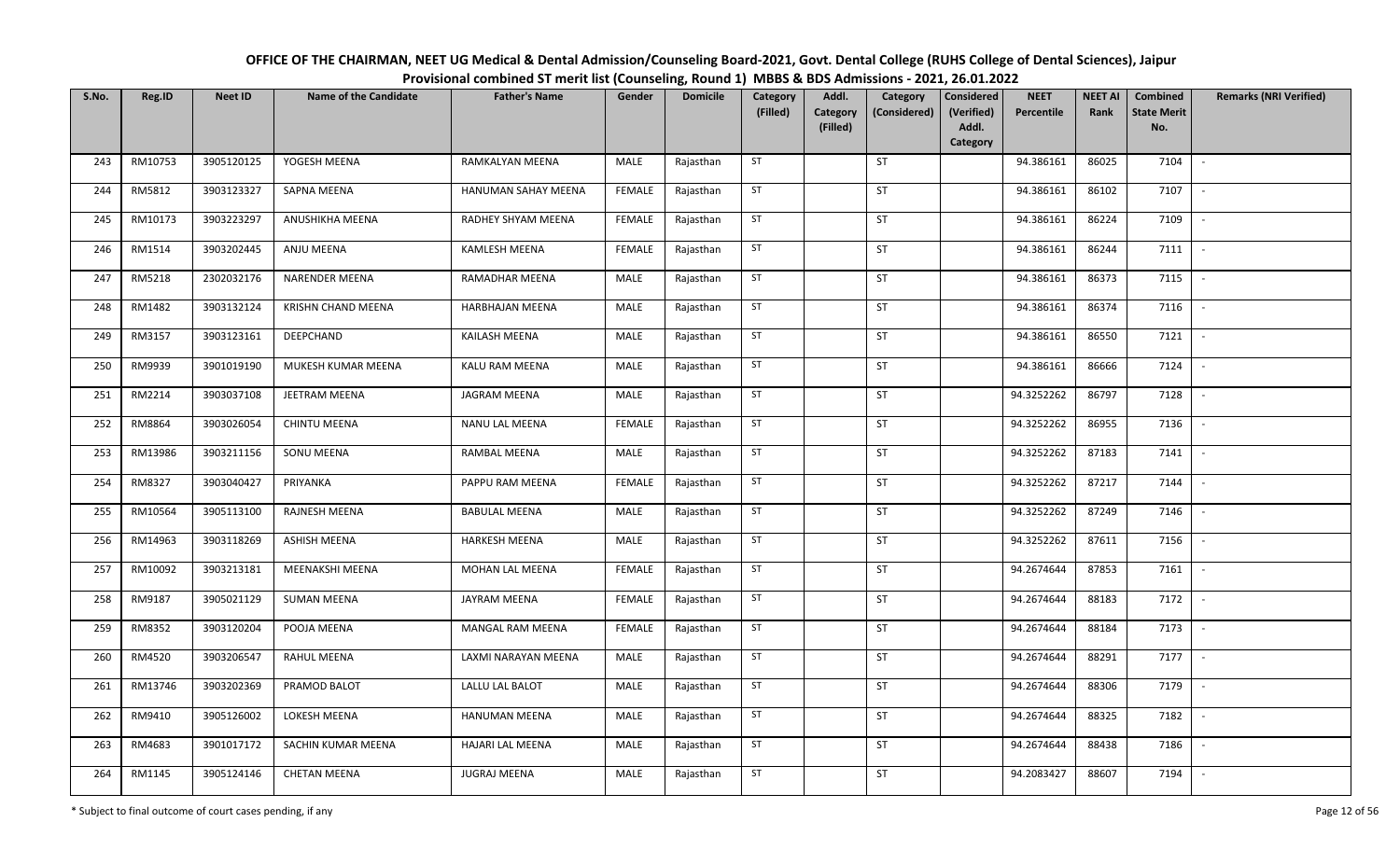| OFFICE OF THE CHAIRMAN, NEET UG Medical & Dental Admission/Counseling Board-2021, Govt. Dental College (RUHS College of Dental Sciences), Jaipur |
|--------------------------------------------------------------------------------------------------------------------------------------------------|
| Provisional combined ST merit list (Counseling, Round 1) MBBS & BDS Admissions - 2021, 26.01.2022                                                |

| S.No. | Reg.ID  | <b>Neet ID</b> | <b>Name of the Candidate</b> | <b>Father's Name</b>    | Gender        | <b>Domicile</b> | Category<br>(Filled) | Addl.<br>Category | Category<br>(Considered) | <b>Considered</b><br>(Verified) | <b>NEET</b><br>Percentile | <b>NEET AI</b><br>Rank | Combined<br><b>State Merit</b> | <b>Remarks (NRI Verified)</b> |
|-------|---------|----------------|------------------------------|-------------------------|---------------|-----------------|----------------------|-------------------|--------------------------|---------------------------------|---------------------------|------------------------|--------------------------------|-------------------------------|
|       |         |                |                              |                         |               |                 |                      | (Filled)          |                          | Addl.<br>Category               |                           |                        | No.                            |                               |
| 265   | RM4222  | 3903107295     | <b>HARSHITA MEENA</b>        | RAM LAL MEENA           | <b>FEMALE</b> | Rajasthan       | ST                   |                   | <b>ST</b>                |                                 | 94.2083427                | 88650                  | 7195                           | $\overline{\phantom{a}}$      |
| 266   | RM9253  | 3905019042     | MADAN MOHAN MEENA            | DHAN SINGH MEENA        | MALE          | Rajasthan       | ST                   |                   | <b>ST</b>                |                                 | 94.2083427                | 88789                  | 7198                           | $\sim$                        |
| 267   | RM6128  | 3903110269     | ABHILASHA MEENA              | <b>SHYAM SUNDAR</b>     | <b>FEMALE</b> | Rajasthan       | ST                   |                   | <b>ST</b>                |                                 | 94.2083427                | 88916                  | 7206                           | $\sim$                        |
| 268   | RM7496  | 3905007038     | <b>BHUPENDRA MEENA</b>       | HAR SAHAY MEENA         | MALE          | Rajasthan       | ST                   |                   | <b>ST</b>                |                                 | 94.2083427                | 89218                  | 7215                           | $\blacksquare$                |
| 269   | RM3527  | 3903001636     | LAKHAN MEENA                 | <b>TEJMAL MEENA</b>     | MALE          | Rajasthan       | ST                   |                   | ST                       |                                 | 94.2083427                | 89331                  | 7220                           | $\mathbb{L}$                  |
| 270   | RM5120  | 3903215158     | PRIYANKA MEENA               | SANWAR MAL MEENA        | <b>FEMALE</b> | Rajasthan       | ST                   |                   | <b>ST</b>                |                                 | 94.1548547                | 89510                  | 7228                           | $\overline{\phantom{a}}$      |
| 271   | RM7338  | 3903203212     | ANNU MEENA                   | PAWAN KUMAR MEENA       | <b>FEMALE</b> | Rajasthan       | ST                   |                   | ST                       |                                 | 94.1548547                | 89740                  | 7234                           | $\sim$                        |
| 272   | RM8014  | 3905126058     | <b>BHUVNESH MEENA</b>        | MODU LAL MEENA          | MALE          | Rajasthan       | ST                   |                   | <b>ST</b>                |                                 | 94.1548547                | 90090                  | 7244                           | $\sim$                        |
| 273   | RM9043  | 3903102819     | SIDDHARTH MIMROTH            | HARINARAYAN MEENA       | MALE          | Rajasthan       | ST                   |                   | ST                       |                                 | 94.0972224                | 90336                  | 7249                           |                               |
| 274   | RM6251  | 3904001374     | <b>SUNNY MEENA</b>           | <b>RAM KHILADI</b>      | MALE          | Rajasthan       | ST                   |                   | <b>ST</b>                |                                 | 94.0972224                | 90936                  | 7258                           | $\mathbb{L}$                  |
| 275   | RM5010  | 3903035326     | <b>RITU KUMARI</b>           | <b>RAJ KUMAR</b>        | <b>FEMALE</b> | Rajasthan       | ST                   |                   | ST                       |                                 | 94.0369999                | 91367                  | 7269                           | $\sim$                        |
| 276   | RM5643  | 3905007429     | KAMAKSHI MEENA               | KANHAIYA LAL MEENA      | <b>FEMALE</b> | Rajasthan       | ST                   |                   | <b>ST</b>                |                                 | 94.0369999                | 91593                  | 7277                           | $\sim$                        |
| 277   | RM2705  | 3903216212     | ASHISH KUMAR MEENA           | <b>MAHIPAL MEENA</b>    | MALE          | Rajasthan       | ST                   |                   | ST                       |                                 | 94.0369999                | 91744                  | 7282                           |                               |
| 278   | RM9701  | 3905113285     | AMAN MEENA                   | <b>VEERBHAN MEENA</b>   | MALE          | Rajasthan       | ST                   |                   | ST                       |                                 | 93.9777488                | 92220                  | 7303                           | $\sim$                        |
| 279   | RM6718  | 3902003315     | SAHIL MEENA                  | <b>HARI RAM MEENA</b>   | MALE          | Rajasthan       | ST                   |                   | <b>ST</b>                |                                 | 93.9777488                | 92300                  | 7304                           |                               |
| 280   | RM5574  | 3903203108     | ARVIND KUMAR MEENA           | LAKHAN LAL MEENA        | MALE          | Rajasthan       | ST                   |                   | <b>ST</b>                |                                 | 93.9777488                | 92353                  | 7306                           | $\sim$                        |
| 281   | RM11232 | 3903235145     | RAAJAL DOBWAL                | MITHA LAL MEENA         | FEMALE        | Rajasthan       | ST                   |                   | ST                       |                                 | 93.9777488                | 92476                  | 7307                           | $\overline{\phantom{a}}$      |
| 282   | RM8267  | 3903119062     | ANISHA MEENA                 | <b>BHARAT LAL MEENA</b> | <b>FEMALE</b> | Rajasthan       | ST                   |                   | <b>ST</b>                |                                 | 93.9777488                | 92537                  | 7310                           | $\mathbb{L}$                  |
| 283   | RM2441  | 3903003115     | POOJA MEENA                  | <b>BRIJMOHAN MEENA</b>  | <b>FEMALE</b> | Rajasthan       | ST                   |                   | <b>ST</b>                |                                 | 93.9777488                | 92678                  | 7318                           | $\mathbb{L}$                  |
| 284   | RM8170  | 3905015064     | SANJEEV KUMAR MEENA          | MOHAN LAL MEENA         | MALE          | Rajasthan       | ST                   |                   | <b>ST</b>                |                                 | 93.9777488                | 92708                  | 7320                           | $\sim$                        |
| 285   | RM10639 | 3903042193     | KHEMRAJ                      | RAJA RAM                | MALE          | Rajasthan       | ST                   |                   | ST                       |                                 | 93.9777488                | 92769                  | 7324                           | $\mathbb{L}$                  |
| 286   | RM4050  | 3905026197     | SAURABH KUMAR MEENA          | RATAN LAL MEENA         | MALE          | Rajasthan       | ST                   |                   | ST                       |                                 | 93.9136409                | 93381                  | 7336                           | $\overline{\phantom{a}}$      |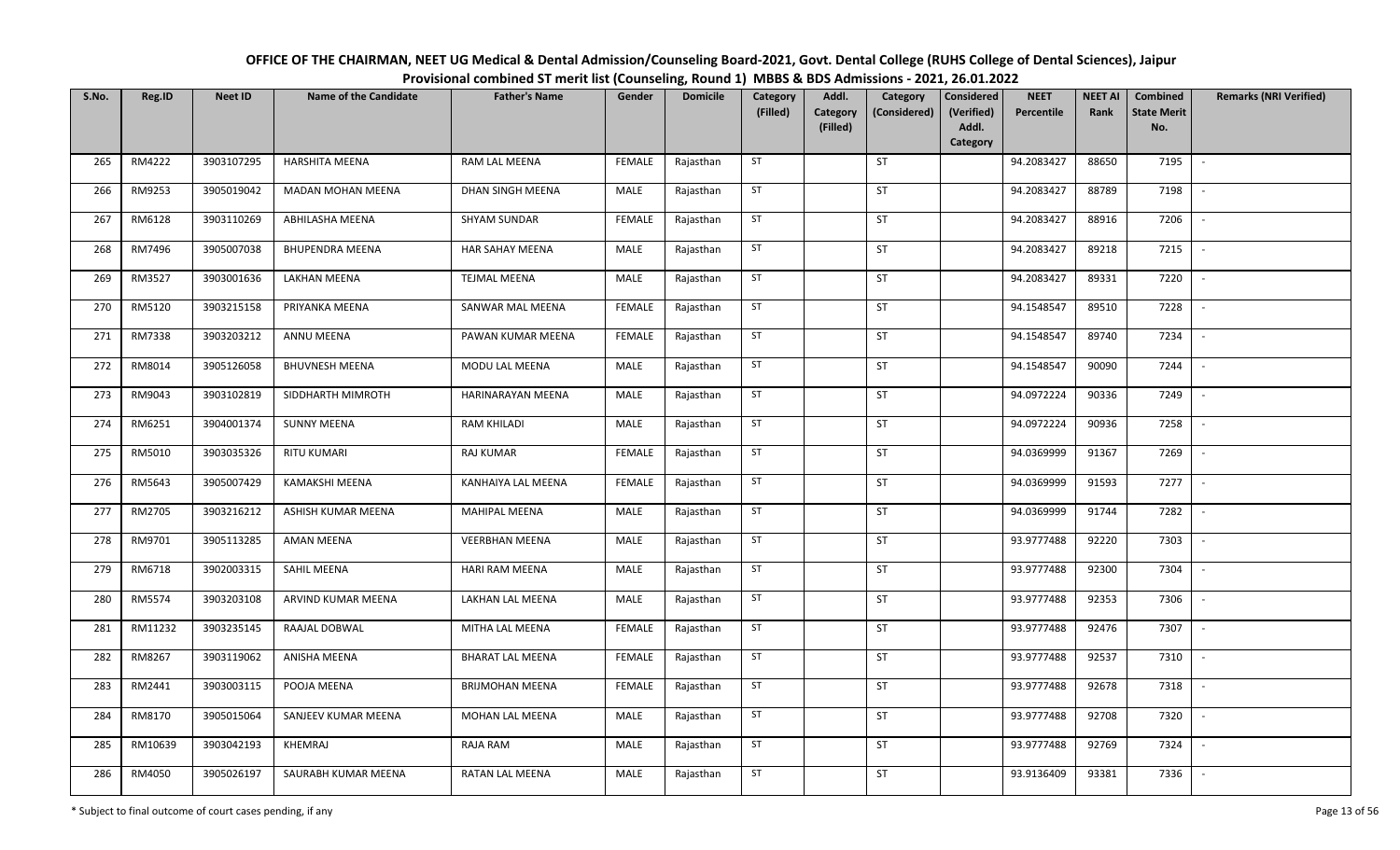| OFFICE OF THE CHAIRMAN, NEET UG Medical & Dental Admission/Counseling Board-2021, Govt. Dental College (RUHS College of Dental Sciences), Jaipur |
|--------------------------------------------------------------------------------------------------------------------------------------------------|
| Provisional combined ST merit list (Counseling, Round 1) MBBS & BDS Admissions - 2021, 26.01.2022                                                |

| S.No. | Reg.ID  | <b>Neet ID</b> | <b>Name of the Candidate</b> | <b>Father's Name</b>      | Gender        | <b>Domicile</b> | Category<br>(Filled) | Addl.<br>Category<br>(Filled) | Category<br>(Considered) | <b>Considered</b><br>(Verified)<br>Addl.<br>Category | <b>NEET</b><br>Percentile | <b>NEET AI</b><br>Rank | Combined<br><b>State Merit</b><br>No. | <b>Remarks (NRI Verified)</b> |
|-------|---------|----------------|------------------------------|---------------------------|---------------|-----------------|----------------------|-------------------------------|--------------------------|------------------------------------------------------|---------------------------|------------------------|---------------------------------------|-------------------------------|
| 287   | RM8103  | 3901009014     | KARISHMA KUMARI MEENA        | <b>CHOTH MAL MEENA</b>    | <b>FEMALE</b> | Rajasthan       | ST                   | WPP, WPP8                     | <b>ST</b>                |                                                      | 93.9136409                | 93421                  | 7339                                  | $\sim$                        |
| 288   | RM3175  | 3905120194     | DHARMRAJ MEENA               | CHOTU LAL MEENA           | MALE          | Rajasthan       | ST                   |                               | ST                       |                                                      | 93.9136409                | 93567                  | 7347                                  | $\sim$                        |
| 289   | RM3276  | 3903222373     | NARENDRA KUMAR MEENA         | RAMESH CHAND MEENA        | MALE          | Rajasthan       | ST                   |                               | <b>ST</b>                |                                                      | 93.9136409                | 93918                  | 7362                                  | $\sim$                        |
| 290   | RM11340 | 3901014012     | RAVITA MEENA                 | <b>HAJARI LAL MEENA</b>   | <b>FEMALE</b> | Rajasthan       | ST                   |                               | ST                       |                                                      | 93.9136409                | 93939                  | 7364                                  | $\mathbb{L}$                  |
| 291   | RM10669 | 3905010192     | MINAKSHI MEENA               | RAMBILAS MEENA            | <b>FEMALE</b> | Rajasthan       | ST                   |                               | <b>ST</b>                |                                                      | 93.8561381                | 93993                  | 7368                                  | $\mathbb{L}$                  |
| 292   | RM2881  | 3903029245     | <b>SUNIL MEENA</b>           | LAL CHAND MEENA           | MALE          | Rajasthan       | ST                   |                               | ST                       |                                                      | 93.8561381                | 94410                  | 7376                                  | $\mathbb{L}$                  |
| 293   | RM7602  | 3903137035     | PARMANAND MEENA              | BRAJ MOHAN MEENA          | MALE          | Rajasthan       | ST                   |                               | ST                       |                                                      | 93.8561381                | 94456                  | 7380                                  | $\sim$                        |
| 294   | RM9003  | 3905012113     | MINAKSHI MEENA               | ROOP LAL MEENA            | <b>FEMALE</b> | Rajasthan       | ST                   |                               | ST                       |                                                      | 93.7977935                | 94964                  | 7393                                  | $\sim$                        |
| 295   | RM2252  | 3901001190     | <b>KRISHNA MEENA</b>         | RAMDHAN MEENA             | FEMALE        | Rajasthan       | ST                   |                               | ST                       |                                                      | 93.7977935                | 94978                  | 7394                                  |                               |
| 296   | RM2781  | 3903203389     | NEETU KUMARI MAHAR           | VIJENDER KUMAR MEENA      | <b>FEMALE</b> | Rajasthan       | ST                   |                               | ST                       |                                                      | 93.7977935                | 95041                  | 7396                                  | $\sim$                        |
| 297   | RM7034  | 3903133054     | <b>VIVEK MEENA</b>           | LAXMI CHAND MEENA         | MALE          | Rajasthan       | ST                   |                               | ST                       |                                                      | 93.7977935                | 95046                  | 7397                                  | $\sim$                        |
| 298   | RM1369  | 3905028279     | <b>MOHIT NAREDA</b>          | PAPPU LAL MEENA           | MALE          | Rajasthan       | ST                   |                               | <b>ST</b>                |                                                      | 93.7977935                | 95745                  | 7416                                  | $\sim$                        |
| 299   | RM9141  | 3902021227     | <b>ROMIKA</b>                | KALU RAM MEENA            | <b>FEMALE</b> | Rajasthan       | ST                   |                               | <b>ST</b>                |                                                      | 93.7382833                | 96098                  | 7429                                  |                               |
| 300   | RM3658  | 3901015379     | MANTA KUMARI MEENA           | <b>BHOJA RAM MEENA</b>    | <b>FEMALE</b> | Rajasthan       | ST                   |                               | <b>ST</b>                |                                                      | 93.7382833                | 96152                  | 7430                                  | $\sim$                        |
| 301   | RM9872  | 3903032307     | <b>RAKESH MEENA</b>          | <b>GHANSHYAM MEENA</b>    | MALE          | Rajasthan       | ST                   |                               | <b>ST</b>                |                                                      | 93.7382833                | 96572                  | 7443                                  |                               |
| 302   | RM13536 | 3905029024     | PANKAJ MEENA                 | <b>SEWARAM MEENA</b>      | MALE          | Rajasthan       | ST                   |                               | <b>ST</b>                |                                                      | 93.677737                 | 96832                  | 7449                                  | $\sim$                        |
| 303   | RM3997  | 3905104037     | JYOTI MEENA                  | OM PRAKASH MEENA          | <b>FEMALE</b> | Rajasthan       | ST                   |                               | <b>ST</b>                |                                                      | 93.677737                 | 96934                  | 7451                                  | $\overline{\phantom{a}}$      |
| 304   | RM2350  | 3903107184     | CHETAN KUMAR MEENA           | <b>KARTAR SINGH MEENA</b> | MALE          | Rajasthan       | ST                   |                               | <b>ST</b>                |                                                      | 93.677737                 | 96964                  | 7452                                  | $\sim$                        |
| 305   | RM5948  | 3903204067     | <b>KIRAN MEENA</b>           | SURAJGYAN MEENA           | <b>FEMALE</b> | Rajasthan       | ST                   |                               | <b>ST</b>                |                                                      | 93.677737                 | 97399                  | 7464                                  | $\mathbb{L}$                  |
| 306   | RM7281  | 3903111397     | ROHITASH MEENA               | JASVANT SINGH MEENA       | MALE          | Rajasthan       | ST                   |                               | <b>ST</b>                |                                                      | 93.677737                 | 97486                  | 7469                                  | $\sim$                        |
| 307   | RM6968  | 3903001815     | ASHISH MEENA                 | KAILASHCHAND MEENA        | MALE          | Rajasthan       | ST                   |                               | ST                       |                                                      | 93.6116865                | 98115                  | 7487                                  | $\mathbb{L}$                  |
| 308   | RM5103  | 3906003229     | PRAGATI MEENA                | NAMO NARAYAN MEENA        | <b>FEMALE</b> | Rajasthan       | ST                   |                               | ST                       |                                                      | 93.6116865                | 98225                  | 7495                                  | $\overline{\phantom{a}}$      |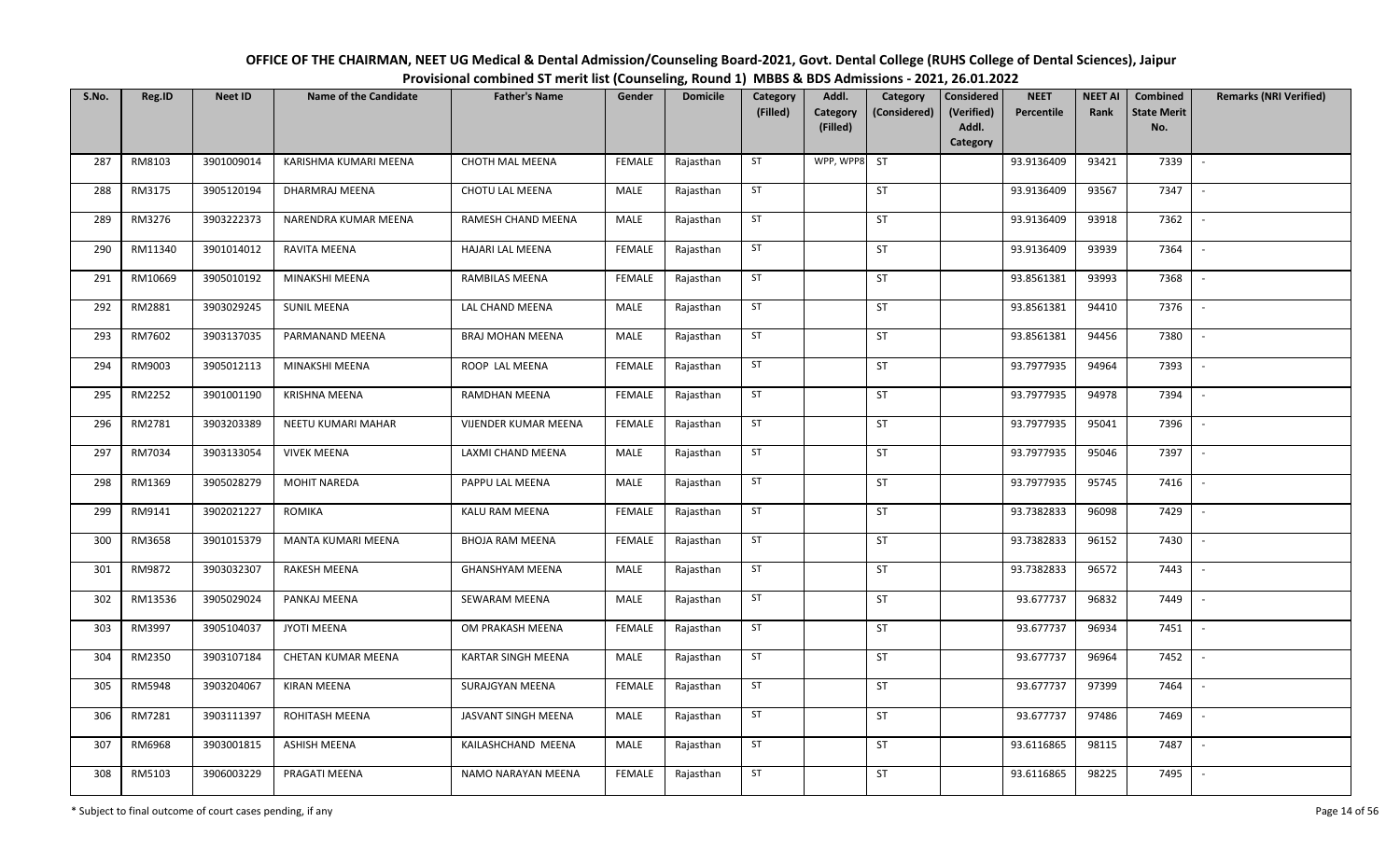| OFFICE OF THE CHAIRMAN, NEET UG Medical & Dental Admission/Counseling Board-2021, Govt. Dental College (RUHS College of Dental Sciences), Jaipur |
|--------------------------------------------------------------------------------------------------------------------------------------------------|
| Provisional combined ST merit list (Counseling, Round 1) MBBS & BDS Admissions - 2021, 26.01.2022                                                |

| S.No. | Reg.ID  | <b>Neet ID</b> | <b>Name of the Candidate</b> | <b>Father's Name</b>   | Gender        | <b>Domicile</b> | Category<br>(Filled) | Addl.<br>Category<br>(Filled) | Category<br>(Considered) | Considered<br>(Verified)<br>Addl.<br>Category | <b>NEET</b><br>Percentile | <b>NEET AI</b><br>Rank | Combined<br><b>State Merit</b><br>No. | <b>Remarks (NRI Verified)</b> |
|-------|---------|----------------|------------------------------|------------------------|---------------|-----------------|----------------------|-------------------------------|--------------------------|-----------------------------------------------|---------------------------|------------------------|---------------------------------------|-------------------------------|
| 309   | RM10561 | 3903114017     | <b>ROHIT NIRWAN</b>          | <b>VIJAY SINGH</b>     | MALE          | Rajasthan       | ST                   |                               | ST                       |                                               | 93.6116865                | 98239                  | 7496                                  | $\overline{\phantom{a}}$      |
| 310   | RM8880  | 3903126012     | <b>DURGESH MEENA</b>         | HARI PRASAD MEENA      | MALE          | Rajasthan       | ST                   |                               | ST                       |                                               | 93.6116865                | 98432                  | 7504                                  | $\sim$                        |
| 311   | RM6867  | 3903207223     | <b>MONIKA MEENA</b>          | RAMKESH MEENA          | <b>FEMALE</b> | Rajasthan       | ST                   |                               | <b>ST</b>                |                                               | 93.6116865                | 98477                  | 7507                                  | $\sim$                        |
| 312   | RM8298  | 3905016240     | KOMAL MEENA                  | SHIV SINGH MEENA       | MALE          | Rajasthan       | ST                   |                               | ST                       |                                               | 93.6116865                | 98527                  | 7509                                  | $\mathbb{L}$                  |
| 313   | RM7451  | 3903206504     | <b>REHAN MEENA</b>           | RATAN LAL MEENA        | MALE          | Rajasthan       | ST                   |                               | ST                       |                                               | 93.6116865                | 98570                  | 7512                                  | $\mathbb{L}$                  |
| 314   | RM7975  | 3903215475     | <b>MANOJ MEENA</b>           | RAMESH CHAND MEENA     | MALE          | Rajasthan       | ST                   |                               | ST                       |                                               | 93.5493271                | 98820                  | 7519                                  | $\mathbb{L}$                  |
| 315   | RM2846  | 3903040413     | JITENDRA KUMAR MEENA         | HANSRAJ MEENA          | MALE          | Rajasthan       | ST                   |                               | ST                       |                                               | 93.5493271                | 99008                  | 7524                                  | $\mathbb{L}$                  |
| 316   | RM3088  | 3903021164     | <b>ANKIT MEENA</b>           | RAMSWAROOP MEENA       | MALE          | Rajasthan       | ST                   |                               | ST                       |                                               | 93.5493271                | 99080                  | 7529                                  | $\sim$                        |
| 317   | RM1199  | 3903133178     | JASVANT SINGH MEENA          | ROOP SINGH MEENA       | MALE          | Rajasthan       | ST                   |                               | ST                       |                                               | 93.5493271                | 99111                  | 7530                                  |                               |
| 318   | RM9282  | 3903108270     | <b>KALYAN SINGH</b>          | <b>KIRAN LAL</b>       | MALE          | Rajasthan       | ST                   |                               | ST                       |                                               | 93.5493271                | 99141                  | 7533                                  | $\sim$                        |
| 319   | RM9565  | 3905004103     | <b>KASHISH BAGARI</b>        | HARI KRISHAN MEENA     | <b>FEMALE</b> | Rajasthan       | ST                   |                               | ST                       |                                               | 93.5493271                | 99163                  | 7534                                  | $\sim$                        |
| 320   | RM10742 | 3903226140     | <b>MANISHA MEENA</b>         | BHAGAWAN SAHAI MEENA   | <b>FEMALE</b> | Rajasthan       | ST                   |                               | <b>ST</b>                |                                               | 93.5493271                | 99260                  | 7537                                  | $\sim$                        |
| 321   | RM11667 | 3905115151     | PANKAJ MEENA                 | KAMLESH MEENA          | MALE          | Rajasthan       | ST                   |                               | <b>ST</b>                |                                               | 93.5493271                | 99333                  | 7540                                  |                               |
| 322   | RM11389 | 3903204732     | <b>DHANESH KAROL</b>         | HIRA LAL KAROL         | MALE          | Rajasthan       | ST                   |                               | <b>ST</b>                |                                               | 93.5493271                | 99434                  | 7542                                  | $\sim$                        |
| 323   | RM7054  | 3905120136     | VIMAL KUMAR MEENA            | <b>AMAR SINGH</b>      | MALE          | Rajasthan       | ST                   |                               | <b>ST</b>                |                                               | 93.4897521                | 99752                  | 7549                                  |                               |
| 324   | RM4780  | 3903038202     | RAJ KUMAR MEENA              | RAM NARAYN MEENA       | MALE          | Rajasthan       | ST                   |                               | <b>ST</b>                |                                               | 93.4897521                | 100157                 | 7562                                  | $\overline{\phantom{a}}$      |
| 325   | RM15037 | 3905125184     | RAJU LAL MINA                | <b>MANNA LAL MINA</b>  | MALE          | Rajasthan       | ST                   |                               | <b>ST</b>                |                                               | 93.4302419                | 100650                 | 7575                                  | $\overline{\phantom{a}}$      |
| 326   | RM6981  | 3904026015     | AMIT KUMAR MEENA             | ANIL KUMAR MEENA       | MALE          | Rajasthan       | ST                   |                               | <b>ST</b>                |                                               | 93.4302419                | 100717                 | 7577                                  | $\mathbb{L}$                  |
| 327   | RM11789 | 3905010145     | DEEPMALA                     | <b>TILAK RAM MEENA</b> | <b>FEMALE</b> | Rajasthan       | ST                   |                               | ST                       |                                               | 93.4302419                | 100861                 | 7578                                  | $\mathbb{L}$                  |
| 328   | RM5845  | 3903229239     | POOJA MEENA                  | <b>BHARAT MEENA</b>    | <b>FEMALE</b> | Rajasthan       | ST                   |                               | <b>ST</b>                |                                               | 93.4302419                | 101329                 | 7591                                  | $\sim$                        |
| 329   | RM10698 | 3903104125     | PRIYANKA MEENA               | SURESH CHAND MEENA     | <b>FEMALE</b> | Rajasthan       | ST                   |                               | ST                       |                                               | 93.3708612                | 101514                 | 7597                                  | $\mathbb{L}$                  |
| 330   | RM5402  | 3904113269     | <b>VIJENDRA MEENA</b>        | LALLU RAM MEENA        | MALE          | Rajasthan       | ST                   |                               | ST                       |                                               | 93.3708612                | 101523                 | 7598                                  | $\overline{\phantom{a}}$      |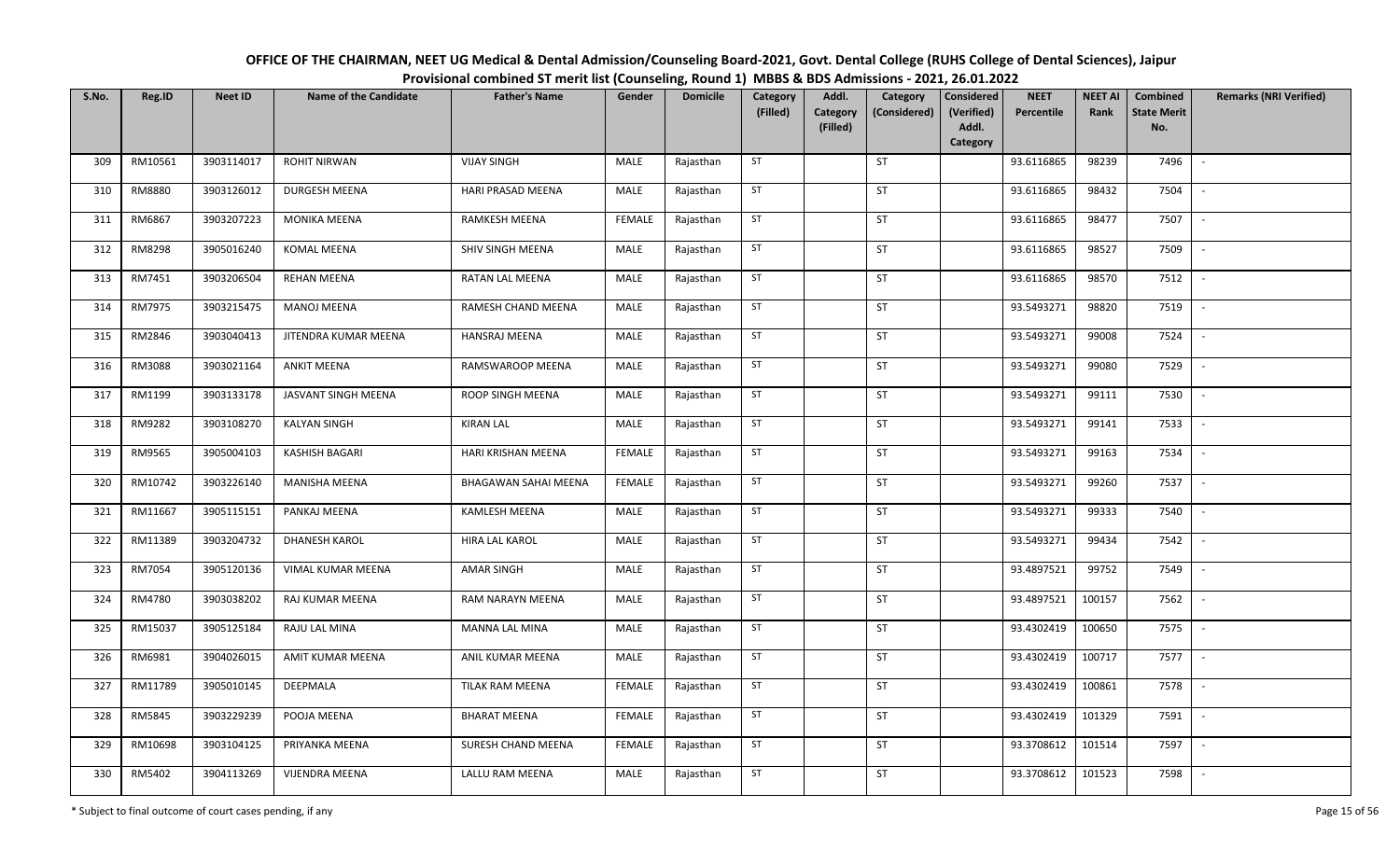| OFFICE OF THE CHAIRMAN, NEET UG Medical & Dental Admission/Counseling Board-2021, Govt. Dental College (RUHS College of Dental Sciences), Jaipur |
|--------------------------------------------------------------------------------------------------------------------------------------------------|
| Provisional combined ST merit list (Counseling, Round 1) MBBS & BDS Admissions - 2021, 26.01.2022                                                |

| S.No. | Reg.ID  | <b>Neet ID</b> | <b>Name of the Candidate</b> | <b>Father's Name</b>    | Gender        | <b>Domicile</b> | Category<br>(Filled) | Addl.<br>Category | Category<br>(Considered) | Considered<br>(Verified) | <b>NEET</b><br>Percentile | <b>NEET AI</b><br>Rank | Combined<br><b>State Merit</b> | <b>Remarks (NRI Verified)</b> |
|-------|---------|----------------|------------------------------|-------------------------|---------------|-----------------|----------------------|-------------------|--------------------------|--------------------------|---------------------------|------------------------|--------------------------------|-------------------------------|
|       |         |                |                              |                         |               |                 |                      | (Filled)          |                          | Addl.<br>Category        |                           |                        | No.                            |                               |
| 331   | RM10060 | 3903005239     | YAMINI TATAWAT               | SURESH CHAND MEENA      | <b>FEMALE</b> | Rajasthan       | ST                   |                   | ST                       |                          | 93.3708612                | 101703                 | 7602                           | $\sim$                        |
| 332   | RM11534 | 3905021065     | ARCHANA MINA                 | <b>BRIJRAJ MINA</b>     | <b>FEMALE</b> | Rajasthan       | ST                   |                   | ST                       |                          | 93.3708612                | 102101                 | 7613                           | $\sim$                        |
| 333   | RM6913  | 2301007257     | <b>AMIT MEHAR</b>            | <b>RUPRAM MEENA</b>     | MALE          | Rajasthan       | ST                   |                   | ST                       |                          | 93.3064296                | 102453                 | 7630                           | $\sim$                        |
| 334   | RM5270  | 3902008109     | <b>RAHUL MINA</b>            | <b>ASHOK MINA</b>       | <b>MALE</b>   | Rajasthan       | ST                   |                   | ST                       |                          | 93.3064296                | 102511                 | 7631                           | $\sim$                        |
| 335   | RM3349  | 3903206017     | MUSKAN MEENA                 | SHIV CHARAN MEENA       | <b>FEMALE</b> | Rajasthan       | ST                   |                   | <b>ST</b>                |                          | 93.3064296                | 102579                 | 7637                           | $\sim$                        |
| 336   | RM10484 | 3903121174     | <b>HEM RAJ DHANKA</b>        | OM PRAKASH DHANKA       | MALE          | Rajasthan       | ST                   |                   | ST                       |                          | 93.3064296                | 102589                 | 7638                           | $\sim$                        |
| 337   | RM7494  | 3903123261     | <b>BHAVANA MEENA</b>         | BHAGWAN SAHAI MEENA     | <b>FEMALE</b> | Rajasthan       | ST                   |                   | ST                       |                          | 93.3064296                | 102703                 | 7642                           | $\overline{\phantom{a}}$      |
| 338   | RM3393  | 3905016278     | RUPESH MEENA                 | PRAKASH MEENA           | MALE          | Rajasthan       | ST                   |                   | ST                       |                          | 93.3064296                | 102729                 | 7643                           | $\overline{\phantom{a}}$      |
| 339   | RM7758  | 3903111072     | <b>GAJENDRA SINGH MEENA</b>  | DIWAILAL MEENA          | MALE          | Rajasthan       | ST                   |                   | ST                       |                          | 93.3064296                | 102796                 | 7648                           | $\overline{\phantom{a}}$      |
| 340   | RM13118 | 3903016106     | DEEPAK KUMAR MEENA           | RAJENDRA KUMAR MEENA    | MALE          | Rajasthan       | ST                   |                   | ST                       |                          | 93.2464661                | 103401                 | 7663                           | $\sim$                        |
| 341   | RM10746 | 3903036139     | SAURAV MEENA                 | RANGEE LAL MEENA        | MALE          | Rajasthan       | ST                   |                   | ST                       |                          | 93.2464661                | 103575                 | 7668                           | $\sim$                        |
| 342   | RM13396 | 3903117344     | MONU KUMAR MEENA             | RAMESHWAR PRASAD MEENA  | MALE          | Rajasthan       | ST                   |                   | ST                       |                          | 93.2464661                | 103675                 | 7670                           | $\sim$                        |
| 343   | RM12213 | 3903015359     | <b>MUNNI MEENA</b>           | ROHITASH MEENA          | <b>FEMALE</b> | Rajasthan       | ST                   |                   | ST                       |                          | 93.2464661                | 103953                 | 7679                           | $\sim$                        |
| 344   | RM3667  | 3905005385     | <b>DEVESH MEENA</b>          | KISHORI LAL MEENA       | MALE          | Rajasthan       | ST                   |                   | ST                       |                          | 93.2464661                | 104268                 | 7686                           | $\sim$                        |
| 345   | RM4630  | 3002011061     | <b>ABHISHEK MEENA</b>        | SHER SINGH MEENA        | MALE          | Rajasthan       | ST                   |                   | ST                       |                          | 93.1866322                | 104369                 | 7689                           | $\sim$                        |
| 346   | RM5639  | 3903102941     | SHRUTI SINGH                 | <b>HARI SINGH MEENA</b> | <b>FEMALE</b> | Rajasthan       | ST                   |                   | ST                       |                          | 93.1866322                | 104473                 | 7692                           | $\sim$                        |
| 347   | RM4669  | 3903209575     | <b>TEJASVI</b>               | HARISH KUMAR BEADWAL    | <b>FEMALE</b> | Rajasthan       | ST                   |                   | ST                       |                          | 93.1866322                | 104527                 | 7693                           | $\sim$                        |
| 348   | RM2733  | 3903120059     | <b>ISHIKA MEENA</b>          | RADHEYSHYAM MEENA       | <b>FEMALE</b> | Rajasthan       | ST                   |                   | ST                       |                          | 93.1866322                | 104542                 | 7694                           | $\sim$                        |
| 349   | RM8957  | 3905118161     | <b>GAURAV KUMAR MEENA</b>    | <b>HANSRAJ MEENA</b>    | MALE          | Rajasthan       | ST                   |                   | ST                       |                          | 93.1866322                | 104576                 | 7695                           | $\sim$                        |
| 350   | RM2784  | 3903218142     | JEETRAM MEENA                | AMAR CHAND MEENA        | <b>MALE</b>   | Rajasthan       | ST                   |                   | ST                       |                          | 93.1866322                | 104594                 | 7696                           | $\sim$                        |
| 351   | RM10406 | 3903225220     | ANUJ KUMAR MEENA             | <b>GOPAL LAL MEENA</b>  | MALE          | Rajasthan       | ST                   |                   | ST                       |                          | 93.1866322                | 104639                 | 7697                           | $\sim$                        |
| 352   | RM2795  | 3905026250     | <b>KAPIL MEENA</b>           | YOGESH MEENA            | MALE          | Rajasthan       | ST                   |                   | ST                       |                          | 93.1866322                | 104650                 | 7699                           | $\sim$                        |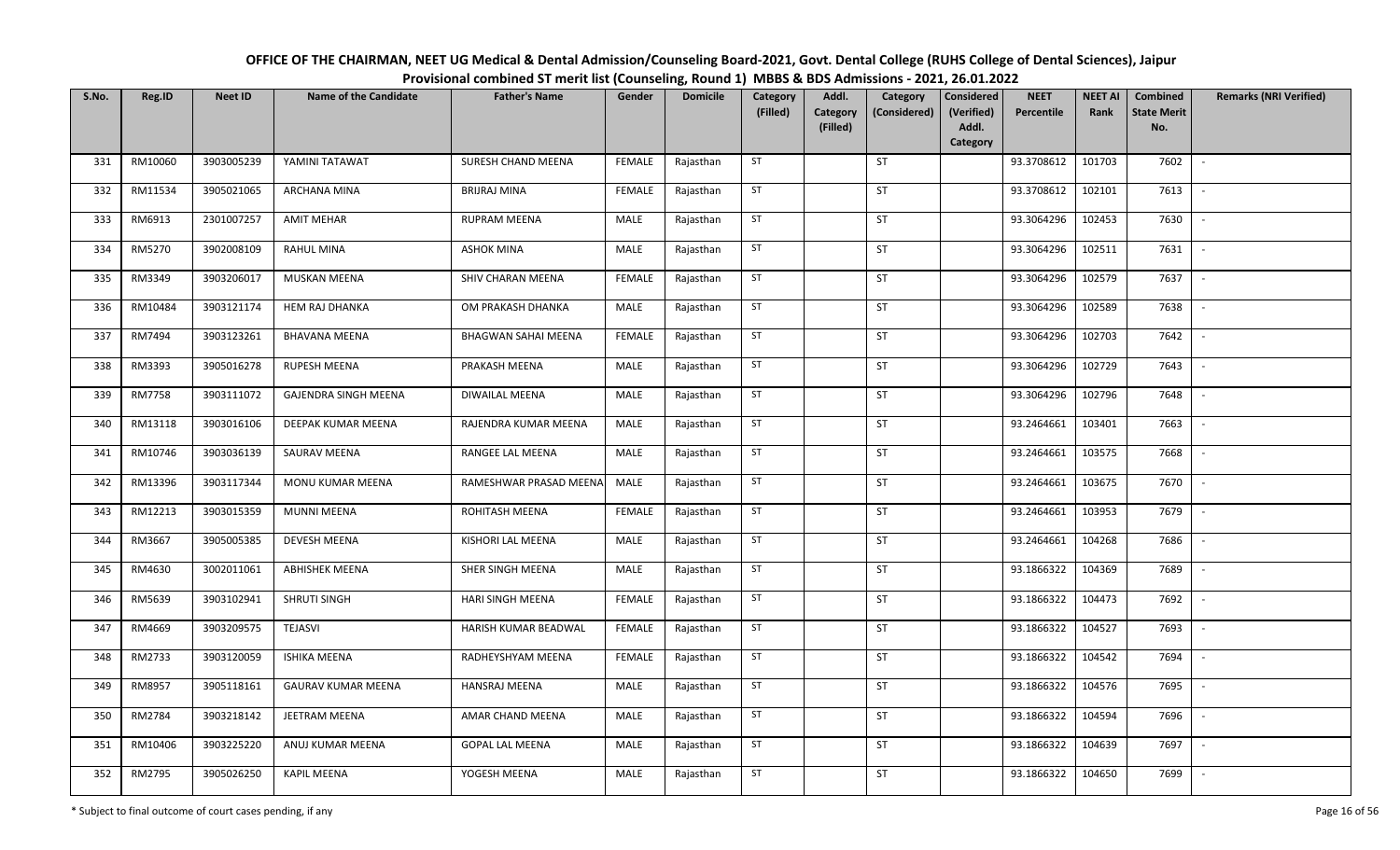| OFFICE OF THE CHAIRMAN, NEET UG Medical & Dental Admission/Counseling Board-2021, Govt. Dental College (RUHS College of Dental Sciences), Jaipur |
|--------------------------------------------------------------------------------------------------------------------------------------------------|
| Provisional combined ST merit list (Counseling, Round 1) MBBS & BDS Admissions - 2021, 26.01.2022                                                |

| S.No. | Reg.ID  | <b>Neet ID</b> | <b>Name of the Candidate</b> | <b>Father's Name</b>      | Gender        | <b>Domicile</b> | Category<br>(Filled) | Addl.<br>Category | Category<br>(Considered) | <b>Considered</b><br>(Verified) | <b>NEET</b><br>Percentile | <b>NEET AI</b><br>Rank | Combined<br><b>State Merit</b> | <b>Remarks (NRI Verified)</b> |
|-------|---------|----------------|------------------------------|---------------------------|---------------|-----------------|----------------------|-------------------|--------------------------|---------------------------------|---------------------------|------------------------|--------------------------------|-------------------------------|
|       |         |                |                              |                           |               |                 |                      | (Filled)          |                          | Addl.<br>Category               |                           |                        | No.                            |                               |
| 353   | RM9176  | 3903237109     | TINKU KUMAR MEENA            | MEETHA LAL MEENA          | MALE          | Rajasthan       | ST                   |                   | ST                       |                                 | 93.1866322                | 104699                 | 7702                           | $\sim$                        |
| 354   | RM11547 | 3903023070     | <b>HARIOM MEENA</b>          | AMAR SINGH MEENA          | MALE          | Rajasthan       | ST                   |                   | ST                       |                                 | 93.1866322                | 104737                 | 7704                           | $\sim$                        |
| 355   | RM9102  | 3903214257     | AJEET KUMAR MEENA            | KAILASH CHAND MEENA       | MALE          | Rajasthan       | ST                   |                   | ST                       |                                 | 93.1866322                | 104758                 | 7707                           | $\mathbb{L}$                  |
| 356   | RM2208  | 3905020040     | ANIL KUMAR MINA              | MUKESH MINA               | MALE          | Rajasthan       | ST                   |                   | ST                       |                                 | 93.1866322                | 104803                 | 7708                           | $\mathbb{L}$                  |
| 357   | RM10681 | 3903013467     | LAKKHI BAI MEENA             | RAMKHILARI MEENA          | <b>FEMALE</b> | Rajasthan       | ST                   |                   | ST                       |                                 | 93.1866322                | 104838                 | 7709                           | $\sim$                        |
| 358   | RM6659  | 3903218012     | MANISH KUMAR MEENA           | RATAN LAL MEENA           | MALE          | Rajasthan       | ST                   | WPP, WPP8         | ST                       |                                 | 93.1866322                | 105206                 | 7720                           | $\sim$                        |
| 359   | RM2929  | 3902020231     | YOGITA MEENA                 | YOGENDRA KUMAR MEENA      | <b>FEMALE</b> | Rajasthan       | ST                   |                   | ST                       |                                 | 93.1268629                | 105290                 | 7721                           | $\sim$                        |
| 360   | RM3255  | 3905002623     | LILESH MEENA                 | <b>GIRIRAJ MEENA</b>      | MALE          | Rajasthan       | ST                   |                   | ST                       |                                 | 93.1268629                | 105379                 | 7722                           | $\overline{\phantom{a}}$      |
| 361   | RM5457  | 3905024070     | NEETESH KUMAR MEENA          | NIRANJAN LAL              | MALE          | Rajasthan       | ST                   |                   | ST                       |                                 | 93.1268629                | 105571                 | 7725                           |                               |
| 362   | RM5971  | 3905111213     | MANISH KUMAR MEENA           | RAMRAJ MEENA              | MALE          | Rajasthan       | ST                   |                   | ST                       |                                 | 93.1268629                | 105580                 | 7727                           | $\sim$                        |
| 363   | RM2392  | 3903008157     | POOJA JORWAL                 | RAMBABU MEENA             | <b>FEMALE</b> | Rajasthan       | ST                   |                   | ST                       |                                 | 93.1268629                | 105649                 | 7729                           | $\sim$                        |
| 364   | RM8335  | 3903112005     | <b>HANSA MEENA</b>           | DOONGARSI MEENA           | <b>FEMALE</b> | Rajasthan       | ST                   |                   | ST                       |                                 | 93.1268629                | 105745                 | 7730                           | $\sim$                        |
| 365   | RM12384 | 3903212374     | SAROJ KUMARI MEENA           | <b>UDAI CHAND MEENA</b>   | <b>FEMALE</b> | Rajasthan       | ST                   |                   | ST                       |                                 | 93.1268629                | 105956                 | 7735                           | $\sim$                        |
| 366   | RM9414  | 3115003226     | <b>KUSUM MEENA</b>           | <b>GIRDHARI LAL MEENA</b> | <b>FEMALE</b> | Rajasthan       | ST                   |                   | ST                       |                                 | 93.0608772                | 106435                 | 7746                           | $\sim$                        |
| 367   | RM3372  | 3903034030     | SANJU MEENA                  | SHYOJI RAM MEENA          | <b>FEMALE</b> | Rajasthan       | ST                   |                   | ST                       |                                 | 93.0608772                | 106444                 | 7747                           | $\mathbb{L}$                  |
| 368   | RM12050 | 3903124098     | RASHMI MEENA                 | RAMKESH MEENA             | <b>FEMALE</b> | Rajasthan       | ST                   |                   | ST                       |                                 | 93.0608772                | 106870                 | 7760                           | $\sim$                        |
| 369   | RM12226 | 3903230333     | <b>BHUPENDRA MEENA</b>       | KANHAIYA LAL MEENA        | MALE          | Rajasthan       | ST                   |                   | ST                       |                                 | 92.9906176                | 107352                 | 7774                           | $\sim$                        |
| 370   | RM12131 | 3905021149     | <b>ANKIT MEENA</b>           | MEETHA LAL MEENA          | MALE          | Rajasthan       | ST                   |                   | ST                       |                                 | 92.9906176                | 107455                 | 7775                           | $\sim$                        |
| 371   | RM11176 | 3903116338     | PRIYANKA MINA                | <b>MATADEEN MINA</b>      | <b>FEMALE</b> | Rajasthan       | ST                   |                   | ST                       |                                 | 92.9906176                | 107511                 | 7776                           | $\sim$                        |
| 372   | RM2945  | 3905029164     | <b>ABHISHEK MEENA</b>        | HAR GOVIND MEENA          | <b>MALE</b>   | Rajasthan       | ST                   |                   | ST                       |                                 | 92.9906176                | 107542                 | 7777                           | $\sim$                        |
| 373   | RM6692  | 3906010213     | <b>TANISHA MEENA</b>         | SHANKER LAL MEENA         | <b>FEMALE</b> | Rajasthan       | ST                   |                   | ST                       |                                 | 92.9906176                | 107599                 | 7780                           | $\sim$                        |
| 374   | RM5202  | 3906005074     | NARENDRA NINAMA              | PRABHULAL NINAMA          | MALE          | Rajasthan       | <b>ST STA</b>        |                   | <b>STA</b>               |                                 | 92.9906176                | 107601                 | 7781                           | $\sim$                        |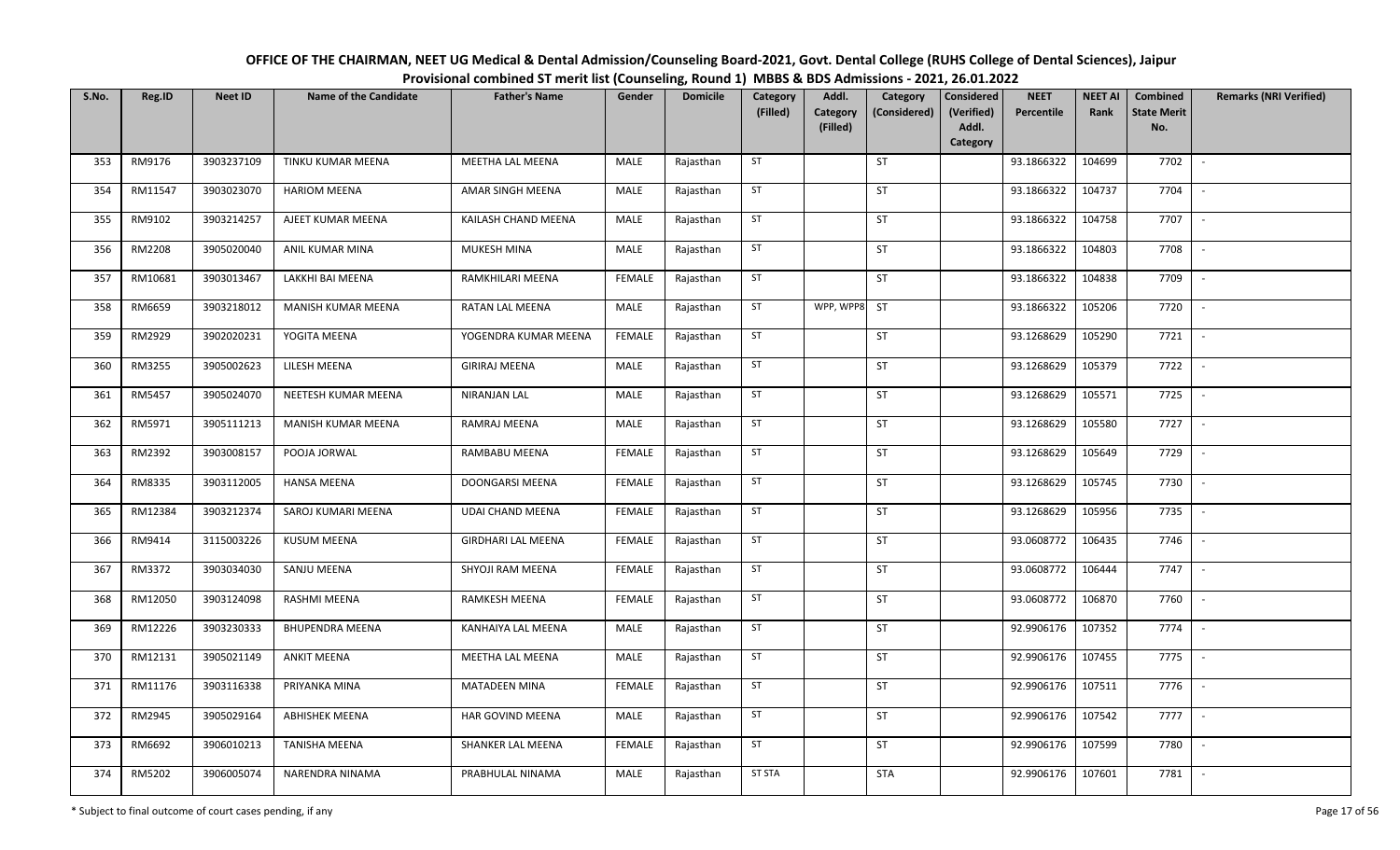| OFFICE OF THE CHAIRMAN, NEET UG Medical & Dental Admission/Counseling Board-2021, Govt. Dental College (RUHS College of Dental Sciences), Jaipur |
|--------------------------------------------------------------------------------------------------------------------------------------------------|
| Provisional combined ST merit list (Counseling, Round 1) MBBS & BDS Admissions - 2021, 26.01.2022                                                |

| S.No. | Reg.ID  | <b>Neet ID</b> | <b>Name of the Candidate</b> | <b>Father's Name</b>   | Gender        | <b>Domicile</b> | Category<br>(Filled) | Addl.<br>Category | Category<br>(Considered) | Considered<br>(Verified) | <b>NEET</b><br>Percentile | <b>NEET AI</b><br>Rank | Combined<br><b>State Merit</b> | <b>Remarks (NRI Verified)</b> |
|-------|---------|----------------|------------------------------|------------------------|---------------|-----------------|----------------------|-------------------|--------------------------|--------------------------|---------------------------|------------------------|--------------------------------|-------------------------------|
|       |         |                |                              |                        |               |                 |                      | (Filled)          |                          | Addl.<br>Category        |                           |                        | No.                            |                               |
| 375   | RM5933  | 3903217243     | RAMPRASAD MEENA              | RADHAKISHAN MEENA      | MALE          | Rajasthan       | ST                   |                   | ST                       |                          | 92.9906176                | 107634                 | 7782                           | $\sim$                        |
| 376   | RM7287  | 3903027071     | POOJA KUMARI MEENA           | RAJARAM MEENA          | <b>FEMALE</b> | Rajasthan       | ST                   | WPP, WPP8         | ST                       |                          | 92.9906176                | 107737                 | 7786                           | $\sim$                        |
| 377   | RM7343  | 3903205381     | SANJAY BANARA                | VINOD KUMAR MEENA      | MALE          | Rajasthan       | ST                   |                   | ST                       |                          | 92.9906176                | 107974                 | 7798                           | $\sim$                        |
| 378   | RM7816  | 3905015231     | PUSHPENDRA MEENA             | RAMKESH MEENA          | MALE          | Rajasthan       | ST                   |                   | ST                       |                          | 92.9906176                | 108066                 | 7800                           | $\sim$                        |
| 379   | RM6432  | 3903034334     | <b>SACHIN MEENA</b>          | SUBHASH MEENA          | MALE          | Rajasthan       | ST                   |                   | ST                       |                          | 92.9288409                | 108582                 | 7808                           | $\sim$                        |
| 380   | RM11635 | 3906003140     | ISHA SOLAVIYA                | MOHAN LAL SOLAVIYA     | <b>FEMALE</b> | Rajasthan       | <b>ST STA</b>        |                   | <b>STA</b>               |                          | 92.9288409                | 108718                 | 7816                           | $\sim$                        |
| 381   | RM3125  | 3903222376     | <b>ARYAN MEENA</b>           | RAJKUMAR MEENA         | MALE          | Rajasthan       | ST                   |                   | ST                       |                          | 92.8661577                | 109513                 | 7836                           | $\overline{\phantom{a}}$      |
| 382   | RM9706  | 3903033195     | SONAKSHI MEENA               | RANG LAL MEENA         | <b>FEMALE</b> | Rajasthan       | ST                   |                   | ST                       |                          | 92.8661577                | 109730                 | 7842                           | $\overline{\phantom{a}}$      |
| 383   | RM5873  | 3905115046     | RAMAN LAL MEENA              | KRIPA SHANKAR MEENA    | MALE          | Rajasthan       | ST                   |                   | ST                       |                          | 92.8661577                | 109797                 | 7847                           | $\overline{\phantom{a}}$      |
| 384   | RM7308  | 3903201441     | SHAILESH KUMAR               | MAHESH CHAND MEENA     | MALE          | Rajasthan       | ST                   |                   | ST                       |                          | 92.8661577                | 109871                 | 7851                           | $\sim$                        |
| 385   | RM13359 | 1704001510     | ASHUTOSH MEENA               | <b>BABULAL MEENA</b>   | MALE          | Rajasthan       | ST                   |                   | ST                       |                          | 92.8661577                | 109955                 | 7855                           | $\sim$                        |
| 386   | RM13313 | 3902017078     | NIKITA MEENA                 | CHAUTHMAL MEENA        | <b>FEMALE</b> | Rajasthan       | ST                   |                   | ST                       |                          | 92.8661577                | 109964                 | 7856                           | $\sim$                        |
| 387   | RM8727  | 3903028075     | SONU MEENA                   | SANWAR MAL MEENA       | <b>FEMALE</b> | Rajasthan       | ST                   |                   | ST                       |                          | 92.8043811                | 110184                 | 7865                           | $\sim$                        |
| 388   | RM14423 | 3903234090     | RINKU KUMAR MEENA            | HARI MOHAN MEENA       | MALE          | Rajasthan       | ST                   |                   | ST                       |                          | 92.8043811                | 110575                 | 7871                           | $\sim$                        |
| 389   | RM8725  | 3905110136     | POOJA MEENA                  | PYARE LAL MEENA        | <b>FEMALE</b> | Rajasthan       | ST                   |                   | ST                       |                          | 92.8043811                | 110908                 | 7883                           | $\sim$                        |
| 390   | RM5732  | 3903120102     | <b>SUMIT MEENA</b>           | RAMLAKHAN MEENA        | MALE          | Rajasthan       | ST                   |                   | ST                       |                          | 92.8043811                | 110997                 | 7886                           | $\sim$                        |
| 391   | RM7079  | 3905001594     | <b>BHAVESH MEENA</b>         | SURESH CHAND MEENA     | MALE          | Rajasthan       | ST                   |                   | ST                       |                          | 92.7404675                | 111228                 | 7894                           | $\overline{\phantom{a}}$      |
| 392   | RM10794 | 3905101090     | PALAK KANWAL                 | <b>GIRIRAJ MEENA</b>   | <b>FEMALE</b> | Rajasthan       | ST                   |                   | ST                       |                          | 92.7404675                | 111305                 | 7897                           | $\sim$                        |
| 393   | RM6241  | 3903234075     | SANJAY KUMAR MEENA           | <b>TEJPAL MEENA</b>    | MALE          | Rajasthan       | ST                   |                   | ST                       |                          | 92.7404675                | 111397                 | 7899                           | $\sim$                        |
| 394   | RM1022  | 2207003471     | <b>MEENA AVANTIKA</b>        | MEENA SHOBHARAM        | <b>FEMALE</b> | Rajasthan       | ST                   |                   | ST                       |                          | 92.7404675                | 111450                 | 7901                           | $\sim$                        |
| 395   | RM10889 | 3901004050     | EKTA MEENA                   | <b>AMRIT LAL MEENA</b> | <b>FEMALE</b> | Rajasthan       | ST                   |                   | ST                       |                          | 92.7404675                | 111599                 | 7905                           | $\sim$                        |
| 396   | RM15450 | 3905023049     | ARVIND MEENA                 | RAMNIVAS MEENA         | MALE          | Rajasthan       | ST                   |                   | ST                       |                          | 92.6677472                | 112565                 | 7924                           |                               |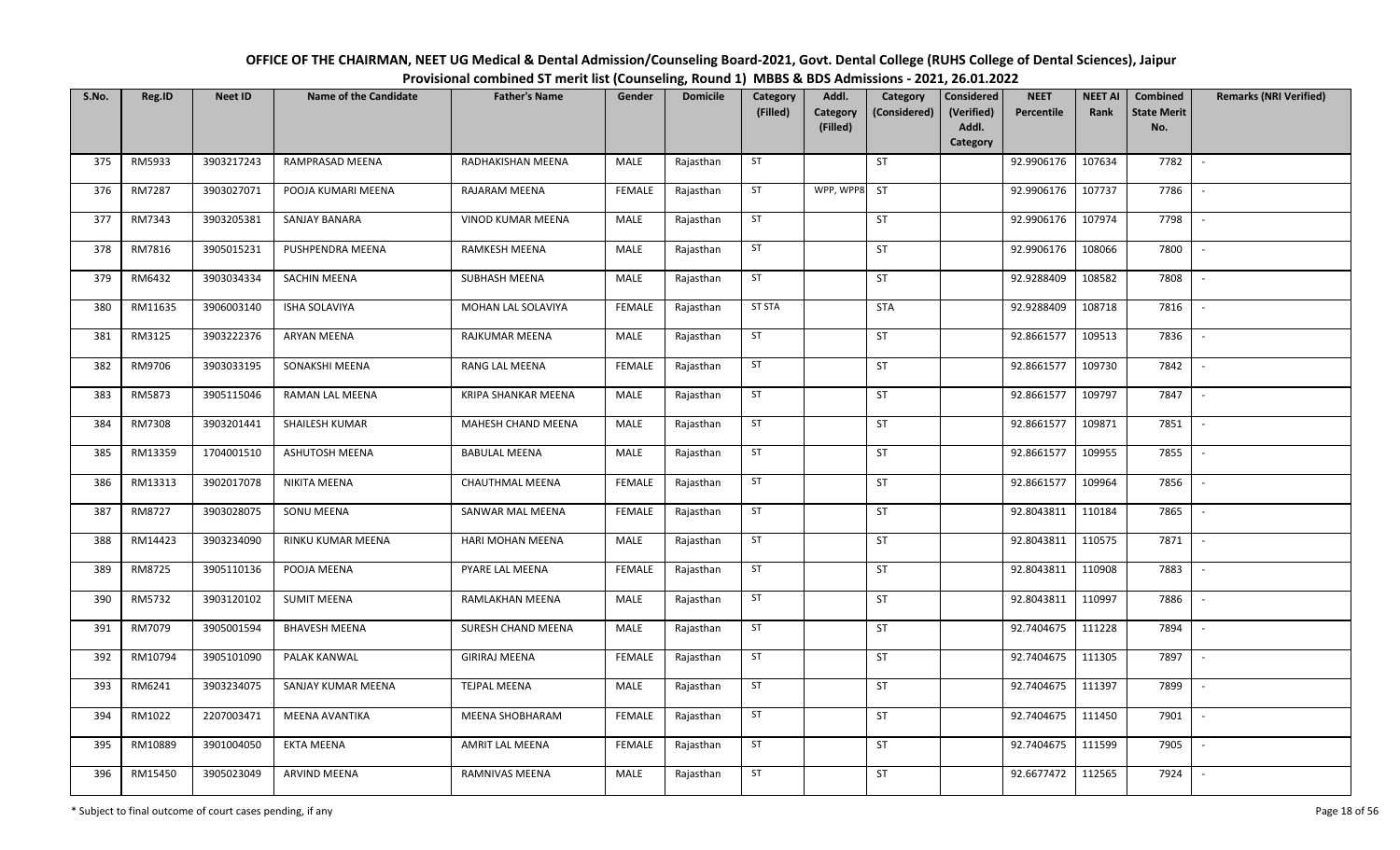| OFFICE OF THE CHAIRMAN, NEET UG Medical & Dental Admission/Counseling Board-2021, Govt. Dental College (RUHS College of Dental Sciences), Jaipur |  |
|--------------------------------------------------------------------------------------------------------------------------------------------------|--|
| Provisional combined ST merit list (Counseling, Round 1) MBBS & BDS Admissions - 2021, 26.01.2022                                                |  |

| S.No. | Reg.ID  | <b>Neet ID</b> | <b>Name of the Candidate</b> | <b>Father's Name</b>   | Gender        | <b>Domicile</b> | Category      | Addl.                | Category             | <b>Considered</b>   | <b>NEET</b> | <b>NEET AI</b> | Combined                  | <b>Remarks (NRI Verified)</b> |
|-------|---------|----------------|------------------------------|------------------------|---------------|-----------------|---------------|----------------------|----------------------|---------------------|-------------|----------------|---------------------------|-------------------------------|
|       |         |                |                              |                        |               |                 | (Filled)      | Category<br>(Filled) | (Considered)         | (Verified)<br>Addl. | Percentile  | Rank           | <b>State Merit</b><br>No. |                               |
|       |         |                |                              |                        |               |                 |               |                      |                      | Category            |             |                |                           |                               |
| 397   | RM12346 | 3906006099     | <b>MUKESH MEENA</b>          | RAJMAL MEENA           | MALE          | Rajasthan       | <b>ST STA</b> |                      | <b>STA</b>           |                     | 92.6677472  | 112601         | 7925                      | $\overline{\phantom{a}}$      |
| 398   | RM11638 | 3903004436     | HARSHVARDHAN MEENA           | JEETENDRA KUMAR MEENA  | MALE          | Rajasthan       | ST            |                      | ST                   |                     | 92.6677472  | 112625         | 7926                      | $\overline{\phantom{a}}$      |
| 399   | RM8089  | 3906016155     | SONAL DAMOR                  | DEVI LAL DAMOR         | <b>FEMALE</b> | Rajasthan       | <b>ST STA</b> |                      | <b>STA</b>           |                     | 92.6677472  | 112714         | 7930                      | $\sim$                        |
| 400   | RM2294  | 3905114153     | DILKUSH MINA                 | HARI SHANKAR MINA      | MALE          | Rajasthan       | ST            |                      | $\mathsf{ST}\xspace$ |                     | 92.6677472  | 112763         | 7935                      | $\overline{\phantom{a}}$      |
| 401   | RM13933 | 3903223108     | MAHESH KUMAR MEENA           | RAM NIWAS MEENA        | MALE          | Rajasthan       | ST            |                      | ST                   |                     | 92.6677472  | 113012         | 7939                      | $\sim$                        |
| 402   | RM2555  | 3903129229     | <b>ANIL MAIDA</b>            | DHULESHWAR MAIDA       | MALE          | Rajasthan       | <b>ST STA</b> |                      | <b>STA</b>           |                     | 92.6677472  | 113016         | 7940                      | $\overline{\phantom{a}}$      |
| 403   | RM6539  | 3903110111     | KAMAL JEET                   | <b>GOPAL LAL MEENA</b> | MALE          | Rajasthan       | ST            |                      | ST                   |                     | 92.6056468  | 113360         | 7948                      |                               |
| 404   | RM4533  | 2001218216     | CHANDRA SHEKHAR MEENA        | <b>RAMKESH MEENA</b>   | MALE          | Rajasthan       | ST            |                      | ST                   |                     | 92.6056468  | 113376         | 7949                      |                               |
| 405   | RM13325 | 3903234259     | <b>SUMAN MEENA</b>           | SHANKAR LAL MEENA      | <b>FEMALE</b> | Rajasthan       | ST            |                      | ST                   |                     | 92.6056468  | 113398         | 7950                      |                               |
| 406   | RM7791  | 3903203555     | AMAN DEEP MEENA              | M R MEENA              | MALE          | Rajasthan       | ST            |                      | ST                   |                     | 92.6056468  | 113450         | 7952                      |                               |
| 407   | RM5193  | 3906025160     | PRIYANKA KUMARI PARGI        | DHULESHWAR PARGI       | <b>FEMALE</b> | Rajasthan       | <b>ST STA</b> |                      | <b>STA</b>           |                     | 92.6056468  | 113492         | 7954                      |                               |
| 408   | RM5880  | 3903123234     | PIYUSH KUMAR                 | PHOOL SINGH MEENA      | MALE          | Rajasthan       | ST            |                      | ST                   |                     | 92.6056468  | 113737         | 7963                      | $\sim$                        |
| 409   | RM14098 | 3903003216     | SURAJ GUNAWAT                | RAMESH CHAND MEENA     | MALE          | Rajasthan       | ST            |                      | ST                   |                     | 92.6056468  | 113745         | 7965                      |                               |
| 410   | RM9895  | 3903109369     | SAURABH KUMAR MEENA          | RAMVEER MEENA          | MALE          | Rajasthan       | ST            |                      | ST                   |                     | 92.6056468  | 113939         | 7974                      | $\sim$                        |
| 411   | RM14618 | 3905009423     | DEEPENDRA MEENA              | PYARE LAL MEENA        | <b>MALE</b>   | Rajasthan       | ST            |                      | ST                   |                     | 92.541798   | 114588         | 7984                      | $\sim$                        |
| 412   | RM14282 | 3903023098     | RAHUL BARIYA                 | <b>MANSINGH BARIYA</b> | MALE          | Rajasthan       | <b>ST STA</b> |                      | <b>STA</b>           |                     | 92.4788557  | 115221         | 8000                      | $\sim$                        |
| 413   | RM11191 | 3905111188     | SONA MEENA                   | DAYARAM MEENA          | <b>FEMALE</b> | Rajasthan       | ST            |                      | ST                   |                     | 92.4788557  | 115371         | 8003                      | $\sim$                        |
| 414   | RM3932  | 3903129257     | <b>ABHINAV MEENA</b>         | RAMESH CHAND MEENA     | MALE          | Rajasthan       | ST            |                      | ST                   |                     | 92.4788557  | 115434         | 8005                      |                               |
| 415   | RM12272 | 3905018288     | <b>KAUSHAL MEENA</b>         | <b>HARIOM MEENA</b>    | <b>MALE</b>   | Rajasthan       | ST            |                      | ST                   |                     | 92.4788557  | 115512         | 8008                      |                               |
| 416   | RM5786  | 3905021029     | <b>VISHRAM MEENA</b>         | MEETHA LAL MEENA       | MALE          | Rajasthan       | ST            |                      | ST                   |                     | 92.4788557  | 115624         | 8012                      |                               |
| 417   | RM13219 | 3903019203     | PRIYANKA MEENA               | <b>RATAN LAL MEENA</b> | <b>FEMALE</b> | Rajasthan       | ST            |                      | ST                   |                     | 92.4788557  | 115759         | 8016                      | $\sim$                        |
| 418   | RM9084  | 3903040080     | PRIYANKA MEENA               | AMARCHAND MEENA        | <b>FEMALE</b> | Rajasthan       | ST            |                      | ST                   |                     | 92.4146832  | 116558         | 8027                      |                               |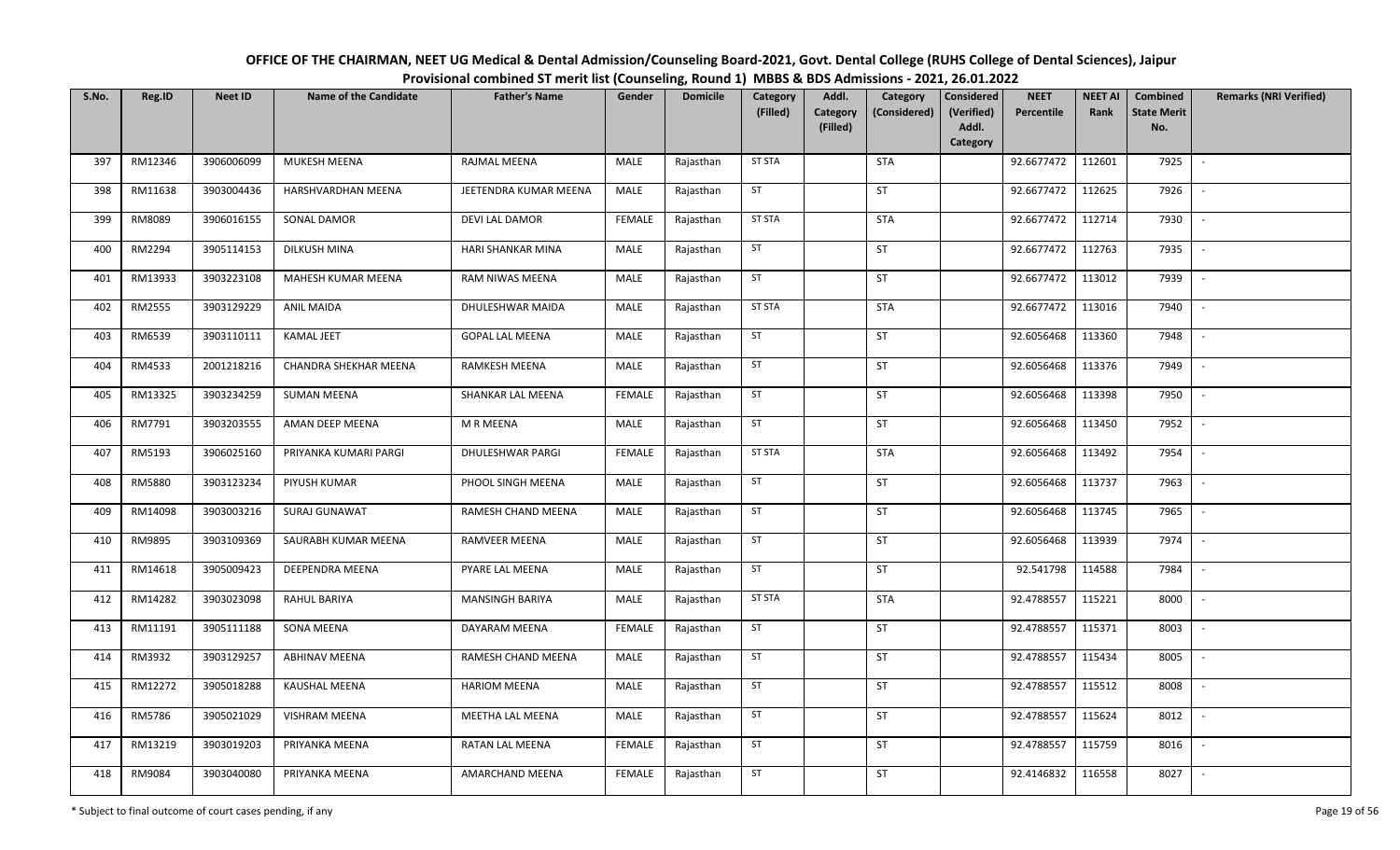| OFFICE OF THE CHAIRMAN, NEET UG Medical & Dental Admission/Counseling Board-2021, Govt. Dental College (RUHS College of Dental Sciences), Jaipur |
|--------------------------------------------------------------------------------------------------------------------------------------------------|
| Provisional combined ST merit list (Counseling, Round 1) MBBS & BDS Admissions - 2021, 26.01.2022                                                |

| S.No. | Reg.ID  | <b>Neet ID</b> | <b>Name of the Candidate</b> | <b>Father's Name</b>       | Gender        | <b>Domicile</b> | Category<br>(Filled) | Addl.<br><b>Category</b> | Category<br>(Considered) | <b>Considered</b><br><b>NEET</b><br>(Verified)<br>Percentile | <b>NEET AI</b><br>Rank | Combined<br><b>State Merit</b> | <b>Remarks (NRI Verified)</b> |
|-------|---------|----------------|------------------------------|----------------------------|---------------|-----------------|----------------------|--------------------------|--------------------------|--------------------------------------------------------------|------------------------|--------------------------------|-------------------------------|
|       |         |                |                              |                            |               |                 |                      | (Filled)                 |                          | Addl.<br>Category                                            |                        | No.                            |                               |
| 419   | RM8958  | 3903122063     | SAURABH MEENA                | <b>HARPHOOL MEENA</b>      | MALE          | Rajasthan       | ST                   |                          | <b>ST</b>                | 92.4146832                                                   | 116795                 | 8034                           | $\sim$                        |
| 420   | RM12363 | 4401015093     | ANOOP KUMAR MEENA            | KALYAN SINGH MEENA         | MALE          | Rajasthan       | ST                   |                          | ST                       | 92.4146832                                                   | 116994                 | 8039                           | $\sim$                        |
| 421   | RM9925  | 3903205057     | ABHIRAJ MEENA                | BHANWAR LAL MEENA          | MALE          | Rajasthan       | ST                   |                          | <b>ST</b>                | 92.4146832                                                   | 117120                 | 8042                           | $\sim$                        |
| 422   | RM9266  | 3905121252     | YOGESH MEENA                 | JAGDISH MEENA              | MALE          | Rajasthan       | ST                   |                          | <b>ST</b>                | 92.34669                                                     | 117190                 | 8044                           | $\sim$                        |
| 423   | RM14120 | 3903021347     | SHIVAM MEENA                 | MUKESH MEENA               | MALE          | Rajasthan       | ST                   |                          | ST                       | 92.34669                                                     | 117303                 | 8050                           | $\sim$                        |
| 424   | RM3450  | 3906021221     | HARI NARAYAN MEENA           | NATHU LAL MEENA            | MALE          | Rajasthan       | <b>ST STA</b>        |                          | <b>STA</b>               | 92.34669                                                     | 117383                 | 8054                           | $\sim$                        |
| 425   | RM6345  | 3903201109     | <b>ABHISHEK MEENA</b>        | <b>GHUGHRIYA MEENA</b>     | MALE          | Rajasthan       | ST                   |                          | ST                       | 92.34669                                                     | 117465                 | 8055                           | $\sim$                        |
| 426   | RM10637 | 3903022407     | CHANDRA PRAKASH MEENA        | <b>BIRADI CHAND MEENA</b>  | MALE          | Rajasthan       | ST                   |                          | ST                       | 92.34669                                                     | 117491                 | 8057                           | $\sim$                        |
| 427   | RM2494  | 3903031245     | NEELAM KUMARI MEENA          | SURESH KUMAR MEENA         | <b>FEMALE</b> | Rajasthan       | ST                   |                          | ST                       | 92.34669                                                     | 117767                 | 8065                           |                               |
| 428   | RM2144  | 3903103045     | MINESH MEENA                 | RAMHET MEENA               | MALE          | Rajasthan       | ST                   |                          | <b>ST</b>                | 92.34669                                                     | 118043                 | 8075                           | $\sim$                        |
| 429   | RM4936  | 3905007457     | NAVEEN KUMAR MEENA           | KIRPAL SINGH MEENA         | MALE          | Rajasthan       | ST                   |                          | <b>ST</b>                | 92.2817403                                                   | 118256                 | 8080                           | $\sim$                        |
| 430   | RM3445  | 3906015050     | <b>SUSHIL KATARA</b>         | <b>VALSINGH KATARA</b>     | MALE          | Rajasthan       | <b>ST STA</b>        |                          | <b>STA</b>               | 92.2817403                                                   | 118261                 | 8081                           | $\sim$                        |
| 431   | RM12824 | 2001124157     | <b>VINAY NAKWAL</b>          | MUKESH KUMAR MEENA         | MALE          | Rajasthan       | ST                   |                          | ST                       | 92.2817403                                                   | 118648                 | 8085                           | $\sim$                        |
| 432   | RM9581  | 3903231032     | <b>GAURAV SEHRA</b>          | RAM DAYAL MEENA            | MALE          | Rajasthan       | ST                   |                          | ST                       | 92.2817403                                                   | 118776                 | 8089                           | $\sim$                        |
| 433   | RM3707  | 3906001009     | <b>ANKIT MEENA</b>           | ARJUN SINGH MEENA          | MALE          | Rajasthan       | <b>ST STA</b>        |                          | <b>STA</b>               | 92.2817403                                                   | 118789                 | 8092                           | $\sim$                        |
| 434   | RM10219 | 3905008182     | YUVRAJ MEENA                 | <b>GOPAL SINGH MEENA</b>   | MALE          | Rajasthan       | ST                   |                          | <b>ST</b>                | 92.2817403                                                   | 118791                 | 8093                           | $\sim$                        |
| 435   | RM9344  | 3905117063     | KIRTI MEENA                  | <b>BHARATLAL MEENA</b>     | FEMALE        | Rajasthan       | ST                   |                          | ST                       | 92.2143947                                                   | 119328                 | 8104                           | $\overline{\phantom{a}}$      |
| 436   | RM2869  | 3905103343     | SUSHMA                       | SHIV PRAKASH TATU          | <b>FEMALE</b> | Rajasthan       | ST                   |                          | <b>ST</b>                | 92.2143947                                                   | 119438                 | 8108                           | $\sim$                        |
| 437   | RM1666  | 3901017271     | MILAN VASANWAL               | <b>GOVIND PRASAD MEENA</b> | MALE          | Rajasthan       | ST                   |                          | <b>ST</b>                | 92.2143947                                                   | 119489                 | 8109                           | $\sim$                        |
| 438   | RM9290  | 3903207568     | VIRENDRA KUMAR MEENA         | MAHESH CHAND MEENA         | MALE          | Rajasthan       | ST                   |                          | <b>ST</b>                | 92.2143947                                                   | 119598                 | 8111                           | $\sim$                        |
| 439   | RM14332 | 3905020084     | POOJA KUMARI MEENA           | MAHENDRA KUMAR MEENA       | <b>FEMALE</b> | Rajasthan       | ST                   |                          | ST                       | 92.2143947                                                   | 119713                 | 8114                           | $\sim$                        |
| 440   | RM4157  | 3906017096     | DHARM SINGH MEENA            | KAILASH CHANDRA MEENA      | MALE          | Rajasthan       | ST                   |                          | ST                       | 92.2143947                                                   | 119903                 | 8115                           | $\sim$                        |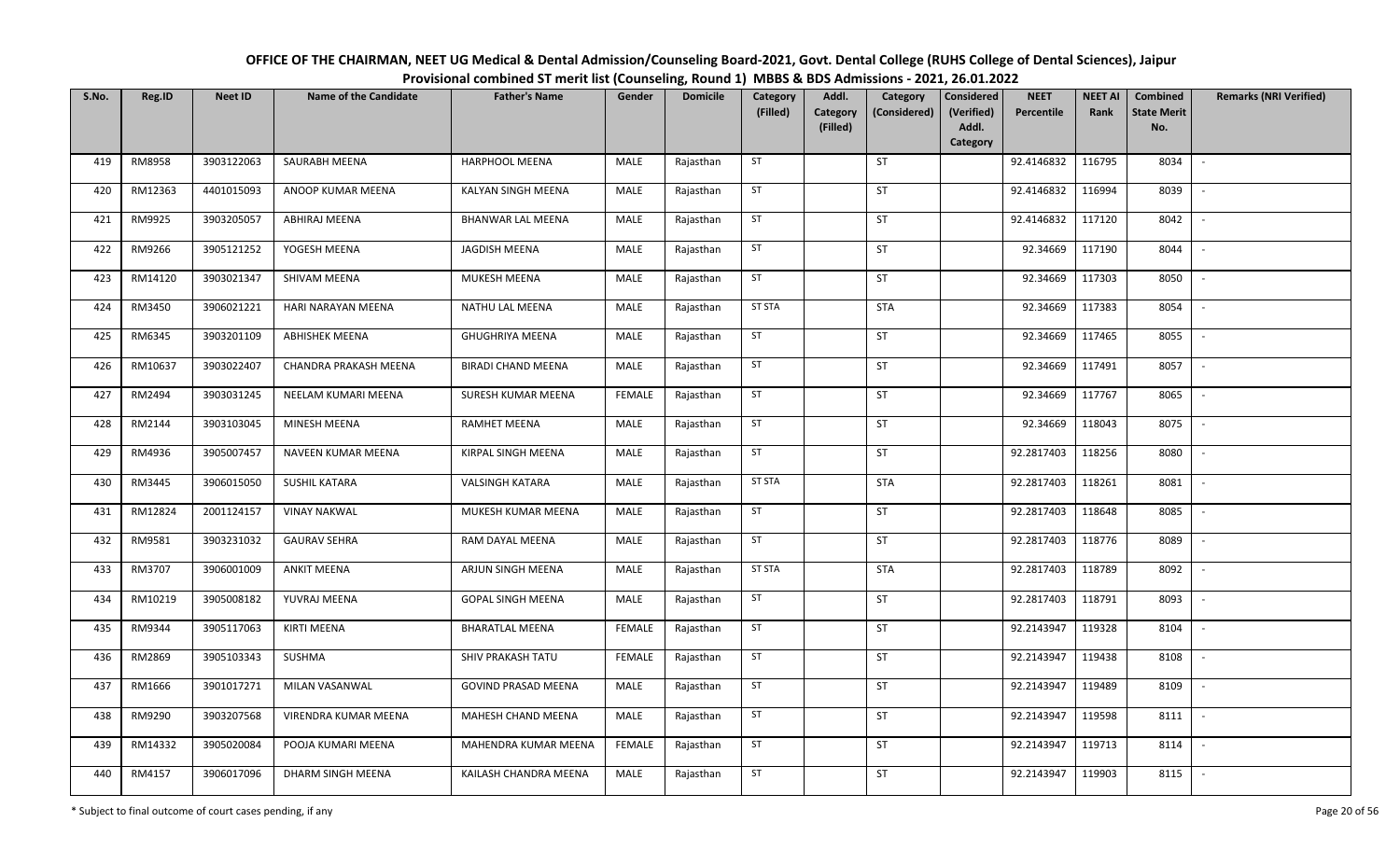| OFFICE OF THE CHAIRMAN, NEET UG Medical & Dental Admission/Counseling Board-2021, Govt. Dental College (RUHS College of Dental Sciences), Jaipur |
|--------------------------------------------------------------------------------------------------------------------------------------------------|
| Provisional combined ST merit list (Counseling, Round 1) MBBS & BDS Admissions - 2021, 26.01.2022                                                |

| S.No. | Reg.ID  | <b>Neet ID</b> | <b>Name of the Candidate</b> | <b>Father's Name</b>       | Gender        | <b>Domicile</b> | Category<br>(Filled) | Addl.<br>Category | Category<br>(Considered) | Considered<br>(Verified) | <b>NEET</b><br>Percentile | <b>NEET AI</b><br>Rank | Combined<br><b>State Merit</b> | <b>Remarks (NRI Verified)</b> |
|-------|---------|----------------|------------------------------|----------------------------|---------------|-----------------|----------------------|-------------------|--------------------------|--------------------------|---------------------------|------------------------|--------------------------------|-------------------------------|
|       |         |                |                              |                            |               |                 |                      | (Filled)          |                          | Addl.<br>Category        |                           |                        | No.                            |                               |
| 441   | RM3956  | 3903124085     | <b>HEMANT MEENA</b>          | RAMESHWAR MEENA            | MALE          | Rajasthan       | ST                   |                   | ST                       |                          | 92.2143947                | 119943                 | 8116                           | $\sim$                        |
| 442   | RM3920  | 3905114129     | <b>KAJAL MEENA</b>           | ROOPSINGH MEENA            | <b>FEMALE</b> | Rajasthan       | ST                   |                   | ST                       |                          | 92.2143947                | 119955                 | 8117                           | $\sim$                        |
| 443   | RM3358  | 3903108301     | <b>GOVIND MEENA</b>          | TEJ RAM MEENA              | MALE          | Rajasthan       | ST                   |                   | ST                       |                          | 92.2143947                | 120228                 | 8122                           | $\sim$                        |
| 444   | RM3710  | 3905117017     | MEENAKSHEE MEENA             | <b>GANESH RAM MEENA</b>    | <b>FEMALE</b> | Rajasthan       | ST                   |                   | ST                       |                          | 92.1486033                | 120293                 | 8123                           | $\sim$                        |
| 445   | RM11793 | 3903215368     | A ARVIND DIGLAR              | DHEERA RAM                 | MALE          | Rajasthan       | ST                   |                   | <b>ST</b>                |                          | 92.1486033                | 120320                 | 8125                           | $\sim$                        |
| 446   | RM2095  | 3903116057     | ANSHU MEENA                  | OM PRAKASH MEENA           | <b>FEMALE</b> | Rajasthan       | ST                   |                   | ST                       |                          | 92.1486033                | 120707                 | 8129                           | $\sim$                        |
| 447   | RM10105 | 3903125184     | RHITIK MEENA                 | MAHESH KUMAR MEENA         | MALE          | Rajasthan       | ST                   |                   | ST                       |                          | 92.1486033                | 120806                 | 8132                           | $\overline{\phantom{a}}$      |
| 448   | RM13609 | 3903106232     | SAURABH MEENA                | KHEMRAJ MEENA              | MALE          | Rajasthan       | ST                   |                   | ST                       |                          | 92.1486033                | 121120                 | 8137                           | $\sim$                        |
| 449   | RM13433 | 3903135059     | <b>KIRAN MEENA</b>           | RAM PRASAD MEENA           | <b>FEMALE</b> | Rajasthan       | ST                   |                   | ST                       |                          | 92.1486033                | 121157                 | 8139                           | $\overline{\phantom{a}}$      |
| 450   | RM5288  | 3903206795     | SHIVANI MEENA                | <b>MAKHAN MEENA</b>        | <b>FEMALE</b> | Rajasthan       | ST                   |                   | ST                       |                          | 92.0852725                | 121341                 | 8145                           | $\sim$                        |
| 451   | RM6691  | 3903017270     | DINESH KUMAR MEENA           | <b>BHAGWAN SAHAY MEENA</b> | MALE          | Rajasthan       | ST                   |                   | ST                       |                          | 92.0852725                | 121559                 | 8150                           | $\sim$                        |
| 452   | RM5504  | 3115021146     | SEEMABAI MAHESH MEENA        | MAHESH R MEENA             | <b>FEMALE</b> | Rajasthan       | ST                   |                   | ST                       |                          | 92.0852725                | 121791                 | 8152                           | $\sim$                        |
| 453   | RM1117  | 3903107281     | ARYAN SEAHRA                 | ANIL KUMAR MEENA           | MALE          | Rajasthan       | ST                   |                   | ST                       |                          | 92.0852725                | 121799                 | 8153                           | $\sim$                        |
| 454   | RM9905  | 3903215089     | LOKESH MEENA                 | MUNNA LAL MEENA            | MALE          | Rajasthan       | ST                   |                   | ST                       |                          | 92.0852725                | 121839                 | 8155                           | $\sim$                        |
| 455   | RM7033  | 3903101351     | <b>JYOTI MEENA</b>           | <b>JAGDISH MEENA</b>       | <b>FEMALE</b> | Rajasthan       | ST                   |                   | ST                       |                          | 92.0852725                | 122073                 | 8160                           | $\sim$                        |
| 456   | RM11817 | 3903233322     | RAHUL MEENA                  | MADURAM MEENA              | MALE          | Rajasthan       | ST                   |                   | ST                       |                          | 92.0127465                | 122461                 | 8165                           | $\sim$                        |
| 457   | RM6559  | 3903125325     | MINAKSHI MEENA               | MEETHA LAL MEENA           | <b>FEMALE</b> | Rajasthan       | ST                   |                   | ST                       |                          | 92.0127465                | 122527                 | 8166                           | $\overline{\phantom{a}}$      |
| 458   | RM7224  | 3905007467     | <b>GUNJAN MEENA</b>          | GIRRAJ KUMAR MEENA         | <b>FEMALE</b> | Rajasthan       | ST                   |                   | ST                       |                          | 92.0127465                | 122734                 | 8173                           | $\sim$                        |
| 459   | RM3779  | 3903205515     | <b>ANKIT MEENA</b>           | <b>JAGMOHAN MEENA</b>      | MALE          | Rajasthan       | ST                   |                   | ST                       |                          | 92.0127465                | 122820                 | 8174                           | $\sim$                        |
| 460   | RM10905 | 3903011512     | PANKAJ KUMAR MEENA           | RAMGOPAL MEENA             | MALE          | Rajasthan       | ST                   |                   | ST                       |                          | 92.0127465                | 123072                 | 8181                           | $\sim$                        |
| 461   | RM3839  | 3903011278     | MONIKA MEENA                 | ANGAD RAM MEENA            | <b>FEMALE</b> | Rajasthan       | ST                   |                   | ST                       |                          | 92.0127465                | 123106                 | 8182                           | $\sim$                        |
| 462   | RM12163 | 3905102512     | MAHESH KUMAR MEENA           | NAND KISHOR MEENA          | MALE          | Rajasthan       | ST                   |                   | ST                       |                          | 92.0127465                | 123124                 | 8183                           | $\sim$                        |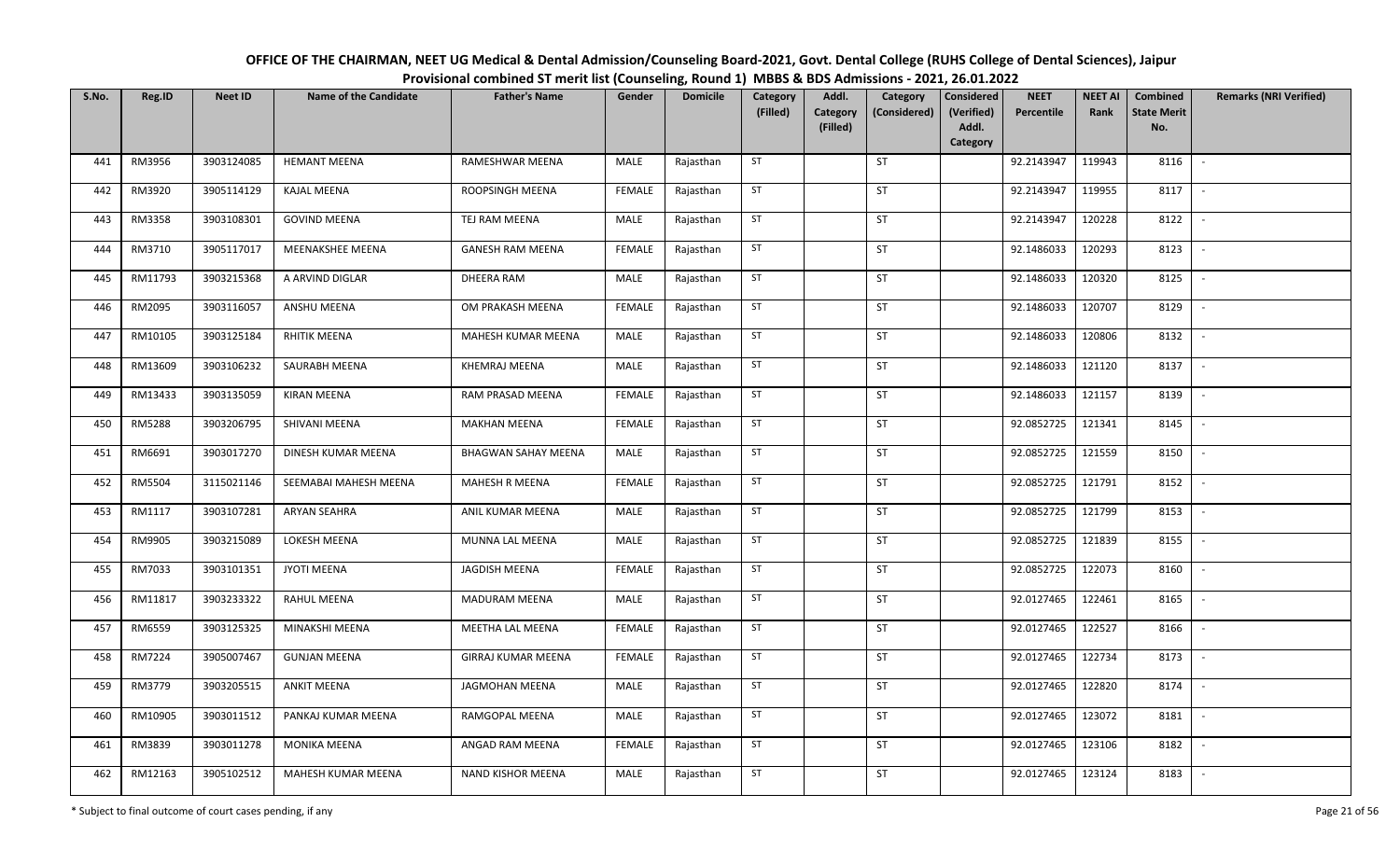| OFFICE OF THE CHAIRMAN, NEET UG Medical & Dental Admission/Counseling Board-2021, Govt. Dental College (RUHS College of Dental Sciences), Jaipur |
|--------------------------------------------------------------------------------------------------------------------------------------------------|
| Provisional combined ST merit list (Counseling, Round 1) MBBS & BDS Admissions - 2021, 26.01.2022                                                |

| S.No. | Reg.ID  | <b>Neet ID</b> | <b>Name of the Candidate</b> | <b>Father's Name</b>    | Gender        | <b>Domicile</b> | Category<br>(Filled) | Addl.<br><b>Category</b><br>(Filled) | Category<br>(Considered) | Considered<br>(Verified)<br>Addl.<br>Category | <b>NEET</b><br>Percentile | <b>NEET AI</b><br>Rank | Combined<br><b>State Merit</b><br>No. | <b>Remarks (NRI Verified)</b> |
|-------|---------|----------------|------------------------------|-------------------------|---------------|-----------------|----------------------|--------------------------------------|--------------------------|-----------------------------------------------|---------------------------|------------------------|---------------------------------------|-------------------------------|
| 463   | RM10565 | 3903041118     | RAJKUMARI MEENA              | RAMESH CHAND MEENA      | <b>FEMALE</b> | Rajasthan       | ST                   |                                      | ST                       |                                               | 91.9458541                | 123547                 | 8191                                  | $\overline{\phantom{a}}$      |
| 464   | RM7692  | 3903131195     | SANJU MEENA                  | KAILASH PRASAD MEENA    | <b>FEMALE</b> | Rajasthan       | ST                   |                                      | ST                       |                                               | 91.9458541                | 123622                 | 8194                                  | $\overline{\phantom{a}}$      |
| 465   | RM9066  | 3903022150     | MANISH KUMAR MEENA           | KAJOD MAL MEENA         | MALE          | Rajasthan       | ST                   |                                      | ST                       |                                               | 91.9458541                | 124032                 | 8202                                  | $\sim$                        |
| 466   | RM8620  | 3901004074     | RITIKA MEENA                 | KAILASH PARSAD MEENA    | <b>FEMALE</b> | Rajasthan       | ST                   |                                      | ST                       |                                               | 91.9458541                | 124048                 | 8203                                  | $\sim$                        |
| 467   | RM3087  | 2209005237     | MEENA LAXMI BALRAM           | <b>BALRAM MEENA</b>     | <b>FEMALE</b> | Rajasthan       | ST                   |                                      | <b>ST</b>                |                                               | 91.9458541                | 124146                 | 8206                                  | $\overline{\phantom{a}}$      |
| 468   | RM10749 | 3903025208     | ASHOK KUMAR MEENA            | NARAYAN LAL MEENA       | MALE          | Rajasthan       | ST                   |                                      | ST                       |                                               | 91.9458541                | 124211                 | 8208                                  | $\overline{\phantom{a}}$      |
| 469   | RM4102  | 2001307373     | AMIT KUMAR MEENA             | <b>GHANSHYAM MEENA</b>  | MALE          | Rajasthan       | ST                   |                                      | ST                       |                                               | 91.9458541                | 124356                 | 8211                                  | $\sim$                        |
| 470   | RM11154 | 3903110174     | ANIL KUMAR DHYAWANA          | RAM PRAKASH MEENA       | MALE          | Rajasthan       | ST                   |                                      | ST                       |                                               | 91.8782495                | 124766                 | 8218                                  | $\overline{\phantom{a}}$      |
| 471   | RM12319 | 3903237060     | <b>AKTA MEENA</b>            | <b>BHAGIRATH MEENA</b>  | <b>FEMALE</b> | Rajasthan       | ST                   |                                      | ST                       |                                               | 91.8782495                | 125115                 | 8228                                  |                               |
| 472   | RM4889  | 3903033098     | <b>KRISHAN KUMAR MEENA</b>   | RAM SINGH MEENA         | MALE          | Rajasthan       | ST                   |                                      | ST                       |                                               | 91.8782495                | 125366                 | 8237                                  |                               |
| 473   | RM3185  | 3906007147     | MANISH KUMAR MEENA           | NANALAL MEENA           | MALE          | Rajasthan       | <b>ST STA</b>        |                                      | <b>STA</b>               |                                               | 91.8125228                | 125423                 | 8240                                  |                               |
| 474   | RM8437  | 3903205020     | PIYUSH KUMAR MEENA           | RAMAVATAR MEENA         | MALE          | Rajasthan       | ST                   |                                      | ST                       |                                               | 91.8125228                | 125554                 | 8243                                  | $\overline{\phantom{a}}$      |
| 475   | RM10148 | 3903204444     | HARSHITA BYADWAL             | HARI NARAYAN MEENA      | <b>FEMALE</b> | Rajasthan       | ST                   |                                      | <b>ST</b>                |                                               | 91.8125228                | 125560                 | 8244                                  |                               |
| 476   | RM12502 | 3903041372     | <b>DILEEP MEENA</b>          | <b>VEER SINGH MEENA</b> | MALE          | Rajasthan       | ST                   |                                      | <b>ST</b>                |                                               | 91.8125228                | 126168                 | 8260                                  |                               |
| 477   | RM8623  | 3903118361     | <b>BHEEM SINGH MEENA</b>     | <b>SURYA BHAN MEENA</b> | MALE          | Rajasthan       | ST                   |                                      | ST                       |                                               | 91.8125228                | 126341                 | 8264                                  |                               |
| 478   | RM12917 | 3906009125     | SACHIN KUMAR MEENA           | MANOHAR LAL MEENA       | MALE          | Rajasthan       | ST                   |                                      | ST                       |                                               | 91.742587                 | 126548                 | 8270                                  | $\sim$                        |
| 479   | RM14254 | 3903008551     | ANISHA MEENA                 | MANOHAR LAL MEENA       | FEMALE        | Rajasthan       | ST                   |                                      | ST                       |                                               | 91.742587                 | 126698                 | 8274                                  |                               |
| 480   | RM10486 | 3905011048     | <b>GARGI KANWAL</b>          | <b>BHIM RAJ MEENA</b>   | <b>FEMALE</b> | Rajasthan       | ST                   |                                      | ST                       |                                               | 91.742587                 | 126775                 | 8275                                  | $\sim$                        |
| 481   | RM4022  | 3903136229     | MANISH KUMAR MEENA           | RAM SWAROOP MEENA       | MALE          | Rajasthan       | ST                   |                                      | ST                       |                                               | 91.742587                 | 126852                 | 8276                                  |                               |
| 482   | RM7170  | 3903107120     | YASH KHANERA                 | PAWAN KUMAR             | MALE          | Rajasthan       | ST                   |                                      | ST                       |                                               | 91.742587                 | 126861                 | 8277                                  | $\sim$                        |
| 483   | RM14257 | 3901007290     | PADAM KUMAR MEENA            | SATYA NARAYAN MEENA     | MALE          | Rajasthan       | ST                   |                                      | <b>ST</b>                |                                               | 91.742587                 | 126959                 | 8278                                  | $\overline{\phantom{a}}$      |
| 484   | RM3174  | 3903117189     | <b>SURBHI MEENA</b>          | M K MEENA               | <b>FEMALE</b> | Rajasthan       | ST                   |                                      | <b>ST</b>                |                                               | 91.742587                 | 126972                 | 8279                                  | $\sim$                        |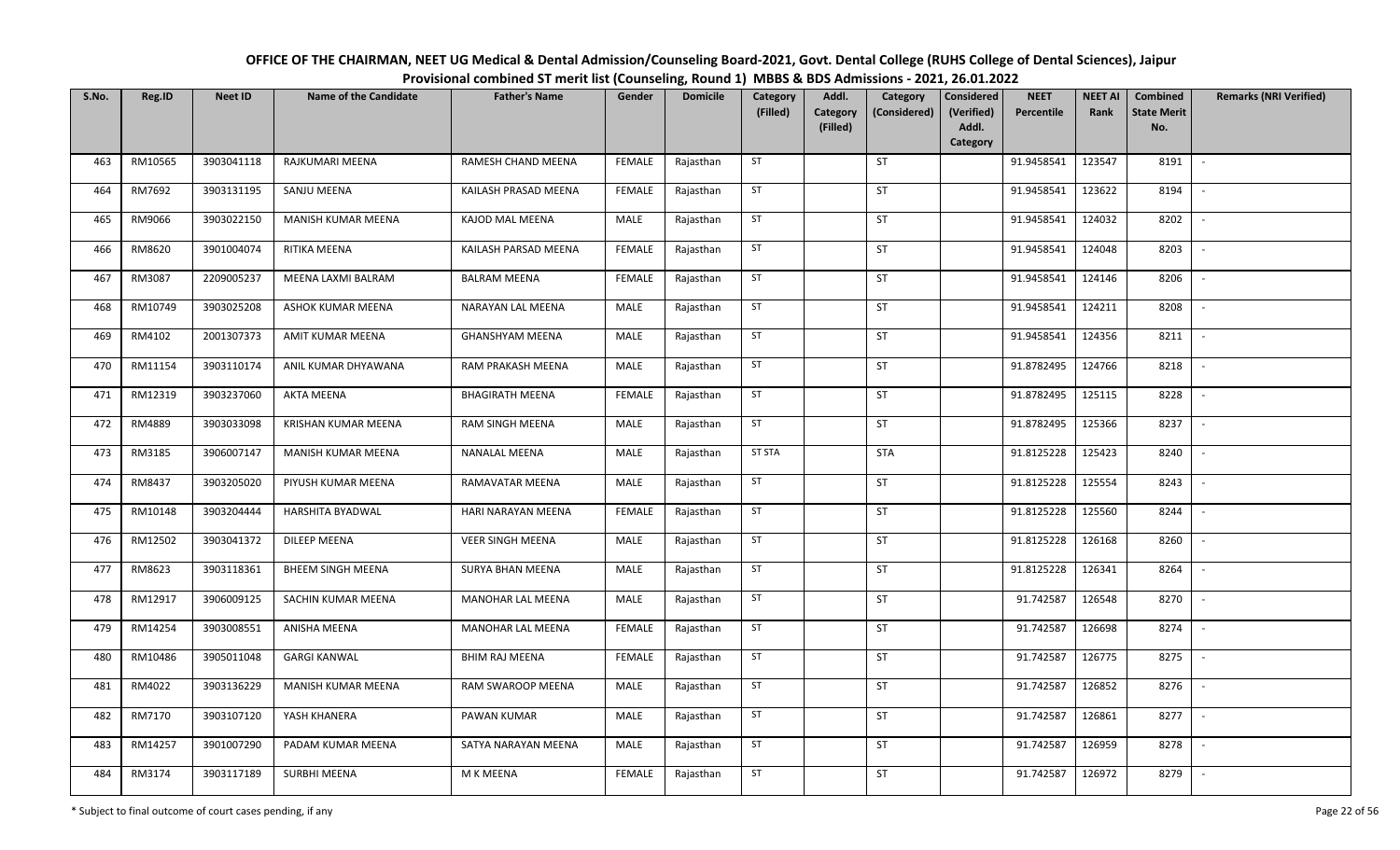| OFFICE OF THE CHAIRMAN, NEET UG Medical & Dental Admission/Counseling Board-2021, Govt. Dental College (RUHS College of Dental Sciences), Jaipur |
|--------------------------------------------------------------------------------------------------------------------------------------------------|
| Provisional combined ST merit list (Counseling, Round 1) MBBS & BDS Admissions - 2021, 26.01.2022                                                |

| S.No. | Reg.ID  | <b>Neet ID</b> | <b>Name of the Candidate</b> | <b>Father's Name</b> | Gender        | <b>Domicile</b> | Category<br>(Filled) | Addl.<br>Category | Category<br>(Considered) | Considered<br>(Verified) | <b>NEET</b><br>Percentile | <b>NEET AI</b><br>Rank | Combined<br><b>State Merit</b> | <b>Remarks (NRI Verified)</b> |
|-------|---------|----------------|------------------------------|----------------------|---------------|-----------------|----------------------|-------------------|--------------------------|--------------------------|---------------------------|------------------------|--------------------------------|-------------------------------|
|       |         |                |                              |                      |               |                 |                      | (Filled)          |                          | Addl.<br>Category        |                           |                        | No.                            |                               |
| 485   | RM12695 | 3903206212     | SONALI MEENA                 | RAM SINGH MEENA      | <b>FEMALE</b> | Rajasthan       | ST                   |                   | ST                       |                          | 91.742587                 | 127117                 | 8284                           | $\sim$                        |
| 486   | RM8744  | 3906029002     | <b>ASHWIN BHABHOR</b>        | RAJESH BHABHOR       | MALE          | Rajasthan       | <b>ST STA</b>        |                   | <b>STA</b>               |                          | 91.6721331                | 127689                 | 8297                           | $\sim$                        |
| 487   | RM8041  | 3905113083     | <b>NEELAM MEENA</b>          | MADHO LAL MEENA      | <b>FEMALE</b> | Rajasthan       | ST                   |                   | ST                       |                          | 91.6721331                | 128074                 | 8301                           | $\sim$                        |
| 488   | RM10547 | 3903109146     | <b>MANISH MEENA</b>          | RAM NIWAS MEENA      | MALE          | Rajasthan       | ST                   |                   | ST                       |                          | 91.6721331                | 128078                 | 8302                           | $\sim$                        |
| 489   | RM14616 | 2201009363     | MEENA SHREESHTEE             | RAMKISHOR            | <b>FEMALE</b> | Rajasthan       | ST                   |                   | <b>ST</b>                |                          | 91.6721331                | 128267                 | 8305                           | $\sim$                        |
| 490   | RM3099  | 3903104088     | <b>GAURAV MEENA</b>          | OMPRAKASH MEENA      | MALE          | Rajasthan       | ST                   |                   | ST                       |                          | 91.6015497                | 128702                 | 8311                           | $\mathbb{L}$                  |
| 491   | RM13235 | 3903111294     | SANTOSH MEENA                | KISHAN LAL MEENA     | <b>FEMALE</b> | Rajasthan       | ST                   |                   | ST                       |                          | 91.6015497                | 128733                 | 8313                           | $\overline{\phantom{a}}$      |
| 492   | RM10412 | 3905002576     | PANKAJ MEENA                 | PRAKASH CHAND MEENA  | MALE          | Rajasthan       | ST                   |                   | ST                       |                          | 91.6015497                | 128794                 | 8315                           | $\overline{\phantom{a}}$      |
| 493   | RM13339 | 3903221372     | PUSHPA MEENA                 | PRAKASH CHAND MEENA  | <b>FEMALE</b> | Rajasthan       | ST                   |                   | ST                       |                          | 91.6015497                | 128825                 | 8316                           | $\overline{\phantom{a}}$      |
| 494   | RM14762 | 3801002253     | <b>HARDIK MEENA</b>          | RAMESH CHAND MEENA   | MALE          | Rajasthan       | ST                   |                   | ST                       |                          | 91.6015497                | 128890                 | 8319                           | $\sim$                        |
| 495   | RM14862 | 3903229324     | TARUN KUMAR MEENA            | <b>CHETRAM MEENA</b> | MALE          | Rajasthan       | ST                   |                   | ST                       |                          | 91.6015497                | 128988                 | 8324                           | $\sim$                        |
| 496   | RM15169 | 3904010025     | SONA RAM                     | PHOOLA RAM           | MALE          | Rajasthan       | ST                   |                   | ST                       |                          | 91.6015497                | 129258                 | 8328                           | $\sim$                        |
| 497   | RM7275  | 3905113249     | ASHISH KUMAR MEENA           | RAMESH CHAND MEENA   | MALE          | Rajasthan       | ST                   |                   | ST                       |                          | 91.6015497                | 129281                 | 8329                           | $\sim$                        |
| 498   | RM11108 | 3903029002     | RAHUL MEENA                  | CHHOTURAM MEENA      | MALE          | Rajasthan       | ST                   |                   | ST                       |                          | 91.6015497                | 129293                 | 8331                           | $\sim$                        |
| 499   | RM5328  | 3905102570     | ANUKUL MEENA                 | SHIV GOPAL MEENA     | MALE          | Rajasthan       | ST                   |                   | ST                       |                          | 91.6015497                | 129468                 | 8335                           | $\sim$                        |
| 500   | RM3020  | 3905019050     | MAHESH KUMAR MEENA           | <b>HEMRAJ MEENA</b>  | MALE          | Rajasthan       | ST                   |                   | ST                       |                          | 91.6015497                | 129549                 | 8337                           | $\sim$                        |
| 501   | RM12455 | 3905028218     | RAM LAKHAN MEENA             | JAI RAM MEENA        | MALE          | Rajasthan       | ST                   |                   | ST                       |                          | 91.6015497                | 129566                 | 8338                           | $\overline{\phantom{a}}$      |
| 502   | RM11349 | 3905125190     | NISHANT MEENA                | RAKESH MEENA         | MALE          | Rajasthan       | ST                   |                   | ST                       |                          | 91.6015497                | 129596                 | 8339                           | $\sim$                        |
| 503   | RM9760  | 3903005701     | LAKHAN SINGH BALOT           | CHHAGAN LAL MEENA    | MALE          | Rajasthan       | ST                   |                   | ST                       |                          | 91.6015497                | 129616                 | 8340                           | $\sim$                        |
| 504   | RM3034  | 3905127146     | DIVY JYOTI MEENA             | RAMESH CHAND         | <b>FEMALE</b> | Rajasthan       | ST                   |                   | ST                       |                          | 91.5335566                | 129989                 | 8346                           | $\sim$                        |
| 505   | RM3261  | 3906003326     | YAMINEE KATARA               | ABHISHEK KATARA      | <b>FEMALE</b> | Rajasthan       | <b>ST STA</b>        |                   | <b>STA</b>               |                          | 91.5335566                | 130028                 | 8347                           | $\sim$                        |
| 506   | RM7983  | 3902017160     | <b>MANISHA MEENA</b>         | MURARI LAL MEENA     | FEMALE        | Rajasthan       | <b>ST</b>            |                   | ST                       |                          | 91.464074                 | 130790                 | 8360                           | $\sim$                        |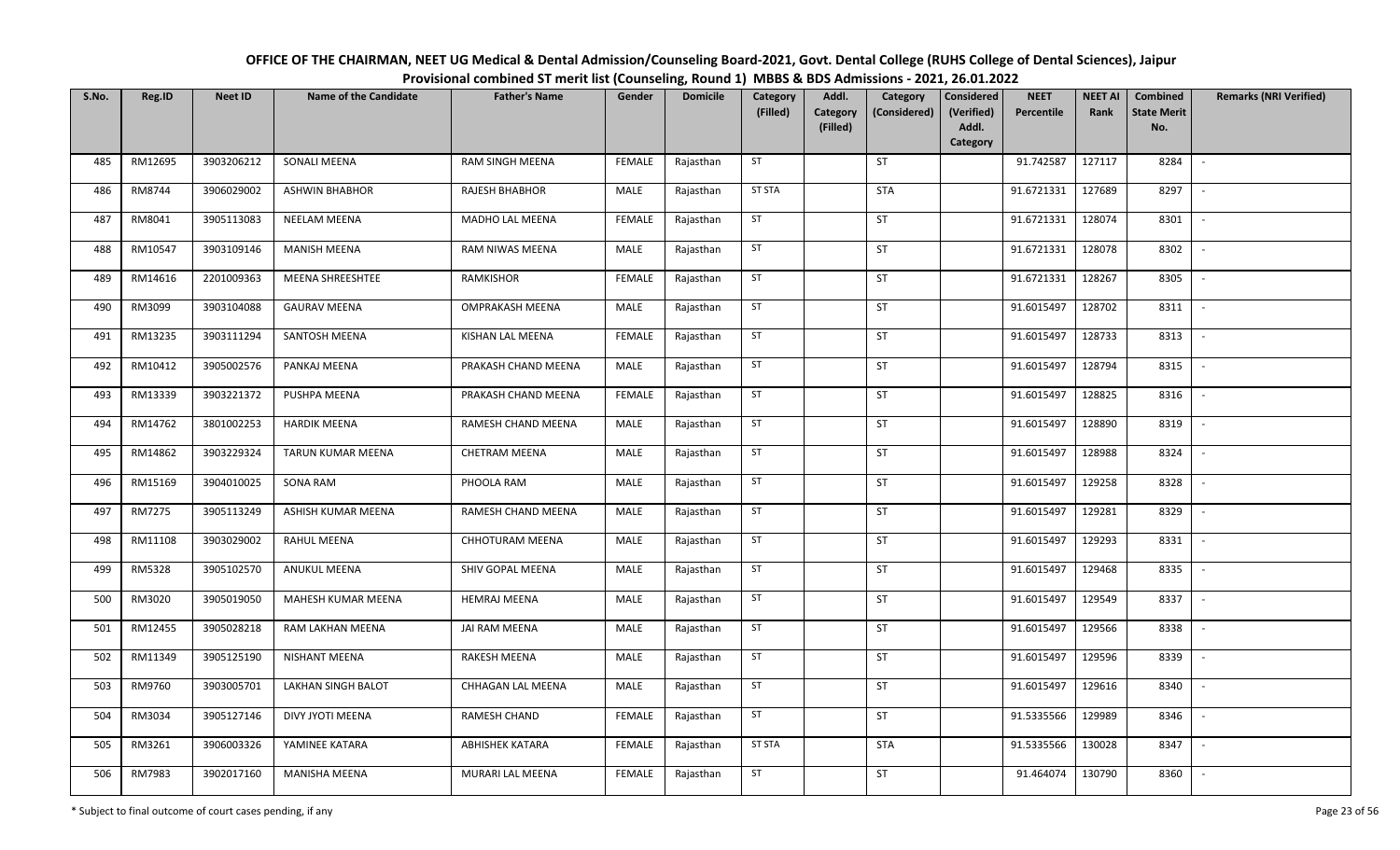| OFFICE OF THE CHAIRMAN, NEET UG Medical & Dental Admission/Counseling Board-2021, Govt. Dental College (RUHS College of Dental Sciences), Jaipur |
|--------------------------------------------------------------------------------------------------------------------------------------------------|
| Provisional combined ST merit list (Counseling, Round 1) MBBS & BDS Admissions - 2021, 26.01.2022                                                |

| S.No. | Reg.ID  | <b>Neet ID</b> | <b>Name of the Candidate</b> | <b>Father's Name</b>    | Gender        | <b>Domicile</b> | Category<br>(Filled) | Addl.<br>Category | Category<br>(Considered) | <b>Considered</b><br>(Verified) | <b>NEET</b><br>Percentile | <b>NEET AI</b><br>Rank | Combined<br><b>State Merit</b> | <b>Remarks (NRI Verified)</b> |
|-------|---------|----------------|------------------------------|-------------------------|---------------|-----------------|----------------------|-------------------|--------------------------|---------------------------------|---------------------------|------------------------|--------------------------------|-------------------------------|
|       |         |                |                              |                         |               |                 |                      | (Filled)          |                          | Addl.                           |                           |                        | No.                            |                               |
| 507   | RM12674 | 3905010189     | PRIYA MEENA                  | <b>GYAN SINGH</b>       | FEMALE        | Rajasthan       | ST                   |                   | ST                       | Category                        | 91.464074                 | 131002                 | 8362                           | $\sim$                        |
|       |         |                |                              |                         |               |                 |                      |                   |                          |                                 |                           |                        |                                |                               |
| 508   | RM12062 | 3903007624     | <b>RENU MEENA</b>            | <b>MADAN LAL MEENA</b>  | <b>FEMALE</b> | Rajasthan       | ST                   |                   | ST                       |                                 | 91.464074                 | 131047                 | 8364                           | $\sim$                        |
| 509   | RM6700  | 3903221048     | PRAMOD KUMAR MEENA           | KUNWAR LAL MEENA        | MALE          | Rajasthan       | ST                   |                   | ST                       |                                 | 91.464074                 | 131221                 | 8367                           | $\mathbb{L}$                  |
| 510   | RM3554  | 3906002478     | <b>JESIKA MOLAT</b>          | VINOD KUMAR MOLAT       | <b>FEMALE</b> | Rajasthan       | <b>ST STA</b>        |                   | <b>STA</b>               |                                 | 91.464074                 | 131245                 | 8369                           | $\sim$                        |
| 511   | RM13626 | 3903019281     | JYOTI MEENA                  | THANDIRAM MEENA         | <b>FEMALE</b> | Rajasthan       | ST                   |                   | ST                       |                                 | 91.397894                 | 132341                 | 8396                           | $\sim$                        |
| 512   | RM12963 | 3905016307     | <b>SWATI MEENA</b>           | NAVAL SINGH MEENA       | <b>FEMALE</b> | Rajasthan       | ST                   |                   | ST                       |                                 | 91.397894                 | 132449                 | 8399                           | $\sim$                        |
| 513   | RM3988  | 3903101059     | ARZOO MEENA                  | PRAVEEN KUMAR MEENA     | <b>FEMALE</b> | Rajasthan       | ST                   |                   | ST                       |                                 | 91.3280877                | 132860                 | 8409                           | $\sim$                        |
| 514   | RM10813 | 3906001008     | <b>SAPNA AHARI</b>           | KAILASH CHANDRA AHARI   | <b>FEMALE</b> | Rajasthan       | <b>ST STA</b>        |                   | <b>STA</b>               |                                 | 91.3280877                | 132881                 | 8410                           | $\overline{\phantom{a}}$      |
| 515   | RM1597  | 3903001431     | YOGENDER KUMAR               | JAG RAM MEENA           | MALE          | Rajasthan       | ST                   |                   | ST                       |                                 | 91.3280877                | 133109                 | 8412                           |                               |
| 516   | RM15112 | 3903028084     | RAHUL KUMAR MEENA            | GIRRAJ PRASAD MEENA     | MALE          | Rajasthan       | ST                   |                   | ST                       |                                 | 91.3280877                | 133848                 | 8423                           | $\sim$                        |
| 517   | RM5206  | 3906004004     | <b>MOHIT MAIDA</b>           | MUKESH MAIDA            | MALE          | Rajasthan       | <b>ST STA</b>        |                   | <b>STA</b>               |                                 | 91.262361                 | 133925                 | 8425                           | $\sim$                        |
| 518   | RM7740  | 3905111180     | <b>SUKHSENA KUMARI</b>       | RADHESHYAM              | <b>FEMALE</b> | Rajasthan       | ST                   |                   | ST                       |                                 | 91.262361                 | 134546                 | 8438                           | $\sim$                        |
| 519   | RM12540 | 3905120001     | <b>BHAWANA MEENA</b>         | RAJARAM MEENA           | <b>FEMALE</b> | Rajasthan       | ST                   |                   | ST                       |                                 | 91.1938498                | 135238                 | 8452                           | $\sim$                        |
| 520   | RM2220  | 3902013216     | JAIPRAKASH MEENA             | RAMJI LAL MEENA         | MALE          | Rajasthan       | ST                   |                   | <b>ST</b>                |                                 | 91.1938498                | 135296                 | 8455                           | $\sim$                        |
| 521   | RM13678 | 3906001046     | <b>HARSHITA MEENA</b>        | SHIVDAYAL MEENA         | <b>FEMALE</b> | Rajasthan       | ST                   |                   | ST                       |                                 | 91.1938498                | 135541                 | 8458                           | $\mathbb{L}$                  |
| 522   | RM6428  | 3903233343     | <b>VIJAYRAM MEENA</b>        | PREM SINGH MEENA        | MALE          | Rajasthan       | ST                   |                   | ST                       |                                 | 91.1938498                | 135740                 | 8463                           | $\sim$                        |
| 523   | RM6946  | 3903009171     | PRIYANKA MEENA               | MR. BABU LAL MEENA      | <b>FEMALE</b> | Rajasthan       | ST                   |                   | ST                       |                                 | 91.1255329                | 136098                 | 8467                           | $\overline{\phantom{a}}$      |
| 524   | RM13042 | 3905107314     | <b>MANVI MEENA</b>           | SAMAY SINGH MEENA       | <b>FEMALE</b> | Rajasthan       | ST                   |                   | ST                       |                                 | 91.1255329                | 136198                 | 8468                           | $\sim$                        |
| 525   | RM6477  | 3903220415     | PRAKASH MEENA                | RAMKISHAN MEENA         | <b>MALE</b>   | Rajasthan       | ST                   |                   | ST                       |                                 | 91.1255329                | 136500                 | 8471                           | $\sim$                        |
| 526   | RM4087  | 3905117006     | SAVITA MEENA                 | RAMNARAYAN MEENA        | <b>FEMALE</b> | Rajasthan       | ST                   |                   | ST                       |                                 | 90.9786676                | 138503                 | 8504                           | $\sim$                        |
| 527   | RM8106  | 3905025279     | AKASH MEENA                  | <b>BHARAT PAL MEENA</b> | MALE          | Rajasthan       | ST                   |                   | ST                       |                                 | 90.9786676                | 138646                 | 8507                           | $\sim$                        |
| 528   | RM8898  | 3901002144     | SANJAY KUMAR JARWAL          | <b>RAMKESH MEENA</b>    | MALE          | Rajasthan       | ST                   |                   | ST                       |                                 | 90.9786676                | 138742                 | 8510                           | $\sim$                        |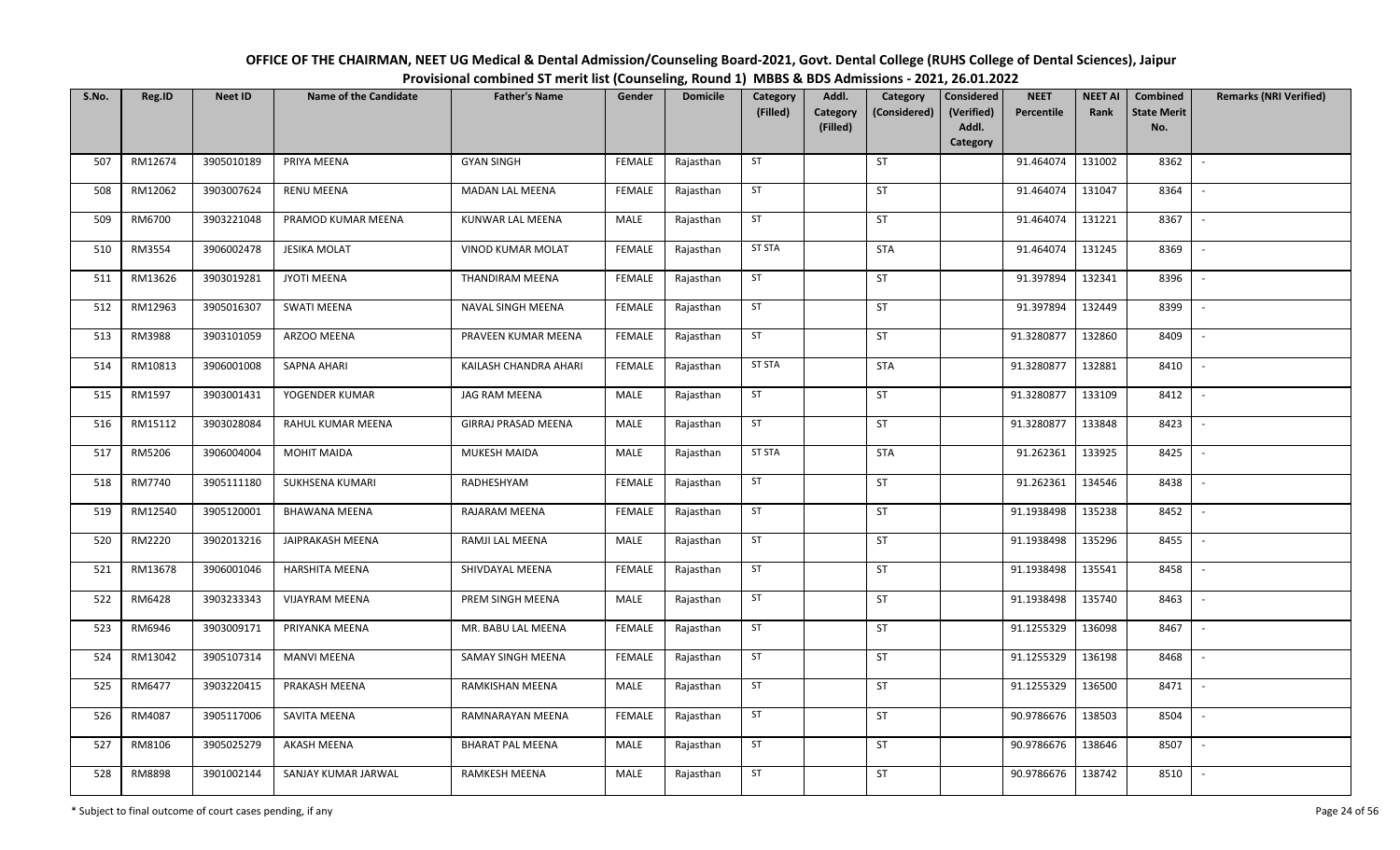| OFFICE OF THE CHAIRMAN, NEET UG Medical & Dental Admission/Counseling Board-2021, Govt. Dental College (RUHS College of Dental Sciences), Jaipur |
|--------------------------------------------------------------------------------------------------------------------------------------------------|
| Provisional combined ST merit list (Counseling, Round 1) MBBS & BDS Admissions - 2021, 26.01.2022                                                |

| S.No. | Reg.ID  | <b>Neet ID</b> | <b>Name of the Candidate</b> | <b>Father's Name</b>       | Gender        | <b>Domicile</b> | Category<br>(Filled) | Addl.<br>Category | Category<br>(Considered) | Considered<br>(Verified) | <b>NEET</b><br>Percentile | <b>NEET AI</b><br>Rank | Combined<br><b>State Merit</b> | <b>Remarks (NRI Verified)</b> |
|-------|---------|----------------|------------------------------|----------------------------|---------------|-----------------|----------------------|-------------------|--------------------------|--------------------------|---------------------------|------------------------|--------------------------------|-------------------------------|
|       |         |                |                              |                            |               |                 |                      | (Filled)          |                          | Addl.<br>Category        |                           |                        | No.                            |                               |
| 529   | RM12372 | 2001024274     | YOGESH                       | THAWAR MAL MEENA           | MALE          | Rajasthan       | ST                   |                   | ST                       |                          | 90.9786676                | 138982                 | 8518                           | $\sim$                        |
| 530   | RM6496  | 3802011139     | NITESH KUMAR MEENA           | RAM KISHAN MEENA           | MALE          | Rajasthan       | ST                   |                   | ST                       |                          | 90.9786676                | 139030                 | 8520                           | $\sim$                        |
| 531   | RM12137 | 3906030035     | <b>NIRMAL MEENA</b>          | RAJENDRA MEENA             | MALE          | Rajasthan       | ST                   |                   | ST                       |                          | 90.9786676                | 139113                 | 8523                           | $\sim$                        |
| 532   | RM10239 | 3905125026     | HIMIKA MEENA                 | <b>TEEKARAM MEENA</b>      | <b>FEMALE</b> | Rajasthan       | ST                   |                   | ST                       |                          | 90.9786676                | 139227                 | 8526                           | $\mathbb{L}$                  |
| 533   | RM15213 | 3905122069     | <b>KUNDAN MEENA</b>          | CHIRANJI LAL MEENA         | MALE          | Rajasthan       | ST                   |                   | <b>ST</b>                |                          | 90.9786676                | 139251                 | 8527                           | $\sim$                        |
| 534   | RM5421  | 3905122284     | PRASHANT TATU                | <b>HALLU RAM MEENA</b>     | MALE          | Rajasthan       | ST                   |                   | ST                       |                          | 90.9786676                | 139279                 | 8529                           | $\sim$                        |
| 535   | RM9525  | 3905005170     | <b>AKSHITA</b>               | RAGHUVIR PRASAD            | <b>FEMALE</b> | Rajasthan       | ST                   |                   | ST                       |                          | 90.9082785                | 139361                 | 8531                           | $\overline{\phantom{a}}$      |
| 536   | RM9911  | 2001211376     | <b>JYOTI MEENA</b>           | HARIKESH MEENA             | <b>FEMALE</b> | Rajasthan       | ST                   |                   | ST                       |                          | 90.9082785                | 139567                 | 8533                           | $\sim$                        |
| 537   | RM15820 | 3903005611     | RAVEENA                      | MOHAN LAL MEENA            | <b>FEMALE</b> | Rajasthan       | ST                   |                   | ST                       |                          | 90.9082785                | 139617                 | 8534                           | $\overline{\phantom{a}}$      |
| 538   | RM14365 | 3903217389     | <b>KRISHAN MEENA</b>         | RAMJI LAL MEENA            | MALE          | Rajasthan       | ST                   |                   | ST                       |                          | 90.9082785                | 139868                 | 8537                           | $\sim$                        |
| 539   | RM7019  | 3906001320     | <b>NITIN DAMOR</b>           | SURESH CHANDRA DAMOR       | MALE          | Rajasthan       | <b>ST STA</b>        |                   | <b>STA</b>               |                          | 90.9082785                | 139910                 | 8539                           | $\sim$                        |
| 540   | RM15541 | 3903107388     | SHUBHAM BYADWAL              | <b>GOVERDHAN LAL MEENA</b> | MALE          | Rajasthan       | ST                   |                   | ST                       |                          | 90.9082785                | 139984                 | 8540                           | $\sim$                        |
| 541   | RM6003  | 3906024186     | NANDLAL KHARADI              | RUPLAL KHARADI             | MALE          | Rajasthan       | <b>ST STA</b>        |                   | STA                      |                          | 90.9082785                | 140231                 | 8545                           | $\sim$                        |
| 542   | RM1322  | 3906006108     | <b>DHRUV MEENA</b>           | SOHAN LAL MEENA            | MALE          | Rajasthan       | ST STA               |                   | STA                      |                          | 90.8369828                | 140414                 | 8548                           | $\sim$                        |
| 543   | RM6911  | 3905101420     | ANGELINA                     | DEEN DAYAL MEENA           | <b>FEMALE</b> | Rajasthan       | ST                   |                   | ST                       |                          | 90.8369828                | 140443                 | 8549                           | $\sim$                        |
| 544   | RM7252  | 3903207339     | SANJAY MEENA                 | <b>GAJANAND MEENA</b>      | MALE          | Rajasthan       | ST                   |                   | ST                       |                          | 90.8369828                | 140543                 | 8550                           | $\sim$                        |
| 545   | RM12348 | 3903017168     | SAVITRI MEENA                | ASHOK KUMAR MEENA          | <b>FEMALE</b> | Rajasthan       | ST                   |                   | ST                       |                          | 90.8369828                | 140605                 | 8553                           | $\sim$                        |
| 546   | RM6628  | 3906015019     | VALA RAM MEENA               | KHEMA JI MEENA             | MALE          | Rajasthan       | <b>ST STA</b>        |                   | STA                      |                          | 90.8369828                | 140674                 | 8556                           | $\sim$                        |
| 547   | RM7140  | 3906015127     | <b>ROBIN SINGH</b>           | RAJENDRA SINGH SOLANKI     | <b>MALE</b>   | Rajasthan       | ST                   |                   | ST                       |                          | 90.8369828                | 140867                 | 8562                           | $\sim$                        |
| 548   | RM15013 | 3903041198     | <b>MANJU MEENA</b>           | <b>BABU LAL MEENA</b>      | <b>FEMALE</b> | Rajasthan       | ST                   |                   | ST                       |                          | 90.8369828                | 140921                 | 8564                           | $\sim$                        |
| 549   | RM1411  | 3802002498     | <b>NAMAN MEENA</b>           | SUBHASH CHANDER            | MALE          | Rajasthan       | ST                   |                   | ST                       |                          | 90.8369828                | 141206                 | 8571                           | $\sim$                        |
| 550   | RM14318 | 3903232181     | ASHOK KUMAR MEENA            | RAMESHWAR PRASAD MEENA     | MALE          | Rajasthan       | ST                   |                   | ST                       |                          | 90.8369828                | 141326                 | 8575                           | $\sim$                        |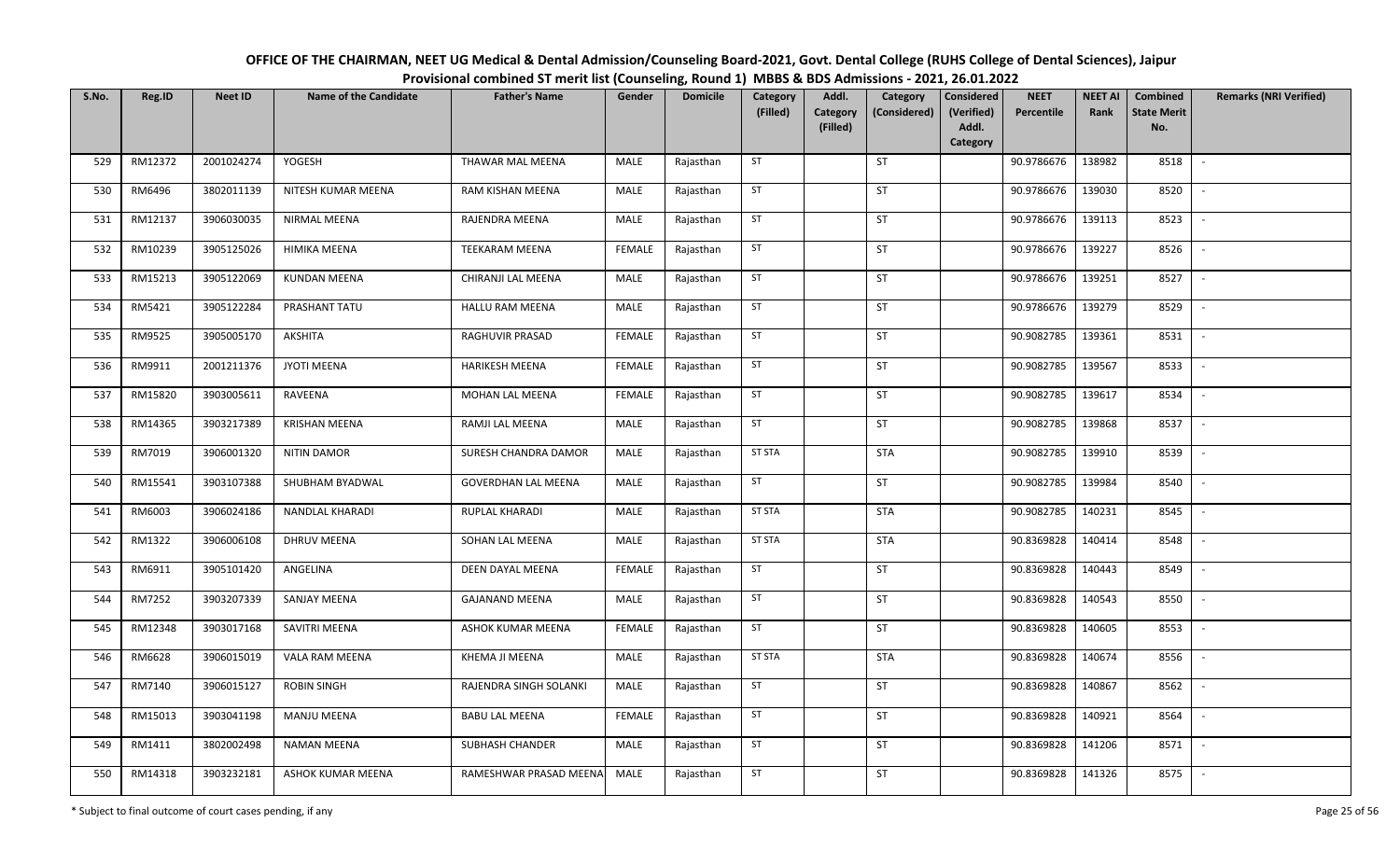| OFFICE OF THE CHAIRMAN, NEET UG Medical & Dental Admission/Counseling Board-2021, Govt. Dental College (RUHS College of Dental Sciences), Jaipur |
|--------------------------------------------------------------------------------------------------------------------------------------------------|
| Provisional combined ST merit list (Counseling, Round 1) MBBS & BDS Admissions - 2021, 26.01.2022                                                |

| S.No. | Reg.ID  | <b>Neet ID</b> | <b>Name of the Candidate</b> | <b>Father's Name</b>     | Gender        | <b>Domicile</b> | Category<br>(Filled) | Addl.<br>Category | Category<br>(Considered) | <b>Considered</b><br>(Verified) | <b>NEET</b><br>Percentile | <b>NEET AI</b><br>Rank | Combined<br><b>State Merit</b> | <b>Remarks (NRI Verified)</b> |
|-------|---------|----------------|------------------------------|--------------------------|---------------|-----------------|----------------------|-------------------|--------------------------|---------------------------------|---------------------------|------------------------|--------------------------------|-------------------------------|
|       |         |                |                              |                          |               |                 |                      | (Filled)          |                          | Addl.<br>Category               |                           |                        | No.                            |                               |
| 551   | RM12376 | 3905111289     | <b>HARIOM MEENA</b>          | <b>RAMROOP MEENA</b>     | MALE          | Rajasthan       | ST                   |                   | ST                       |                                 | 90.7658814                | 141710                 | 8581                           | $\sim$                        |
| 552   | RM8400  | 3905112096     | SATISH MEENA                 | SHRIFAL MEENA            | MALE          | Rajasthan       | ST                   |                   | ST                       |                                 | 90.7658814                | 141923                 | 8584                           | $\sim$                        |
| 553   | RM5228  | 3903212099     | PRIYANKA KUMARI MEENA        | <b>MAMRAJ MEENA</b>      | <b>FEMALE</b> | Rajasthan       | ST                   |                   | ST                       |                                 | 90.7658814                | 141948                 | 8586                           | $\mathbb{L}$                  |
| 554   | RM13403 | 3903123230     | <b>VIKRAM MEENA</b>          | RAMESH CHAND MEENA       | MALE          | Rajasthan       | ST                   |                   | ST                       |                                 | 90.7658814                | 141992                 | 8589                           | $\sim$                        |
| 555   | RM10965 | 3903032277     | PRAMOD MEENA                 | KAMLESH MEENA            | MALE          | Rajasthan       | ST                   |                   | ST                       |                                 | 90.7658814                | 142061                 | 8592                           | $\sim$                        |
| 556   | RM9505  | 3906001745     | NIDHIRAJ PARMAR              | KRISHNA LAL PARMAR       | <b>FEMALE</b> | Rajasthan       | <b>ST STA</b>        |                   | STA                      |                                 | 90.7658814                | 142458                 | 8606                           | $\sim$                        |
| 557   | RM12531 | 3905105092     | RASHMI MEENA                 | RAJU LAL MEENA           | <b>FEMALE</b> | Rajasthan       | ST                   |                   | ST                       |                                 | 90.6905061                | 142819                 | 8614                           | $\sim$                        |
| 558   | RM11006 | 3903116238     | VIKASH KUMAR MINA            | <b>GANGA RAM MEENA</b>   | <b>MALE</b>   | Rajasthan       | ST                   |                   | ST                       |                                 | 90.6905061                | 143009                 | 8616                           | $\overline{\phantom{a}}$      |
| 559   | RM15664 | 3905001582     | NANDINI MARAN                | RADHE SHYAM MEENA        | <b>FEMALE</b> | Rajasthan       | ST                   |                   | ST                       |                                 | 90.6905061                | 143106                 | 8622                           |                               |
| 560   | RM9236  | 3903210263     | DEVENDRA MEENA               | RAM VILAS MEENA          | MALE          | Rajasthan       | ST                   |                   | ST                       |                                 | 90.6905061                | 143219                 | 8624                           | $\sim$                        |
| 561   | RM10131 | 3905113030     | MOHIT KUMAR MEENA            | SHIVKESH MEENA           | MALE          | Rajasthan       | ST                   |                   | ST                       |                                 | 90.6905061                | 143349                 | 8629                           | $\sim$                        |
| 562   | RM1481  | 2201003029     | <b>NEHA MEENA</b>            | MUKESH CHAND MEENA       | <b>FEMALE</b> | Rajasthan       | ST                   |                   | ST                       |                                 | 90.6905061                | 143575                 | 8635                           | $\sim$                        |
| 563   | RM15834 | 3903040496     | PALLAVI KUMARI MEENA         | <b>VINOD KUMAR MEENA</b> | <b>FEMALE</b> | Rajasthan       | ST                   |                   | ST                       |                                 | 90.6161022                | 144127                 | 8647                           | $\sim$                        |
| 564   | RM2233  | 3906016004     | <b>KAPIL DAMOR</b>           | <b>BHURALAL DAMOR</b>    | MALE          | Rajasthan       | <b>ST STA</b>        |                   | <b>STA</b>               |                                 | 90.6161022                | 144293                 | 8648                           | $\sim$                        |
| 565   | RM11968 | 3904018083     | KAILASH                      | <b>BEEJA RAM</b>         | MALE          | Rajasthan       | ST                   |                   | ST                       |                                 | 90.6161022                | 144492                 | 8652                           | $\mathbb{L}$                  |
| 566   | RM13494 | 3903015350     | <b>SHIV LAL</b>              | SATRAM                   | MALE          | Rajasthan       | ST                   |                   | ST                       |                                 | 90.6161022                | 144497                 | 8653                           | $\sim$                        |
| 567   | RM2173  | 3903005401     | SHUBHAM PATEL                | <b>HAJARI LAL MEENA</b>  | MALE          | Rajasthan       | ST                   |                   | ST                       |                                 | 90.6161022                | 144870                 | 8659                           | $\overline{\phantom{a}}$      |
| 568   | RM8363  | 3906022058     | JAYESH ROAT                  | <b>BADAMI LAL ROAT</b>   | MALE          | Rajasthan       | <b>ST STA</b>        |                   | <b>STA</b>               |                                 | 90.5432524                | 145311                 | 8666                           | $\sim$                        |
| 569   | RM5860  | 3905004109     | SAURABH KUMAR MEENA          | OM PRAKASH MEENA         | MALE          | Rajasthan       | ST                   |                   | ST                       |                                 | 90.5432524                | 145446                 | 8669                           | $\sim$                        |
| 570   | RM3592  | 3903207010     | <b>MAMTA MEENA</b>           | PAPPU LAL MEENA          | <b>FEMALE</b> | Rajasthan       | ST                   |                   | ST                       |                                 | 90.5432524                | 145558                 | 8673                           | $\sim$                        |
| 571   | RM10786 | 3903019381     | ANKUSH MEENA                 | <b>BUNDEE LAL MEENA</b>  | MALE          | Rajasthan       | ST                   |                   | ST                       |                                 | 90.5432524                | 145771                 | 8677                           | $\sim$                        |
| 572   | RM7116  | 3903201587     | PRADHUMAN KUMAR              | DILIP KUMAR DHANKA       | MALE          | Rajasthan       | ST                   |                   | ST                       |                                 | 90.5432524                | 145826                 | 8678                           | $\sim$                        |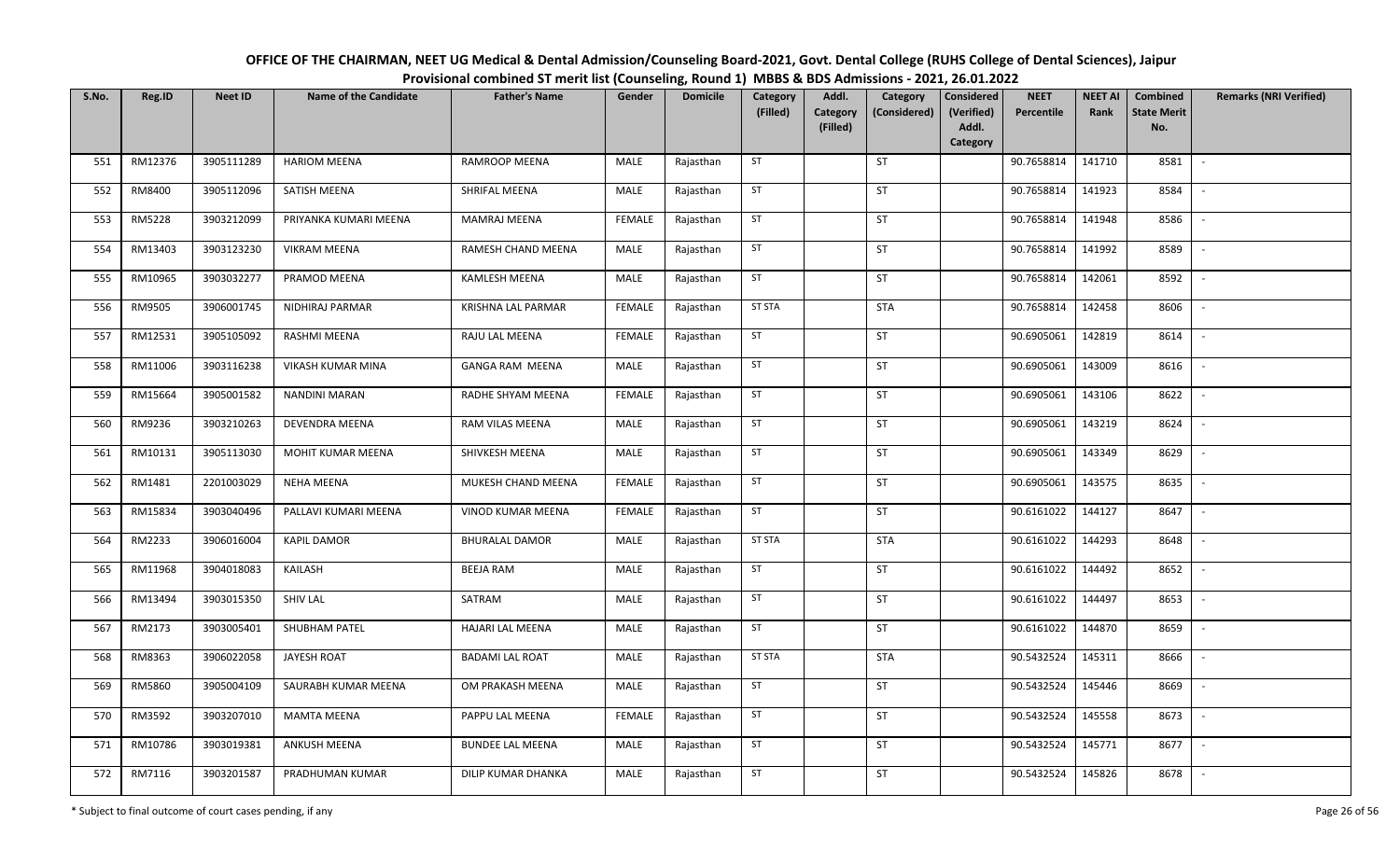| OFFICE OF THE CHAIRMAN, NEET UG Medical & Dental Admission/Counseling Board-2021, Govt. Dental College (RUHS College of Dental Sciences), Jaipur |
|--------------------------------------------------------------------------------------------------------------------------------------------------|
| Provisional combined ST merit list (Counseling, Round 1) MBBS & BDS Admissions - 2021, 26.01.2022                                                |

| S.No. | Reg.ID  | <b>Neet ID</b> | <b>Name of the Candidate</b> | <b>Father's Name</b>     | Gender        | <b>Domicile</b> | Category<br>(Filled) | Addl.<br>Category<br>(Filled) | Category<br>(Considered) | Considered<br>(Verified)<br>Addl.<br><b>Category</b> | <b>NEET</b><br>Percentile | <b>NEET AI</b><br>Rank | Combined<br><b>State Merit</b><br>No. | <b>Remarks (NRI Verified)</b> |
|-------|---------|----------------|------------------------------|--------------------------|---------------|-----------------|----------------------|-------------------------------|--------------------------|------------------------------------------------------|---------------------------|------------------------|---------------------------------------|-------------------------------|
| 573   | RM4963  | 3903233275     | DHARMESH MINA                | <b>HARSAHAY MINA</b>     | MALE          | Rajasthan       | ST                   |                               | ST                       |                                                      | 90.4742879                | 146121                 | 8683                                  | $\sim$                        |
| 574   | RM14780 | 3903032050     | <b>MANASVI SUSAWAT</b>       | RAMESH CHAND MEENA       | <b>FEMALE</b> | Rajasthan       | ST                   |                               | ST                       |                                                      | 90.4742879                | 146431                 | 8687                                  | $\overline{\phantom{a}}$      |
| 575   | RM6922  | 3903222338     | KANHAIYA LAL MEENA           | HANSRAJ MEENA            | MALE          | Rajasthan       | ST                   |                               | <b>ST</b>                |                                                      | 90.4742879                | 146499                 | 8689                                  | $\overline{\phantom{a}}$      |
| 576   | RM12109 | 3115034235     | DEEPAK KUMAR MEENA           | RAMAVATAR MEENA          | MALE          | Rajasthan       | ST                   |                               | ST                       |                                                      | 90.4742879                | 146654                 | 8695                                  | $\sim$                        |
| 577   | RM8951  | 3903001569     | MUSKAN MEENA                 | PHOOLA RAM MEENA         | <b>FEMALE</b> | Rajasthan       | ST                   |                               | ST                       |                                                      | 90.4742879                | 146750                 | 8696                                  | $\sim$                        |
| 578   | RM10159 | 3905106305     | PRATIBHA MEENA               | SATYANARAYAN MEENA       | <b>FEMALE</b> | Rajasthan       | ST                   |                               | ST                       |                                                      | 90.4742879                | 146776                 | 8697                                  | $\sim$                        |
| 579   | RM14969 | 3903004320     | SANJANA MEENA                | <b>VIJAY KUMAR MEENA</b> | <b>FEMALE</b> | Rajasthan       | ST                   |                               | ST                       |                                                      | 90.4048054                | 147179                 | 8703                                  |                               |
| 580   | RM5956  | 3903138055     | JAYAS KUMAR MEENA            | SHAMBHU LAL              | MALE          | Rajasthan       | ST                   |                               | ST                       |                                                      | 90.4048054                | 147253                 | 8706                                  | $\overline{\phantom{a}}$      |
| 581   | RM1277  | 3903126217     | RAHUL MEENA                  | SHANKAR LAL MEENA        | MALE          | Rajasthan       | ST                   |                               | ST                       |                                                      | 90.4048054                | 147365                 | 8708                                  |                               |
| 582   | RM15381 | 3903233070     | AJAY MINA                    | <b>CHETRAM MINA</b>      | MALE          | Rajasthan       | ST                   |                               | ST                       |                                                      | 90.4048054                | 147419                 | 8709                                  | $\blacksquare$                |
| 583   | RM12320 | 3903216289     | SHUBHAM MEENA                | UMARAV SINGH MEENA       | MALE          | Rajasthan       | ST                   |                               | ST                       |                                                      | 90.4048054                | 147792                 | 8713                                  | $\sim$                        |
| 584   | RM9426  | 3905117005     | <b>DILKUSH MEENA</b>         | <b>GIRRAJ MEENA</b>      | MALE          | Rajasthan       | ST                   |                               | <b>ST</b>                |                                                      | 90.4048054                | 147905                 | 8714                                  | $\overline{\phantom{a}}$      |
| 585   | RM14399 | 3903009533     | SHRESTHA BAGDI               | MAHESH KUMAR MEENA       | <b>FEMALE</b> | Rajasthan       | ST                   |                               | ST                       |                                                      | 90.3303367                | 148213                 | 8720                                  |                               |
| 586   | RM13450 | 3903229177     | <b>REKHA MEENA</b>           | <b>GANGARAM MEENA</b>    | <b>FEMALE</b> | Rajasthan       | ST                   |                               | <b>ST</b>                |                                                      | 90.3303367                | 148328                 | 8722                                  | $\sim$                        |
| 587   | RM10327 | 3903002540     | <b>ABHIJEET MEENA</b>        | <b>BANWARI LAL MEENA</b> | MALE          | Rajasthan       | ST                   |                               | ST                       |                                                      | 90.3303367                | 148476                 | 8723                                  |                               |
| 588   | RM13588 | 3903103161     | <b>MANNAT MEENA</b>          | HARI SHANKAR MEENA       | MALE          | Rajasthan       | ST                   |                               | <b>ST</b>                |                                                      | 90.3303367                | 148734                 | 8730                                  | $\blacksquare$                |
| 589   | RM11403 | 3903116012     | <b>MANISH KUMAR</b>          | KAILASH CHAND            | MALE          | Rajasthan       | ST                   |                               | ST                       |                                                      | 90.3303367                | 148986                 | 8733                                  |                               |
| 590   | RM3357  | 3903225157     | SUSHIL KUMAR MEENA           | <b>BHARAT LAL MEENA</b>  | MALE          | Rajasthan       | ST                   |                               | <b>ST</b>                |                                                      | 90.2544434                | 149386                 | 8740                                  | $\sim$                        |
| 591   | RM9097  | 3906018128     | <b>VAIBHAV GAMAR</b>         | KAMLESHWAR GAMAR         | MALE          | Rajasthan       | <b>ST STA</b>        |                               | <b>STA</b>               |                                                      | 90.2544434                | 149681                 | 8746                                  | $\overline{\phantom{a}}$      |
| 592   | RM3004  | 3903137177     | <b>KOMAL MEENA</b>           | <b>MAUJI RAM MEENA</b>   | <b>FEMALE</b> | Rajasthan       | ST                   |                               | <b>ST</b>                |                                                      | 90.2544434                | 149814                 | 8747                                  | $\sim$                        |
| 593   | RM13672 | 3903204792     | ANKIT KUMAR MEENA            | DHANSI RAM MEENA         | MALE          | Rajasthan       | ST                   |                               | ST                       |                                                      | 90.2544434                | 150252                 | 8760                                  | $\overline{\phantom{a}}$      |
| 594   | RM15600 | 3903101733     | KASHISH JHARWAL              | PAWAN KUMAR MEENA        | <b>FEMALE</b> | Rajasthan       | ST                   |                               | ST                       |                                                      | 90.1832772                | 150997                 | 8770                                  | $\overline{\phantom{a}}$      |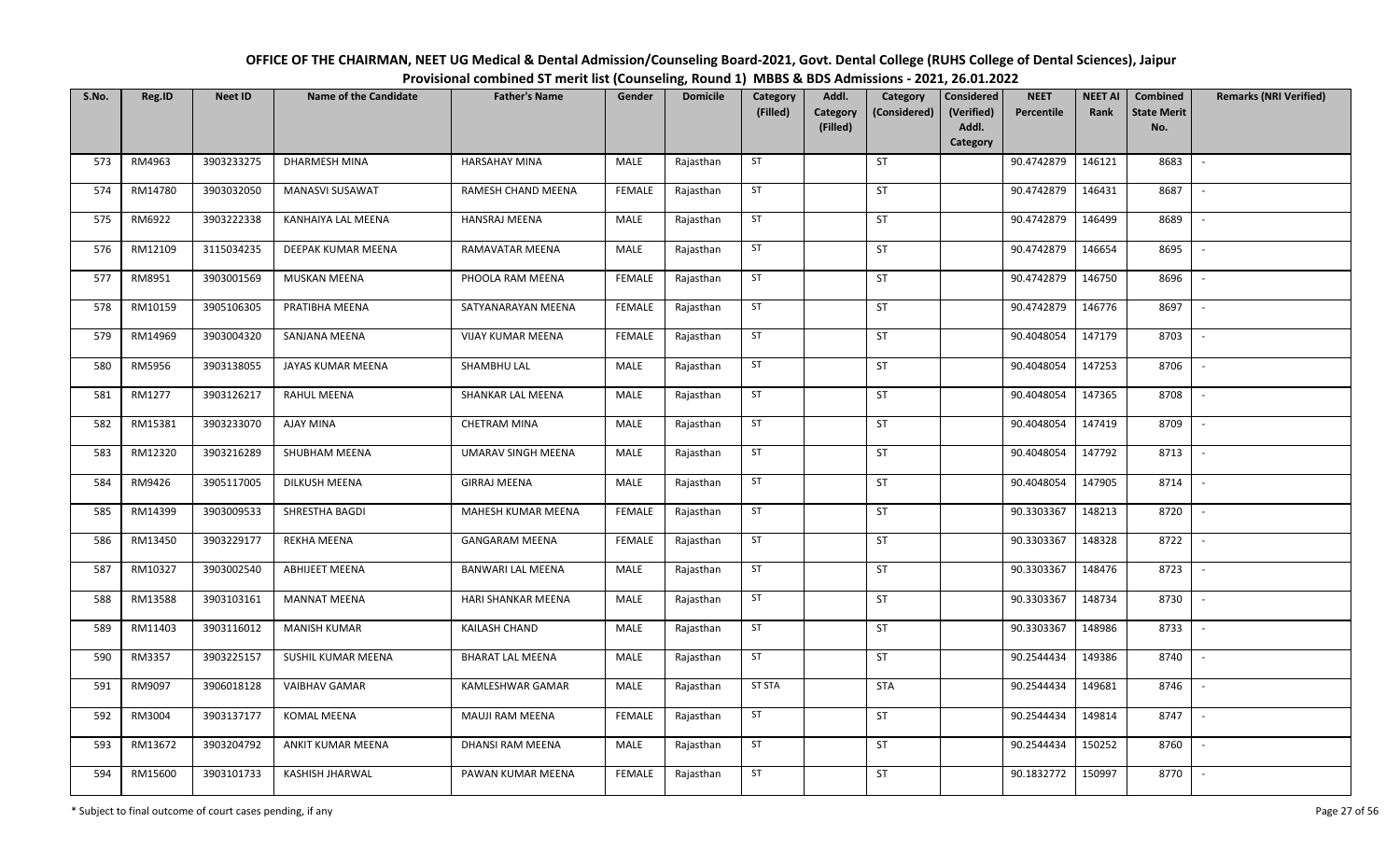| OFFICE OF THE CHAIRMAN, NEET UG Medical & Dental Admission/Counseling Board-2021, Govt. Dental College (RUHS College of Dental Sciences), Jaipur |
|--------------------------------------------------------------------------------------------------------------------------------------------------|
| Provisional combined ST merit list (Counseling, Round 1) MBBS & BDS Admissions - 2021, 26.01.2022                                                |

| S.No. | Reg.ID  | <b>Neet ID</b> | <b>Name of the Candidate</b> | <b>Father's Name</b>       | Gender        | <b>Domicile</b> | Category<br>(Filled) | Addl.<br>Category | Category<br>(Considered) | Considered<br>(Verified) | <b>NEET</b><br>Percentile | <b>NEET AI</b><br>Rank | Combined<br><b>State Merit</b> | <b>Remarks (NRI Verified)</b> |
|-------|---------|----------------|------------------------------|----------------------------|---------------|-----------------|----------------------|-------------------|--------------------------|--------------------------|---------------------------|------------------------|--------------------------------|-------------------------------|
|       |         |                |                              |                            |               |                 |                      | (Filled)          |                          | Addl.<br>Category        |                           |                        | No.                            |                               |
| 595   | RM13879 | 3903031144     | SATISH KUMAR MEENA           | KANCHAN LAL MEENA          | MALE          | Rajasthan       | ST                   |                   | ST                       |                          | 90.1832772                | 151231                 | 8774                           | $\sim$                        |
| 596   | RM5627  | 3906013073     | <b>ANIL MEENA</b>            | NANDLAL MEENA              | MALE          | Rajasthan       | <b>ST STA</b>        |                   | <b>STA</b>               |                          | 90.1100388                | 151769                 | 8782                           | $\sim$                        |
| 597   | RM12513 | 3903208591     | DHANANJAY                    | <b>DWARIKA PRASAD</b>      | MALE          | Rajasthan       | ST                   |                   | ST                       |                          | 90.1100388                | 151990                 | 8785                           | $\sim$                        |
| 598   | RM12580 | 3903206091     | <b>ABHISHEK MEENA</b>        | SHRAWAN KUMAR MEENA        | MALE          | Rajasthan       | ST                   |                   | ST                       |                          | 90.1100388                | 152030                 | 8787                           | $\sim$                        |
| 599   | RM11857 | 3903229053     | KRISHAN KUMAR MEENA          | TARA CHAND MEENA           | MALE          | Rajasthan       | ST                   |                   | ST                       |                          | 90.1100388                | 152077                 | 8789                           | $\sim$                        |
| 600   | RM7886  | 3906026012     | ANURAG DAMOR                 | <b>VINOD DAMOR</b>         | MALE          | Rajasthan       | <b>ST STA</b>        |                   | <b>STA</b>               |                          | 90.1100388                | 152256                 | 8796                           | $\sim$                        |
| 601   | RM13699 | 3905002628     | SEEMA MEENA                  | RAMNATH                    | <b>FEMALE</b> | Rajasthan       | ST                   |                   | ST                       |                          | 90.0382899                | 153006                 | 8804                           |                               |
| 602   | RM9396  | 3903030336     | <b>VISHAL MEENA</b>          | PRAHALAD KUMAR MEENA       | MALE          | Rajasthan       | ST                   |                   | ST                       |                          | 90.0382899                | 153075                 | 8805                           | $\overline{\phantom{a}}$      |
| 603   | RM14544 | 3903118105     | MANISHA MEENA                | HANSPRAKASH MEENA          | <b>FEMALE</b> | Rajasthan       | ST                   |                   | ST                       |                          | 90.0382899                | 153148                 | 8806                           | $\overline{\phantom{a}}$      |
| 604   | RM11149 | 3902015077     | <b>KAPIL MEENA</b>           | KAILASH CHAND MEENA        | MALE          | Rajasthan       | ST                   |                   | ST                       |                          | 90.0382899                | 153603                 | 8819                           | $\sim$                        |
| 605   | RM13758 | 2302031286     | AMAN MEENA                   | MOOL CHAND MEENA           | MALE          | Rajasthan       | ST                   |                   | ST                       |                          | 90.0382899                | 153618                 | 8820                           | $\sim$                        |
| 606   | RM3922  | 3906006303     | <b>CHIRAG BHAGORA</b>        | KANHAIYALAL BHAGORA        | MALE          | Rajasthan       | <b>ST STA</b>        |                   | <b>STA</b>               |                          | 89.9623318                | 153898                 | 8828                           | $\sim$                        |
| 607   | RM2663  | 3903001148     | NEETU JEPH                   | <b>BANIYAS JEPH</b>        | <b>FEMALE</b> | Rajasthan       | ST                   |                   | ST                       |                          | 89.9623318                | 154184                 | 8832                           | $\sim$                        |
| 608   | RM2621  | 3906015002     | SHRAVAN KUMAR BHIL           | <b>CHUNNI LAL BHIL</b>     | MALE          | Rajasthan       | ST                   |                   | ST                       |                          | 89.9623318                | 154216                 | 8833                           | $\sim$                        |
| 609   | RM15004 | 3903002533     | POONAM MEENA                 | LAKHAN SINGH MEENA         | <b>FEMALE</b> | Rajasthan       | ST                   |                   | ST                       |                          | 89.8850139                | 155097                 | 8850                           | $\sim$                        |
| 610   | RM2263  | 3905002290     | <b>ANJALI MEENA</b>          | RAM DAYAL MEENA            | <b>FEMALE</b> | Rajasthan       | ST                   |                   | ST                       |                          | 89.8850139                | 155416                 | 8856                           | $\sim$                        |
| 611   | RM9320  | 3903002044     | ANUSHKA MEENA                | RAM CHARAN MEENA           | <b>FEMALE</b> | Rajasthan       | ST                   |                   | ST                       |                          | 89.8850139                | 155570                 | 8864                           | $\overline{\phantom{a}}$      |
| 612   | RM9009  | 3903128063     | MANEESH KUMAR MEENA          | LALU RAM MEENA             | MALE          | Rajasthan       | ST                   |                   | ST                       |                          | 89.8850139                | 155708                 | 8866                           | $\sim$                        |
| 613   | RM14515 | 3903023079     | RAMNARESH MEENA              | <b>BHAGWAN SINGH MEENA</b> | MALE          | Rajasthan       | ST                   |                   | ST                       |                          | 89.8850139                | 155906                 | 8867                           | $\sim$                        |
| 614   | RM12804 | 3905126140     | <b>TAPASYA MEENA</b>         | RAJENDER MEENA             | <b>FEMALE</b> | Rajasthan       | ST                   |                   | ST                       |                          | 89.8850139                | 155930                 | 8869                           | $\sim$                        |
| 615   | RM2715  | 3903105503     | <b>DEVANG MEENA</b>          | <b>BHARAT BHUSHAN</b>      | MALE          | Rajasthan       | ST                   |                   | ST                       |                          | 89.8110632                | 156253                 | 8874                           | $\sim$                        |
| 616   | RM7237  | 3905028051     | PAWAN MEENA                  | BHANWAR LAL MEENA          | MALE          | Rajasthan       | ST                   |                   | ST                       |                          | 89.8110632                | 156592                 | 8879                           | $\sim$                        |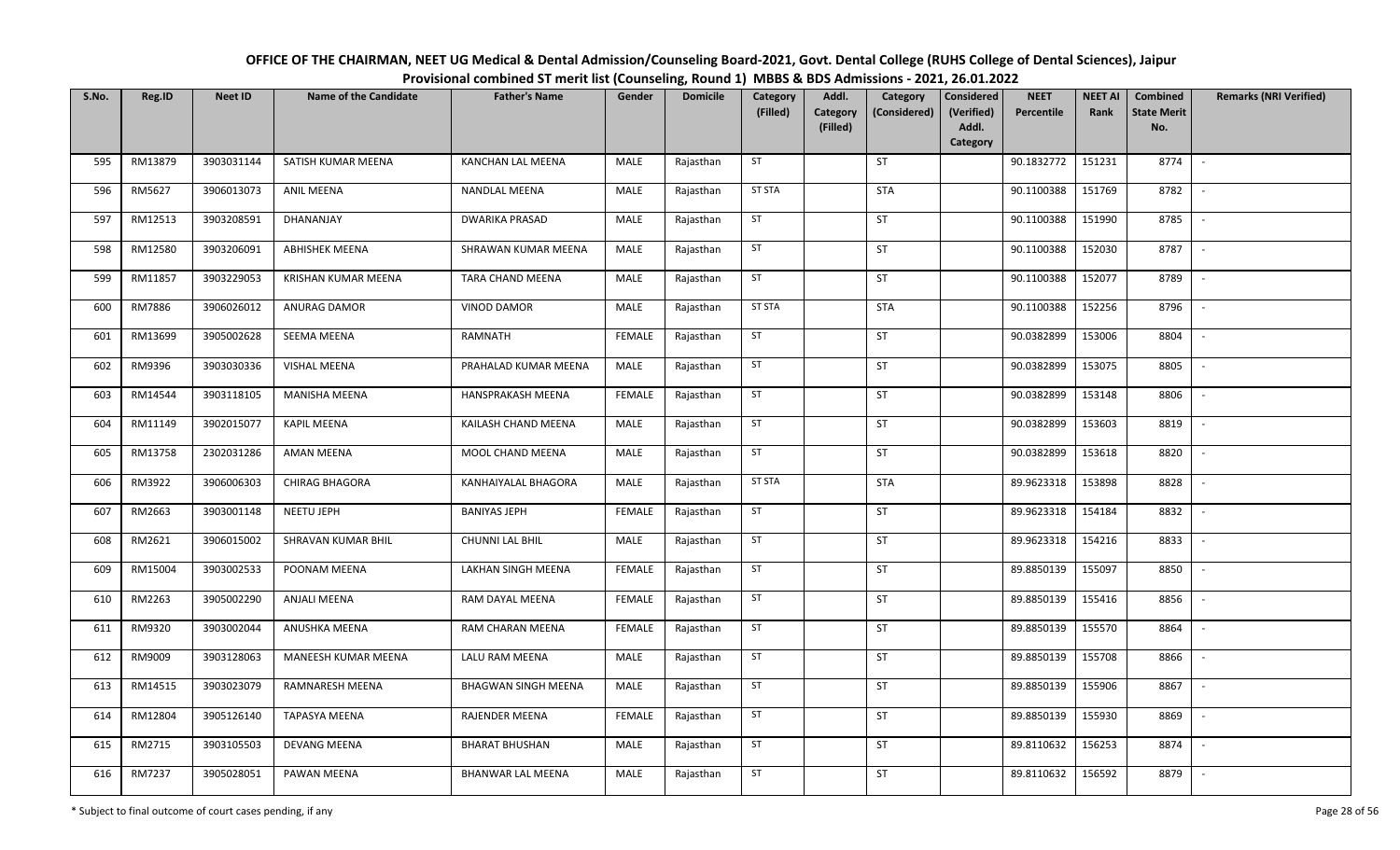| OFFICE OF THE CHAIRMAN, NEET UG Medical & Dental Admission/Counseling Board-2021, Govt. Dental College (RUHS College of Dental Sciences), Jaipur |
|--------------------------------------------------------------------------------------------------------------------------------------------------|
| Provisional combined ST merit list (Counseling, Round 1) MBBS & BDS Admissions - 2021, 26.01.2022                                                |

| S.No. | Reg.ID  | <b>Neet ID</b> | <b>Name of the Candidate</b> | <b>Father's Name</b>      | Gender        | <b>Domicile</b> | Category<br>(Filled) | Addl.<br>Category | Category<br>(Considered) | Considered<br>(Verified)<br>Addl. | <b>NEET</b><br>Percentile | <b>NEET AI</b><br>Rank | Combined<br><b>State Merit</b> | <b>Remarks (NRI Verified)</b> |
|-------|---------|----------------|------------------------------|---------------------------|---------------|-----------------|----------------------|-------------------|--------------------------|-----------------------------------|---------------------------|------------------------|--------------------------------|-------------------------------|
|       |         |                |                              |                           |               |                 |                      | (Filled)          |                          | Category                          |                           |                        | No.                            |                               |
| 617   | RM9839  | 3901017261     | LOKENDRA PRATAP MINA         | MAHESH CHANDRA MINA       | MALE          | Rajasthan       | ST                   |                   | ST                       |                                   | 89.8110632                | 156613                 | 8880                           | $\overline{\phantom{a}}$      |
| 618   | RM7144  | 3903238160     | RAHUL MEENA                  | RAJAN LAL MEENA           | MALE          | Rajasthan       | ST                   |                   | ST                       |                                   | 89.8110632                | 156677                 | 8881                           | $\overline{\phantom{a}}$      |
| 619   | RM7397  | 3903106483     | <b>ISHANK SEHRA</b>          | RAMJI LAL MEENA           | MALE          | Rajasthan       | ST                   |                   | <b>ST</b>                |                                   | 89.8110632                | 156837                 | 8883                           | $\sim$                        |
| 620   | RM15397 | 3903025204     | DHEERAJ MEENA                | <b>INDRAJ MEENA</b>       | MALE          | Rajasthan       | ST                   |                   | ST                       |                                   | 89.8110632                | 157263                 | 8890                           | $\sim$                        |
| 621   | RM13584 | 3905113103     | AJAY KUMAR MEENA             | RAM HARI MEENA            | MALE          | Rajasthan       | ST                   |                   | ST                       |                                   | 89.7378896                | 157713                 | 8897                           | $\sim$                        |
| 622   | RM12437 | 3901005282     | SOMYA MEENA                  | SITARAM MEENA             | <b>FEMALE</b> | Rajasthan       | ST                   |                   | ST                       |                                   | 89.7378896                | 157759                 | 8898                           |                               |
| 623   | RM6153  | 3906005021     | <b>CHARIT BAMANIYA</b>       | NANULAL BAMANIYA          | MALE          | Rajasthan       | <b>ST STA</b>        |                   | <b>STA</b>               |                                   | 89.7378896                | 158292                 | 8904                           |                               |
| 624   | RM11105 | 3905001149     | <b>JAISHREE MEENA</b>        | <b>GHANSHYAM MEENA</b>    | <b>FEMALE</b> | Rajasthan       | ST                   |                   | ST                       |                                   | 89.6652988                | 158478                 | 8909                           |                               |
| 625   | RM11124 | 3903007447     | MANISH KUMAR MEENA           | MOHAN LAL MEENA           | MALE          | Rajasthan       | ST                   |                   | <b>ST</b>                |                                   | 89.6652988                | 158580                 | 8911                           | $\overline{\phantom{a}}$      |
| 626   | RM12473 | 3903201182     | <b>GAURAV KUMAR MEENA</b>    | SHIV CHARAN MEENA         | MALE          | Rajasthan       | ST                   |                   | <b>ST</b>                |                                   | 89.6652988                | 158944                 | 8917                           | $\sim$                        |
| 627   | RM11098 | 2301008030     | ANJALI KUMARI MINA           | PRAMOD KUMAR MINA         | <b>FEMALE</b> | Rajasthan       | ST                   |                   | ST                       |                                   | 89.6652988                | 159119                 | 8921                           |                               |
| 628   | RM14851 | 3903226189     | <b>GOVIND MEENA</b>          | <b>BANSHI MEENA</b>       | MALE          | Rajasthan       | ST                   |                   | <b>ST</b>                |                                   | 89.6652988                | 159160                 | 8923                           |                               |
| 629   | RM7041  | 3905105196     | ROHAN MEENA                  | MAHESH KUMAR MEENA        | MALE          | Rajasthan       | ST                   |                   | ST                       |                                   | 89.6652988                | 159222                 | 8924                           |                               |
| 630   | RM14234 | 3905117180     | ASHOK KUMAR MEENA            | RAMSWAROOP MEENA          | MALE          | Rajasthan       | ST                   |                   | ST                       |                                   | 89.6652988                | 159309                 | 8927                           | $\overline{\phantom{a}}$      |
| 631   | RM15066 | 3903206330     | <b>AMIT KALOT</b>            | KALOO RAM MEENA           | MALE          | Rajasthan       | ST                   |                   | ST                       |                                   | 89.5944564                | 159612                 | 8935                           | $\overline{\phantom{a}}$      |
| 632   | RM11096 | 3906008307     | SONIYA DAMOR                 | AMRIT LAL DAMOR           | <b>FEMALE</b> | Rajasthan       | <b>ST STA</b>        |                   | <b>STA</b>               |                                   | 89.5944564                | 159754                 | 8939                           | $\sim$                        |
| 633   | RM3686  | 3903103420     | MEGHA MEENA                  | SITA RAM MEENA            | <b>FEMALE</b> | Rajasthan       | ST                   |                   | ST                       |                                   | 89.5944564                | 160082                 | 8948                           | $\overline{\phantom{a}}$      |
| 634   | RM13286 | 3905012033     | JANISHA                      | BABULAL                   | <b>FEMALE</b> | Rajasthan       | ST                   |                   | <b>ST</b>                |                                   | 89.5944564                | 160139                 | 8949                           | $\overline{\phantom{a}}$      |
| 635   | RM11824 | 3903009501     | SEEMA JEPH                   | JAGDISH PRASAD MEENA      | <b>FEMALE</b> | Rajasthan       | ST                   |                   | ST                       |                                   | 89.5944564                | 160339                 | 8951                           | $\overline{\phantom{a}}$      |
| 636   | RM5980  | 3906006159     | PREETI KHARADI               | NARSINGH KHARADI          | <b>FEMALE</b> | Rajasthan       | <b>ST STA</b>        |                   | <b>STA</b>               |                                   | 89.5944564                | 160343                 | 8952                           |                               |
| 637   | RM7911  | 3906002419     | DEEPIKA DAMOR                | <b>ISHWAR LAL</b>         | <b>FEMALE</b> | Rajasthan       | <b>ST STA</b>        |                   | <b>STA</b>               |                                   | 89.5120876                | 160708                 | 8957                           |                               |
| 638   | RM9228  | 3906001226     | RANU MACHHAR                 | RAMESH CHANDRA<br>MACHHAR | <b>FEMALE</b> | Rajasthan       | <b>ST STA</b>        |                   | <b>STA</b>               |                                   | 89.5120876                | 160813                 | 8958                           |                               |

\* Subject to final outcome of court cases pending, if any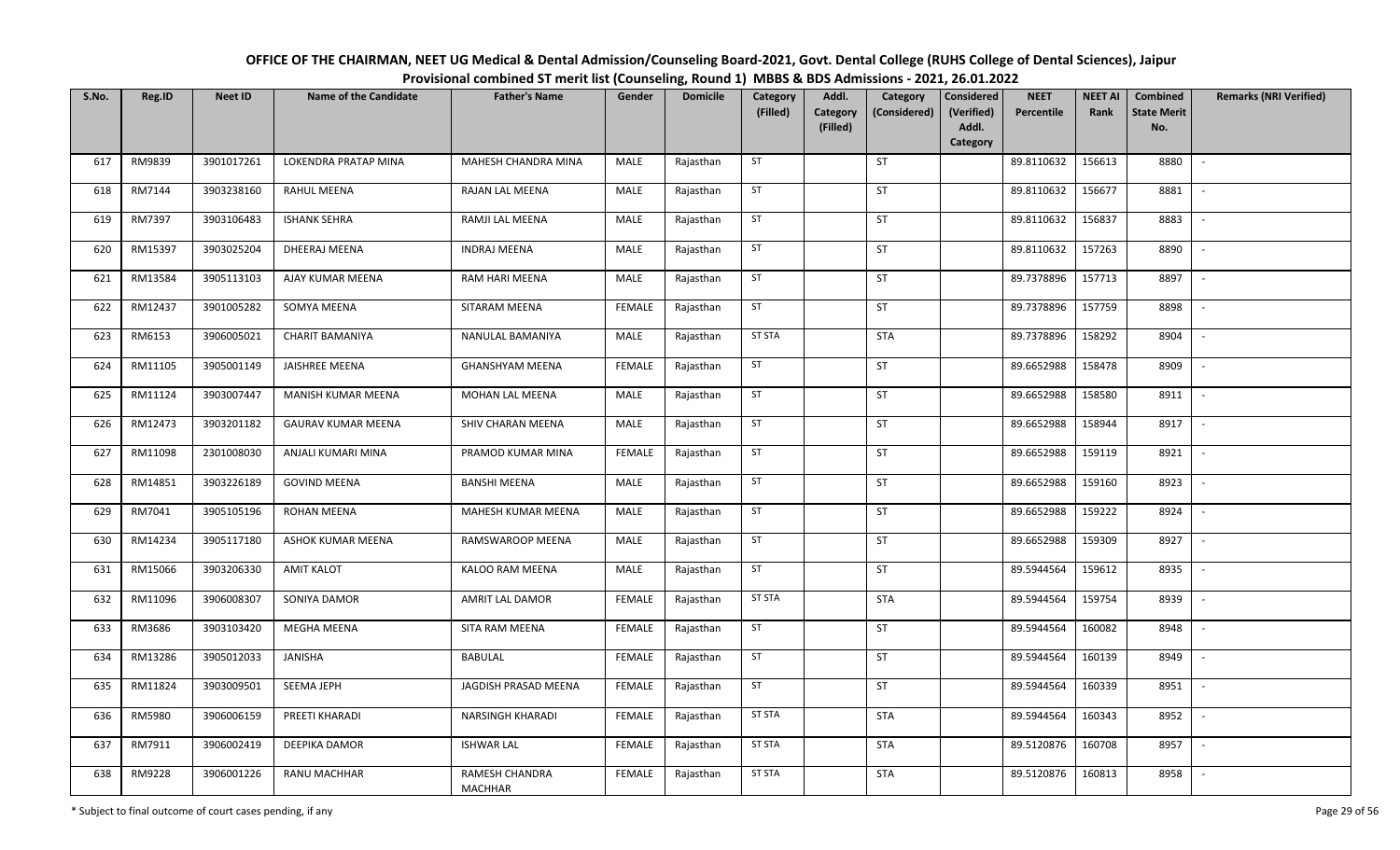| OFFICE OF THE CHAIRMAN, NEET UG Medical & Dental Admission/Counseling Board-2021, Govt. Dental College (RUHS College of Dental Sciences), Jaipur |  |
|--------------------------------------------------------------------------------------------------------------------------------------------------|--|
| Provisional combined ST merit list (Counseling, Round 1) MBBS & BDS Admissions - 2021, 26.01.2022                                                |  |

| S.No. | Reg.ID  | <b>Neet ID</b> | <b>Name of the Candidate</b> | <b>Father's Name</b>     | Gender        | <b>Domicile</b> | Category<br>(Filled) | Addl.<br>Category | Category<br>(Considered) | <b>Considered</b><br>(Verified) | <b>NEET</b><br>Percentile | <b>NEET AI</b><br>Rank | Combined<br><b>State Merit</b> | <b>Remarks (NRI Verified)</b> |
|-------|---------|----------------|------------------------------|--------------------------|---------------|-----------------|----------------------|-------------------|--------------------------|---------------------------------|---------------------------|------------------------|--------------------------------|-------------------------------|
|       |         |                |                              |                          |               |                 |                      | (Filled)          |                          | Addl.<br>Category               |                           |                        | No.                            |                               |
| 639   | RM10172 | 3903129280     | ANIL KUMAR MEENA             | SHIV CHARAN MEENA        | MALE          | Rajasthan       | ST                   |                   | ST                       |                                 | 89.5120876                | 161002                 | 8960                           | $\sim$                        |
| 640   | RM7774  | 3903207168     | SHALINI                      | PREM KUMAR MEENA         | <b>FEMALE</b> | Rajasthan       | ST                   |                   | <b>ST</b>                |                                 | 89.5120876                | 161192                 | 8967                           | $\overline{\phantom{a}}$      |
| 641   | RM14454 | 3903221249     | DEEPENDRA MEENA              | RAMLAL MEENA             | MALE          | Rajasthan       | ST                   |                   | ST                       |                                 | 89.5120876                | 161205                 | 8969                           | $\sim$                        |
| 642   | RM14472 | 3906027154     | <b>KALPESH BARIYA</b>        | KOMSINGH BARIYA          | MALE          | Rajasthan       | <b>ST STA</b>        |                   | <b>STA</b>               |                                 | 89.5120876                | 161340                 | 8970                           | $\overline{\phantom{a}}$      |
| 643   | RM8324  | 3903004086     | ARUNDHTI JHARWAL             | <b>SUNIL JHARWAL</b>     | <b>FEMALE</b> | Rajasthan       | ST                   |                   | ST                       |                                 | 89.5120876                | 161440                 | 8974                           | $\sim$                        |
| 644   | RM11078 | 3901009034     | PRATAP SINGH GARASIYA        | KAILASH CHANDRA GARASIYA | MALE          | Rajasthan       | <b>ST STA</b>        |                   | <b>STA</b>               |                                 | 89.5120876                | 161839                 | 8979                           | $\overline{\phantom{a}}$      |
| 645   | RM2914  | 3906014004     | SHEELA KUMARI GARASIYA       | SHANKAR LAL GARASIYA     | <b>FEMALE</b> | Rajasthan       | ST STA               |                   | <b>STA</b>               |                                 | 89.4372951                | 161989                 | 8982                           |                               |
| 646   | RM6856  | 3906009268     | <b>HARSHIT MEENA</b>         | <b>BASANTI LAL MEENA</b> | MALE          | Rajasthan       | <b>ST STA</b>        |                   | <b>STA</b>               |                                 | 89.4372951                | 162007                 | 8983                           |                               |
| 647   | RM12769 | 3903011566     | MS. GARIMA JORWAL            | NEMICHAND MEENA          | <b>FEMALE</b> | Rajasthan       | ST                   |                   | ST                       |                                 | 89.4372951                | 162043                 | 8985                           |                               |
| 648   | RM15650 | 3903217246     | ROHIT MEENA                  | <b>GOPAL MEENA</b>       | MALE          | Rajasthan       | ST                   |                   | <b>ST</b>                |                                 | 89.4372951                | 162127                 | 8988                           |                               |
| 649   | RM8263  | 3906001864     | MADHU GARASIYA               | RATAL LAL GARASIYA       | <b>FEMALE</b> | Rajasthan       | <b>ST STA</b>        |                   | <b>STA</b>               |                                 | 89.4372951                | 162180                 | 8989                           |                               |
| 650   | RM3459  | 3905020057     | <b>BHAWANA MEENA</b>         | KAMLESH KUMAR MEENA      | <b>FEMALE</b> | Rajasthan       | ST                   |                   | ST                       |                                 | 89.4372951                | 162531                 | 8995                           | $\overline{\phantom{a}}$      |
| 651   | RM5734  | 3906025222     | VANDANA MAIDA                | SHANKARLAL MAIDA         | <b>FEMALE</b> | Rajasthan       | <b>ST STA</b>        |                   | <b>STA</b>               |                                 | 89.4372951                | 162642                 | 8996                           |                               |
| 652   | RM4532  | 3903225085     | JUGMOHAN MEENA               | PRAKASH CHANDRA MEENA    | MALE          | Rajasthan       | ST                   |                   | <b>ST</b>                |                                 | 89.4372951                | 162699                 | 8999                           | $\sim$                        |
| 653   | RM9179  | 3903036168     | ANKITA MEENA                 | RAMKHILARI MEENA         | <b>FEMALE</b> | Rajasthan       | ST                   |                   | ST                       |                                 | 89.3596534                | 163381                 | 9011                           | $\sim$                        |
| 654   | RM7332  | 3903101525     | NISHANT KUMAR BAMNAWAT       | CHHINGA LAL MEENA        | MALE          | Rajasthan       | ST                   |                   | <b>ST</b>                |                                 | 89.3596534                | 163434                 | 9012                           | $\sim$                        |
| 655   | RM15628 | 3903218367     | ABHISHEK MEENA               | NAHNU RAM MEENA          | MALE          | Rajasthan       | ST                   |                   | ST                       |                                 | 89.3596534                | 163751                 | 9020                           | $\overline{\phantom{a}}$      |
| 656   | RM2479  | 3903106020     | DINESH MEENA                 | KAILASH CHAND MEENA      | MALE          | Rajasthan       | ST                   |                   | ST                       |                                 | 89.3596534                | 163769                 | 9021                           |                               |
| 657   | RM15501 | 3906015190     | <b>VIKAS KUMAR MEENA</b>     | DINESH KUMAR MEENA       | <b>MALE</b>   | Rajasthan       | ST                   |                   | <b>ST</b>                |                                 | 89.3596534                | 163901                 | 9023                           |                               |
| 658   | RM10037 | 3903138194     | <b>DEEPAK PRATIHAR</b>       | KISHAN CHANDRA PRATIHAR  | MALE          | Rajasthan       | ST                   |                   | ST                       |                                 | 89.3596534                | 164034                 | 9024                           |                               |
| 659   | RM15053 | 3903005337     | MS.KANAK MEENA               | HANUMAN PRASAD MEENA     | <b>FEMALE</b> | Rajasthan       | ST                   |                   | <b>ST</b>                |                                 | 89.2815584                | 164336                 | 9029                           | $\overline{\phantom{a}}$      |
| 660   | RM7904  | 3903003253     | JYOTI MEENA                  | KIRODI LAL MEENA         | <b>FEMALE</b> | Rajasthan       | ST                   |                   | ST                       |                                 | 89.2815584                | 164917                 | 9036                           |                               |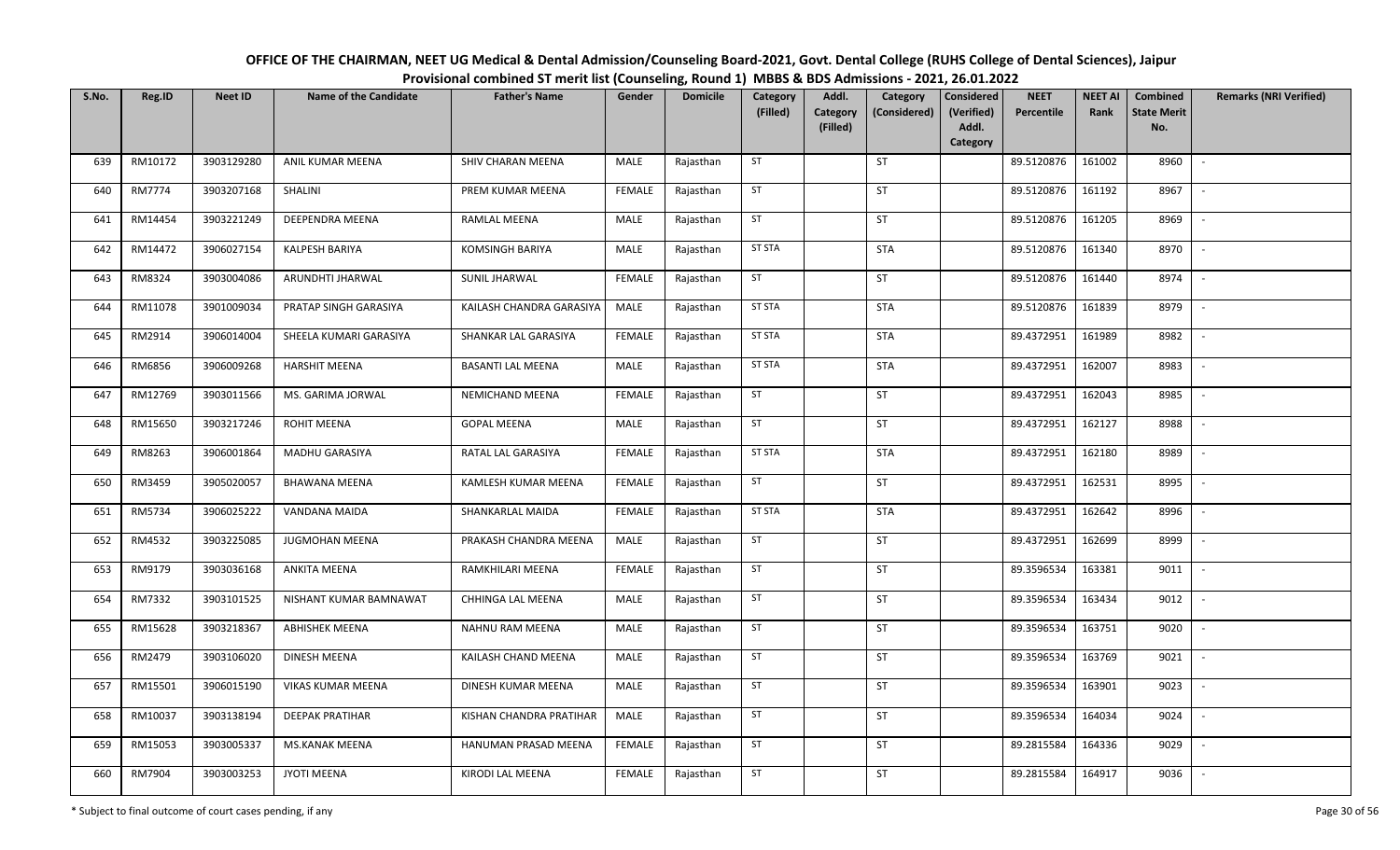| OFFICE OF THE CHAIRMAN, NEET UG Medical & Dental Admission/Counseling Board-2021, Govt. Dental College (RUHS College of Dental Sciences), Jaipur |
|--------------------------------------------------------------------------------------------------------------------------------------------------|
| Provisional combined ST merit list (Counseling, Round 1) MBBS & BDS Admissions - 2021, 26.01.2022                                                |

| S.No. | Reg.ID  | <b>Neet ID</b> | <b>Name of the Candidate</b> | <b>Father's Name</b>     | Gender        | <b>Domicile</b> | Category<br>(Filled) | Addl.<br>Category<br>(Filled) | Category<br>(Considered) | Considered<br>(Verified)<br>Addl. | <b>NEET</b><br>Percentile | <b>NEET AI</b><br>Rank | Combined<br><b>State Merit</b><br>No. | <b>Remarks (NRI Verified)</b> |
|-------|---------|----------------|------------------------------|--------------------------|---------------|-----------------|----------------------|-------------------------------|--------------------------|-----------------------------------|---------------------------|------------------------|---------------------------------------|-------------------------------|
|       |         |                |                              |                          |               |                 |                      |                               |                          | Category                          |                           |                        |                                       |                               |
| 661   | RM10973 | 3903102947     | POOJA KUMARI MEENA           | RAM SINGH MEENA          | <b>FEMALE</b> | Rajasthan       | ST                   |                               | ST                       |                                   | 89.2815584                | 165306                 | 9042                                  | $\sim$                        |
| 662   | RM10178 | 3905025231     | HIMANSHI MEENA               | <b>TEEKA RAM MEENA</b>   | <b>FEMALE</b> | Rajasthan       | ST                   |                               | ST                       |                                   | 89.2815584                | 165317                 | 9043                                  | $\overline{\phantom{a}}$      |
| 663   | RM9300  | 3906022074     | GANESHLAL                    | MOGJI                    | MALE          | Rajasthan       | <b>ST STA</b>        |                               | <b>STA</b>               |                                   | 89.2026863                | 165547                 | 9046                                  | $\overline{\phantom{a}}$      |
| 664   | RM10132 | 3906024095     | NIKITA KUMARI                | <b>INDARMAL MEENA</b>    | <b>FEMALE</b> | Rajasthan       | <b>ST STA</b>        |                               | STA                      |                                   | 89.2026863                | 165740                 | 9048                                  | $\overline{\phantom{a}}$      |
| 665   | RM6378  | 3905122047     | ANJALI MEENA                 | CHHAGAN LAL MEENA        | <b>FEMALE</b> | Rajasthan       | ST                   |                               | ST                       |                                   | 89.2026863                | 165847                 | 9052                                  | $\sim$                        |
| 666   | RM7337  | 3903014143     | <b>ABHISHEK MEENA</b>        | <b>BHARAT LAL MEENA</b>  | MALE          | Rajasthan       | ST                   |                               | ST                       |                                   | 89.2026863                | 166484                 | 9061                                  |                               |
| 667   | RM13192 | 4502009186     | SAHIL LOTAN                  | HARSAHAY MEENA           | MALE          | Rajasthan       | ST                   |                               | ST                       |                                   | 89.2026863                | 166706                 | 9063                                  |                               |
| 668   | RM4075  | 3906024463     | KHUSHI MALIWAD               | DAYALAL MALIWAD          | <b>FEMALE</b> | Rajasthan       | ST STA               |                               | <b>STA</b>               |                                   | 89.1186338                | 166752                 | 9064                                  | $\overline{\phantom{a}}$      |
| 669   | RM5194  | 3903111366     | AJAY SINGH MEENA             | RAMAVTAR MEENA           | MALE          | Rajasthan       | ST                   |                               | ST                       |                                   | 89.1186338                | 167050                 | 9069                                  |                               |
| 670   | RM14146 | 3905023011     | RAHUL KUMAR MEENA            | KAILASH MEENA            | MALE          | Rajasthan       | ST                   |                               | <b>ST</b>                |                                   | 89.1186338                | 167315                 | 9071                                  | $\overline{\phantom{a}}$      |
| 671   | RM7824  | 3903113191     | MANEESH KUMAR MEENA          | SHANKAR LAL MEENA        | MALE          | Rajasthan       | ST                   |                               | ST                       |                                   | 89.1186338                | 167375                 | 9072                                  |                               |
| 672   | RM11533 | 3903005013     | SAPNA                        | PRABHU DAYAL MEENA       | <b>FEMALE</b> | Rajasthan       | ST                   |                               | <b>ST</b>                |                                   | 89.1186338                | 167577                 | 9073                                  |                               |
| 673   | RM3000  | 3903005539     | MANISHA MEENA                | <b>GOPAL LAL MEENA</b>   | <b>FEMALE</b> | Rajasthan       | ST                   |                               | ST                       |                                   | 89.1186338                | 167627                 | 9077                                  |                               |
| 674   | RM11405 | 3903008168     | <b>TANISHKA MEENA</b>        | RAMESH CHANDRA MEENA     | <b>FEMALE</b> | Rajasthan       | ST                   |                               | <b>ST</b>                |                                   | 89.1186338                | 167769                 | 9080                                  | $\sim$                        |
| 675   | RM11587 | 3905127117     | <b>NEHA MEENA</b>            | PRAHLAD KUMAR MEENA      | <b>FEMALE</b> | Rajasthan       | ST                   |                               | ST                       |                                   | 89.0404741                | 168266                 | 9088                                  | $\overline{\phantom{a}}$      |
| 676   | RM2304  | 3002016212     | <b>NEHA MEENA</b>            | RANBEER SINGH            | <b>FEMALE</b> | Rajasthan       | ST                   |                               | ST                       |                                   | 89.0404741                | 168558                 | 9097                                  | $\sim$                        |
| 677   | RM11937 | 3905018292     | DILRAJ MEENA                 | LAXMI NARAYAN MEENA      | MALE          | Rajasthan       | ST                   |                               | ST                       |                                   | 89.0404741                | 168649                 | 9100                                  | $\overline{\phantom{a}}$      |
| 678   | RM8831  | 3905016304     | VAIBHAV MEENA                | BHARAT RAJ MEENA         | MALE          | Rajasthan       | ST                   |                               | ST                       |                                   | 89.0404741                | 168679                 | 9101                                  |                               |
| 679   | RM13296 | 3903136111     | POOJA KUMARI MEENA           | PRABHATI LAL MEENA       | <b>FEMALE</b> | Rajasthan       | ST                   |                               | ST                       |                                   | 89.0404741                | 168754                 | 9102                                  |                               |
| 680   | RM9737  | 3903126235     | PRIYANKA KUMARI              | <b>BANWARI LAL MEENA</b> | <b>FEMALE</b> | Rajasthan       | ST                   |                               | ST                       |                                   | 89.0404741                | 168865                 | 9103                                  |                               |
| 681   | RM5054  | 3903023344     | <b>KOMAL MEENA</b>           | PRAHALAD MEENA           | <b>FEMALE</b> | Rajasthan       | ST                   |                               | <b>ST</b>                |                                   | 89.0404741                | 168900                 | 9104                                  | $\overline{\phantom{a}}$      |
| 682   | RM4493  | 3903203899     | PRERNA MEENA                 | ABHINESH KUMAR MEENA     | <b>FEMALE</b> | Rajasthan       | ST                   |                               | ST                       |                                   | 89.0404741                | 169096                 | 9111                                  |                               |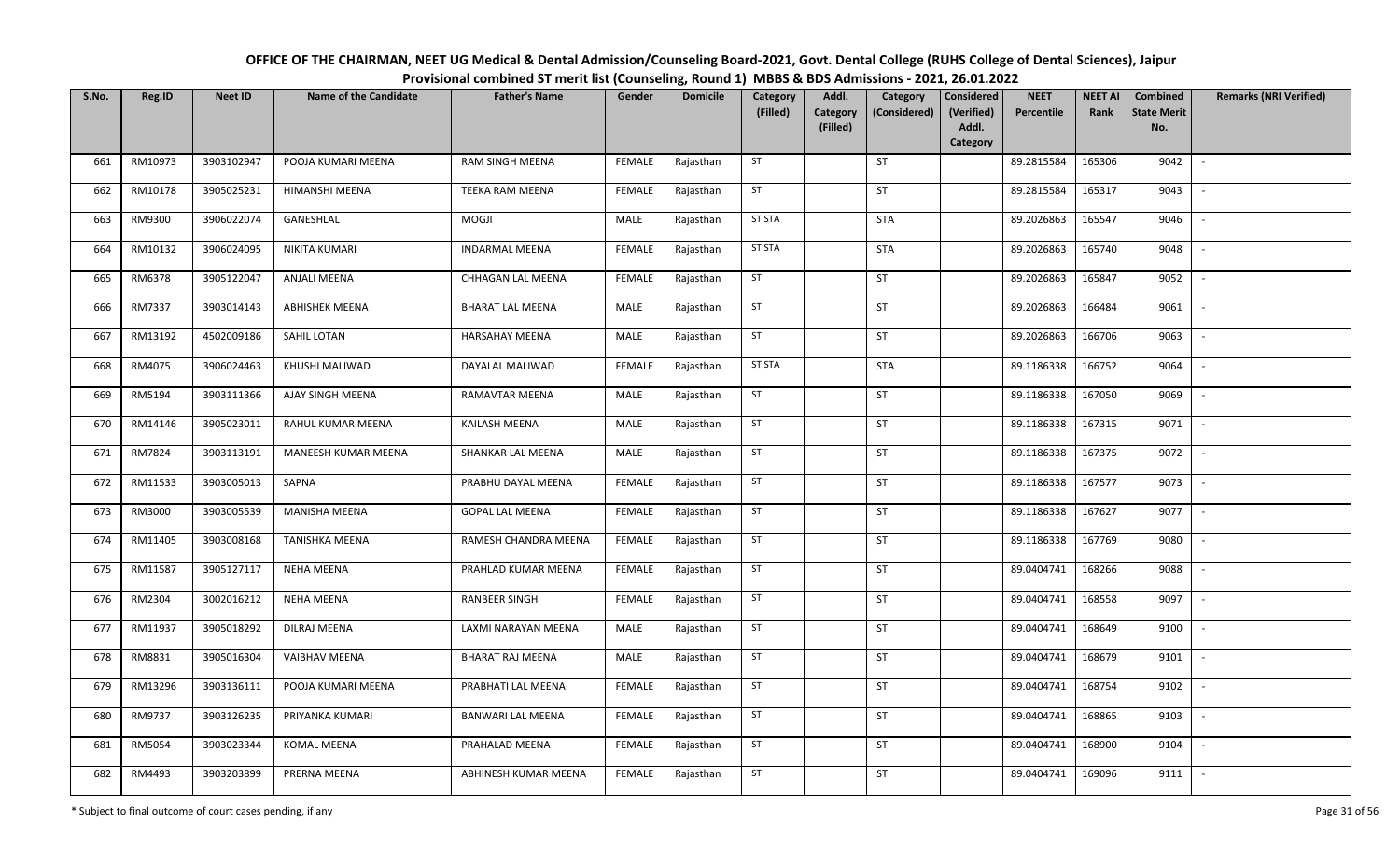| OFFICE OF THE CHAIRMAN, NEET UG Medical & Dental Admission/Counseling Board-2021, Govt. Dental College (RUHS College of Dental Sciences), Jaipur |
|--------------------------------------------------------------------------------------------------------------------------------------------------|
| Provisional combined ST merit list (Counseling, Round 1) MBBS & BDS Admissions - 2021, 26.01.2022                                                |

| S.No. | Reg.ID  | <b>Neet ID</b> | <b>Name of the Candidate</b> | <b>Father's Name</b>    | Gender        | <b>Domicile</b> | Category<br>(Filled) | Addl.<br>Category | Category<br>(Considered) | Considered<br>(Verified) | <b>NEET</b><br>Percentile | <b>NEET AI</b><br>Rank | Combined<br><b>State Merit</b> | <b>Remarks (NRI Verified)</b> |
|-------|---------|----------------|------------------------------|-------------------------|---------------|-----------------|----------------------|-------------------|--------------------------|--------------------------|---------------------------|------------------------|--------------------------------|-------------------------------|
|       |         |                |                              |                         |               |                 |                      | (Filled)          |                          | Addl.<br>Category        |                           |                        | No.                            |                               |
| 683   | RM8383  | 3906014037     | LAKSHIT AHARI                | <b>KALULAL AHARI</b>    | MALE          | Rajasthan       | <b>ST STA</b>        |                   | <b>STA</b>               |                          | 88.9647103                | 169296                 | 9116                           | $\sim$                        |
| 684   | RM8907  | 3906024249     | YASHPAL DINDOR               | <b>KAMLESH DINDOR</b>   | MALE          | Rajasthan       | <b>ST STA</b>        |                   | <b>STA</b>               |                          | 88.9647103                | 169310                 | 9117                           | $\sim$                        |
| 685   | RM5771  | 3906027160     | SHILA PARGI                  | <b>VASUDEV PARGI</b>    | <b>FEMALE</b> | Rajasthan       | <b>ST STA</b>        |                   | <b>STA</b>               |                          | 88.9647103                | 169423                 | 9122                           | $\sim$                        |
| 686   | RM12740 | 3903041292     | <b>ABHISHEK MEENA</b>        | SHIVKUMAR MEENA         | MALE          | Rajasthan       | ST                   |                   | ST                       |                          | 88.9647103                | 169544                 | 9124                           | $\sim$                        |
| 687   | RM5425  | 3903016337     | PRIYA KUMARI MEENA           | SITA RAM MEENA          | <b>FEMALE</b> | Rajasthan       | ST                   |                   | ST                       |                          | 88.9647103                | 169590                 | 9125                           | $\sim$                        |
| 688   | RM10034 | 3906001492     | RAHUL KHARADI                | MANGILAL KHARADI        | MALE          | Rajasthan       | <b>ST STA</b>        |                   | <b>STA</b>               |                          | 88.9647103                | 169826                 | 9127                           | $\sim$                        |
| 689   | RM7169  | 3903109078     | MANISH KUMAR MEENA           | <b>GOPICHAND MEENA</b>  | MALE          | Rajasthan       | ST                   |                   | ST                       |                          | 88.886421                 | 171246                 | 9147                           | $\overline{\phantom{a}}$      |
| 690   | RM11797 | 3906021198     | SANDESH MANAT                | <b>BABU LAL MANAT</b>   | MALE          | Rajasthan       | <b>ST STA</b>        |                   | <b>STA</b>               |                          | 88.8071604                | 171985                 | 9159                           | $\sim$                        |
| 691   | RM1006  | 3906008265     | SHAILESH SOLANKI             | <b>DEVI LAL SOLANKI</b> | MALE          | Rajasthan       | <b>ST STA</b>        |                   | <b>STA</b>               |                          | 88.8071604                | 172058                 | 9160                           | $\sim$                        |
| 692   | RM2328  | 3905106109     | YACHNA MEENA                 | DHARAMRAJ MEENA         | <b>FEMALE</b> | Rajasthan       | ST                   |                   | ST                       |                          | 88.8071604                | 172177                 | 9166                           | $\sim$                        |
| 693   | RM2534  | 3906025202     | HITESH KUMAR MEENA           | <b>TEJUMAL MEENA</b>    | MALE          | Rajasthan       | <b>ST STA</b>        |                   | <b>STA</b>               |                          | 88.7225899                | 172859                 | 9179                           | $\sim$                        |
| 694   | RM9323  | 3901009023     | SANGEETA MEENA               | RAMDHAN MEENA           | <b>FEMALE</b> | Rajasthan       | ST                   |                   | ST                       |                          | 88.7225899                | 172968                 | 9180                           | $\sim$                        |
| 695   | RM3100  | 3905103059     | KAMLESH MAIDA                | KANTI LAL MAIDA         | MALE          | Rajasthan       | <b>ST STA</b>        |                   | <b>STA</b>               |                          | 88.7225899                | 173213                 | 9181                           | $\sim$                        |
| 696   | RM15392 | 3905105022     | PRACHI MEENA                 | SHYAM BEHARI MEENA      | <b>FEMALE</b> | Rajasthan       | ST                   |                   | ST                       |                          | 88.7225899                | 173287                 | 9182                           | $\sim$                        |
| 697   | RM6822  | 3906003280     | <b>VAIBHAV DAMOR</b>         | KANTI LAL DAMOR         | MALE          | Rajasthan       | <b>ST STA</b>        |                   | <b>STA</b>               |                          | 88.7225899                | 173441                 | 9186                           | $\sim$                        |
| 698   | RM4849  | 3906002404     | PALLAV BHAGORA               | KULDEEP BHAGORA         | MALE          | Rajasthan       | <b>ST STA</b>        |                   | <b>STA</b>               |                          | 88.7225899                | 173819                 | 9191                           | $\sim$                        |
| 699   | RM11704 | 3903124300     | <b>MOHIT KHURRA</b>          | ASHOK KUMAR MINA        | MALE          | Rajasthan       | ST                   |                   | ST                       |                          | 88.7225899                | 174022                 | 9193                           | $\overline{\phantom{a}}$      |
| 700   | RM13475 | 3905018189     | SUSHEEL KUMAR MEENA          | <b>HARKESH MEENA</b>    | MALE          | Rajasthan       | ST                   |                   | <b>ST</b>                |                          | 88.6409333                | 174604                 | 9200                           | $\sim$                        |
| 701   | RM5450  | 3903011480     | <b>VIKAS NINAMA</b>          | MAGAN                   | MALE          | Rajasthan       | <b>ST STA</b>        |                   | <b>STA</b>               |                          | 88.5634859                | 175504                 | 9212                           | $\sim$                        |
| 702   | RM13636 | 3903204583     | <b>RAKESH MEENA</b>          | MOOLCHAND MEENA         | MALE          | Rajasthan       | ST                   |                   | ST                       |                          | 88.4856499                | 176841                 | 9234                           | $\sim$                        |
| 703   | RM12451 | 3903205459     | AYUSHI MEENA                 | <b>JOKHRAM MEENA</b>    | <b>FEMALE</b> | Rajasthan       | ST                   |                   | ST                       |                          | 88.4856499                | 177052                 | 9236                           | $\sim$                        |
| 704   | RM8111  | 3901001348     | RAVI MEENA                   | MAHESH MEENA            | MALE          | Rajasthan       | ST                   |                   | ST                       |                          | 88.4856499                | 177186                 | 9241                           | $\sim$                        |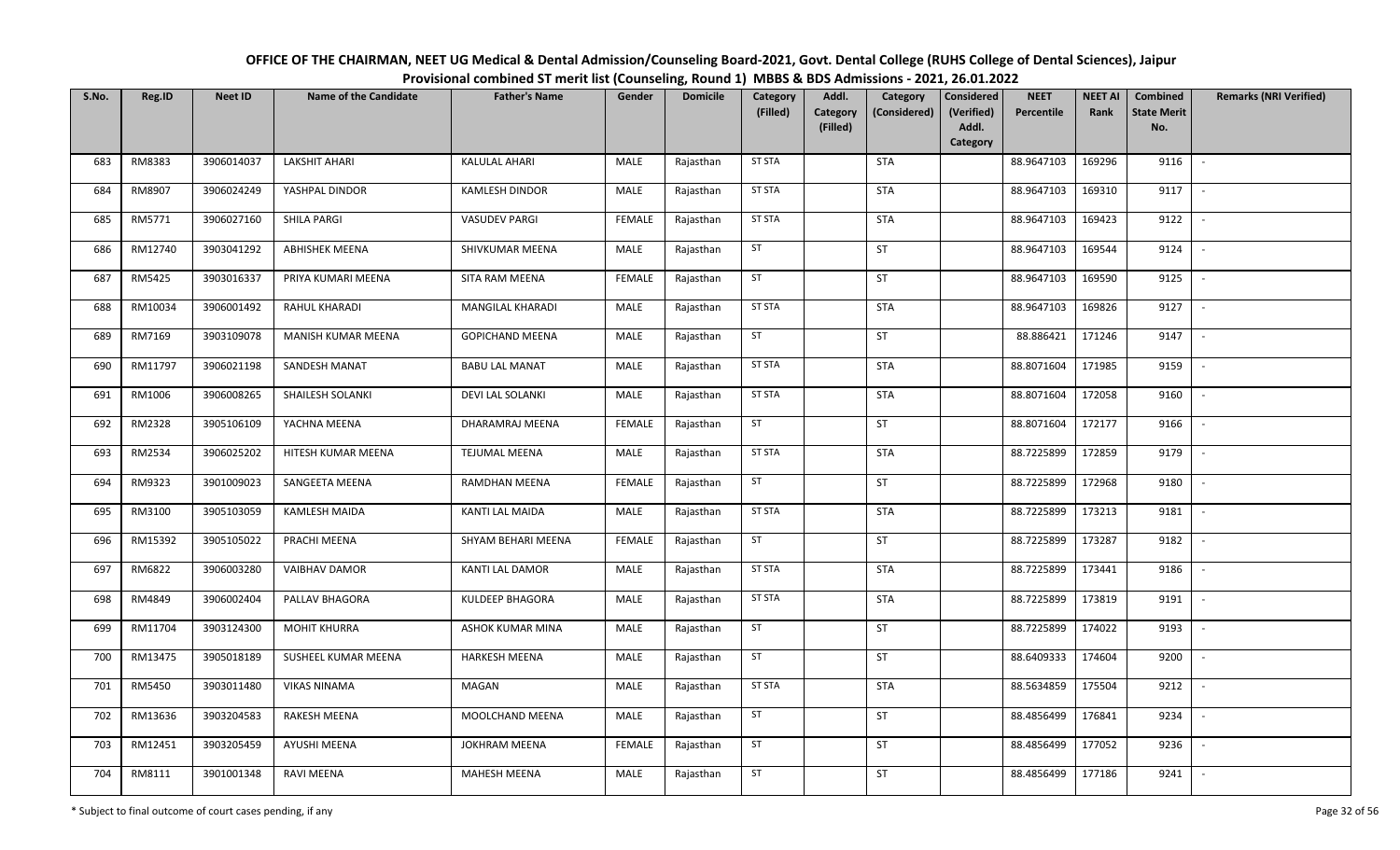| OFFICE OF THE CHAIRMAN, NEET UG Medical & Dental Admission/Counseling Board-2021, Govt. Dental College (RUHS College of Dental Sciences), Jaipur |
|--------------------------------------------------------------------------------------------------------------------------------------------------|
| Provisional combined ST merit list (Counseling, Round 1) MBBS & BDS Admissions - 2021, 26.01.2022                                                |

| S.No. | Reg.ID  | <b>Neet ID</b> | <b>Name of the Candidate</b> | <b>Father's Name</b>    | Gender        | <b>Domicile</b> | Category<br>(Filled) | Addl.<br>Category<br>(Filled) | Category<br>(Considered) | <b>Considered</b><br>(Verified)<br>Addl.<br>Category | <b>NEET</b><br>Percentile | <b>NEET AI</b><br>Rank | Combined<br><b>State Merit</b><br>No. | <b>Remarks (NRI Verified)</b> |
|-------|---------|----------------|------------------------------|-------------------------|---------------|-----------------|----------------------|-------------------------------|--------------------------|------------------------------------------------------|---------------------------|------------------------|---------------------------------------|-------------------------------|
| 705   | RM9510  | 3903210475     | ANUSHKA SINGH                | PRAMOD KUMAR            | <b>FEMALE</b> | Rajasthan       | ST                   |                               | <b>ST</b>                |                                                      | 88.4856499                | 177380                 | 9243                                  | $\sim$                        |
| 706   | RM12194 | 3902001073     | AKANKSHA                     | SURESH KUMAR MEENA      | <b>FEMALE</b> | Rajasthan       | ST                   |                               | ST                       |                                                      | 88.4856499                | 177648                 | 9250                                  | $\sim$                        |
| 707   | RM4338  | 3903203815     | ESHA                         | <b>HARI SHANKAR</b>     | <b>FEMALE</b> | Rajasthan       | ST                   |                               | <b>ST</b>                |                                                      | 88.4071663                | 178668                 | 9259                                  | $\sim$                        |
| 708   | RM15550 | 3905003305     | PAYAL MEENA                  | SHIV CHARAN MEENA       | <b>FEMALE</b> | Rajasthan       | ST                   |                               | ST                       |                                                      | 88.3241499                | 179157                 | 9270                                  | $\mathbb{L}$                  |
| 709   | RM12009 | 3903021462     | PRADEEP KUMAR MEENA          | NANDKISHOR MEENA        | MALE          | Rajasthan       | ST                   |                               | ST                       |                                                      | 88.3241499                | 179231                 | 9272                                  | $\mathbb{L}$                  |
| 710   | RM11542 | 3903224061     | <b>BHANU PRATAP MEENA</b>    | RAMKESH MEENA           | MALE          | Rajasthan       | ST                   |                               | ST                       |                                                      | 88.3241499                | 179348                 | 9275                                  | $\mathbb{L}$                  |
| 711   | RM8531  | 3903118045     | YASHVANT KUMAR MEENA         | RAMESH CHAND MEENA      | MALE          | Rajasthan       | ST                   |                               | ST                       |                                                      | 88.3241499                | 180038                 | 9283                                  | $\sim$                        |
| 712   | RM13379 | 3903238148     | KHEMRAJ MEENA                | RAM SWAROOP MEENA       | MALE          | Rajasthan       | ST                   |                               | ST                       |                                                      | 88.2430762                | 180735                 | 9294                                  | $\overline{\phantom{a}}$      |
| 713   | RM9664  | 4111004409     | MANISHA MEENA                | <b>BHAROSILAL MEENA</b> | FEMALE        | Rajasthan       | ST                   |                               | ST                       |                                                      | 88.2430762                | 180946                 | 9299                                  |                               |
| 714   | RM10945 | 2001109329     | SHEKHAR GOTHWAL              | RAMESHWAR PRASAD MEENA  | MALE          | Rajasthan       | ST                   |                               | ST                       |                                                      | 88.2430762                | 181432                 | 9307                                  | $\sim$                        |
| 715   | RM4778  | 3906010246     | <b>KRITIKA BHANAT</b>        | BADRI NARAYAN BHANAT    | <b>FEMALE</b> | Rajasthan       | ST STA               |                               | <b>STA</b>               |                                                      | 88.16265                  | 181730                 | 9312                                  | $\overline{\phantom{a}}$      |
| 716   | RM2104  | 3903104332     | ANJALI MEENA                 | MR. BABULAL MEENA       | <b>FEMALE</b> | Rajasthan       | ST                   |                               | <b>ST</b>                |                                                      | 88.16265                  | 181907                 | 9316                                  | $\sim$                        |
| 717   | RM10546 | 3903002421     | RONIKA MEENA                 | <b>HANS RAM MEENA</b>   | <b>FEMALE</b> | Rajasthan       | ST                   |                               | <b>ST</b>                |                                                      | 88.16265                  | 181909                 | 9317                                  |                               |
| 718   | RM9538  | 3901008060     | <b>MOHIT SEHRA</b>           | OM PRAKASH MEENA        | MALE          | Rajasthan       | ST                   |                               | <b>ST</b>                |                                                      | 88.16265                  | 181916                 | 9318                                  | $\sim$                        |
| 719   | RM9199  | 3001011385     | YUVANSH BALOT                | <b>MANSINGH MEENA</b>   | MALE          | Rajasthan       | ST                   |                               | <b>ST</b>                |                                                      | 88.16265                  | 181946                 | 9319                                  |                               |
| 720   | RM11950 | 3906004458     | <b>SONAM MEENA</b>           | RATAN LAL MEENA         | <b>FEMALE</b> | Rajasthan       | <b>ST STA</b>        |                               | <b>STA</b>               |                                                      | 88.16265                  | 182177                 | 9322                                  | $\overline{\phantom{a}}$      |
| 721   | RM2703  | 3906020235     | <b>LAKSHIT DAMOR</b>         | MANGI LAL DAMOR         | MALE          | Rajasthan       | <b>ST STA</b>        |                               | <b>STA</b>               |                                                      | 88.0836484                | 182802                 | 9332                                  | $\sim$                        |
| 722   | RM11786 | 3904112212     | <b>HEMANT AMLIA</b>          | <b>GAJENDRA AMLIA</b>   | MALE          | Rajasthan       | <b>ST STA</b>        |                               | <b>STA</b>               |                                                      | 88.0836484                | 182881                 | 9334                                  | $\sim$                        |
| 723   | RM5505  | 3906019099     | <b>DIPESH AHARI</b>          | <b>SUKH LAL AHARI</b>   | MALE          | Rajasthan       | <b>ST STA</b>        |                               | <b>STA</b>               |                                                      | 88.0836484                | 183168                 | 9339                                  | $\mathbb{L}$                  |
| 724   | RM8515  | 3903219082     | <b>RAHUL MEENA</b>           | MAHESH KUMAR MEENA      | MALE          | Rajasthan       | ST                   |                               | <b>ST</b>                |                                                      | 88.0836484                | 183517                 | 9345                                  | $\sim$                        |
| 725   | RM8049  | 3903205615     | ASHISH KUMAR                 | AJAY KUMAR              | MALE          | Rajasthan       | ST                   |                               | ST                       |                                                      | 88.0010853                | 184349                 | 9353                                  | $\mathbb{L}$                  |
| 726   | RM10491 | 3904103065     | LALIT MEENA                  | MANRUP RAM MEENA        | MALE          | Rajasthan       | ST                   |                               | ST                       |                                                      | 88.0010853                | 184786                 | 9358                                  |                               |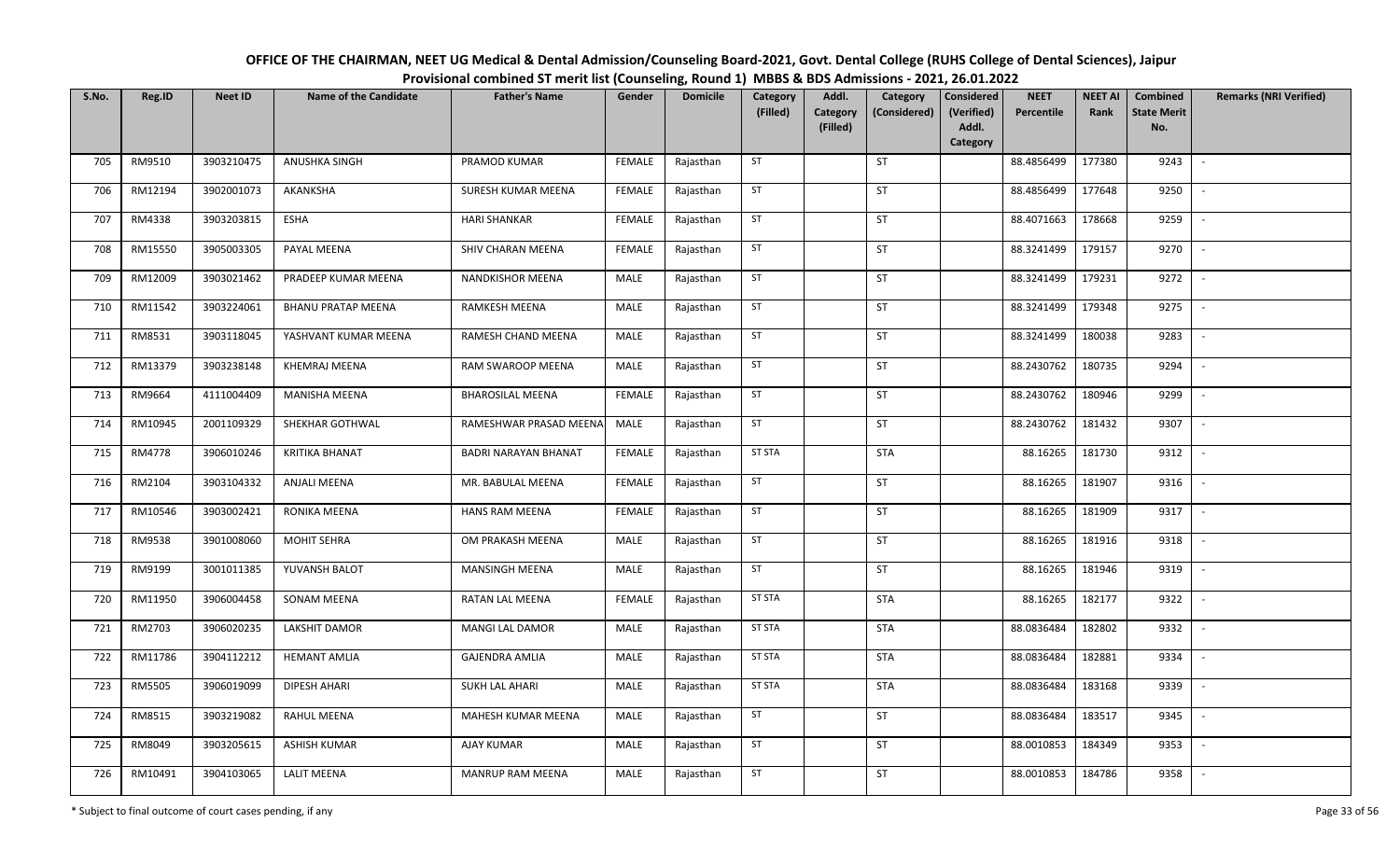| OFFICE OF THE CHAIRMAN, NEET UG Medical & Dental Admission/Counseling Board-2021, Govt. Dental College (RUHS College of Dental Sciences), Jaipur |
|--------------------------------------------------------------------------------------------------------------------------------------------------|
| Provisional combined ST merit list (Counseling, Round 1) MBBS & BDS Admissions - 2021, 26.01.2022                                                |

| S.No. | Reg.ID  | <b>Neet ID</b> | <b>Name of the Candidate</b> | <b>Father's Name</b>        | Gender        | <b>Domicile</b> | Category<br>(Filled) | Addl.<br>Category<br>(Filled) | Category<br>(Considered) | <b>Considered</b><br>(Verified)<br>Addl.<br>Category | <b>NEET</b><br>Percentile | <b>NEET AI</b><br>Rank | Combined<br><b>State Merit</b><br>No. | <b>Remarks (NRI Verified)</b> |
|-------|---------|----------------|------------------------------|-----------------------------|---------------|-----------------|----------------------|-------------------------------|--------------------------|------------------------------------------------------|---------------------------|------------------------|---------------------------------------|-------------------------------|
| 727   | RM8514  | 3903202215     | <b>ISHIKA MEENA</b>          | RAMSWAROOP MEENA            | <b>FEMALE</b> | Rajasthan       | ST                   |                               | <b>ST</b>                |                                                      | 88.0010853                | 185002                 | 9362                                  | $\sim$                        |
| 728   | RM1607  | 3906002053     | RICHA KATARA                 | POPATLAL KATARA             | <b>FEMALE</b> | Rajasthan       | <b>ST STA</b>        |                               | <b>STA</b>               |                                                      | 87.9124999                | 185412                 | 9364                                  | $\sim$                        |
| 729   | RM2231  | 3906012139     | PRITAM KATARA                | <b>GANESH LAL KATARA</b>    | MALE          | Rajasthan       | <b>ST STA</b>        |                               | <b>STA</b>               |                                                      | 87.9124999                | 185654                 | 9366                                  | $\sim$                        |
| 730   | RM11886 | 3904009001     | <b>RAHUL MEENA</b>           | <b>BHARAT LAL MEENA</b>     | MALE          | Rajasthan       | ST                   |                               | ST                       |                                                      | 87.9124999                | 185806                 | 9370                                  | $\mathbb{L}$                  |
| 731   | RM5452  | 3903104060     | <b>HEETIKA BOHRA</b>         | HARI KISHAN MEENA           | <b>FEMALE</b> | Rajasthan       | ST                   |                               | <b>ST</b>                |                                                      | 87.9124999                | 186181                 | 9379                                  | $\mathbb{L}$                  |
| 732   | RM9006  | 3905113124     | KAMLESH KUMAR MAIDA          | VAL CHAND MAIDA             | MALE          | Rajasthan       | <b>ST STA</b>        |                               | <b>STA</b>               |                                                      | 87.9124999                | 186335                 | 9384                                  | $\mathbb{L}$                  |
| 733   | RM3805  | 3903102022     | KAMLESH KUMAR MEENA          | CHHUTTAN LAL MEENA          | MALE          | Rajasthan       | ST                   |                               | ST                       |                                                      | 87.9124999                | 186425                 | 9386                                  | $\overline{\phantom{a}}$      |
| 734   | RM6805  | 3906018151     | JAYESH DAMOR                 | LADJI DAMOR                 | MALE          | Rajasthan       | <b>ST STA</b>        |                               | <b>STA</b>               |                                                      | 87.8279941                | 186892                 | 9391                                  | $\overline{\phantom{a}}$      |
| 735   | RM5413  | 3905016060     | <b>GAURAV MEENA</b>          | HARI RAM MEENA              | MALE          | Rajasthan       | ST                   |                               | ST                       |                                                      | 87.8279941                | 187143                 | 9394                                  |                               |
| 736   | RM11610 | 2001318312     | YATENDRA KUMAR               | C L MEENA                   | MALE          | Rajasthan       | ST                   |                               | ST                       |                                                      | 87.8279941                | 187619                 | 9397                                  | $\sim$                        |
| 737   | RM10939 | 3903212052     | MANISH KUMAR MEENA           | JAGDISH PRASAD MEENA        | MALE          | Rajasthan       | ST                   |                               | ST                       |                                                      | 87.8279941                | 187722                 | 9398                                  | $\overline{\phantom{a}}$      |
| 738   | RM10330 | 3906011115     | <b>INDRAJEET PATEL</b>       | <b>LAXMAN LAL PATEL</b>     | MALE          | Rajasthan       | <b>ST STA</b>        |                               | <b>STA</b>               |                                                      | 87.7491221                | 188124                 | 9404                                  | $\mathbf{r}$                  |
| 739   | RM14999 | 3903209023     | SUNIL KUMAR MEENA            | <b>BALWANT SINGH</b>        | MALE          | Rajasthan       | ST                   |                               | <b>ST</b>                |                                                      | 87.7491221                | 188301                 | 9408                                  |                               |
| 740   | RM4372  | 3903011280     | <b>NEELAM MEENA</b>          | <b>SUKHRAM MEENA</b>        | <b>FEMALE</b> | Rajasthan       | ST                   |                               | <b>ST</b>                |                                                      | 87.7491221                | 188809                 | 9411                                  | $\sim$                        |
| 741   | RM14291 | 3903133291     | MANMOHAN SINGH MEENA         | JALDHARI MEENA              | MALE          | Rajasthan       | ST                   |                               | <b>ST</b>                |                                                      | 87.7491221                | 189127                 | 9416                                  |                               |
| 742   | RM4907  | 3906022111     | SURESH KUMAR GARASIA         | MOHAN LAL GARASIA           | MALE          | Rajasthan       | <b>ST STA</b>        |                               | <b>STA</b>               |                                                      | 87.6707681                | 189260                 | 9419                                  | $\sim$                        |
| 743   | RM5953  | 3903103281     | <b>GAURAV MEENA</b>          | MOHAN LAL MEENA             | MALE          | Rajasthan       | ST                   |                               | <b>ST</b>                |                                                      | 87.6707681                | 189815                 | 9427                                  | $\sim$                        |
| 744   | RM11201 | 3906024148     | RAKSHA BARIYA                | RAJENDRA BARIYA             | <b>FEMALE</b> | Rajasthan       | <b>ST STA</b>        |                               | <b>STA</b>               |                                                      | 87.5863918                | 190621                 | 9441                                  | $\sim$                        |
| 745   | RM13945 | 4401010523     | AJEET MEENA                  | <b>UDAYBHAN SINGH MEENA</b> | MALE          | Rajasthan       | ST                   |                               | <b>ST</b>                |                                                      | 87.5863918                | 190789                 | 9442                                  | $\sim$                        |
| 746   | RM2232  | 3906006140     | SARIKA KHADIYA               | <b>BABULAL KHADIYA</b>      | <b>FEMALE</b> | Rajasthan       | <b>ST STA</b>        |                               | <b>STA</b>               |                                                      | 87.5863918                | 191058                 | 9444                                  | $\sim$                        |
| 747   | RM4808  | 3903215341     | VARUN KUMAR MEENA            | DHARAM SINGH MEENA          | MALE          | Rajasthan       | ST                   |                               | ST                       |                                                      | 87.5863918                | 191300                 | 9451                                  | $\mathbb{L}$                  |
| 748   | RM12719 | 3903209288     | <b>GUNJAN MEENA</b>          | LAKHAN LAL MEENA            | <b>FEMALE</b> | Rajasthan       | ST                   |                               | ST                       |                                                      | 87.5863918                | 191310                 | 9452                                  | $\overline{\phantom{a}}$      |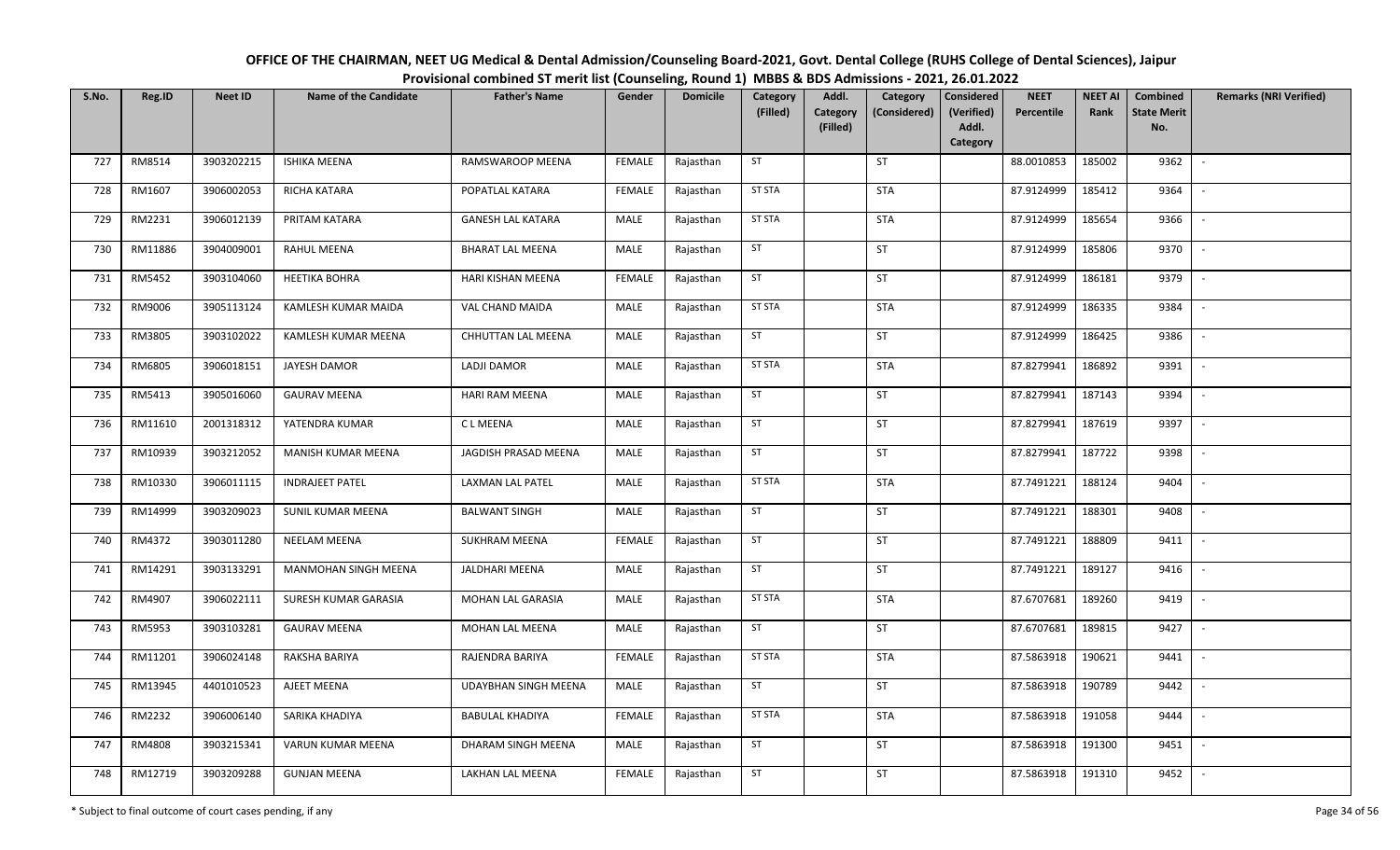| OFFICE OF THE CHAIRMAN, NEET UG Medical & Dental Admission/Counseling Board-2021, Govt. Dental College (RUHS College of Dental Sciences), Jaipur |
|--------------------------------------------------------------------------------------------------------------------------------------------------|
| Provisional combined ST merit list (Counseling, Round 1) MBBS & BDS Admissions - 2021, 26.01.2022                                                |

| S.No. | Reg.ID  | <b>Neet ID</b> | <b>Name of the Candidate</b> | <b>Father's Name</b>     | Gender        | <b>Domicile</b> | Category<br>(Filled) | Addl.<br>Category | Category<br>(Considered) | <b>Considered</b><br>(Verified) | <b>NEET</b><br>Percentile | <b>NEET AI</b><br>Rank | Combined<br><b>State Merit</b> | <b>Remarks (NRI Verified)</b> |
|-------|---------|----------------|------------------------------|--------------------------|---------------|-----------------|----------------------|-------------------|--------------------------|---------------------------------|---------------------------|------------------------|--------------------------------|-------------------------------|
|       |         |                |                              |                          |               |                 |                      | (Filled)          |                          | Addl.<br>Category               |                           |                        | No.                            |                               |
| 749   | RM12462 | 3903112169     | SITARAM MEENA                | DHARMRAJ MEENA           | MALE          | Rajasthan       | ST                   |                   | <b>ST</b>                |                                 | 87.5863918                | 191354                 | 9453                           | $\sim$                        |
| 750   | RM7454  | 3905101204     | SHIV KUMAR KOTWAL            | <b>GHANSHYAM MEENA</b>   | MALE          | Rajasthan       | ST                   |                   | <b>ST</b>                |                                 | 87.5863918                | 191675                 | 9460                           | $\sim$                        |
| 751   | RM7940  | 3905005477     | PARAS KUMAR MEENA            | RAJENDRA KUMAR           | MALE          | Rajasthan       | ST                   | PwD               | <b>ST</b>                | PwD                             | 87.4992958                | 191936                 | 9464                           | $\sim$                        |
| 752   | RM3995  | 3906008094     | <b>MANISH MANAT</b>          | <b>TULSIRAM MANAT</b>    | MALE          | Rajasthan       | <b>ST STA</b>        |                   | <b>STA</b>               |                                 | 87.4992958                | 191989                 | 9466                           | $\mathbb{L}$                  |
| 753   | RM1047  | 3906001277     | MUKESH KATARA                | <b>GAUTAM LAL KATARA</b> | MALE          | Rajasthan       | <b>ST STA</b>        |                   | <b>STA</b>               |                                 | 87.4992958                | 192162                 | 9468                           | $\blacksquare$                |
| 754   | RM14021 | 3903206537     | <b>MANISHA MEENA</b>         | RAGHUVEER PRASAD MEENA   | <b>FEMALE</b> | Rajasthan       | ST                   |                   | <b>ST</b>                |                                 | 87.4992958                | 192548                 | 9474                           | $\overline{\phantom{a}}$      |
| 755   | RM7611  | 3903205181     | <b>VIKASH SATTAVAN</b>       | <b>BABU LAL MEENA</b>    | MALE          | Rajasthan       | ST                   |                   | <b>ST</b>                |                                 | 87.4992958                | 192614                 | 9476                           | $\blacksquare$                |
| 756   | RM12823 | 3903123063     | HIMANSHU KUMAR MEENA         | MANOJ KUMAR MEENA        | MALE          | Rajasthan       | ST                   |                   | <b>ST</b>                |                                 | 87.4992958                | 193003                 | 9485                           | $\sim$                        |
| 757   | RM8337  | 3906024321     | HIMANSHU GARASIYA            | RAMESH CHANDRA GARASIYA  | MALE          | Rajasthan       | <b>ST STA</b>        |                   | <b>STA</b>               |                                 | 87.4178335                | 193077                 | 9486                           |                               |
| 758   | RM1501  | 3906020081     | <b>HEMANGINI ROAT</b>        | <b>GOPAL ROAT</b>        | FEMALE        | Rajasthan       | <b>ST STA</b>        |                   | <b>STA</b>               |                                 | 87.4178335                | 193348                 | 9489                           | $\sim$                        |
| 759   | RM4809  | 3903009527     | <b>MANVI MEENA</b>           | <b>VIRENDRA MEENA</b>    | <b>FEMALE</b> | Rajasthan       | ST                   |                   | ST                       |                                 | 87.4178335                | 193703                 | 9496                           |                               |
| 760   | RM11964 | 3904014171     | ASHA MEENA                   | ROOP SINGH MEENA         | <b>FEMALE</b> | Rajasthan       | ST                   |                   | <b>ST</b>                |                                 | 87.4178335                | 194156                 | 9504                           | $\sim$                        |
| 761   | RM11645 | 3906002684     | JYOTIKA MEENA                | HEERA LAL MEENA          | <b>FEMALE</b> | Rajasthan       | <b>ST STA</b>        |                   | <b>STA</b>               |                                 | 87.3330039                | 194497                 | 9510                           |                               |
| 762   | RM3802  | 3906009160     | JIGYASU PARMAR               | <b>MARTA RAM PARMAR</b>  | MALE          | Rajasthan       | <b>ST STA</b>        |                   | <b>STA</b>               |                                 | 87.2504408                | 195850                 | 9531                           | $\sim$                        |
| 763   | RM3002  | 3905120167     | <b>KEEMAT MEENA</b>          | KANHAIYA LAL MEENA       | <b>FEMALE</b> | Rajasthan       | ST                   |                   | ST                       |                                 | 87.2504408                | 195896                 | 9532                           |                               |
| 764   | RM14063 | 3905101186     | NEERAJ KUMAR MEENA           | CHATURBHUJ MEENA         | MALE          | Rajasthan       | ST                   |                   | <b>ST</b>                |                                 | 87.2504408                | 196045                 | 9534                           | $\sim$                        |
| 765   | RM1040  | 3903106493     | RAVINDRA SINGH MEENA         | <b>HANSRAJ MEENA</b>     | MALE          | Rajasthan       | ST                   |                   | ST                       |                                 | 87.2504408                | 196259                 | 9537                           | $\overline{\phantom{a}}$      |
| 766   | RM3725  | 3905006081     | <b>VAISHALI KUMARI</b>       | DWARKA LAL SATTAWAN      | <b>FEMALE</b> | Rajasthan       | ST                   |                   | <b>ST</b>                |                                 | 87.2504408                | 196390                 | 9541                           | $\sim$                        |
| 767   | RM15658 | 3903213192     | <b>BHARAT RAM MEENA</b>      | RAJENDRA KUMAR MEENA     | MALE          | Rajasthan       | ST                   |                   | ST                       |                                 | 87.1633448                | 197317                 | 9554                           | $\mathbb{L}$                  |
| 768   | RM8134  | 3903113292     | <b>RAMAWTAR MEENA</b>        | SHIV RAM MEENA           | MALE          | Rajasthan       | ST                   |                   | <b>ST</b>                |                                 | 87.1633448                | 197449                 | 9557                           | $\sim$                        |
| 769   | RM5020  | 3906005085     | RAJESH AHARI                 | BHERU LAL AHARI          | MALE          | Rajasthan       | <b>ST STA</b>        |                   | <b>STA</b>               |                                 | 87.1633448                | 197683                 | 9559                           | $\mathbb{L}$                  |
| 770   | RM9970  | 3903201567     | KHUSHBU MEENA                | DEEP CHAND MEENA         | <b>FEMALE</b> | Rajasthan       | ST                   |                   | ST                       |                                 | 87.1633448                | 197749                 | 9560                           |                               |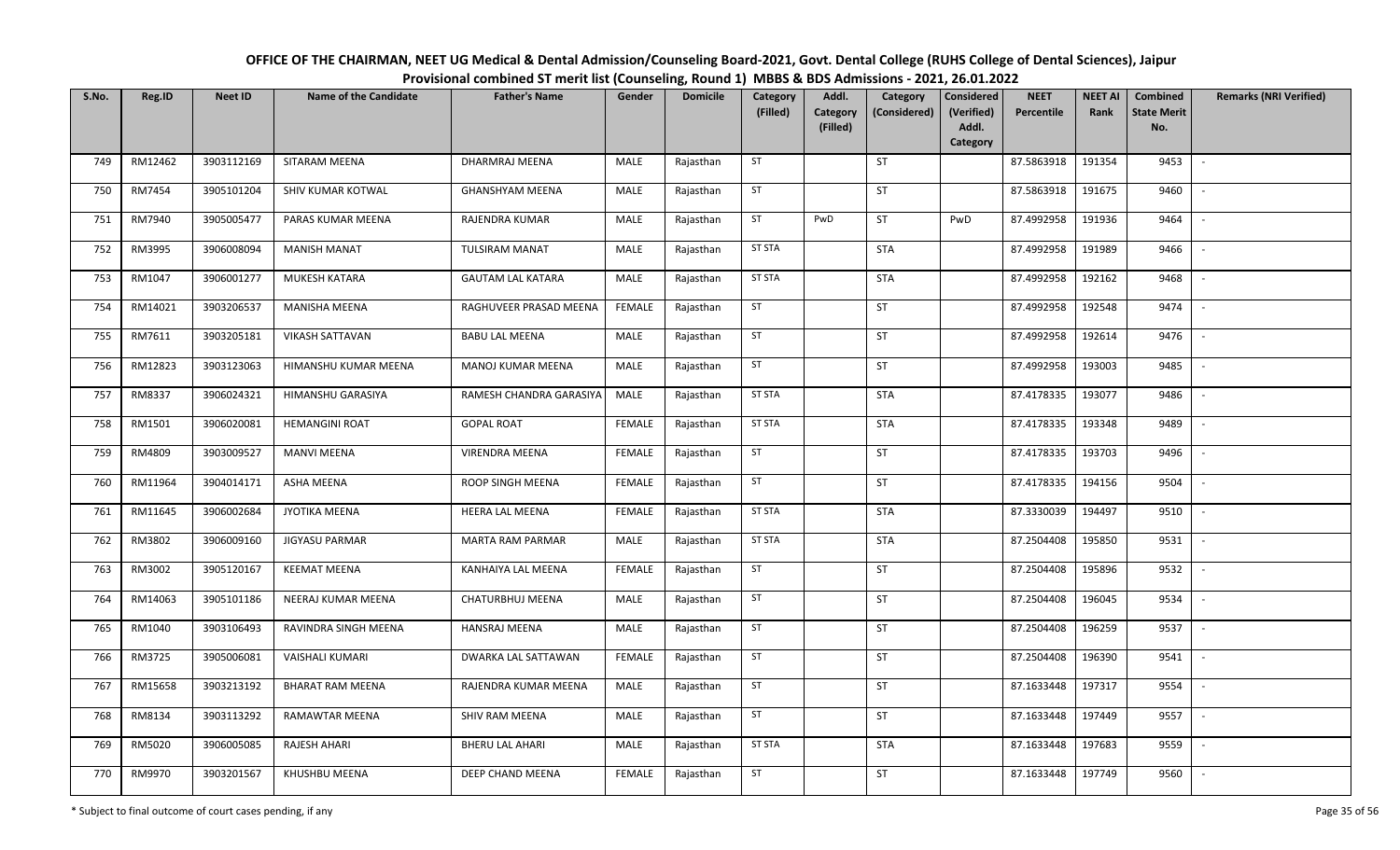| OFFICE OF THE CHAIRMAN, NEET UG Medical & Dental Admission/Counseling Board-2021, Govt. Dental College (RUHS College of Dental Sciences), Jaipur |
|--------------------------------------------------------------------------------------------------------------------------------------------------|
| Provisional combined ST merit list (Counseling, Round 1) MBBS & BDS Admissions - 2021, 26.01.2022                                                |

| S.No. | Reg.ID  | <b>Neet ID</b> | <b>Name of the Candidate</b> | <b>Father's Name</b>      | Gender        | <b>Domicile</b> | Category<br>(Filled) | Addl.<br>Category<br>Category<br>(Considered) | <b>Considered</b><br>(Verified) | <b>NEET</b><br>Percentile | <b>NEET AI</b><br>Rank | Combined<br><b>State Merit</b> | <b>Remarks (NRI Verified)</b> |
|-------|---------|----------------|------------------------------|---------------------------|---------------|-----------------|----------------------|-----------------------------------------------|---------------------------------|---------------------------|------------------------|--------------------------------|-------------------------------|
|       |         |                |                              |                           |               |                 |                      | (Filled)                                      | Addl.<br>Category               |                           |                        | No.                            |                               |
| 771   | RM8718  | 3903035203     | <b>MANKESH MEENA</b>         | NEMICHAND MEENA           | MALE          | Rajasthan       | ST                   | ST                                            |                                 | 87.0710036                | 198552                 | 9577                           | $\sim$                        |
| 772   | RM3670  | 3905113169     | <b>GOPAL MEENA</b>           | RAMNARAYAN MEENA          | MALE          | Rajasthan       | <b>ST STA</b>        | <b>STA</b>                                    |                                 | 87.0710036                | 198861                 | 9580                           | $\overline{\phantom{a}}$      |
| 773   | RM5035  | 3903110441     | MAHESH KUMAR MEENA           | KAILASH CHAND MEENA       | MALE          | Rajasthan       | ST                   | <b>ST</b>                                     |                                 | 87.0710036                | 199081                 | 9586                           | $\overline{\phantom{a}}$      |
| 774   | RM13919 | 3906021155     | NEERAJ CHARPOTA              | KANHAIYALAL CHARPOTA      | MALE          | Rajasthan       | <b>ST STA</b>        | <b>STA</b>                                    |                                 | 87.0710036                | 199589                 | 9589                           | $\overline{\phantom{a}}$      |
| 775   | RM6202  | 3903210343     | SONIYA MEENA                 | DINESH KUMAR MEENA        | <b>FEMALE</b> | Rajasthan       | ST                   | ST                                            |                                 | 86.987793                 | 200052                 | 9596                           | $\sim$                        |
| 776   | RM11525 | 3905004522     | RAVINDRA SINGH MEENA         | <b>SUMER SINGH MEENA</b>  | MALE          | Rajasthan       | ST                   | ST                                            |                                 | 86.987793                 | 200129                 | 9599                           |                               |
| 777   | RM6884  | 3903006044     | TARA CHAND MEENA             | RAM KISHOR MEENA          | MALE          | Rajasthan       | ST                   | <b>ST</b>                                     |                                 | 86.987793                 | 200454                 | 9606                           |                               |
| 778   | RM11104 | 3905018214     | GAJENDRA KUMAR MEENA         | MEGH RAJ MEENA            | <b>MALE</b>   | Rajasthan       | ST                   | ST                                            |                                 | 86.987793                 | 200579                 | 9607                           | $\overline{\phantom{a}}$      |
| 779   | RM12004 | 3904007042     | LAXMI MEENA                  | ROOP SINGH MEENA          | <b>FEMALE</b> | Rajasthan       | ST                   | ST                                            |                                 | 86.9013445                | 201387                 | 9616                           |                               |
| 780   | RM2490  | 3906004214     | HARSHA MAIDA                 | PRAVEEN MAIDA             | <b>FEMALE</b> | Rajasthan       | <b>ST STA</b>        | <b>STA</b>                                    |                                 | 86.9013445                | 201512                 | 9620                           |                               |
| 781   | RM5341  | 3906004257     | <b>AVANI MEENA</b>           | KISHAN LAL MEENA          | <b>FEMALE</b> | Rajasthan       | <b>ST STA</b>        | <b>STA</b>                                    |                                 | 86.816515                 | 202316                 | 9631                           | $\overline{\phantom{a}}$      |
| 782   | RM9208  | 3903103350     | <b>CHANDNI MINA</b>          | RAM KISHORE MINA          | FEMALE        | Rajasthan       | ST                   | <b>ST</b>                                     |                                 | 86.816515                 | 202644                 | 9637                           | $\sim$                        |
| 783   | RM7346  | 3903205053     | NISHITA BADGOTI              | KALU RAM MEENA            | <b>FEMALE</b> | Rajasthan       | ST                   | ST                                            |                                 | 86.816515                 | 202727                 | 9638                           |                               |
| 784   | RM1385  | 3905018073     | MS. PRIYA MEENA              | RAM KISHAN MEENA          | <b>FEMALE</b> | Rajasthan       | <b>ST</b>            | <b>ST</b>                                     |                                 | 86.816515                 | 202874                 | 9642                           | $\overline{\phantom{a}}$      |
| 785   | RM9489  | 3906030103     | AMEESHA KHADIYA              | DULARAM KHADIYA           | <b>FEMALE</b> | Rajasthan       | <b>ST STA</b>        | <b>STA</b>                                    |                                 | 86.816515                 | 202915                 | 9644                           | $\overline{\phantom{a}}$      |
| 786   | RM4505  | 3905006027     | <b>GORAS MEENA</b>           | <b>BHOORA SINGH MEENA</b> | MALE          | Rajasthan       | ST                   | ST                                            |                                 | 86.7354412                | 204062                 | 9658                           | $\overline{\phantom{a}}$      |
| 787   | RM10504 | 3903007130     | YESWIN MEENA                 | <b>VIKAS MEENA</b>        | MALE          | Rajasthan       | ST                   | ST                                            |                                 | 86.7354412                | 204692                 | 9666                           | $\overline{\phantom{a}}$      |
| 788   | RM1941  | 3903014199     | DILEEP SINGH MEENA           | HARI MOHAN MEENA          | MALE          | Rajasthan       | ST                   | ST                                            |                                 | 86.6440066                | 205115                 | 9672                           | $\overline{\phantom{a}}$      |
| 789   | RM15118 | 3903007035     | KHUSHI MEENA                 | MR. RAMAVATAR MEENA       | <b>FEMALE</b> | Rajasthan       | ST                   | <b>ST</b>                                     |                                 | 86.6440066                | 205247                 | 9674                           |                               |
| 790   | RM5140  | 3903017120     | KALPANA KUMARI NINAMA        | <b>SHANKAR LAL</b>        | <b>FEMALE</b> | Rajasthan       | <b>ST STA</b>        | <b>STA</b>                                    |                                 | 86.6440066                | 205385                 | 9676                           |                               |
| 791   | RM10892 | 3906002664     | <b>VISHAL AHARI</b>          | KAILASH CHANDRA AHARI     | <b>MALE</b>   | Rajasthan       | <b>ST STA</b>        | <b>STA</b>                                    |                                 | 86.6440066                | 205450                 | 9677                           | $\overline{\phantom{a}}$      |
| 792   | RM3013  | 3906022135     | PRAKASH MEENA                | PANCHU RAM MEENA          | <b>MALE</b>   | Rajasthan       | ST STA               | <b>STA</b>                                    |                                 | 86.6440066                | 205717                 | 9683                           |                               |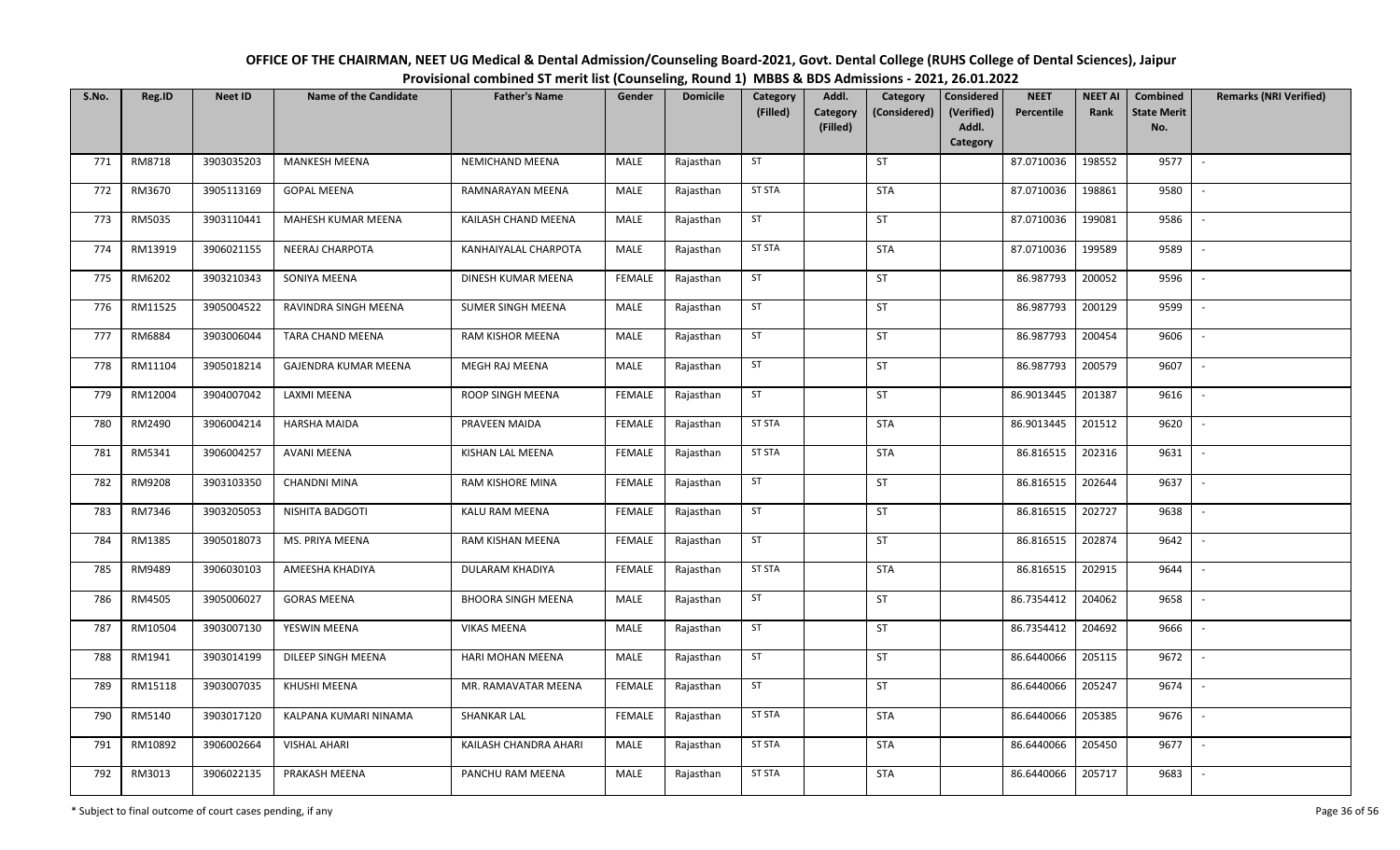| OFFICE OF THE CHAIRMAN, NEET UG Medical & Dental Admission/Counseling Board-2021, Govt. Dental College (RUHS College of Dental Sciences), Jaipur |
|--------------------------------------------------------------------------------------------------------------------------------------------------|
| Provisional combined ST merit list (Counseling, Round 1) MBBS & BDS Admissions - 2021, 26.01.2022                                                |

| S.No. | Reg.ID  | <b>Neet ID</b> | <b>Name of the Candidate</b> | <b>Father's Name</b>    | Gender        | <b>Domicile</b> | Category<br>(Filled) | Addl.<br>Category | Category<br>(Considered) | Considered<br>(Verified) | <b>NEET</b><br>Percentile | <b>NEET AI</b><br>Rank | Combined<br><b>State Merit</b> | <b>Remarks (NRI Verified)</b> |
|-------|---------|----------------|------------------------------|-------------------------|---------------|-----------------|----------------------|-------------------|--------------------------|--------------------------|---------------------------|------------------------|--------------------------------|-------------------------------|
|       |         |                |                              |                         |               |                 |                      | (Filled)          |                          | Addl.<br>Category        |                           |                        | No.                            |                               |
| 793   | RM10875 | 3905127097     | <b>KIRAN MEENA</b>           | PREM SHANKAR MEENA      | <b>FEMALE</b> | Rajasthan       | ST                   |                   | ST                       |                          | 86.6440066                | 205898                 | 9690                           | $\sim$                        |
| 794   | RM13453 | 3906008295     | RANJANA DENDOR               | <b>GATULAL DENDOR</b>   | <b>FEMALE</b> | Rajasthan       | <b>ST STA</b>        |                   | <b>STA</b>               |                          | 86.5607959                | 206378                 | 9698                           | $\sim$                        |
| 795   | RM2308  | 3906011282     | <b>LAKSHIT DAMOR</b>         | <b>BANSHI LAL DAMOR</b> | MALE          | Rajasthan       | <b>ST STA</b>        |                   | <b>STA</b>               |                          | 86.5607959                | 206530                 | 9702                           | $\sim$                        |
| 796   | RM15167 | 3903125163     | <b>ISHIKA MEENA</b>          | LALIT KUMAR MEENA       | <b>FEMALE</b> | Rajasthan       | ST                   |                   | ST                       |                          | 86.5607959                | 206564                 | 9703                           | $\sim$                        |
| 797   | RM1817  | 3903005362     | JITENDRA MEENA               | <b>GOPAL RAM MEENA</b>  | MALE          | Rajasthan       | ST                   |                   | ST                       |                          | 86.4779738                | 207807                 | 9720                           | $\sim$                        |
| 798   | RM9541  | 3906026040     | <b>VIKASH KUMAR</b>          | <b>BADRI LAL</b>        | MALE          | Rajasthan       | <b>ST STA</b>        |                   | <b>STA</b>               |                          | 86.4779738                | 207873                 | 9721                           | $\sim$                        |
| 799   | RM4979  | 3906021067     | MAHESH KUMAR MEENA           | KALU RAM MEENA          | MALE          | Rajasthan       | <b>ST STA</b>        |                   | <b>STA</b>               |                          | 86.4779738                | 207920                 | 9722                           | $\overline{\phantom{a}}$      |
| 800   | RM8657  | 3906011076     | <b>KEERTI MEENA</b>          | RAMESH CHAND MEENA      | <b>FEMALE</b> | Rajasthan       | ST                   |                   | ST                       |                          | 86.3915901                | 208862                 | 9732                           | $\overline{\phantom{a}}$      |
| 801   | RM8851  | 3906025219     | <b>BRIJESH PARMAR</b>        | PANNA LAL PARMAR        | MALE          | Rajasthan       | <b>ST STA</b>        |                   | <b>STA</b>               |                          | 86.3915901                | 209217                 | 9738                           | $\sim$                        |
| 802   | RM14983 | 3902012199     | <b>KALPANA MEENA</b>         | MAHEEPAL SINGH MEENA    | <b>FEMALE</b> | Rajasthan       | ST                   |                   | ST                       |                          | 86.3915901                | 209518                 | 9740                           | $\sim$                        |
| 803   | RM12704 | 3903022146     | SUMIT KUMAR MEENA            | <b>KAMAL SINGH</b>      | MALE          | Rajasthan       | ST                   |                   | ST                       |                          | 86.3915901                | 209562                 | 9742                           | $\sim$                        |
| 804   | RM13411 | 3902015237     | SEEMA MEENA                  | PITRAM MEENA            | <b>FEMALE</b> | Rajasthan       | ST                   |                   | ST                       |                          | 86.3915901                | 209791                 | 9744                           | $\sim$                        |
| 805   | RM1693  | 3901001018     | DIVYA MINA                   | <b>K C MEENA</b>        | <b>FEMALE</b> | Rajasthan       | ST                   |                   | ST                       |                          | 86.3042351                | 210282                 | 9749                           | $\sim$                        |
| 806   | RM14246 | 3114009279     | PRIYANSHU JUNDIA             | VINOD KUMAR MEENA       | MALE          | Rajasthan       | ST                   |                   | ST                       |                          | 86.3042351                | 210558                 | 9750                           | $\sim$                        |
| 807   | RM10599 | 3904105295     | SANJAY NINAMA                | CHUNNI LAL NINAMA       | MALE          | Rajasthan       | <b>ST STA</b>        |                   | <b>STA</b>               |                          | 86.3042351                | 210575                 | 9751                           | $\sim$                        |
| 808   | RM13188 | 3903128134     | <b>ANJALI MEENA</b>          | NAVAL KISHOR MEENA      | <b>FEMALE</b> | Rajasthan       | ST                   |                   | ST                       |                          | 86.2108578                | 211531                 | 9759                           | $\sim$                        |
| 809   | RM3848  | 3802012101     | PRIYANKA PARGI               | RAM LAL MEENA           | <b>FEMALE</b> | Rajasthan       | <b>ST STA</b>        |                   | <b>STA</b>               |                          | 86.2108578                | 212010                 | 9765                           | $\overline{\phantom{a}}$      |
| 810   | RM14935 | 3905122044     | KIRTI MEENA                  | RAMBILAS MEENA          | <b>FEMALE</b> | Rajasthan       | ST                   |                   | ST                       |                          | 86.2108578                | 212180                 | 9768                           | $\sim$                        |
| 811   | RM9387  | 3906002368     | <b>JEENIT KHANT</b>          | SUBHASH CHANDRA KHANT   | <b>MALE</b>   | Rajasthan       | <b>ST STA</b>        |                   | <b>STA</b>               |                          | 86.2108578                | 212313                 | 9771                           | $\sim$                        |
| 812   | RM8372  | 3906027095     | <b>SUNIL GAMETI</b>          | SOMA LAL GAMETI         | MALE          | Rajasthan       | <b>ST STA</b>        |                   | <b>STA</b>               |                          | 86.2108578                | 212623                 | 9780                           | $\sim$                        |
| 813   | RM10781 | 3906012074     | MUKESH VADAKHIYA             | BABULAL VADAKHIYA       | MALE          | Rajasthan       | ST                   |                   | ST                       |                          | 86.1259635                | 213348                 | 9789                           | $\sim$                        |
| 814   | RM2087  | 3906025065     | NEETA KATARA                 | RAMANSINGH KATARA       | <b>FEMALE</b> | Rajasthan       | <b>ST STA</b>        |                   | <b>STA</b>               |                          | 86.1259635                | 213685                 | 9791                           | $\sim$                        |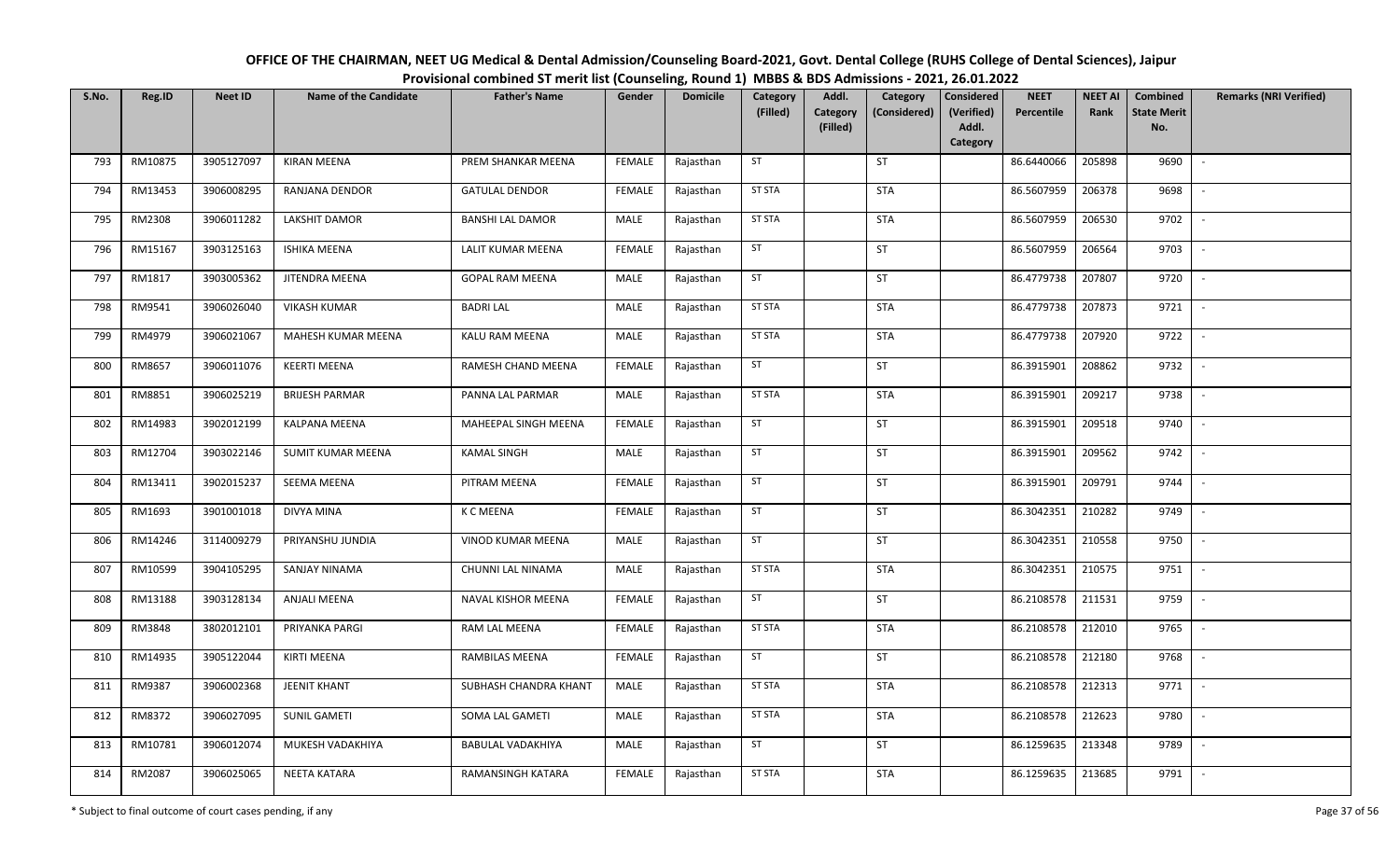| OFFICE OF THE CHAIRMAN, NEET UG Medical & Dental Admission/Counseling Board-2021, Govt. Dental College (RUHS College of Dental Sciences), Jaipur |
|--------------------------------------------------------------------------------------------------------------------------------------------------|
| Provisional combined ST merit list (Counseling, Round 1) MBBS & BDS Admissions - 2021, 26.01.2022                                                |

| S.No. | Reg.ID  | <b>Neet ID</b> | <b>Name of the Candidate</b> | <b>Father's Name</b>     | Gender        | <b>Domicile</b> | Category<br>(Filled) | Addl.<br>Category | Category<br>(Considered) | <b>Considered</b><br>(Verified) | <b>NEET</b><br>Percentile | <b>NEET AI</b><br>Rank | Combined<br><b>State Merit</b> | <b>Remarks (NRI Verified)</b> |
|-------|---------|----------------|------------------------------|--------------------------|---------------|-----------------|----------------------|-------------------|--------------------------|---------------------------------|---------------------------|------------------------|--------------------------------|-------------------------------|
|       |         |                |                              |                          |               |                 |                      | (Filled)          |                          | Addl.<br>Category               |                           |                        | No.                            |                               |
| 815   | RM15317 | 3905105251     | <b>ANKIT MEENA</b>           | <b>BHEEM SINGH MEENA</b> | MALE          | Rajasthan       | ST                   |                   | ST                       |                                 | 86.1259635                | 213819                 | 9792                           | $\sim$                        |
| 816   | RM15822 | 3903201400     | VANSHIKA MEENA               | RAJENDRA KUMAR MEENA     | <b>FEMALE</b> | Rajasthan       | ST                   |                   | ST                       |                                 | 86.0423643                | 214254                 | 9804                           | $\sim$                        |
| 817   | RM3339  | 3906004045     | <b>HIMANSHU DAMOR</b>        | SHANTILAL DAMOR          | MALE          | Rajasthan       | <b>ST STA</b>        |                   | <b>STA</b>               |                                 | 86.0423643                | 214269                 | 9806                           | $\mathbb{L}$                  |
| 818   | RM6489  | 3906004361     | <b>KAMLESH MEENA</b>         | KANHAIYA LAL MEENA       | MALE          | Rajasthan       | <b>ST STA</b>        |                   | <b>STA</b>               |                                 | 86.0423643                | 214280                 | 9807                           | $\sim$                        |
| 819   | RM7040  | 3906024035     | KARISHMA KUMARI DAMOR        | VIRENDRA KUMAR DAMOR     | <b>FEMALE</b> | Rajasthan       | <b>ST STA</b>        |                   | STA                      |                                 | 86.0423643                | 214400                 | 9808                           | $\sim$                        |
| 820   | RM6464  | 3905102229     | NISHA DUDAWAT                | DIPTEE LAL MEENA         | <b>FEMALE</b> | Rajasthan       | <b>ST</b>            |                   | ST                       |                                 | 86.0423643                | 214500                 | 9810                           | $\sim$                        |
| 821   | RM15551 | 3903203002     | ANUSHKA MEENA                | <b>HARISINGH MEENA</b>   | <b>FEMALE</b> | Rajasthan       | ST                   |                   | ST                       |                                 | 85.9561748                | 216691                 | 9835                           | $\sim$                        |
| 822   | RM6485  | 3906002398     | AKANKSHA NINAMA              | SHANTILAL NINAMA         | <b>FEMALE</b> | Rajasthan       | <b>ST STA</b>        |                   | <b>STA</b>               |                                 | 85.8651288                | 216929                 | 9840                           | $\overline{\phantom{a}}$      |
| 823   | RM6755  | 3906008158     | <b>SUNIL MEENA</b>           | LAXMAN MEENA             | <b>MALE</b>   | Rajasthan       | <b>ST STA</b>        |                   | <b>STA</b>               |                                 | 85.8651288                | 216990                 | 9842                           |                               |
| 824   | RM14685 | 3901011028     | POOJA MEENA                  | LEKHRAJ MEENA            | <b>FEMALE</b> | Rajasthan       | ST                   |                   | ST                       |                                 | 85.8651288                | 217512                 | 9850                           | $\sim$                        |
| 825   | RM8618  | 3906002262     | MANISHA SENGADA              | JAGANNATH SENGADA        | <b>FEMALE</b> | Rajasthan       | <b>ST STA</b>        |                   | <b>STA</b>               |                                 | 85.7688375                | 218456                 | 9863                           | $\sim$                        |
| 826   | RM9183  | 3906024585     | <b>VIVEK MEENA</b>           | <b>BADAR SINGH MEENA</b> | MALE          | Rajasthan       | <b>ST STA</b>        |                   | <b>STA</b>               |                                 | 85.7688375                | 218676                 | 9868                           | $\sim$                        |
| 827   | RM6934  | 3906011202     | <b>JIGAR AHARI</b>           | <b>DINESH AHARI</b>      | <b>MALE</b>   | Rajasthan       | <b>ST STA</b>        |                   | STA                      |                                 | 85.6823243                | 219977                 | 9884                           | $\sim$                        |
| 828   | RM6787  | 3906003154     | <b>NIKITA MEENA</b>          | <b>KANTILAL MEENA</b>    | <b>FEMALE</b> | Rajasthan       | <b>ST STA</b>        |                   | STA                      |                                 | 85.6823243                | 220416                 | 9890                           | $\sim$                        |
| 829   | RM11265 | 3905027045     | <b>JYOTI MINA</b>            | JAGDISH PRASAD MINA      | <b>FEMALE</b> | Rajasthan       | ST                   |                   | ST                       |                                 | 85.6823243                | 220480                 | 9891                           | $\sim$                        |
| 830   | RM3705  | 3906013008     | <b>ABHILESH PARMAR</b>       | <b>KALURAM PARMAR</b>    | MALE          | Rajasthan       | <b>ST STA</b>        |                   | <b>STA</b>               |                                 | 85.594516                 | 221298                 | 9903                           | $\sim$                        |
| 831   | RM7703  | 3906008254     | <b>VINOD MAIDA</b>           | DASHRATH LAL MAIDA       | MALE          | Rajasthan       | <b>ST STA</b>        |                   | <b>STA</b>               |                                 | 85.594516                 | 221320                 | 9904                           |                               |
| 832   | RM8011  | 3906021045     | YUVRAJ MEENA                 | <b>BHAWAR LAL MEENA</b>  | MALE          | Rajasthan       | <b>ST STA</b>        |                   | <b>STA</b>               |                                 | 85.594516                 | 221679                 | 9910                           | $\sim$                        |
| 833   | RM11601 | 3906022220     | <b>MAHIMA ROAT</b>           | <b>GAJENDRA ROAT</b>     | <b>FEMALE</b> | Rajasthan       | <b>ST STA</b>        |                   | <b>STA</b>               |                                 | 85.594516                 | 222211                 | 9916                           | $\sim$                        |
| 834   | RM3611  | 3906024013     | <b>MANISH MACHHAR</b>        | <b>BAHADUR MACHHAR</b>   | <b>MALE</b>   | Rajasthan       | <b>ST STA</b>        |                   | <b>STA</b>               |                                 | 85.5054126                | 222617                 | 9919                           | $\sim$                        |
| 835   | RM10621 | 3906024433     | PRIYANKA MASAR               | <b>GANESH LAL MASAR</b>  | <b>FEMALE</b> | Rajasthan       | <b>ST STA</b>        |                   | <b>STA</b>               |                                 | 85.5054126                | 222668                 | 9921                           | $\sim$                        |
| 836   | RM10642 | 3906004160     | DIMPLE DAMOR                 | <b>HAKRU DAMOR</b>       | FEMALE        | Rajasthan       | <b>ST STA</b>        |                   | <b>STA</b>               |                                 | 85.5054126                | 222807                 | 9923                           |                               |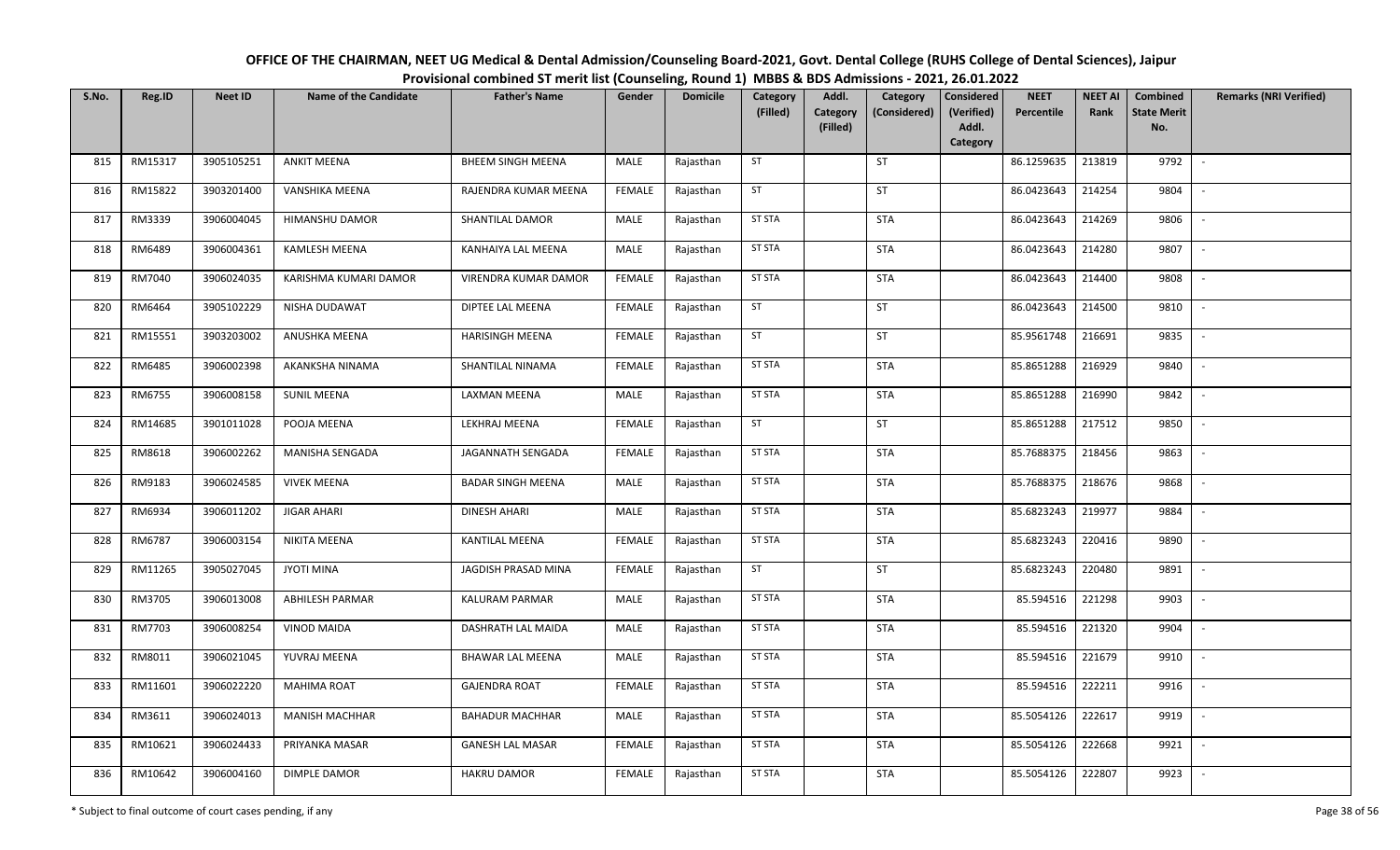| OFFICE OF THE CHAIRMAN, NEET UG Medical & Dental Admission/Counseling Board-2021, Govt. Dental College (RUHS College of Dental Sciences), Jaipur |
|--------------------------------------------------------------------------------------------------------------------------------------------------|
| Provisional combined ST merit list (Counseling, Round 1) MBBS & BDS Admissions - 2021, 26.01.2022                                                |

| S.No. | Reg.ID  | <b>Neet ID</b> | <b>Name of the Candidate</b> | <b>Father's Name</b>    | Gender        | <b>Domicile</b> | Category<br>(Filled) | Addl.<br>Category<br>(Filled) | Category<br>(Considered) | <b>Considered</b><br>(Verified)<br>Addl.<br>Category | <b>NEET</b><br>Percentile | <b>NEET AI</b><br>Rank | Combined<br><b>State Merit</b><br>No. | <b>Remarks (NRI Verified)</b> |
|-------|---------|----------------|------------------------------|-------------------------|---------------|-----------------|----------------------|-------------------------------|--------------------------|------------------------------------------------------|---------------------------|------------------------|---------------------------------------|-------------------------------|
| 837   | RM4623  | 3903216239     | DAYARAM MEENA                | <b>TIKARAM MEENA</b>    | MALE          | Rajasthan       | ST                   |                               | <b>ST</b>                |                                                      | 85.5054126                | 223295                 | 9928                                  | $\overline{\phantom{a}}$      |
| 838   | RM7009  | 3906009129     | <b>AKSHITA AHARI</b>         | <b>GOVIND RAM AHARI</b> | <b>FEMALE</b> | Rajasthan       | <b>ST STA</b>        |                               | <b>STA</b>               |                                                      | 85.4172805                | 223874                 | 9938                                  | $\sim$                        |
| 839   | RM3245  | 3906029125     | <b>KALPESH DODIYAR</b>       | DHULJI DODIYAR          | MALE          | Rajasthan       | <b>ST STA</b>        |                               | <b>STA</b>               |                                                      | 85.4172805                | 224624                 | 9948                                  | $\sim$                        |
| 840   | RM2693  | 3903209004     | LOKESH MEENA                 | KANAHAIYA LAL MEENA     | MALE          | Rajasthan       | ST                   |                               | ST                       |                                                      | 85.3198236                | 225215                 | 9958                                  | $\mathbb{L}$                  |
| 841   | RM2484  | 2001310212     | RAJKUMAR BARWAL              | PURAN MAL MEENA         | MALE          | Rajasthan       | ST                   |                               | <b>ST</b>                |                                                      | 85.3198236                | 225223                 | 9959                                  | $\sim$                        |
| 842   | RM6368  | 3903232107     | VIVEK KUMAR JORWAL           | LALJEE LAL MEENA        | MALE          | Rajasthan       | ST                   |                               | <b>ST</b>                |                                                      | 85.3198236                | 226124                 | 9963                                  | $\sim$                        |
| 843   | RM14915 | 3901016052     | AMIT KUMAR MEENA             | RAM DHAN MEENA          | MALE          | Rajasthan       | ST                   |                               | ST                       |                                                      | 85.3198236                | 226311                 | 9964                                  | $\overline{\phantom{a}}$      |
| 844   | RM13309 | 3906014209     | RAVINA BUJH                  | <b>ISHWAR LAL BUJH</b>  | <b>FEMALE</b> | Rajasthan       | <b>ST STA</b>        |                               | <b>STA</b>               |                                                      | 85.2298136                | 226788                 | 9975                                  | $\overline{\phantom{a}}$      |
| 845   | RM9295  | 3906022093     | ARVIND MEENA                 | <b>KANTI LAL</b>        | MALE          | Rajasthan       | ST STA               |                               | <b>STA</b>               |                                                      | 85.2298136                | 227630                 | 9984                                  |                               |
| 846   | RM10098 | 3903218029     | RAMESHWAR MEENA              | <b>BHAWER LAL MEENA</b> | MALE          | Rajasthan       | ST                   |                               | ST                       |                                                      | 85.2298136                | 227708                 | 9987                                  | $\sim$                        |
| 847   | RM4771  | 3903226297     | ARTI MEENA                   | KISHAN LAL MEENA        | <b>FEMALE</b> | Rajasthan       | ST                   |                               | ST                       |                                                      | 85.1388971                | 229136                 | 10004                                 | $\sim$                        |
| 848   | RM12138 | 3906005262     | <b>MANESH GARASIYA</b>       | SOMESHWAR GARASIYA      | MALE          | Rajasthan       | <b>ST STA</b>        |                               | <b>STA</b>               |                                                      | 85.0475272                | 229725                 | 10011                                 | $\mathbb{L}^+$                |
| 849   | RM11249 | 3002004393     | <b>DEEPESH MEENA</b>         | MAN SINGH MEENA         | MALE          | Rajasthan       | ST                   |                               | <b>ST</b>                |                                                      | 85.0475272                | 229802                 | 10013                                 |                               |
| 850   | RM2345  | 3903001117     | <b>SURAJ MEENA</b>           | SHANKAR LAL MEENA       | MALE          | Rajasthan       | ST                   |                               | <b>ST</b>                |                                                      | 85.0475272                | 229976                 | 10016                                 | $\sim$                        |
| 851   | RM12522 | 4401012446     | DEEPIKA MINA                 | <b>CHHUTTAN SINGH</b>   | <b>FEMALE</b> | Rajasthan       | ST                   |                               | <b>ST</b>                |                                                      | 85.0475272                | 230026                 | 10017                                 |                               |
| 852   | RM10182 | 3906023208     | <b>MUKESH KATARA</b>         | SHAMBHU LAL KATARA      | MALE          | Rajasthan       | <b>ST STA</b>        |                               | <b>STA</b>               |                                                      | 85.0475272                | 230276                 | 10019                                 | $\sim$                        |
| 853   | RM13354 | 3904017147     | <b>ABHISHEK KATARA</b>       | PRAKASH CHANDRA         | MALE          | Rajasthan       | <b>ST STA</b>        |                               | <b>STA</b>               |                                                      | 84.954668                 | 231131                 | 10029                                 | $\sim$                        |
| 854   | RM8021  | 3906010236     | SHAILESH MEENA               | <b>HEERALAL MEENA</b>   | MALE          | Rajasthan       | ST                   |                               | ST                       |                                                      | 84.954668                 | 231197                 | 10031                                 | $\sim$                        |
| 855   | RM3350  | 3906024161     | <b>AMIT DINDOR</b>           | FATEH SINGH DINDOR      | MALE          | Rajasthan       | <b>ST STA</b>        |                               | <b>STA</b>               |                                                      | 84.954668                 | 231967                 | 10039                                 | $\sim$                        |
| 856   | RM4449  | 3903213023     | <b>SEEMA MEENA</b>           | PREM CHAND MEENA        | <b>FEMALE</b> | Rajasthan       | ST                   |                               | <b>ST</b>                |                                                      | 84.954668                 | 232111                 | 10042                                 | $\sim$                        |
| 857   | RM3674  | 3906012250     | ANITA CHAREL                 | VIRENDRA CHAREL         | <b>FEMALE</b> | Rajasthan       | <b>ST STA</b>        |                               | <b>STA</b>               |                                                      | 84.8563046                | 232371                 | 10045                                 | $\sim$                        |
| 858   | RM10716 | 3906011166     | DIVYAM DAMOR                 | <b>HAKRU DAMOR</b>      | MALE          | Rajasthan       | <b>ST STA</b>        |                               | <b>STA</b>               |                                                      | 84.8563046                | 232431                 | 10046                                 | $\overline{\phantom{a}}$      |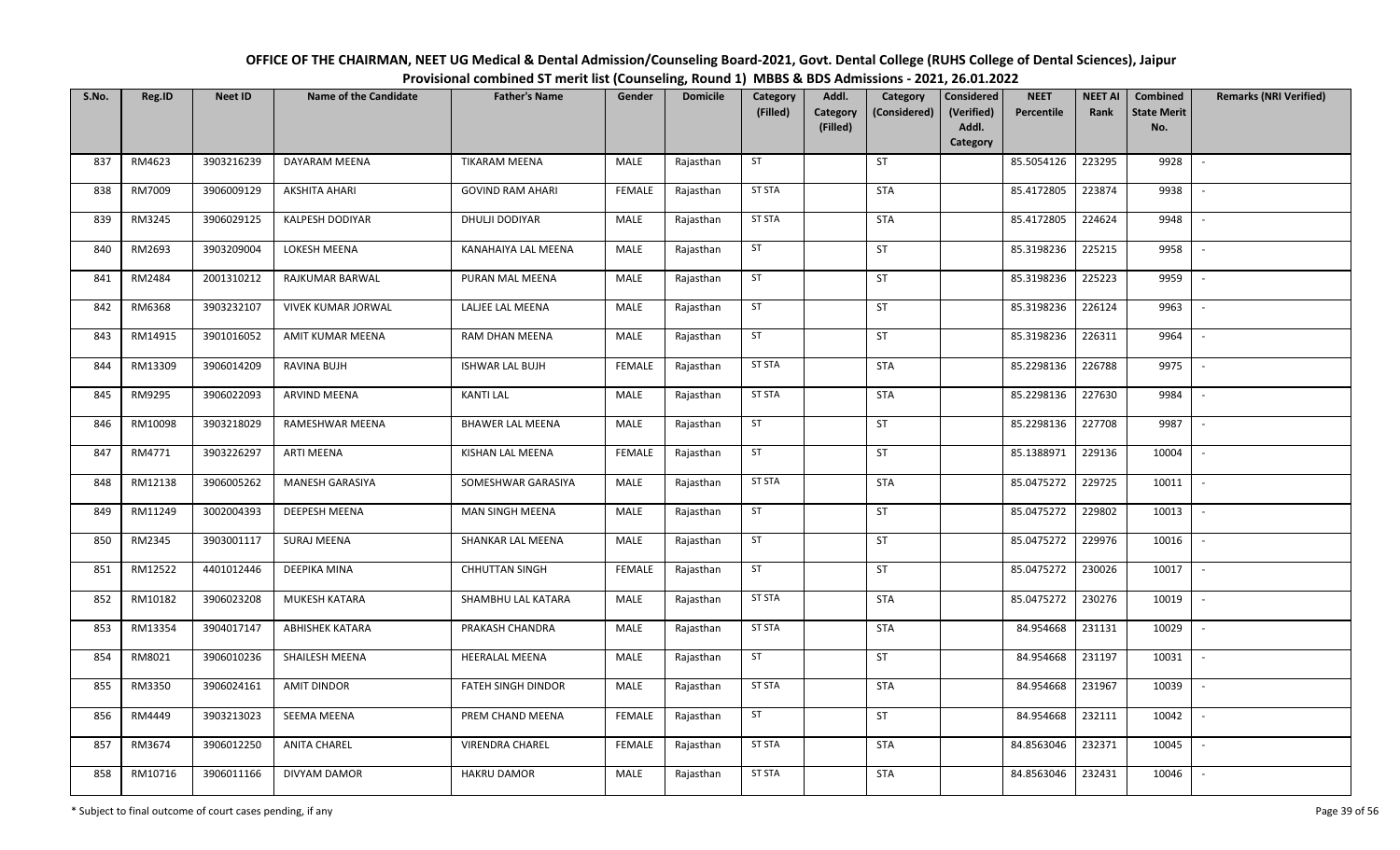| OFFICE OF THE CHAIRMAN, NEET UG Medical & Dental Admission/Counseling Board-2021, Govt. Dental College (RUHS College of Dental Sciences), Jaipur |
|--------------------------------------------------------------------------------------------------------------------------------------------------|
| Provisional combined ST merit list (Counseling, Round 1) MBBS & BDS Admissions - 2021, 26.01.2022                                                |

| S.No. | Reg.ID  | <b>Neet ID</b> | <b>Name of the Candidate</b> | <b>Father's Name</b>      | Gender        | <b>Domicile</b> | Category<br>(Filled) | Addl.<br><b>Category</b> | Category<br>(Considered) | Considered<br>(Verified) | <b>NEET</b><br>Percentile | <b>NEET AI</b><br>Rank | Combined<br><b>State Merit</b> | <b>Remarks (NRI Verified)</b> |
|-------|---------|----------------|------------------------------|---------------------------|---------------|-----------------|----------------------|--------------------------|--------------------------|--------------------------|---------------------------|------------------------|--------------------------------|-------------------------------|
|       |         |                |                              |                           |               |                 |                      | (Filled)                 |                          | Addl.<br>Category        |                           |                        | No.                            |                               |
| 859   | RM12222 | 3903102535     | SONAL MEENA                  | RAM ROOP MEENA            | <b>FEMALE</b> | Rajasthan       | ST                   |                          | ST                       |                          | 84.8563046                | 232547                 | 10048                          | $\sim$                        |
| 860   | RM6646  | 3906027050     | <b>MAYANK PARGI</b>          | LAL SINGH PARGI           | MALE          | Rajasthan       | ST                   |                          | ST                       |                          | 84.8563046                | 232766                 | 10049                          | $\sim$                        |
| 861   | RM15094 | 3903010259     | SAKSHI MEENA                 | KAILASH CHANDRA MEENA     | <b>FEMALE</b> | Rajasthan       | ST                   |                          | ST                       |                          | 84.8563046                | 233159                 | 10053                          | $\sim$                        |
| 862   | RM11355 | 3903005316     | <b>CHAHAL TILAK</b>          | SINDHUL MEENA             | <b>FEMALE</b> | Rajasthan       | ST                   |                          | ST                       |                          | 84.7648052                | 234324                 | 10064                          | $\sim$                        |
| 863   | RM15492 | 3905018168     | VISHNU MEENA                 | <b>SHANKAR LAL</b>        | MALE          | Rajasthan       | ST                   |                          | ST                       |                          | 84.7648052                | 234839                 | 10069                          | $\sim$                        |
| 864   | RM10989 | 3906005272     | JIGYASA TEJAWAT              | SANJAY TEJAWAT            | <b>FEMALE</b> | Rajasthan       | <b>ST STA</b>        |                          | <b>STA</b>               |                          | 84.672464                 | 235318                 | 10078                          | $\mathbb{L}$                  |
| 865   | RM7844  | 3906005025     | HIMANSHU DAMOR               | <b>GEBI LAL DAMOR</b>     | MALE          | Rajasthan       | <b>ST STA</b>        |                          | <b>STA</b>               |                          | 84.672464                 | 235974                 | 10089                          | $\sim$                        |
| 866   | RM12097 | 3903134175     | LALIT KUMAR MEENA            | <b>BANWARI LAL MEENA</b>  | MALE          | Rajasthan       | ST                   |                          | ST                       |                          | 84.672464                 | 236432                 | 10094                          | $\sim$                        |
| 867   | RM2772  | 3903007559     | ANMOL MEENA                  | <b>BADRI NARAIN MEENA</b> | MALE          | Rajasthan       | ST                   |                          | ST                       |                          | 84.672464                 | 236468                 | 10095                          | $\sim$                        |
| 868   | RM10929 | 3906021048     | ROHIT NINAMA                 | NARAYAN LAL NINAMA        | MALE          | Rajasthan       | <b>ST STA</b>        |                          | <b>STA</b>               |                          | 84.578763                 | 236805                 | 10099                          | $\sim$                        |
| 869   | RM11515 | 3906019146     | <b>UMESH KATARA</b>          | PARSINGH KATARA           | MALE          | Rajasthan       | <b>ST STA</b>        |                          | ST                       |                          | 84.578763                 | 236923                 | 10101                          | $\sim$                        |
| 870   | RM7676  | 3903008453     | <b>SWEETY JEPH</b>           | SATYA NARAYAN MEENA       | <b>FEMALE</b> | Rajasthan       | ST                   | WPP, WPP8                | ST                       |                          | 84.578763                 | 237786                 | 10112                          | $\sim$                        |
| 871   | RM6123  | 3906030078     | NIKITA KHARARI               | MOHAN LAL KHARARI         | <b>FEMALE</b> | Rajasthan       | <b>ST STA</b>        |                          | STA                      |                          | 84.578763                 | 237840                 | 10115                          | $\sim$                        |
| 872   | RM14576 | 3902020058     | <b>JYOTI PRIYA</b>           | MAHESH KUMAR MEENA        | <b>FEMALE</b> | Rajasthan       | ST                   |                          | ST                       |                          | 84.4882349                | 238328                 | 10121                          | $\sim$                        |
| 873   | RM13695 | 3905103385     | PINKY KUMARI MEENA           | MADAN LAL MEENA           | <b>FEMALE</b> | Rajasthan       | ST                   |                          | ST                       |                          | 84.4882349                | 238578                 | 10124                          | $\sim$                        |
| 874   | RM9616  | 3903201059     | <b>MAANVI MEENA</b>          | PAWAN SINGH MEENA         | <b>FEMALE</b> | Rajasthan       | ST                   |                          | ST                       |                          | 84.4882349                | 238622                 | 10126                          | $\sim$                        |
| 875   | RM11528 | 3906015186     | <b>SUNIL MAIDA</b>           | RAJMAL MAIDA              | MALE          | Rajasthan       | <b>ST STA</b>        |                          | <b>STA</b>               |                          | 84.3881231                | 239685                 | 10141                          | $\sim$                        |
| 876   | RM8229  | 3906004067     | SHAILESH CHANDRA CHARPOTA    | DEVILAL CHARPOTA          | <b>OTHER</b>  | Rajasthan       | <b>ST STA</b>        |                          | ST                       |                          | 84.3881231                | 239812                 | 10143                          | $\sim$                        |
| 877   | RM14620 | 3905102115     | ANURADHA MEENA               | RAM GOPAL MEENA           | <b>FEMALE</b> | Rajasthan       | ST                   |                          | ST                       |                          | 84.3881231                | 240124                 | 10146                          | $\sim$                        |
| 878   | RM7805  | 3906003107     | PALAK MASAR                  | RAMCHANDRA MASAR          | <b>FEMALE</b> | Rajasthan       | <b>ST STA</b>        |                          | <b>STA</b>               |                          | 84.2921556                | 241487                 | 10159                          | $\sim$                        |
| 879   | RM5955  | 3906013098     | DIVYA SENGADA                | MOHAN LAL SENGADA         | <b>FEMALE</b> | Rajasthan       | <b>ST STA</b>        |                          | <b>STA</b>               |                          | 84.2921556                | 241720                 | 10163                          | $\sim$                        |
| 880   | RM13924 | 3906025076     | JITENDRA MEENA               | <b>DEVILAL MEENA</b>      | MALE          | Rajasthan       | <b>ST STA</b>        |                          | <b>STA</b>               |                          | 84.1988431                | 242660                 | 10173                          | $\sim$                        |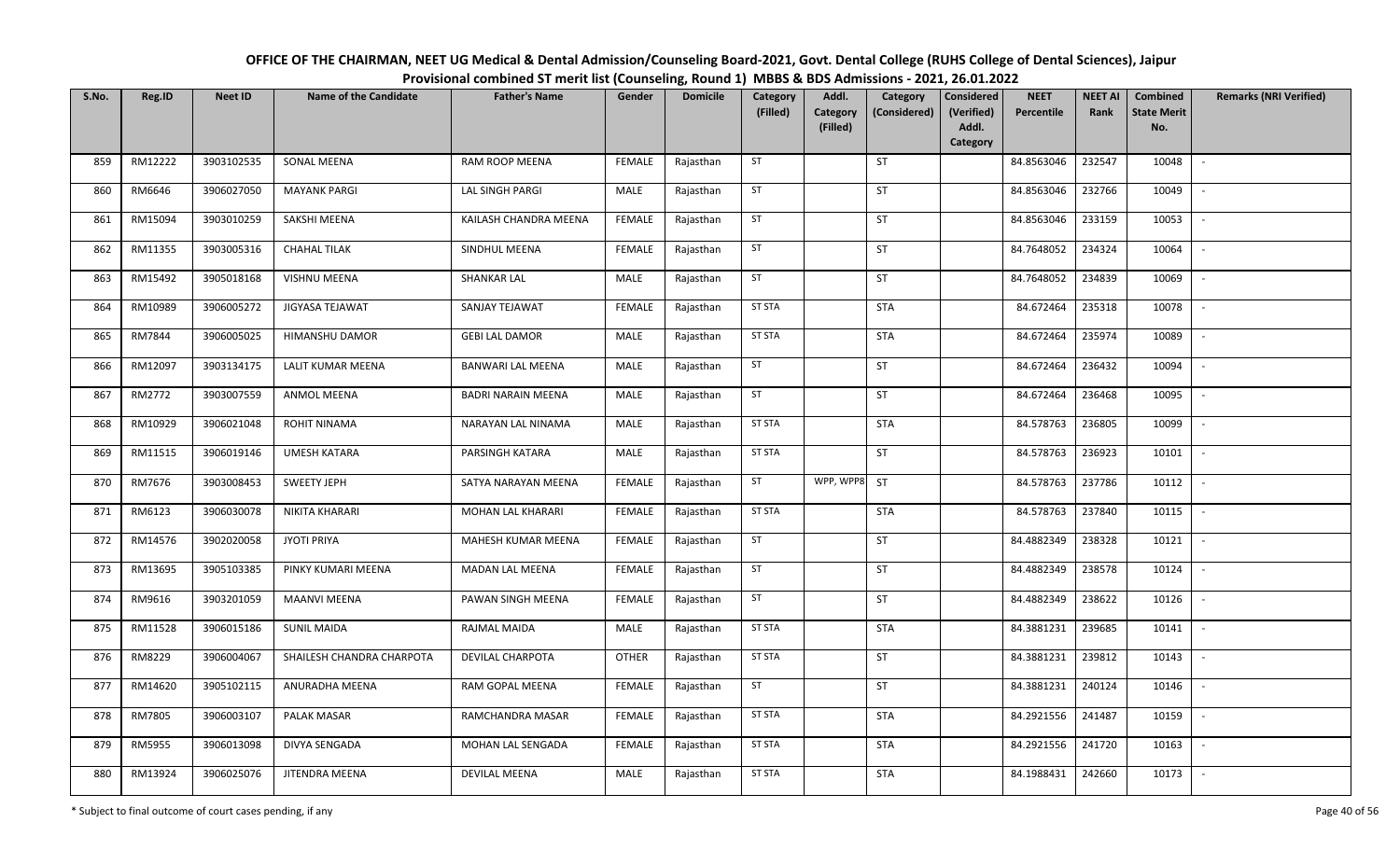| OFFICE OF THE CHAIRMAN, NEET UG Medical & Dental Admission/Counseling Board-2021, Govt. Dental College (RUHS College of Dental Sciences), Jaipur |
|--------------------------------------------------------------------------------------------------------------------------------------------------|
| Provisional combined ST merit list (Counseling, Round 1) MBBS & BDS Admissions - 2021, 26.01.2022                                                |

| S.No. | Reg.ID  | <b>Neet ID</b> | <b>Name of the Candidate</b> | <b>Father's Name</b>      | Gender        | <b>Domicile</b> | Category<br>(Filled) | Addl.<br><b>Category</b> | Category<br>(Considered) | Considered<br>(Verified) | <b>NEET</b><br>Percentile | <b>NEET AI</b><br>Rank | Combined<br><b>State Merit</b> | <b>Remarks (NRI Verified)</b> |
|-------|---------|----------------|------------------------------|---------------------------|---------------|-----------------|----------------------|--------------------------|--------------------------|--------------------------|---------------------------|------------------------|--------------------------------|-------------------------------|
|       |         |                |                              |                           |               |                 |                      | (Filled)                 |                          | Addl.<br>Category        |                           |                        | No.                            |                               |
| 881   | RM11926 | 3906017229     | ANUPA MEENA                  | MAGAN LAL MEENA           | <b>FEMALE</b> | Rajasthan       | <b>ST STA</b>        |                          | <b>STA</b>               |                          | 84.1988431                | 242833                 | 10174                          | $\sim$                        |
| 882   | RM11943 | 3906026031     | KULDEEP NINAMA               | SHANTI LAL NINAMA         | MALE          | Rajasthan       | <b>ST STA</b>        |                          | <b>STA</b>               |                          | 84.1988431                | 242847                 | 10175                          | $\sim$                        |
| 883   | RM13560 | 3903114160     | SEEMA MEENA                  | SITA RAM MEENA            | <b>FEMALE</b> | Rajasthan       | ST                   |                          | ST                       |                          | 84.1988431                | 242956                 | 10176                          | $\sim$                        |
| 884   | RM9139  | 3906026063     | <b>GOPAL CHARPOTA</b>        | <b>NARESH CHARPOTA</b>    | MALE          | Rajasthan       | <b>ST STA</b>        |                          | ST                       |                          | 84.1988431                | 243004                 | 10177                          | $\sim$                        |
| 885   | RM8057  | 3906026028     | <b>ARUN PARMAR</b>           | RAMAN LAL PARMAR          | MALE          | Rajasthan       | <b>ST STA</b>        |                          | <b>STA</b>               |                          | 84.1988431                | 243258                 | 10185                          | $\sim$                        |
| 886   | RM12015 | 3903007592     | SIMRAN LUGARIA               | <b>DILIP KUMAR</b>        | <b>FEMALE</b> | Rajasthan       | ST                   |                          | ST                       |                          | 84.1026813                | 244055                 | 10191                          | $\mathbb{L}$                  |
| 887   | RM3569  | 3906027163     | AMISHA MEENA                 | PUNAM CHAND DINDOR        | <b>FEMALE</b> | Rajasthan       | <b>ST STA</b>        |                          | <b>STA</b>               |                          | 84.1026813                | 244336                 | 10193                          | $\overline{\phantom{a}}$      |
| 888   | RM13168 | 3901008245     | JAYPRAKASH PARGI             | CHHAGAN LAL PARGI         | MALE          | Rajasthan       | <b>ST STA</b>        |                          | <b>STA</b>               |                          | 84.1026813                | 244458                 | 10196                          | $\sim$                        |
| 889   | RM9185  | 3906022193     | MONIKA KATARA                | HARISH CHANDRA KATARA     | <b>FEMALE</b> | Rajasthan       | ST STA               |                          | <b>STA</b>               |                          | 84.1026813                | 244557                 | 10198                          | $\sim$                        |
| 890   | RM3864  | 3903001805     | YAMAN SINGH MEENA            | HANUMAN SAHAI MEENA       | MALE          | Rajasthan       | ST                   |                          | ST                       |                          | 84.1026813                | 244922                 | 10203                          | $\sim$                        |
| 891   | RM8961  | 3905109052     | MS. CHITRA MEENA             | SURESH CHANDRA MEENA      | <b>FEMALE</b> | Rajasthan       | ST                   |                          | ST                       |                          | 84.0080737                | 246236                 | 10220                          | $\sim$                        |
| 892   | RM13500 | 3903136179     | TULSI RAM MEENA              | RAMKANWAR MEENA           | MALE          | Rajasthan       | ST                   |                          | ST                       |                          | 84.0080737                | 246470                 | 10223                          | $\sim$                        |
| 893   | RM7803  | 3906017138     | ANJALI NINAMA                | SURESH NINAMA             | <b>FEMALE</b> | Rajasthan       | <b>ST STA</b>        |                          | STA                      |                          | 83.9097103                | 247224                 | 10229                          | $\sim$                        |
| 894   | RM15017 | 3902015134     | SAPNA MEENA                  | DEV KARAN MEENA           | <b>FEMALE</b> | Rajasthan       | ST                   |                          | ST                       |                          | 83.9097103                | 247576                 | 10235                          | $\sim$                        |
| 895   | RM8550  | 3906018063     | <b>ABHISHEK DAMOR</b>        | <b>BHAGWATI LAL DAMOR</b> | MALE          | Rajasthan       | <b>ST STA</b>        |                          | <b>STA</b>               |                          | 83.9097103                | 247798                 | 10236                          | $\sim$                        |
| 896   | RM7046  | 3906025086     | ABHILASHA AHARI              | <b>MOHAN LAL AHARI</b>    | <b>FEMALE</b> | Rajasthan       | <b>ST STA</b>        |                          | <b>STA</b>               |                          | 83.9097103                | 247833                 | 10237                          | $\sim$                        |
| 897   | RM8845  | 3903217403     | JITESH KHATAK                | RAJENDRA PRASAD           | MALE          | Rajasthan       | ST                   |                          | ST                       |                          | 83.9097103                | 248142                 | 10242                          | $\overline{\phantom{a}}$      |
| 898   | RM5210  | 3906010049     | <b>ANJALI MEENA</b>          | KISHAN LAL MEENA          | <b>FEMALE</b> | Rajasthan       | <b>ST STA</b>        |                          | STA                      |                          | 83.8193765                | 248506                 | 10252                          | $\sim$                        |
| 899   | RM15353 | 3906030111     | ANITA KATARA                 | MANSINGH KATARA           | <b>FEMALE</b> | Rajasthan       | <b>ST STA</b>        |                          | <b>STA</b>               |                          | 83.8193765                | 249193                 | 10261                          | $\sim$                        |
| 900   | RM14790 | 3903235107     | DEEPAK KUMAR MEENA           | RAMESH CHAND MEENA        | MALE          | Rajasthan       | ST                   |                          | ST                       |                          | 83.8193765                | 249283                 | 10263                          | $\sim$                        |
| 901   | RM1005  | 3903209486     | JANHVI GHUNAWAT              | <b>GANESH SINGH MEENA</b> | <b>FEMALE</b> | Rajasthan       | ST                   |                          | ST                       |                          | 83.8193765                | 249412                 | 10265                          | $\sim$                        |
| 902   | RM13780 | 3903202578     | VANDANA BASANWAL             | HANUMAN SAHAI MEENA       | FEMALE        | Rajasthan       | <b>ST</b>            |                          | ST                       |                          | 83.7234738                | 249888                 | 10273                          | $\sim$                        |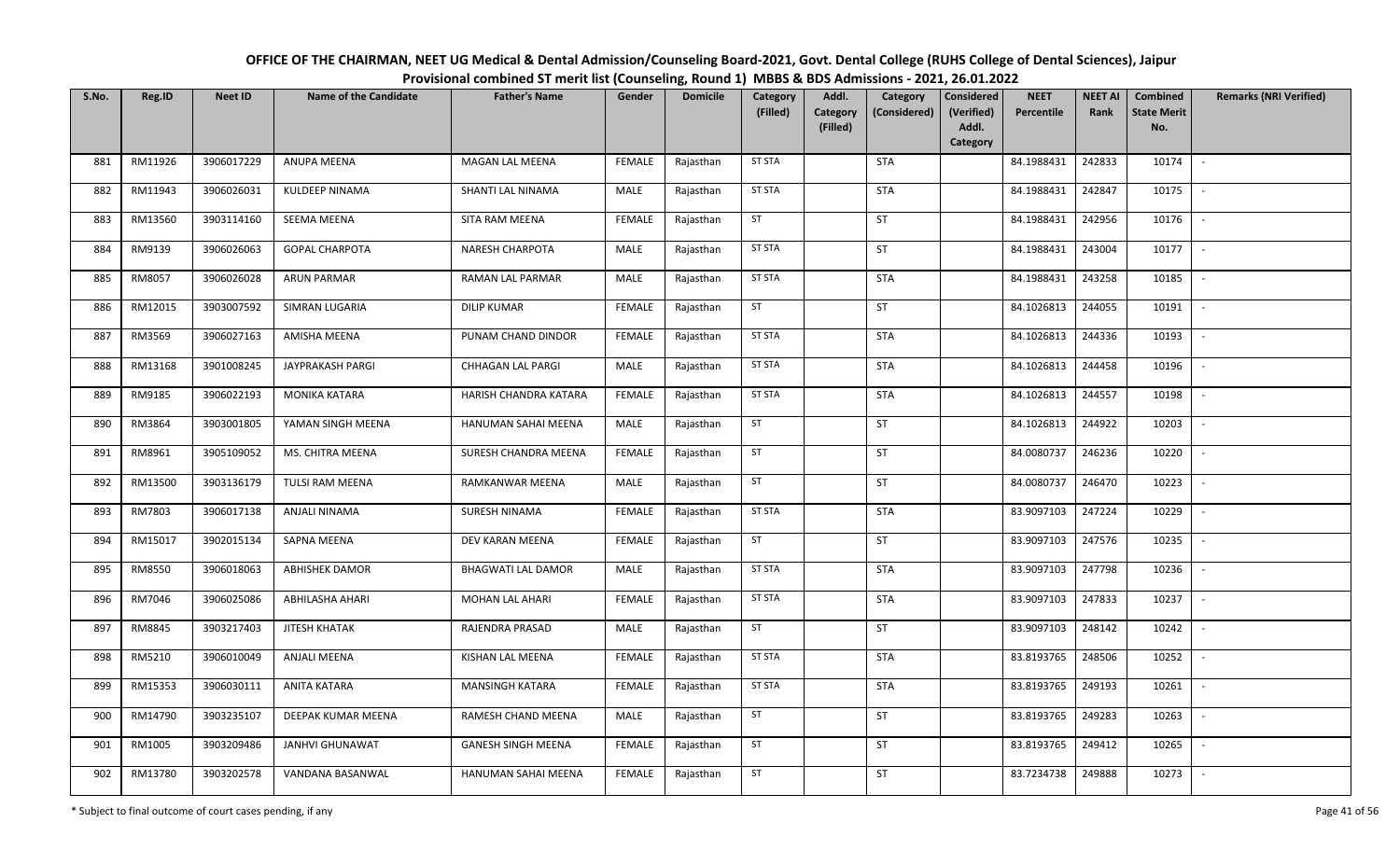| OFFICE OF THE CHAIRMAN, NEET UG Medical & Dental Admission/Counseling Board-2021, Govt. Dental College (RUHS College of Dental Sciences), Jaipur |
|--------------------------------------------------------------------------------------------------------------------------------------------------|
| Provisional combined ST merit list (Counseling, Round 1) MBBS & BDS Admissions - 2021, 26.01.2022                                                |

| S.No. | Reg.ID  | <b>Neet ID</b> | <b>Name of the Candidate</b> | <b>Father's Name</b>             | Gender        | <b>Domicile</b> | Category<br>(Filled) | Addl.<br>Category<br>(Filled) | Category<br>(Considered) | Considered<br>(Verified)<br>Addl. | <b>NEET</b><br>Percentile | <b>NEET AI</b><br>Rank | Combined<br><b>State Merit</b><br>No. | <b>Remarks (NRI Verified)</b> |
|-------|---------|----------------|------------------------------|----------------------------------|---------------|-----------------|----------------------|-------------------------------|--------------------------|-----------------------------------|---------------------------|------------------------|---------------------------------------|-------------------------------|
| 903   | RM12187 | 3903108050     | <b>VINAY KUMAR MEENA</b>     | NARAYAN SAHAY MEENA              | MALE          | Rajasthan       | ST                   |                               | ST                       | Category                          | 83.7234738                | 250341                 | 10275                                 | $\sim$                        |
|       |         |                |                              |                                  |               |                 |                      |                               |                          |                                   |                           |                        |                                       |                               |
| 904   | RM11492 | 3904001359     | KAILASH MEENA                | JUNJA RAM MEENA                  | MALE          | Rajasthan       | ST                   |                               | ST                       |                                   | 83.7234738                | 250390                 | 10276                                 | $\sim$                        |
| 905   | RM10575 | 3906028078     | JAYANTILAL NINAMA            | NAGAR NINAMA                     | MALE          | Rajasthan       | <b>ST STA</b>        |                               | <b>STA</b>               |                                   | 83.6302908                | 251499                 | 10293                                 | $\overline{\phantom{a}}$      |
| 906   | RM9346  | 3906007023     | ANKESH MACHHAR               | RAMESH CHANDRA<br><b>MACHHAR</b> | MALE          | Rajasthan       | <b>ST STA</b>        |                               | STA                      |                                   | 83.6302908                | 251796                 | 10299                                 | $\overline{\phantom{a}}$      |
| 907   | RM12471 | 3905005472     | SUCHITA KODAP                | RAM BILAS MEENA                  | <b>FEMALE</b> | Rajasthan       | ST                   |                               | ST                       |                                   | 83.6302908                | 251887                 | 10302                                 | $\overline{\phantom{a}}$      |
| 908   | RM12063 | 3903007607     | <b>KIRAN MEENA</b>           | RAVEDMAL MEENA                   | <b>FEMALE</b> | Rajasthan       | ST                   |                               | ST                       |                                   | 83.6302908                | 251915                 | 10304                                 |                               |
| 909   | RM10801 | 3906022239     | <b>HEMLATA MEENA</b>         | <b>BHAGIRATH MEENA</b>           | <b>FEMALE</b> | Rajasthan       | <b>ST STA</b>        |                               | <b>STA</b>               |                                   | 83.6302908                | 251985                 | 10305                                 |                               |
| 910   | RM7961  | 3906006219     | PUSHPENDRA MEENA             | <b>SURESH MEENA</b>              | MALE          | Rajasthan       | ST                   |                               | <b>ST</b>                |                                   | 83.6302908                | 252509                 | 10313                                 | $\sim$                        |
| 911   | RM6895  | 3903214244     | <b>TANUJA MEENA</b>          | <b>BANWARI LAL MEENA</b>         | <b>FEMALE</b> | Rajasthan       | ST                   |                               | ST                       |                                   | 83.5310207                | 253738                 | 10322                                 |                               |
| 912   | RM10873 | 1207001058     | MANISHA KUMARI MEENA         | JAGDISH PRASAD MEENA             | <b>FEMALE</b> | Rajasthan       | ST                   |                               | <b>ST</b>                |                                   | 83.431427                 | 254684                 | 10334                                 | $\overline{\phantom{a}}$      |
| 913   | RM6454  | 3903227274     | AKANKSHA MEENA               | <b>GIRDHARI LAL MEENA</b>        | <b>FEMALE</b> | Rajasthan       | ST                   |                               | ST                       |                                   | 83.3388267                | 256203                 | 10347                                 |                               |
| 914   | RM13765 | 3903112337     | PAYAL MEENA                  | KANU RAM MEENA                   | <b>FEMALE</b> | Rajasthan       | ST                   |                               | <b>ST</b>                |                                   | 83.2470036                | 257406                 | 10362                                 | $\sim$                        |
| 915   | RM13412 | 3902023089     | VISHV KARMA MEENA            | KAILASH CHAND MEENA              | MALE          | Rajasthan       | ST                   |                               | ST                       |                                   | 83.2470036                | 257645                 | 10364                                 |                               |
| 916   | RM2431  | 3002015061     | AAKANKSHA MEENA              | <b>RANBEER SINGH</b>             | <b>FEMALE</b> | Rajasthan       | ST                   |                               | <b>ST</b>                |                                   | 83.2470036                | 257803                 | 10368                                 | $\sim$                        |
| 917   | RM10986 | 3903009283     | AKANSHA MEENA                | <b>VIJAY SINGH MEENA</b>         | <b>FEMALE</b> | Rajasthan       | ST                   |                               | ST                       |                                   | 83.152914                 | 258942                 | 10381                                 | $\sim$                        |
| 918   | RM15643 | 3903206583     | <b>GARIMA BISWAL</b>         | PRADEEP BISWAL                   | <b>FEMALE</b> | Rajasthan       | ST                   |                               | <b>ST</b>                |                                   | 83.152914                 | 259770                 | 10388                                 | $\sim$                        |
| 919   | RM15309 | 3903206363     | AKSHITA NAHARLA              | YOGRAJ MEENA                     | <b>FEMALE</b> | Rajasthan       | ST                   |                               | ST                       |                                   | 83.152914                 | 259970                 | 10394                                 | $\overline{\phantom{a}}$      |
| 920   | RM1685  | 3903203159     | ADITYA MEENA                 | RAMDAYAL MEENA                   | MALE          | Rajasthan       | ST                   |                               | ST                       |                                   | 83.152914                 | 260078                 | 10395                                 |                               |
| 921   | RM1156  | 3903209552     | SHUBHANGI GOYADI             | <b>VIJAY KUMAR MEENA</b>         | <b>FEMALE</b> | Rajasthan       | ST                   |                               | ST                       |                                   | 83.0541621                | 261609                 | 10410                                 |                               |
| 922   | RM3721  | 3905020125     | <b>CHELSI MEENA</b>          | SHANTI LAL MEENA                 | <b>FEMALE</b> | Rajasthan       | ST                   |                               | ST                       |                                   | 82.9467976                | 261755                 | 10412                                 |                               |
| 923   | RM14477 | 3906030088     | <b>VIKAS DAMOR</b>           | NATHULAL DAMOR                   | MALE          | Rajasthan       | <b>ST STA</b>        |                               | <b>STA</b>               |                                   | 82.9467976                | 262205                 | 10414                                 | $\sim$                        |
| 924   | RM6311  | 3901008047     | SHREYANSH MEENA              | DHARAM SINGH MEENA               | <b>MALE</b>   | Rajasthan       | ST                   |                               | ST                       |                                   | 82.9467976                | 262900                 | 10419                                 |                               |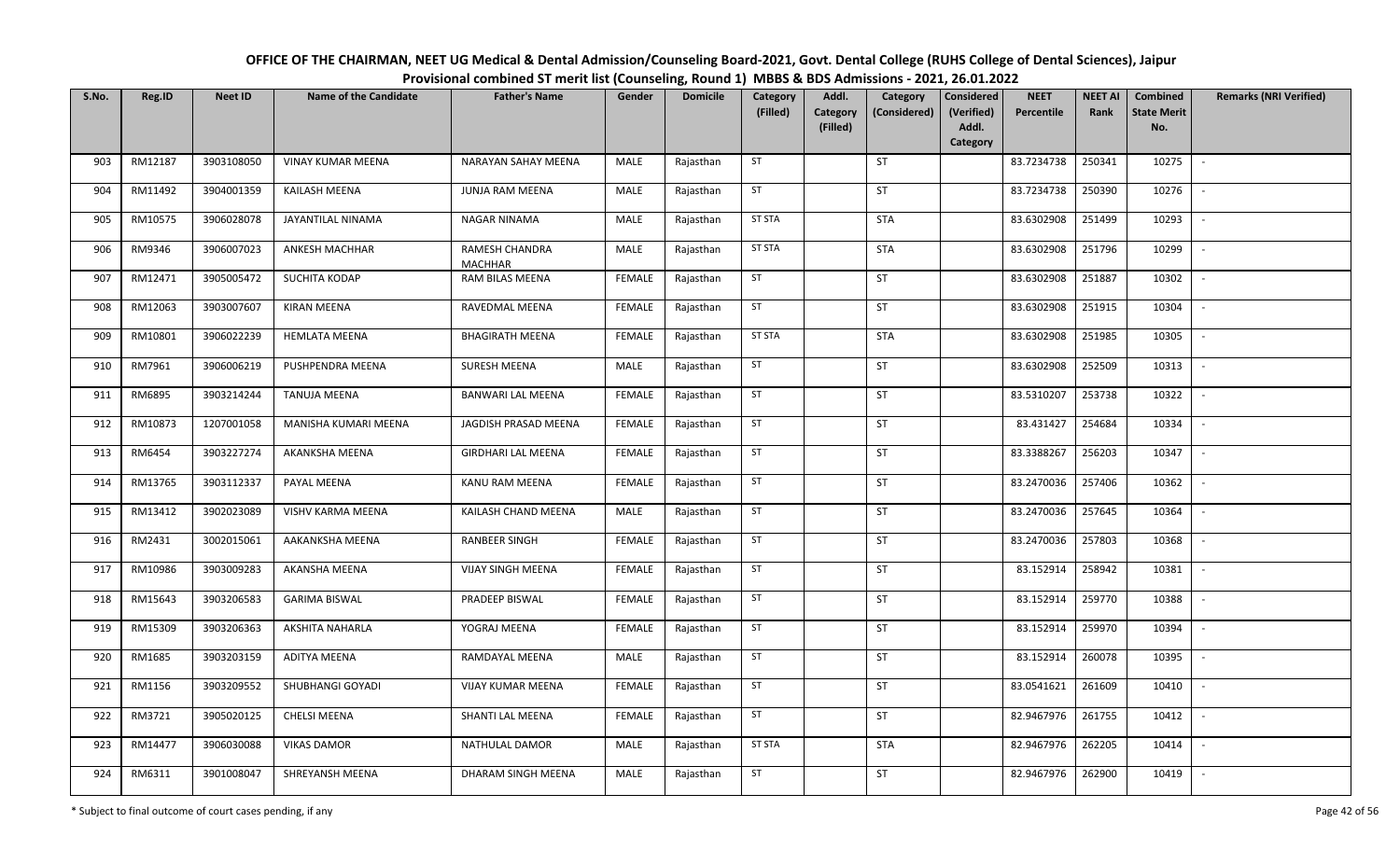| OFFICE OF THE CHAIRMAN, NEET UG Medical & Dental Admission/Counseling Board-2021, Govt. Dental College (RUHS College of Dental Sciences), Jaipur |
|--------------------------------------------------------------------------------------------------------------------------------------------------|
| Provisional combined ST merit list (Counseling, Round 1) MBBS & BDS Admissions - 2021, 26.01.2022                                                |

| S.No. | Reg.ID  | <b>Neet ID</b> | <b>Name of the Candidate</b> | <b>Father's Name</b>       | Gender        | <b>Domicile</b> | Category<br>(Filled) | Addl.<br>Category | Category<br>(Considered) | <b>Considered</b><br>(Verified) | <b>NEET</b><br>Percentile | <b>NEET AI</b><br>Rank | Combined<br><b>State Merit</b> | <b>Remarks (NRI Verified)</b> |
|-------|---------|----------------|------------------------------|----------------------------|---------------|-----------------|----------------------|-------------------|--------------------------|---------------------------------|---------------------------|------------------------|--------------------------------|-------------------------------|
|       |         |                |                              |                            |               |                 |                      | (Filled)          |                          | Addl.                           |                           |                        | No.                            |                               |
|       |         |                |                              |                            |               |                 | ST                   |                   | ST                       | Category                        |                           |                        |                                |                               |
| 925   | RM10413 | 3905120038     | ARCHANA KUMARI MEENA         | SHYAM LAL MEENA            | FEMALE        | Rajasthan       |                      |                   |                          |                                 | 82.8467505                | 263534                 | 10423                          | $\sim$                        |
| 926   | RM14310 | 3903005638     | <b>MAYANK MEENA</b>          | SHIV KUMAR MEENA           | MALE          | Rajasthan       | ST                   |                   | ST                       |                                 | 82.8467505                | 263685                 | 10425                          | $\sim$                        |
| 927   | RM8336  | 3906030154     | <b>SUNIL CHAREL</b>          | TITU CHAREL                | MALE          | Rajasthan       | <b>ST STA</b>        |                   | ST                       |                                 | 82.7511068                | 265695                 | 10454                          | $\mathbb{L}$                  |
| 928   | RM4173  | 4408105021     | CHANDRA PRAKASH MEENA        | <b>NANDRAM MEENA</b>       | MALE          | Rajasthan       | ST                   |                   | ST                       |                                 | 82.7511068                | 265898                 | 10457                          | $\sim$                        |
| 929   | RM1825  | 3903002131     | <b>ABHINAV MEENA</b>         | RAMESH CHANDRA MEENA       | MALE          | Rajasthan       | ST                   |                   | ST                       |                                 | 82.6513188                | 266735                 | 10467                          | $\sim$                        |
| 930   | RM12718 | 3903009635     | <b>KARTIK MEENA</b>          | MAHESH KUMAR               | MALE          | Rajasthan       | ST                   |                   | ST                       |                                 | 82.6513188                | 266991                 | 10468                          | $\sim$                        |
| 931   | RM15356 | 3903017391     | <b>NEHA MEENA</b>            | <b>GOURI SHANKAR MEENA</b> | <b>FEMALE</b> | Rajasthan       | ST                   |                   | ST                       |                                 | 82.6513188                | 267170                 | 10473                          | $\sim$                        |
| 932   | RM11558 | 3903112418     | <b>AARTI MEENA</b>           | <b>BABULAL MEENA</b>       | <b>FEMALE</b> | Rajasthan       | ST                   |                   | ST                       |                                 | 82.6513188                | 267214                 | 10474                          | $\sim$                        |
| 933   | RM7875  | 3903004363     | PRASHANT KUMAR MEENA         | <b>GHANSHYAM MEENA</b>     | MALE          | Rajasthan       | ST                   |                   | ST                       |                                 | 82.5499766                | 268207                 | 10485                          | $\mathbb{L}$                  |
| 934   | RM11688 | 3903030258     | AKSHAY KUMAR MEENA           | ANGAD RAM MEENA            | MALE          | Rajasthan       | ST                   |                   | ST                       |                                 | 82.5499766                | 268823                 | 10493                          | $\sim$                        |
| 935   | RM13971 | 3903109177     | ANKITA MEENA                 | DWARIKA PRASAD MEENA       | <b>FEMALE</b> | Rajasthan       | ST                   |                   | ST                       |                                 | 82.5499766                | 269172                 | 10496                          | $\sim$                        |
| 936   | RM14830 | 4301007206     | AKASH MEENA                  | RAGHUVEER SINGH MEENA      | MALE          | Rajasthan       | ST                   | WPP, WPP8         | <b>ST</b>                |                                 | 82.4486344                | 269814                 | 10505                          | $\sim$                        |
| 937   | RM7910  | 3905116005     | KALPANA KUMARI MEENA         | SHER SINGH                 | <b>FEMALE</b> | Rajasthan       | ST                   |                   | ST                       |                                 | 82.4486344                | 270041                 | 10508                          | $\sim$                        |
| 938   | RM2938  | 3906030076     | PRIYANKA MEENA               | DHIRAJMAL MEENA            | <b>FEMALE</b> | Rajasthan       | <b>ST STA</b>        |                   | <b>STA</b>               |                                 | 82.4486344                | 270131                 | 10510                          | $\sim$                        |
| 939   | RM4460  | 3903101637     | <b>AMIT LAKHNOTA</b>         | <b>OMPRAKASH MEENA</b>     | MALE          | Rajasthan       | ST                   |                   | ST                       |                                 | 82.4486344                | 270885                 | 10515                          | $\mathbb{L}$                  |
| 940   | RM12160 | 3906010072     | SHAILENDRA ROAT              | <b>MAGAN LAL ROAT</b>      | MALE          | Rajasthan       | <b>ST STA</b>        |                   | <b>STA</b>               |                                 | 82.3465799                | 272595                 | 10531                          | $\sim$                        |
| 941   | RM10113 | 3903102528     | SOMYA MEENA                  | PRAHLAD MEENA              | <b>FEMALE</b> | Rajasthan       | ST                   |                   | ST                       |                                 | 82.2471156                | 273021                 | 10533                          | $\sim$                        |
| 942   | RM13469 | 3905124107     | <b>ARVINA MEENA</b>          | <b>KALURAM MEENA</b>       | <b>FEMALE</b> | Rajasthan       | <b>ST STA</b>        |                   | <b>STA</b>               |                                 | 82.1499178                | 274674                 | 10548                          | $\sim$                        |
| 943   | RM14055 | 3905106026     | DHEERAJ KUMAR MINA           | RAM DAYAL MINA             | MALE          | Rajasthan       | ST                   |                   | ST                       |                                 | 82.1499178                | 274886                 | 10551                          | $\sim$                        |
| 944   | RM11275 | 3903207723     | DHANISHTHA GOVLI             | RAMJI LAL MEENA            | <b>FEMALE</b> | Rajasthan       | ST                   |                   | ST                       |                                 | 82.1499178                | 275064                 | 10552                          | $\sim$                        |
| 945   | RM9029  | 3906002704     | <b>KIRAN BHABHOR</b>         | VALU SINGH                 | <b>FEMALE</b> | Rajasthan       | <b>ST STA</b>        |                   | <b>STA</b>               |                                 | 82.050842                 | 275866                 | 10561                          | $\sim$                        |
| 946   | RM6735  | 3905010224     | <b>HARSHIT MEENA</b>         | <b>BRIJ RAJ MEENA</b>      | MALE          | Rajasthan       | <b>ST</b>            |                   | ST                       |                                 | 82.050842                 | 276580                 | 10566                          | $\sim$                        |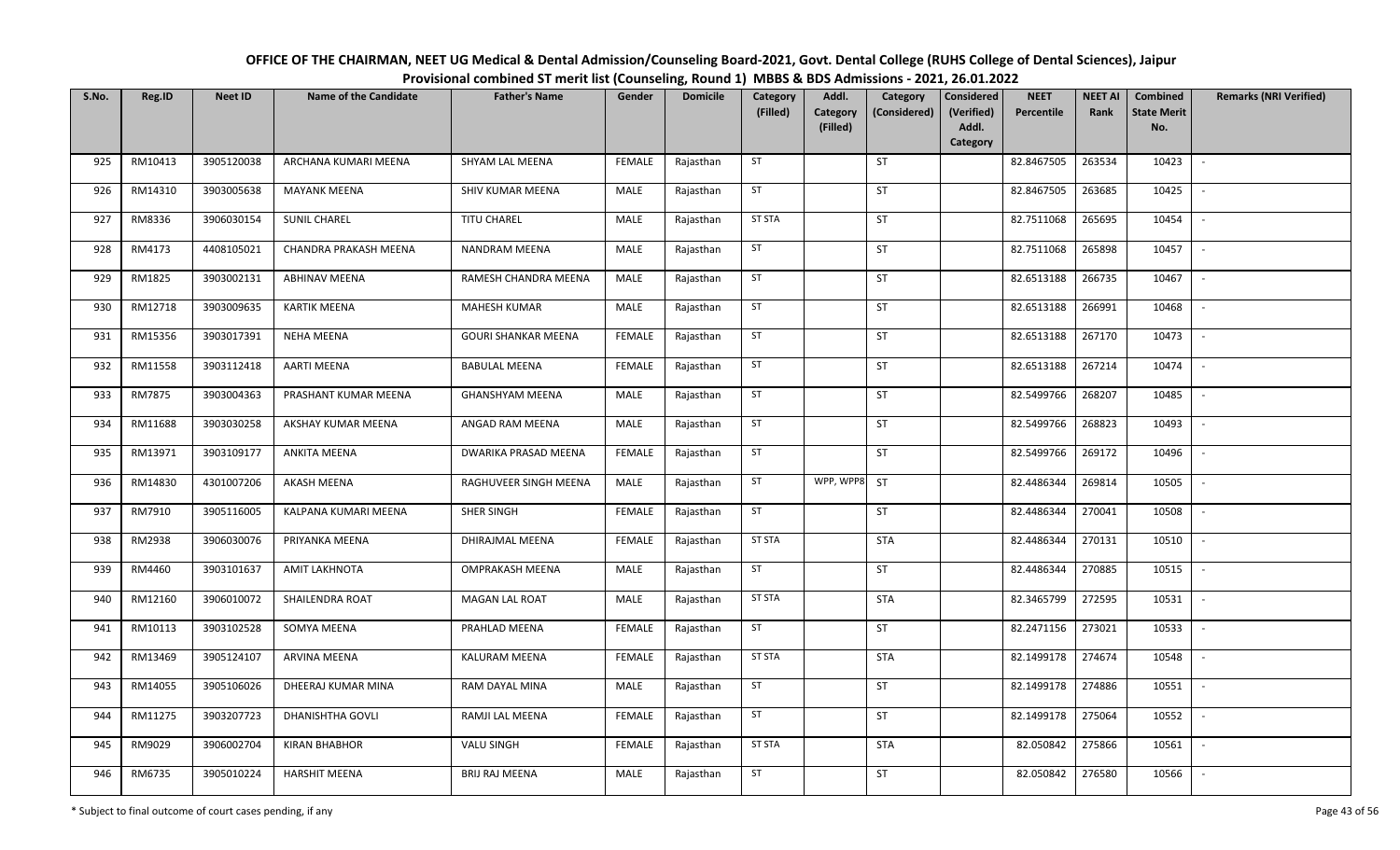| OFFICE OF THE CHAIRMAN, NEET UG Medical & Dental Admission/Counseling Board-2021, Govt. Dental College (RUHS College of Dental Sciences), Jaipur |
|--------------------------------------------------------------------------------------------------------------------------------------------------|
| Provisional combined ST merit list (Counseling, Round 1) MBBS & BDS Admissions - 2021, 26.01.2022                                                |

| S.No. | Reg.ID  | <b>Neet ID</b> | <b>Name of the Candidate</b> | <b>Father's Name</b>   | Gender        | <b>Domicile</b> | Category<br>(Filled) | Addl.<br>Category<br>(Filled) | Category<br>(Considered) | <b>Considered</b><br>(Verified)<br>Addl.<br>Category | <b>NEET</b><br>Percentile | <b>NEET AI</b><br>Rank | Combined<br><b>State Merit</b><br>No. | <b>Remarks (NRI Verified)</b> |
|-------|---------|----------------|------------------------------|------------------------|---------------|-----------------|----------------------|-------------------------------|--------------------------|------------------------------------------------------|---------------------------|------------------------|---------------------------------------|-------------------------------|
| 947   | RM4246  | 3904003340     | PRIYANKA MEENA               | <b>BINJA RAM</b>       | <b>FEMALE</b> | Rajasthan       | ST                   |                               | <b>ST</b>                |                                                      | 82.050842                 | 276592                 | 10567                                 | $\sim$                        |
| 948   | RM1473  | 3903212351     | KHAGESH MEENA                | MAHENDRA KUMAR MEENA   | MALE          | Rajasthan       | ST                   |                               | <b>ST</b>                |                                                      | 82.050842                 | 277055                 | 10574                                 | $\sim$                        |
| 949   | RM10077 | 3905108322     | PRIYANKA MEENA               | DINESH KUMAR MEENA     | <b>FEMALE</b> | Rajasthan       | ST                   |                               | <b>ST</b>                |                                                      | 81.9421825                | 277471                 | 10581                                 | $\sim$                        |
| 950   | RM13478 | 3905004524     | POOJA MEENA                  | PRAHLAD KUMAR MEENA    | <b>FEMALE</b> | Rajasthan       | ST                   |                               | <b>ST</b>                |                                                      | 81.9421825                | 277544                 | 10582                                 | $\mathbb{L}$                  |
| 951   | RM7194  | 3903138208     | AJAY MEENA                   | <b>BHAGIRATH MEENA</b> | MALE          | Rajasthan       | ST                   |                               | <b>ST</b>                |                                                      | 81.8419412                | 279341                 | 10599                                 | $\sim$                        |
| 952   | RM10300 | 3903216297     | RANJANA MEENA                | ASHOK KUMAR MEENA      | <b>FEMALE</b> | Rajasthan       | ST                   |                               | ST                       |                                                      | 81.7481106                | 280661                 | 10611                                 | $\sim$                        |
| 953   | RM2206  | 3903102230     | MUDRIKA JAKIYAWAL            | KAJOD MAL MEENA        | <b>FEMALE</b> | Rajasthan       | ST                   |                               | ST                       |                                                      | 81.7481106                | 281033                 | 10612                                 | $\sim$                        |
| 954   | RM6461  | 3903201161     | <b>HANSIKA PAKAD</b>         | HARET LAL MEENA        | <b>FEMALE</b> | Rajasthan       | ST                   |                               | ST                       |                                                      | 81.7481106                | 281664                 | 10617                                 | $\sim$                        |
| 955   | RM5891  | 3906019229     | PRAVIN MAIDA                 | <b>BADROO MAIDA</b>    | MALE          | Rajasthan       | ST STA               |                               | <b>STA</b>               |                                                      | 81.6498767                | 282270                 | 10623                                 |                               |
| 956   | RM12797 | 3003014157     | <b>NANDINI MEENA</b>         | SHANKARLAL MEENA       | <b>FEMALE</b> | Rajasthan       | ST STA               |                               | ST                       |                                                      | 81.5506714                | 283457                 | 10636                                 | $\sim$                        |
| 957   | RM14921 | 3905101005     | <b>BHUMIKA MEENA</b>         | <b>BLMEENA</b>         | FEMALE        | Rajasthan       | ST                   |                               | ST                       |                                                      | 81.5506714                | 284231                 | 10644                                 | $\sim$                        |
| 958   | RM8760  | 3903042147     | JYOTI MEENA                  | <b>SUKHRAM MEENA</b>   | <b>FEMALE</b> | Rajasthan       | ST                   |                               | <b>ST</b>                |                                                      | 81.5506714                | 284278                 | 10647                                 | $\sim$                        |
| 959   | RM6106  | 3903001032     | <b>ANKIT KUMAR</b>           | SUBHASH CHAND MINA     | MALE          | Rajasthan       | ST                   |                               | <b>ST</b>                |                                                      | 81.5506714                | 284288                 | 10650                                 |                               |
| 960   | RM5355  | 3905118150     | ASHISH KUMAR MEENA           | NARSI LAL MEENA        | MALE          | Rajasthan       | ST                   |                               | <b>ST</b>                |                                                      | 81.5506714                | 284385                 | 10652                                 | $\sim$                        |
| 961   | RM11508 | 3903102562     | <b>VINITA MEENA</b>          | RAJULAL MEENA          | <b>FEMALE</b> | Rajasthan       | ST                   |                               | <b>ST</b>                |                                                      | 81.3361368                | 286811                 | 10685                                 |                               |
| 962   | RM14757 | 3905007109     | YASH KUMAR MEENA             | RAMRAJ MEENA           | MALE          | Rajasthan       | ST                   |                               | <b>ST</b>                |                                                      | 81.3361368                | 286858                 | 10686                                 | $\sim$                        |
| 963   | RM13891 | 3906001728     | <b>MAMTA BHIL</b>            | <b>MANGI LAL</b>       | <b>FEMALE</b> | Rajasthan       | ST                   |                               | <b>ST</b>                |                                                      | 81.3361368                | 287064                 | 10688                                 | $\overline{\phantom{a}}$      |
| 964   | RM15385 | 3903103129     | <b>MEENAL SEVRA</b>          | LEELA RAM MEENA        | <b>FEMALE</b> | Rajasthan       | ST                   |                               | <b>ST</b>                |                                                      | 81.3361368                | 287285                 | 10692                                 | $\sim$                        |
| 965   | RM11890 | 3906009047     | SOURABH KUMAR DAMOR          | RAMESH CHANDRA DAMOR   | MALE          | Rajasthan       | <b>ST STA</b>        |                               | <b>STA</b>               |                                                      | 81.3361368                | 288075                 | 10700                                 | $\sim$                        |
| 966   | RM10291 | 2001317119     | <b>RUBY MEENA</b>            | PARDEEP KR             | <b>FEMALE</b> | Rajasthan       | ST                   |                               | <b>ST</b>                |                                                      | 81.2308445                | 289183                 | 10711                                 | $\sim$                        |
| 967   | RM6937  | 3903102797     | APSARA SIHARA                | MUNSHI LAL SIHARA      | <b>FEMALE</b> | Rajasthan       | ST                   |                               | ST                       |                                                      | 81.125099                 | 290501                 | 10729                                 | $\sim$                        |
| 968   | RM1178  | 3903009411     | <b>GAURAV MEENA</b>          | RAM NARESH MEENA       | MALE          | Rajasthan       | ST                   |                               | ST                       |                                                      | 81.125099                 | 290972                 | 10732                                 |                               |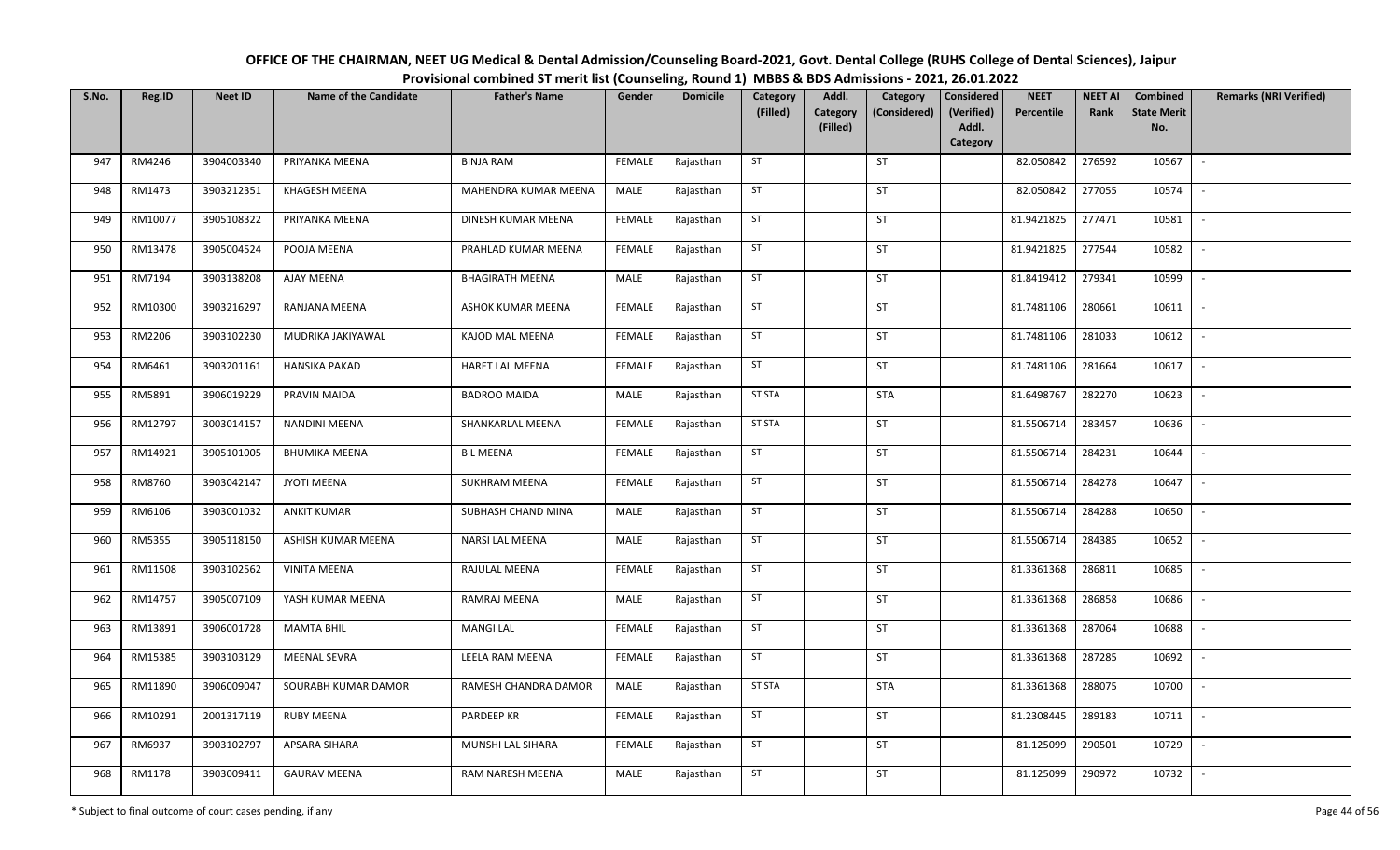| OFFICE OF THE CHAIRMAN, NEET UG Medical & Dental Admission/Counseling Board-2021, Govt. Dental College (RUHS College of Dental Sciences), Jaipur |
|--------------------------------------------------------------------------------------------------------------------------------------------------|
| Provisional combined ST merit list (Counseling, Round 1) MBBS & BDS Admissions - 2021, 26.01.2022                                                |

| S.No. | Reg.ID  | <b>Neet ID</b> | <b>Name of the Candidate</b> | <b>Father's Name</b>                    | Gender        | <b>Domicile</b> | Category<br>(Filled) | Addl.<br>Category | Category<br>(Considered) | Considered<br>(Verified) | <b>NEET</b><br>Percentile | <b>NEET AI</b><br>Rank | Combined<br><b>State Merit</b> | <b>Remarks (NRI Verified)</b> |
|-------|---------|----------------|------------------------------|-----------------------------------------|---------------|-----------------|----------------------|-------------------|--------------------------|--------------------------|---------------------------|------------------------|--------------------------------|-------------------------------|
|       |         |                |                              |                                         |               |                 |                      | (Filled)          |                          | Addl.<br>Category        |                           |                        | No.                            |                               |
| 969   | RM13866 | 3903022258     | NISHITA MEENA                | <b>TANAK MAL MEENA</b>                  | <b>FEMALE</b> | Rajasthan       | ST                   |                   | ST                       |                          | 81.125099                 | 291075                 | 10734                          | $\sim$                        |
| 970   | RM14417 | 3905009125     | <b>NIKITA KODAP</b>          | HANSRAJ MEENA                           | <b>FEMALE</b> | Rajasthan       | ST                   |                   | ST                       |                          | 81.0217494                | 291866                 | 10742                          | $\sim$                        |
| 971   | RM11551 | 3905005026     | SONIA MINA                   | <b>RAM KISHOR MINA</b>                  | <b>FEMALE</b> | Rajasthan       | ST                   |                   | <b>ST</b>                |                          | 81.0217494                | 292568                 | 10752                          | $\sim$                        |
| 972   | RM3356  | 3903011138     | <b>RAKESH MEENA</b>          | <b>GORDHAN MEENA</b>                    | MALE          | Rajasthan       | ST                   |                   | ST                       |                          | 80.8120067                | 295172                 | 10779                          | $\sim$                        |
| 973   | RM13948 | 3901004259     | NAVNEET SINGH MEENA          | MAHAVEER PRASAD MEENA                   | MALE          | Rajasthan       | ST                   |                   | <b>ST</b>                |                          | 80.8120067                | 295252                 | 10780                          | $\sim$                        |
| 974   | RM2570  | 2001201442     | RUPALI MEENA                 | DHARMESH KUMAR MEENA                    | <b>FEMALE</b> | Rajasthan       | ST                   |                   | ST                       |                          | 80.8120067                | 295408                 | 10782                          | $\sim$                        |
| 975   | RM14990 | 3906001527     | <b>CHHAYANK DODIYAR</b>      | NAR SINGH DODIYAR                       | MALE          | Rajasthan       | <b>ST STA</b>        |                   | ST                       |                          | 80.8120067                | 295988                 | 10793                          | $\overline{\phantom{a}}$      |
| 976   | RM3418  | 3906004260     | PRANJAL ROAT                 | RAMCHANDRA ROAT                         | MALE          | Rajasthan       | <b>ST STA</b>        |                   | ST                       |                          | 80.7086571                | 296638                 | 10804                          | $\sim$                        |
| 977   | RM12576 | 3903105401     | <b>KOMAL MEENA</b>           | RAJENDRA KUMAR MEENA                    | <b>FEMALE</b> | Rajasthan       | ST                   |                   | ST                       |                          | 80.7086571                | 296894                 | 10807                          | $\overline{\phantom{a}}$      |
| 978   | RM15230 | 3902001464     | SANDHYA MEENA                | BHAWANI SINGH MEENA                     | <b>FEMALE</b> | Rajasthan       | ST                   |                   | ST                       |                          | 80.7086571                | 297127                 | 10811                          | $\sim$                        |
| 979   | RM4577  | 3903116028     | <b>AJAY MINA</b>             | <b>BABU LAL MINA</b>                    | MALE          | Rajasthan       | ST                   |                   | ST                       |                          | 80.7086571                | 297373                 | 10814                          | $\sim$                        |
| 980   | RM8258  | 3906003334     | NILESH KUMAR AMLIYAR         | JOTA LAL AMLIYAR                        | MALE          | Rajasthan       | ST                   |                   | <b>ST</b>                |                          | 80.608092                 | 298005                 | 10817                          | $\sim$                        |
| 981   | RM15304 | 3903208592     | SHIV KUMAR MEENA             | SHRINIWAS MEENA                         | MALE          | Rajasthan       | ST                   |                   | ST                       |                          | 80.608092                 | 298186                 | 10818                          | $\sim$                        |
| 982   | RM11358 | 3906016164     | NEELAM CHARPOTA              | PRABHULAL CHARPOTA                      | <b>FEMALE</b> | Rajasthan       | ST STA               |                   | ST                       |                          | 80.4969717                | 299599                 | 10831                          | $\sim$                        |
| 983   | RM12244 | 3906017156     | <b>HARSHITA PARMAR</b>       | SHANTI LAL PARMAR                       | <b>FEMALE</b> | Rajasthan       | <b>ST STA</b>        |                   | <b>STA</b>               |                          | 80.4969717                | 299875                 | 10833                          | $\sim$                        |
| 984   | RM15728 | 3906001157     | <b>GIRISH DUNGRI</b>         | LALU RAM DUNGRI                         | MALE          | Rajasthan       | <b>ST STA</b>        |                   | <b>STA</b>               |                          | 80.4969717                | 300598                 | 10842                          | $\sim$                        |
| 985   | RM14352 | 3906006161     | <b>NEHA BHAGORA</b>          | <b>HEMENDRA KUMAR</b><br><b>BHAGORA</b> | <b>FEMALE</b> | Rajasthan       | <b>ST STA</b>        |                   | <b>STA</b>               |                          | 80.383067                 | 301614                 | 10854                          | $\blacksquare$                |
| 986   | RM2543  | 3906002686     | <b>VIJAY ROAT</b>            | <b>KANTILAL ROAT</b>                    | MALE          | Rajasthan       | ST STA               |                   | <b>ST</b>                |                          | 80.383067                 | 301755                 | 10856                          | $\sim$                        |
| 987   | RM3033  | 3903103178     | <b>HITESH MEENA</b>          | RAMVILAS MEENA                          | MALE          | Rajasthan       | ST                   |                   | ST                       |                          | 80.383067                 | 302419                 | 10866                          | $\sim$                        |
| 988   | RM14437 | 3906021070     | ANJALI KATARA                | <b>RAKESH KATARA</b>                    | <b>FEMALE</b> | Rajasthan       | <b>ST STA</b>        |                   | <b>ST</b>                |                          | 80.175785                 | 305105                 | 10897                          | $\sim$                        |
| 989   | RM4347  | 3903106323     | <b>BHAWANA MINA</b>          | HARI SINGH MEENA                        | <b>FEMALE</b> | Rajasthan       | <b>ST</b>            |                   | ST                       |                          | 80.0697157                | 306755                 | 10913                          | $\sim$                        |
| 990   | RM8232  | 3906001837     | SAKSHI GHOGRA                | OM PRAKASH GHOGRA                       | FEMALE        | Rajasthan       | ST                   |                   | ST                       |                          | 79.9635816                | 307886                 | 10922                          |                               |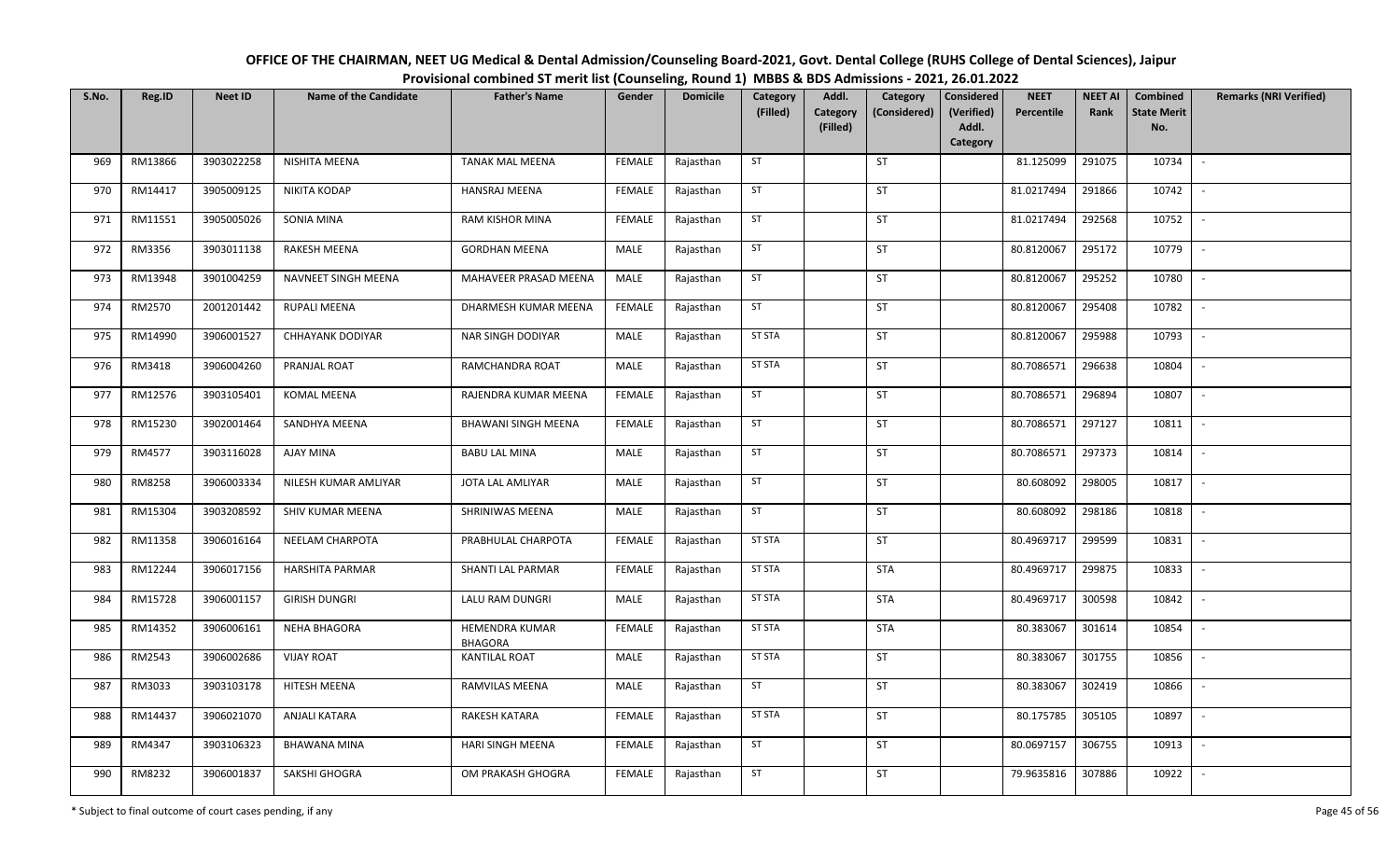| OFFICE OF THE CHAIRMAN, NEET UG Medical & Dental Admission/Counseling Board-2021, Govt. Dental College (RUHS College of Dental Sciences), Jaipur |
|--------------------------------------------------------------------------------------------------------------------------------------------------|
| Provisional combined ST merit list (Counseling, Round 1) MBBS & BDS Admissions - 2021, 26.01.2022                                                |

| S.No. | Reg.ID  | <b>Neet ID</b> | <b>Name of the Candidate</b> | <b>Father's Name</b>      | Gender        | <b>Domicile</b> | Category<br>(Filled) | Addl.<br><b>Category</b><br>(Filled) | Category<br>(Considered) | <b>Considered</b><br>(Verified)<br>Addl. | <b>NEET</b><br>Percentile | <b>NEET AI</b><br>Rank | Combined<br><b>State Merit</b><br>No. | <b>Remarks (NRI Verified)</b> |
|-------|---------|----------------|------------------------------|---------------------------|---------------|-----------------|----------------------|--------------------------------------|--------------------------|------------------------------------------|---------------------------|------------------------|---------------------------------------|-------------------------------|
|       |         |                |                              |                           |               |                 |                      |                                      |                          | Category                                 |                           |                        |                                       |                               |
| 991   | RM13841 | 3903219152     | <b>SUNITA MEENA</b>          | LALLU LAL MEENA           | <b>FEMALE</b> | Rajasthan       | ST                   |                                      | ST                       |                                          | 79.9635816                | 308479                 | 10930                                 | $\sim$                        |
| 992   | RM6645  | 3906009154     | <b>BHUMIKA DAMOR</b>         | <b>KANTI LAL DAMOR</b>    | <b>FEMALE</b> | Rajasthan       | <b>ST STA</b>        |                                      | <b>STA</b>               |                                          | 79.7278072                | 311327                 | 10952                                 | $\overline{\phantom{a}}$      |
| 993   | RM9413  | 3906001559     | MANSVINI MAIDA               | <b>KANHING MAIDA</b>      | <b>FEMALE</b> | Rajasthan       | <b>ST STA</b>        |                                      | <b>STA</b>               |                                          | 79.7278072                | 311342                 | 10953                                 | $\sim$                        |
| 994   | RM13230 | 3906005159     | NIKITA BHAGORA               | SARDAR SINGH BHAGORA      | <b>FEMALE</b> | Rajasthan       | <b>ST STA</b>        |                                      | STA                      |                                          | 79.7278072                | 311715                 | 10957                                 | $\sim$                        |
| 995   | RM15078 | 3906019060     | <b>HETAL KHARADI</b>         | NARENDRA KUMAR MEENA      | <b>FEMALE</b> | Rajasthan       | <b>ST STA</b>        |                                      | <b>STA</b>               |                                          | 79.7278072                | 311975                 | 10959                                 | $\overline{\phantom{a}}$      |
| 996   | RM12144 | 3906010128     | SHEETAL KAMOL                | KAMLA SHANKAR KAMOL       | <b>FEMALE</b> | Rajasthan       | <b>ST STA</b>        |                                      | ST                       |                                          | 79.6221264                | 313137                 | 10974                                 | $\overline{\phantom{a}}$      |
| 997   | RM12355 | 3905021199     | AVIKA KODAP                  | <b>BHARATARI MEENA</b>    | <b>FEMALE</b> | Rajasthan       | ST                   |                                      | ST                       |                                          | 79.6221264                | 313390                 | 10976                                 |                               |
| 998   | RM10136 | 3906015132     | <b>KIRAN KASOTA</b>          | DINESH KUMAR KASOTA       | <b>FEMALE</b> | Rajasthan       | ST STA               |                                      | <b>STA</b>               |                                          | 79.4085631                | 316411                 | 11006                                 | $\overline{\phantom{a}}$      |
| 999   | RM13209 | 3906021193     | <b>KULDEEP MEENA</b>         | <b>GEBI LAL MEENA</b>     | MALE          | Rajasthan       | ST                   |                                      | ST                       |                                          | 79.4085631                | 316824                 | 11010                                 |                               |
| 1000  | RM7243  | 3906009238     | <b>DISHI GAMETI</b>          | HARI PRAKASH GAMETI       | <b>FEMALE</b> | Rajasthan       | <b>ST STA</b>        |                                      | <b>STA</b>               |                                          | 79.4085631                | 317374                 | 11017                                 | $\mathbb{L}$                  |
| 1001  | RM6821  | 3906002397     | <b>MUSKAN DAMOR</b>          | YASHWANT DAMOR            | <b>FEMALE</b> | Rajasthan       | <b>ST STA</b>        |                                      | <b>STA</b>               |                                          | 79.4085631                | 317381                 | 11018                                 |                               |
| 1002  | RM7153  | 3906021006     | <b>LOKESH AHARI</b>          | KAMLA SHANKAR AHARI       | MALE          | Rajasthan       | <b>ST STA</b>        |                                      | <b>STA</b>               |                                          | 79.2892837                | 318021                 | 11025                                 |                               |
| 1003  | RM15758 | 3903014055     | PRIYANSHI                    | SITA RAM MEENA            | MALE          | Rajasthan       | ST                   |                                      | ST                       |                                          | 79.2892837                | 318112                 | 11028                                 |                               |
| 1004  | RM7958  | 3906002049     | KASHISH DAMOR                | <b>DEVI LAL DAMOR</b>     | <b>FEMALE</b> | Rajasthan       | <b>ST STA</b>        |                                      | <b>STA</b>               |                                          | 79.2892837                | 318287                 | 11029                                 | $\sim$                        |
| 1005  | RM8454  | 3901008265     | <b>SUMAN MEENA</b>           | PARMESHWAR MEENA          | <b>FEMALE</b> | Rajasthan       | ST                   | WPP, WPP8                            | <b>ST</b>                |                                          | 79.2892837                | 318405                 | 11030                                 | $\sim$                        |
| 1006  | RM6847  | 3903101536     | <b>SONALI KHOKER</b>         | LALA RAM MEENA            | <b>FEMALE</b> | Rajasthan       | ST                   |                                      | ST                       |                                          | 79.2892837                | 318450                 | 11032                                 | $\sim$                        |
| 1007  | RM10151 | 3903127175     | PRIYANKA MEENA               | MAHESH KUMAR MEENA        | <b>FEMALE</b> | Rajasthan       | ST                   |                                      | ST                       |                                          | 79.2892837                | 319437                 | 11040                                 | $\sim$                        |
| 1008  | RM9944  | 3905106086     | <b>TANISHA MEENA</b>         | SATYANARAYAN MEENA        | <b>FEMALE</b> | Rajasthan       | ST                   |                                      | ST                       |                                          | 79.1831496                | 320294                 | 11047                                 | $\overline{\phantom{a}}$      |
| 1009  | RM1873  | 3903002414     | <b>KAMNA BAGDI</b>           | RAM SWAROOP MEENA         | <b>FEMALE</b> | Rajasthan       | ST                   |                                      | ST                       |                                          | 79.1831496                | 321251                 | 11057                                 |                               |
| 1010  | RM14652 | 3905020047     | PEETU MEENA                  | MUNNA LAL MEENA           | MALE          | Rajasthan       | ST                   |                                      | ST                       |                                          | 79.0748786                | 322851                 | 11069                                 |                               |
| 1011  | RM6320  | 3903102396     | <b>CHAHAT BAGDI</b>          | RAJENDRA PRASAD MEENA     | <b>FEMALE</b> | Rajasthan       | ST                   |                                      | ST                       |                                          | 79.0748786                | 322981                 | 11071                                 | $\sim$                        |
| 1012  | RM10692 | 3905019093     | SURBHI KUMARI MEENA          | <b>GANESH KUMAR MEENA</b> | FEMALE        | Rajasthan       | ST                   |                                      | ST                       |                                          | 78.9648592                | 323651                 | 11078                                 |                               |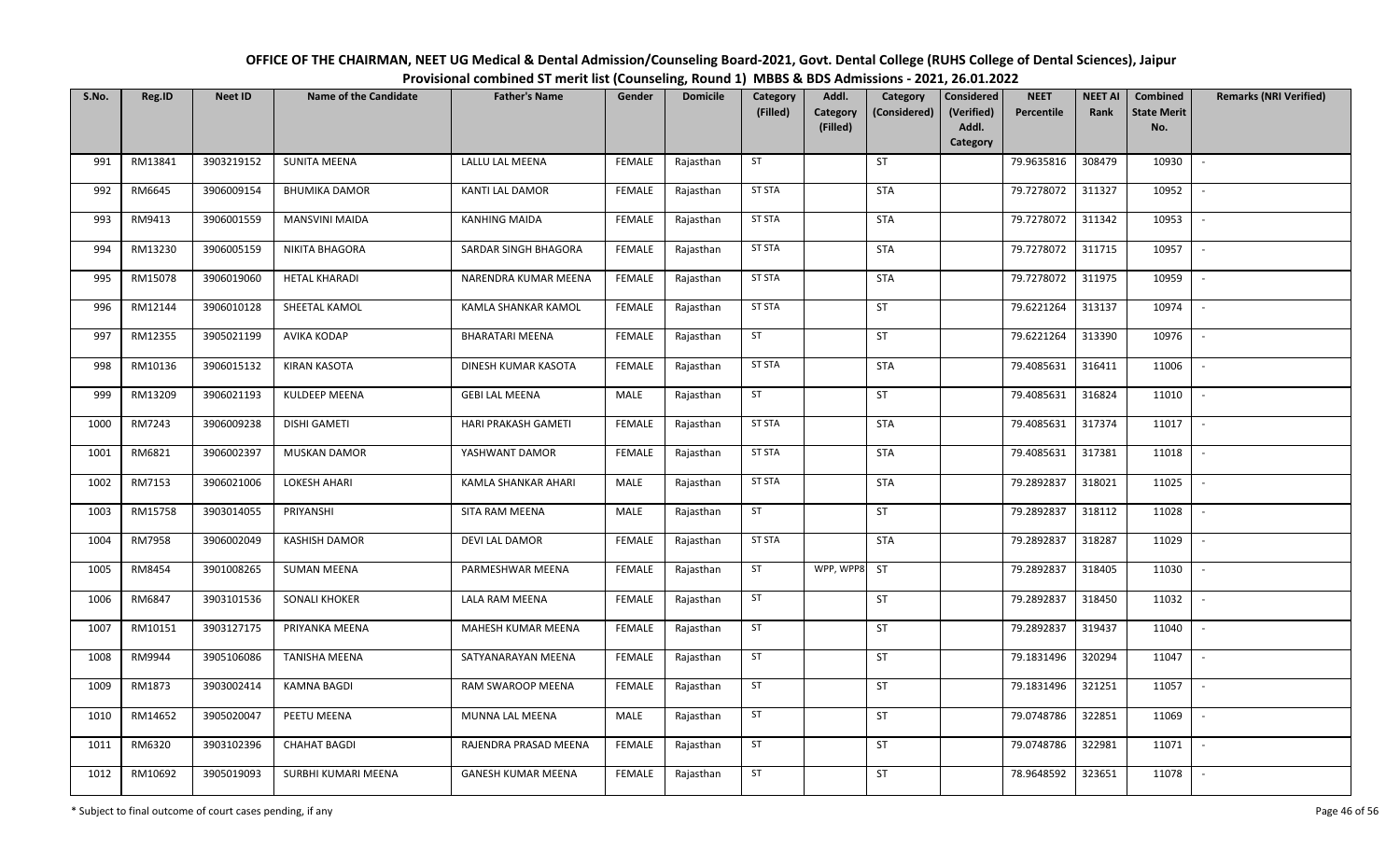| OFFICE OF THE CHAIRMAN, NEET UG Medical & Dental Admission/Counseling Board-2021, Govt. Dental College (RUHS College of Dental Sciences), Jaipur |
|--------------------------------------------------------------------------------------------------------------------------------------------------|
| Provisional combined ST merit list (Counseling, Round 1) MBBS & BDS Admissions - 2021, 26.01.2022                                                |

| S.No. | Reg.ID  | <b>Neet ID</b> | <b>Name of the Candidate</b> | <b>Father's Name</b>        | Gender        | <b>Domicile</b> | Category<br>(Filled) | Addl.<br>Category<br>Category<br>(Considered) | <b>Considered</b><br>(Verified) | <b>NEET</b><br>Percentile | <b>NEET AI</b><br>Rank | Combined<br><b>State Merit</b> | <b>Remarks (NRI Verified)</b> |
|-------|---------|----------------|------------------------------|-----------------------------|---------------|-----------------|----------------------|-----------------------------------------------|---------------------------------|---------------------------|------------------------|--------------------------------|-------------------------------|
|       |         |                |                              |                             |               |                 |                      | (Filled)                                      | Addl.<br>Category               |                           |                        | No.                            |                               |
| 1013  | RM13698 | 3906004273     | <b>MANISHA DAMOR</b>         | JEEVA LAL MEENA             | <b>FEMALE</b> | Rajasthan       | <b>ST STA</b>        | ST                                            |                                 | 78.8559406                | 324951                 | 11090                          | $\overline{\phantom{a}}$      |
| 1014  | RM13864 | 3903201077     | PARIKSHIT MEENA              | KEDAR PRASAD MEENA          | MALE          | Rajasthan       | ST                   | <b>ST</b>                                     |                                 | 78.8559406                | 325744                 | 11102                          | $\overline{\phantom{a}}$      |
| 1015  | RM1321  | 3903002482     | PAYAL MEENA                  | RAJESH KUMAR MEENA          | <b>FEMALE</b> | Rajasthan       | ST                   | ST                                            |                                 | 78.8559406                | 326038                 | 11105                          | $\overline{\phantom{a}}$      |
| 1016  | RM3244  | 3905011098     | PRIYADARSHANI                | PUSHP DAYAL MEENA           | <b>FEMALE</b> | Rajasthan       | ST                   | ST                                            |                                 | 78.7354956                | 326575                 | 11112                          | $\overline{\phantom{a}}$      |
| 1017  | RM10425 | 3906004355     | ARUNDHATI BARIYA             | MAHESH BARIYA               | <b>FEMALE</b> | Rajasthan       | <b>ST STA</b>        | <b>STA</b>                                    |                                 | 78.7354956                | 326683                 | 11114                          | $\overline{\phantom{a}}$      |
| 1018  | RM8788  | 3903238214     | <b>APRNA MEENA</b>           | <b>HAKIM SINGH MEENA</b>    | <b>FEMALE</b> | Rajasthan       | ST                   | ST                                            |                                 | 78.7354956                | 327257                 | 11122                          |                               |
| 1019  | RM15645 | 3903203385     | KIRTI GOTHWAL                | KAILASH CHANDRA MEENA       | <b>FEMALE</b> | Rajasthan       | ST                   | ST                                            |                                 | 78.7354956                | 327412                 | 11123                          |                               |
| 1020  | RM12849 | 3901013088     | AJAY KUMAR MEENA             | <b>BANWARI LAL MEENA</b>    | <b>MALE</b>   | Rajasthan       | ST                   | ST                                            |                                 | 78.7354956                | 327468                 | 11124                          | $\sim$                        |
| 1021  | RM9407  | 3906003009     | PRANSHUL JOURWAL             | RATTI LAL MEENA             | MALE          | Rajasthan       | ST                   | ST                                            |                                 | 78.7354956                | 328217                 | 11127                          | $\overline{\phantom{a}}$      |
| 1022  | RM9918  | 3902002112     | PRACHI JHIRWAL               | SURESH KUMAR JHIRWAL        | <b>FEMALE</b> | Rajasthan       | <b>ST</b>            | <b>ST</b>                                     |                                 | 78.626318                 | 328532                 | 11131                          | $\overline{\phantom{a}}$      |
| 1023  | RM9595  | 3802001589     | RAHUL DABLA                  | SHAMSHER SINGH DABLA        | MALE          | Rajasthan       | ST                   | <b>ST</b>                                     |                                 | 78.626318                 | 329140                 | 11141                          | $\blacksquare$                |
| 1024  | RM13692 | 2001012055     | RISHITA                      | SHER SINGH MEENA            | <b>FEMALE</b> | Rajasthan       | ST                   | <b>ST</b>                                     |                                 | 78.626318                 | 329620                 | 11145                          | $\sim$                        |
| 1025  | RM9506  | 3906013129     | <b>GAURAV LIMBAT</b>         | <b>BUDH PRAKASH LIMBAT</b>  | MALE          | Rajasthan       | <b>ST STA</b>        | <b>STA</b>                                    |                                 | 78.5144207                | 331310                 | 11160                          |                               |
| 1026  | RM11296 | 3903203763     | <b>ANJANI KAROL</b>          | <b>DWARKA KAROL</b>         | <b>FEMALE</b> | Rajasthan       | ST                   | <b>ST</b>                                     |                                 | 78.4029119                | 333303                 | 11186                          | $\overline{\phantom{a}}$      |
| 1027  | RM3562  | 3906011136     | SHREEYA BHAGORA              | <b>NARAYAN BHAGORA</b>      | <b>FEMALE</b> | Rajasthan       | <b>ST STA</b>        | <b>ST</b>                                     |                                 | 78.2906261                | 333626                 | 11191                          | $\overline{\phantom{a}}$      |
| 1028  | RM1656  | 3906001540     | <b>DEVYANI DAMOR</b>         | THAVER CHAND DAMOR          | <b>FEMALE</b> | Rajasthan       | <b>ST STA</b>        | <b>STA</b>                                    |                                 | 78.2906261                | 334197                 | 11195                          | $\overline{\phantom{a}}$      |
| 1029  | RM5079  | 3905020196     | VIKAS MEENA                  | CHHOTU LAL MEENA            | MALE          | Rajasthan       | ST                   | ST                                            |                                 | 78.2906261                | 334583                 | 11199                          | $\sim$                        |
| 1030  | RM7586  | 3904101624     | VANDANA MEENA                | CHHOTE LAL MEENA            | <b>FEMALE</b> | Rajasthan       | ST                   | ST                                            |                                 | 78.2906261                | 334745                 | 11201                          | $\overline{\phantom{a}}$      |
| 1031  | RM8563  | 3903204727     | KOMAL MEENA                  | <b>HOTILAL MEENA</b>        | <b>FEMALE</b> | Rajasthan       | ST                   | <b>ST</b>                                     |                                 | 78.1654539                | 335501                 | 11206                          |                               |
| 1032  | RM6136  | 3905104076     | BHAVYA KUMARI MEENA          | LEKHRAJ MEENA               | <b>FEMALE</b> | Rajasthan       | ST                   | ST                                            |                                 | 78.1654539                | 336119                 | 11212                          |                               |
| 1033  | RM13447 | 3903203148     | NAVDEEP KUMAR MACHIWAL       | <b>BHOOR SINGH MACHIWAL</b> | MALE          | Rajasthan       | ST                   | ST                                            |                                 | 78.1654539                | 336802                 | 11216                          | $\overline{\phantom{a}}$      |
| 1034  | RM13540 | 3903109254     | <b>MALINI MEENA</b>          | RAJENDRA PRASAD MEENA       | FEMALE        | Rajasthan       | ST                   | ST                                            |                                 | 78.0577657                | 337777                 | 11222                          | $\overline{\phantom{a}}$      |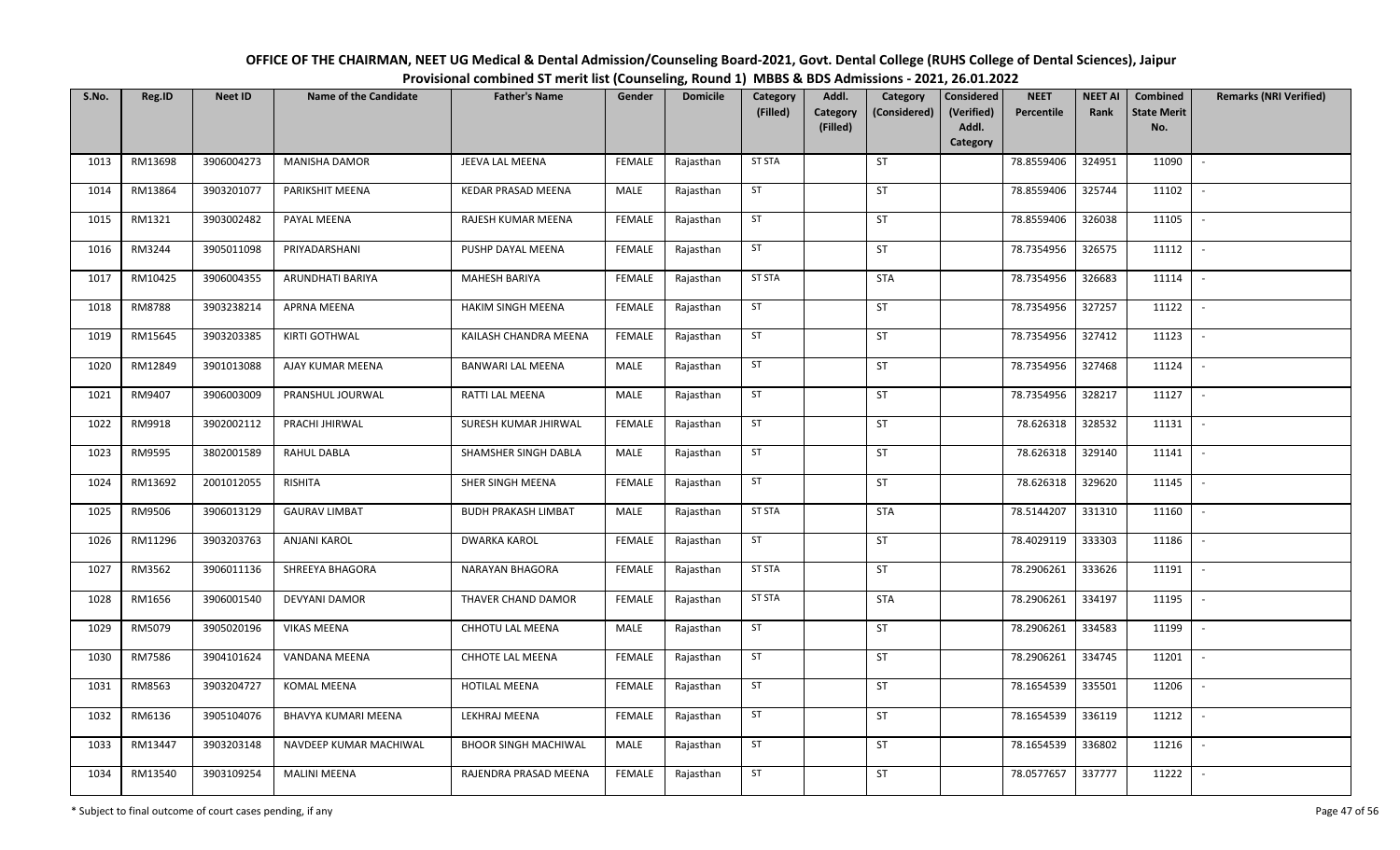| OFFICE OF THE CHAIRMAN, NEET UG Medical & Dental Admission/Counseling Board-2021, Govt. Dental College (RUHS College of Dental Sciences), Jaipur |
|--------------------------------------------------------------------------------------------------------------------------------------------------|
| Provisional combined ST merit list (Counseling, Round 1) MBBS & BDS Admissions - 2021, 26.01.2022                                                |

| S.No. | Reg.ID  | <b>Neet ID</b> | <b>Name of the Candidate</b> | <b>Father's Name</b>     | Gender        | <b>Domicile</b> | Category<br>(Filled) | Addl.<br>Category | Category<br>(Considered) | Considered<br>(Verified) | <b>NEET</b><br>Percentile | <b>NEET AI</b><br>Rank | Combined<br><b>State Merit</b> | <b>Remarks (NRI Verified)</b> |
|-------|---------|----------------|------------------------------|--------------------------|---------------|-----------------|----------------------|-------------------|--------------------------|--------------------------|---------------------------|------------------------|--------------------------------|-------------------------------|
|       |         |                |                              |                          |               |                 |                      | (Filled)          |                          | Addl.<br>Category        |                           |                        | No.                            |                               |
| 1035  | RM10515 | 3906024404     | KRISHNAPAL SINGH MUNIYA      | <b>BHUL SINGH MUNIYA</b> | MALE          | Rajasthan       | <b>ST STA</b>        |                   | ST                       |                          | 78.0577657                | 338602                 | 11232                          | $\sim$                        |
| 1036  | RM13021 | 3903114391     | <b>KIRAN MEENA</b>           | <b>VAKEEL MEENA</b>      | <b>FEMALE</b> | Rajasthan       | ST                   |                   | ST                       |                          | 77.9490414                | 339875                 | 11244                          | $\sim$                        |
| 1037  | RM11364 | 3906001759     | <b>VAIDEHI KATARA</b>        | POPAT LAL KATARA         | <b>FEMALE</b> | Rajasthan       | <b>ST STA</b>        |                   | <b>STA</b>               |                          | 77.9490414                | 340403                 | 11252                          | $\sim$                        |
| 1038  | RM1513  | 3903005294     | PRIYA MEENA                  | RAJESH KUMAR MEENA       | <b>FEMALE</b> | Rajasthan       | ST                   |                   | ST                       |                          | 77.8335178                | 341162                 | 11257                          | $\sim$                        |
| 1039  | RM12514 | 3903208661     | <b>ISHITA</b>                | SANTRAM MEENA            | <b>FEMALE</b> | Rajasthan       | ST                   |                   | <b>ST</b>                |                          | 77.7176056                | 342434                 | 11269                          | $\sim$                        |
| 1040  | RM14510 | 3906002702     | ANJU PARGI                   | <b>BAPU LAL PARGI</b>    | <b>FEMALE</b> | Rajasthan       | <b>ST STA</b>        |                   | ST                       |                          | 77.7176056                | 342458                 | 11270                          | $\mathbb{L}$                  |
| 1041  | RM5008  | 3906009116     | <b>MAYUR NANOMA</b>          | BHUVNESH NANOMA          | MALE          | Rajasthan       | <b>ST STA</b>        |                   | <b>STA</b>               |                          | 77.7176056                | 342462                 | 11271                          | $\sim$                        |
| 1042  | RM4800  | 2211001132     | PRADHUMAN MEENA              | CHANDRA PRAKASH MEENA    | MALE          | Rajasthan       | ST                   | WDP, EXS8         | ST                       |                          | 77.7176056                | 342913                 | 11278                          | $\sim$                        |
| 1043  | RM11337 | 3903206102     | <b>ANJALI MINA</b>           | CHIRANJEE LAL MINA       | <b>FEMALE</b> | Rajasthan       | ST                   |                   | ST                       |                          | 77.7176056                | 343332                 | 11283                          | $\overline{\phantom{a}}$      |
| 1044  | RM1317  | 3903041268     | <b>REKHA KUMARI</b>          | NANDLAL                  | <b>FEMALE</b> | Rajasthan       | ST                   | WPP, WPP8         | ST                       |                          | 77.7176056                | 343468                 | 11284                          | $\sim$                        |
| 1045  | RM15504 | 3905108004     | <b>MONIKA MEENA</b>          | NANDLAL                  | <b>FEMALE</b> | Rajasthan       | ST                   |                   | ST                       |                          | 77.4870764                | 346205                 | 11309                          | $\sim$                        |
| 1046  | RM7183  | 3903115261     | EKANAND MEENA                | <b>OMPRAKASH MEENA</b>   | MALE          | Rajasthan       | ST                   |                   | ST                       |                          | 77.4870764                | 346327                 | 11311                          | $\sim$                        |
| 1047  | RM14857 | 3903039174     | <b>KUNAL MEENA</b>           | ASHARAM MEENA            | MALE          | Rajasthan       | ST                   |                   | ST                       |                          | 77.4870764                | 346778                 | 11317                          | $\sim$                        |
| 1048  | RM11250 | 3905113116     | <b>KRATIKA MINA</b>          | JODHRAJ MINA             | <b>FEMALE</b> | Rajasthan       | ST                   |                   | ST                       |                          | 77.4870764                | 347137                 | 11322                          | $\sim$                        |
| 1049  | RM14359 | 3906007181     | <b>JIYA ROT</b>              | <b>ISHWAR LAL ROT</b>    | <b>FEMALE</b> | Rajasthan       | <b>ST STA</b>        |                   | <b>STA</b>               |                          | 77.4870764                | 347147                 | 11323                          | $\sim$                        |
| 1050  | RM12511 | 3903007121     | DURGA MEENA                  | <b>BHANWAR SINGH</b>     | <b>FEMALE</b> | Rajasthan       | ST                   |                   | ST                       |                          | 77.4870764                | 347260                 | 11325                          | $\sim$                        |
| 1051  | RM11813 | 3903216424     | KOMAL KUMAR MEENA            | KAMAL KISHOR MEENA       | MALE          | Rajasthan       | ST                   |                   | ST                       |                          | 77.2667786                | 350010                 | 11353                          | $\sim$                        |
| 1052  | RM12211 | 3906019199     | NARENDRA SINGH DAMOR         | JAVAN SINGH DAMOR        | MALE          | Rajasthan       | <b>ST STA</b>        |                   | STA                      |                          | 77.2667786                | 350063                 | 11354                          | $\sim$                        |
| 1053  | RM11814 | 2201009466     | KHUSHBU J MEENA              | JAGDISH NARAIN MEENA     | <b>FEMALE</b> | Rajasthan       | ST                   |                   | ST                       |                          | 77.1519025                | 351091                 | 11362                          | $\sim$                        |
| 1054  | RM10993 | 3906014261     | SATISH MEENA                 | <b>GANPAT LAL MEENA</b>  | MALE          | Rajasthan       | <b>ST STA</b>        |                   | <b>STA</b>               |                          | 77.1519025                | 352070                 | 11375                          | $\sim$                        |
| 1055  | RM13262 | 3903238173     | SHEETAL JHARWAL              | <b>BABU LAL MEENA</b>    | <b>FEMALE</b> | Rajasthan       | <b>ST</b>            |                   | ST                       |                          | 77.0266656                | 353362                 | 11385                          | $\sim$                        |
| 1056  | RM11480 | 3904106198     | <b>SWATI MEENA</b>           | HARIRAM MEENA            | FEMALE        | Rajasthan       | <b>ST</b>            |                   | ST                       |                          | 77.0266656                | 354173                 | 11394                          |                               |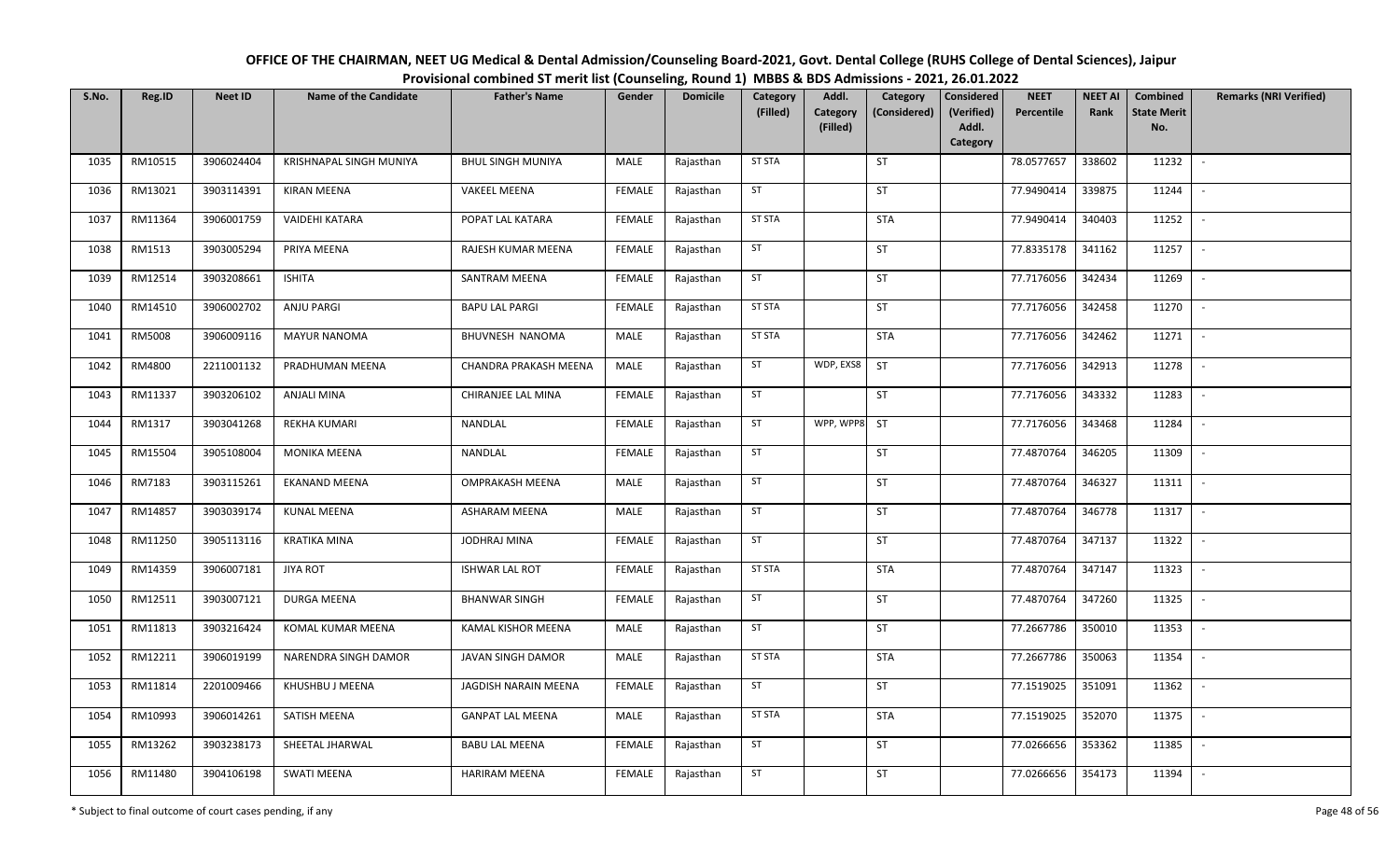| OFFICE OF THE CHAIRMAN, NEET UG Medical & Dental Admission/Counseling Board-2021, Govt. Dental College (RUHS College of Dental Sciences), Jaipur |
|--------------------------------------------------------------------------------------------------------------------------------------------------|
| Provisional combined ST merit list (Counseling, Round 1) MBBS & BDS Admissions - 2021, 26.01.2022                                                |

| S.No. | Reg.ID  | <b>Neet ID</b> | <b>Name of the Candidate</b>   | <b>Father's Name</b>   | Gender        | <b>Domicile</b> | Category<br>(Filled) | Addl.<br>Category | Category<br>(Considered) | Considered<br>(Verified) | <b>NEET</b><br>Percentile | <b>NEET AI</b><br>Rank | Combined<br><b>State Merit</b> | <b>Remarks (NRI Verified)</b> |
|-------|---------|----------------|--------------------------------|------------------------|---------------|-----------------|----------------------|-------------------|--------------------------|--------------------------|---------------------------|------------------------|--------------------------------|-------------------------------|
|       |         |                |                                |                        |               |                 |                      | (Filled)          |                          | Addl.<br>Category        |                           |                        | No.                            |                               |
| 1057  | RM8625  | 2001316174     | <b>ABHISHEK MEENA</b>          | PUKHRAJ MEENA          | MALE          | Rajasthan       | ST                   | WDP, EXS3         | <b>ST</b>                | EXS6                     | 77.0266656                | 354334                 | 11398                          | $\sim$                        |
| 1058  | RM1294  | 3903208547     | KARISHMA GHUNAWAT              | MEGHRAJ SINGH MINA     | <b>FEMALE</b> | Rajasthan       | ST                   |                   | ST                       |                          | 76.9129552                | 355053                 | 11405                          | $\sim$                        |
| 1059  | RM13198 | 3903101778     | RITIK MAIDA                    | <b>NATHU LAL MAIDA</b> | MALE          | Rajasthan       | <b>ST STA</b>        |                   | ST                       |                          | 76.7949061                | 356725                 | 11419                          | $\sim$                        |
| 1060  | RM8860  | 3901010139     | <b>ARPIT MEENA</b>             | <b>HARIBEER MEENA</b>  | MALE          | Rajasthan       | ST                   |                   | ST                       |                          | 76.6769218                | 359256                 | 11433                          | $\sim$                        |
| 1061  | RM2980  | 3903102285     | SAKSHI SEHRA                   | RATAN LAL MEENA        | <b>FEMALE</b> | Rajasthan       | ST                   |                   | <b>ST</b>                |                          | 76.5614629                | 360492                 | 11441                          | $\sim$                        |
| 1062  | RM8798  | 3906015214     | JAGDISH KUMAR MEENA            | MANGI LAL MEENA        | MALE          | Rajasthan       | ST                   |                   | ST                       |                          | 76.4313693                | 363536                 | 11464                          | $\sim$                        |
| 1063  | RM7350  | 2207018125     | MEENA NAURAVKUMAR<br>HARIMOHAN | MEENA HARIMOHAN        | MALE          | Rajasthan       | ST                   |                   | ST                       |                          | 76.3123489                | 364978                 | 11478                          | $\overline{\phantom{a}}$      |
| 1064  | RM15745 | 3906015245     | <b>TUSHAR AHARI</b>            | LAL SHANKER AHARI      | MALE          | Rajasthan       | <b>ST STA</b>        |                   | <b>STA</b>               |                          | 75.9591083                | 370587                 | 11517                          | $\sim$                        |
| 1065  | RM14938 | 3903216407     | <b>VIJAY SHREE MEENA</b>       | RAMCHANDRA MEENA       | <b>FEMALE</b> | Rajasthan       | ST                   |                   | ST                       |                          | 75.826554                 | 371929                 | 11521                          | $\overline{\phantom{a}}$      |
| 1066  | RM10990 | 3906001610     | SHRISHTI PANDAV                | LOKENDRA PANDAV        | <b>FEMALE</b> | Rajasthan       | <b>ST STA</b>        |                   | <b>STA</b>               |                          | 75.7072746                | 373828                 | 11537                          | $\sim$                        |
| 1067  | RM10728 | 3906030031     | BHUVNESH KUMAR GARASIYA        | NATWAR LAL GARASIYA    | MALE          | Rajasthan       | <b>ST STA</b>        |                   | ST                       |                          | 75.5873476                | 375535                 | 11553                          | $\sim$                        |
| 1068  | RM1780  | 3903123267     | <b>DEEPAK MEENA</b>            | LIKHMI MEENA           | MALE          | Rajasthan       | ST                   |                   | ST                       |                          | 75.4707879                | 378017                 | 11575                          | $\sim$                        |
| 1069  | RM13297 | 3903001321     | DEEPALI MEENA                  | RADHEY SHAYAM MEENA    | <b>FEMALE</b> | Rajasthan       | ST                   |                   | ST                       |                          | 75.3522855                | 378930                 | 11584                          | $\overline{\phantom{a}}$      |
| 1070  | RM4058  | 4404002538     | PRASHANT MEENA                 | SHISH PAL SINGH MEENA  | MALE          | Rajasthan       | ST                   |                   | ST                       |                          | 75.3522855                | 379454                 | 11590                          | $\sim$                        |
| 1071  | RM14843 | 4401006270     | <b>VIKAS KUMAR MEENA</b>       | RAMAWTAR MEENA         | MALE          | Rajasthan       | ST                   |                   | ST                       |                          | 75.2175943                | 381305                 | 11608                          | $\mathbb{L}$                  |
| 1072  | RM9571  | 3906007337     | <b>DISHANT ROAT</b>            | <b>BHURALAL ROAT</b>   | <b>FEMALE</b> | Rajasthan       | <b>ST STA</b>        |                   | ST                       |                          | 75.0980558                | 382811                 | 11622                          | $\sim$                        |
| 1073  | RM11488 | 3906020166     | KAMINI BODAT                   | <b>MANSUKH LAL</b>     | <b>FEMALE</b> | Rajasthan       | <b>ST STA</b>        |                   | ST                       |                          | 75.0980558                | 383645                 | 11624                          | $\overline{\phantom{a}}$      |
| 1074  | RM14907 | 3905101282     | <b>VIJAY MEENA</b>             | RAM LAKHAN MEENA       | MALE          | Rajasthan       | ST                   |                   | ST                       |                          | 75.0980558                | 383744                 | 11626                          | $\sim$                        |
| 1075  | RM7986  | 3906002222     | KARISHMA DAMA                  | RAMESH CHANDRA DAMA    | <b>FEMALE</b> | Rajasthan       | <b>ST STA</b>        |                   | ST                       |                          | 74.9775461                | 384678                 | 11637                          | $\sim$                        |
| 1076  | RM14721 | 3906005203     | <b>BHUMIKA PARMAR</b>          | DINESH CHANDRA PARMAR  | <b>FEMALE</b> | Rajasthan       | ST STA               |                   | ST                       |                          | 74.8552231                | 388018                 | 11660                          | $\sim$                        |
| 1077  | RM5492  | 3903238014     | <b>ABHISHEK KUMAR</b>          | <b>MAHENDRA MEENA</b>  | MALE          | Rajasthan       | ST                   |                   | ST                       |                          | 74.5840923                | 391454                 | 11683                          | $\sim$                        |
| 1078  | RM15780 | 3906004083     | <b>KRITI NINAMA</b>            | NIRMAL KUMAR NINAMA    | <b>FEMALE</b> | Rajasthan       | <b>ST STA</b>        |                   | STA                      |                          | 74.4631293                | 392546                 | 11690                          | $\overline{\phantom{a}}$      |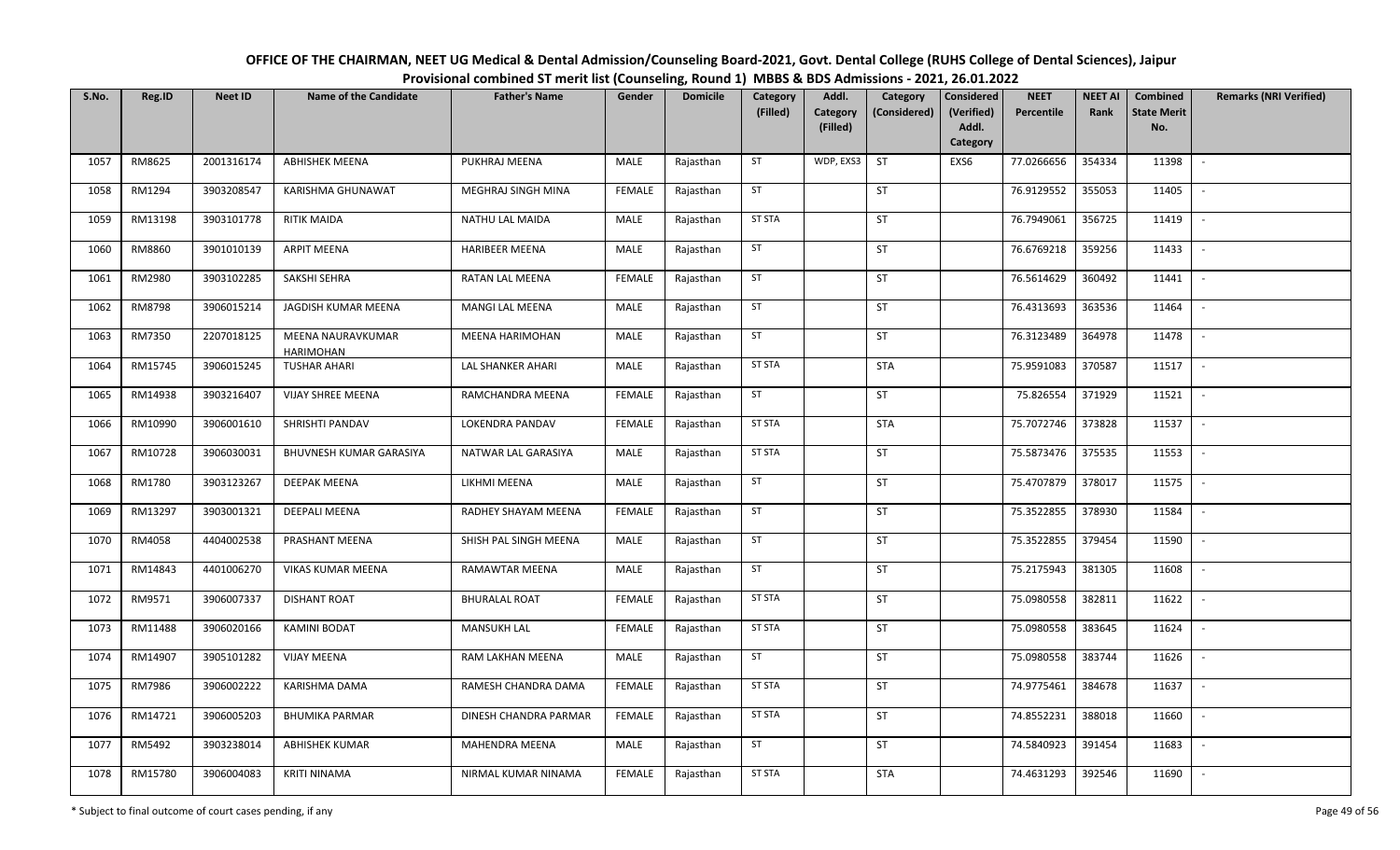| OFFICE OF THE CHAIRMAN, NEET UG Medical & Dental Admission/Counseling Board-2021, Govt. Dental College (RUHS College of Dental Sciences), Jaipur |
|--------------------------------------------------------------------------------------------------------------------------------------------------|
| Provisional combined ST merit list (Counseling, Round 1) MBBS & BDS Admissions - 2021, 26.01.2022                                                |

| S.No. | Reg.ID  | <b>Neet ID</b> | <b>Name of the Candidate</b> | <b>Father's Name</b>                | Gender        | <b>Domicile</b> | Category<br>(Filled) | Addl.<br>Category | Category<br>(Considered) | <b>Considered</b><br>(Verified) | <b>NEET</b><br>Percentile | <b>NEET AI</b><br>Rank | Combined<br><b>State Merit</b> | <b>Remarks (NRI Verified)</b> |
|-------|---------|----------------|------------------------------|-------------------------------------|---------------|-----------------|----------------------|-------------------|--------------------------|---------------------------------|---------------------------|------------------------|--------------------------------|-------------------------------|
|       |         |                |                              |                                     |               |                 |                      | (Filled)          |                          | Addl.<br>Category               |                           |                        | No.                            |                               |
| 1079  | RM5743  | 3903208285     | ARADHANA NANGLOT             | R K MEENA                           | <b>FEMALE</b> | Rajasthan       | ST                   |                   | <b>ST</b>                |                                 | 74.339835                 | 394830                 | 11710                          | $\sim$                        |
| 1080  | RM13083 | 3906026098     | DEEPIKA MEENA                | DINESH MEENA                        | <b>FEMALE</b> | Rajasthan       | <b>ST STA</b>        |                   | <b>ST</b>                |                                 | 74.339835                 | 395289                 | 11714                          | $\sim$                        |
| 1081  | RM13685 | 3906001691     | <b>ANISH MEENA</b>           | <b>MADAN LAL MEENA</b>              | MALE          | Rajasthan       | ST                   |                   | <b>ST</b>                |                                 | 74.2150514                | 396900                 | 11727                          | $\sim$                        |
| 1082  | RM5628  | 3903202482     | <b>BHARTI MEENA</b>          | DEENDAYAL MEENA                     | <b>FEMALE</b> | Rajasthan       | ST                   |                   | <b>ST</b>                |                                 | 74.2150514                | 396970                 | 11728                          | $\sim$                        |
| 1083  | RM12168 | 3906009177     | SHREYA RANI KOMAL LATA MEENA | SHANKER LAL KHARADI<br><b>MEENA</b> | <b>FEMALE</b> | Rajasthan       | <b>ST STA</b>        |                   | ST                       |                                 | 73.8292387                | 402510                 | 11779                          | $\mathbb{L}$                  |
| 1084  | RM5314  | 3903125223     | <b>VIKRAM MINA</b>           | RAMBABU MINA                        | MALE          | Rajasthan       | ST                   |                   | <b>ST</b>                |                                 | 73.8292387                | 402922                 | 11782                          | $\overline{\phantom{a}}$      |
| 1085  | RM11102 | 3903001667     | RAHUL                        | OMPRAKASH                           | MALE          | Rajasthan       | ST                   |                   | <b>ST</b>                |                                 | 73.7082109                | 404890                 | 11801                          | $\sim$                        |
| 1086  | RM12079 | 3903128039     | <b>AARTI MEENA</b>           | PHOOL CHAND MEENA                   | <b>FEMALE</b> | Rajasthan       | ST                   |                   | <b>ST</b>                |                                 | 73.5843339                | 407487                 | 11822                          | $\sim$                        |
| 1087  | RM2863  | 3903209534     | SANJAY MEENA                 | RAMSINGH MEENA                      | MALE          | Rajasthan       | ST                   |                   | ST                       |                                 | 73.5843339                | 407627                 | 11825                          |                               |
| 1088  | RM15188 | 3906002088     | MOHIT KUMAR PARMAR           | KRISHNA LAL PARMAR                  | MALE          | Rajasthan       | <b>ST STA</b>        |                   | <b>STA</b>               |                                 | 73.4556649                | 409441                 | 11844                          | $\sim$                        |
| 1089  | RM10356 | 3906010065     | LATIKA MEENA                 | <b>BANSI LAL MEENA</b>              | <b>FEMALE</b> | Rajasthan       | ST                   |                   | ST                       |                                 | 73.1904916                | 412466                 | 11862                          | $\sim$                        |
| 1090  | RM14628 | 3906013256     | SEEMA KUMARI ROAT            | KAMLASHANKER                        | <b>FEMALE</b> | Rajasthan       | <b>ST STA</b>        |                   | <b>ST</b>                |                                 | 73.0655784                | 414331                 | 11876                          | $\sim$                        |
| 1091  | RM13762 | 3906020200     | PRIYANKA DAMOR               | AMAR JI DAMOR                       | <b>FEMALE</b> | Rajasthan       | <b>ST STA</b>        |                   | <b>STA</b>               |                                 | 73.0655784                | 414834                 | 11880                          |                               |
| 1092  | RM8628  | 2001316224     | <b>NISHA</b>                 | KAMLESH KUMAR MINA                  | <b>FEMALE</b> | Rajasthan       | ST                   |                   | <b>ST</b>                |                                 | 72.9337365                | 417894                 | 11905                          | $\overline{\phantom{a}}$      |
| 1093  | RM1801  | 3903001599     | <b>KOMAL KUMARI MEENA</b>    | RAMESHWAR PRASAD MEENA              | <b>FEMALE</b> | Rajasthan       | ST                   |                   | <b>ST</b>                |                                 | 72.6625409                | 420590                 | 11921                          | $\sim$                        |
| 1094  | RM15613 | 3901006314     | SHANKAR LAL MEENA            | <b>SARDAR SINGH</b>                 | MALE          | Rajasthan       | ST                   |                   | <b>ST</b>                |                                 | 72.2751741                | 426412                 | 11966                          |                               |
| 1095  | RM12834 | 3903007396     | <b>AYUSH SEWARA</b>          | RAM SINGH MEENA                     | MALE          | Rajasthan       | ST                   |                   | <b>ST</b>                |                                 | 72.2751741                | 426898                 | 11972                          | $\overline{\phantom{a}}$      |
| 1096  | RM15208 | 3905108213     | <b>ANJALI SIRRA</b>          | PRAVEEN KUMAR MEENA                 | <b>FEMALE</b> | Rajasthan       | ST                   |                   | <b>ST</b>                |                                 | 72.1454691                | 429773                 | 11992                          | $\mathbb{L}$                  |
| 1097  | RM8221  | 3906006262     | PRIYANKA DAMOR               | LAXMAN LAL DAMOR                    | <b>FEMALE</b> | Rajasthan       | <b>ST STA</b>        |                   | <b>STA</b>               |                                 | 71.8742735                | 432481                 | 12014                          | $\mathbb{L}$                  |
| 1098  | RM10227 | 3903039218     | SHIVANI PARMAR               | JEEVAT RAM PARMAR                   | <b>FEMALE</b> | Rajasthan       | <b>ST STA</b>        |                   | <b>STA</b>               |                                 | 71.7464464                | 434645                 | 12034                          | $\sim$                        |
| 1099  | RM9561  | 2001103438     | DHEERAJ MEENA                | <b>ONKAR MAL MEENA</b>              | MALE          | Rajasthan       | ST                   |                   | ST                       |                                 | 71.7464464                | 434695                 | 12035                          | $\sim$                        |
| 1100  | RM11527 | 3906004140     | <b>KAPIL AHARI</b>           | MUKESH KUMAR AHARI                  | MALE          | Rajasthan       | <b>ST STA</b>        |                   | <b>STA</b>               |                                 | 71.7464464                | 436201                 | 12045                          |                               |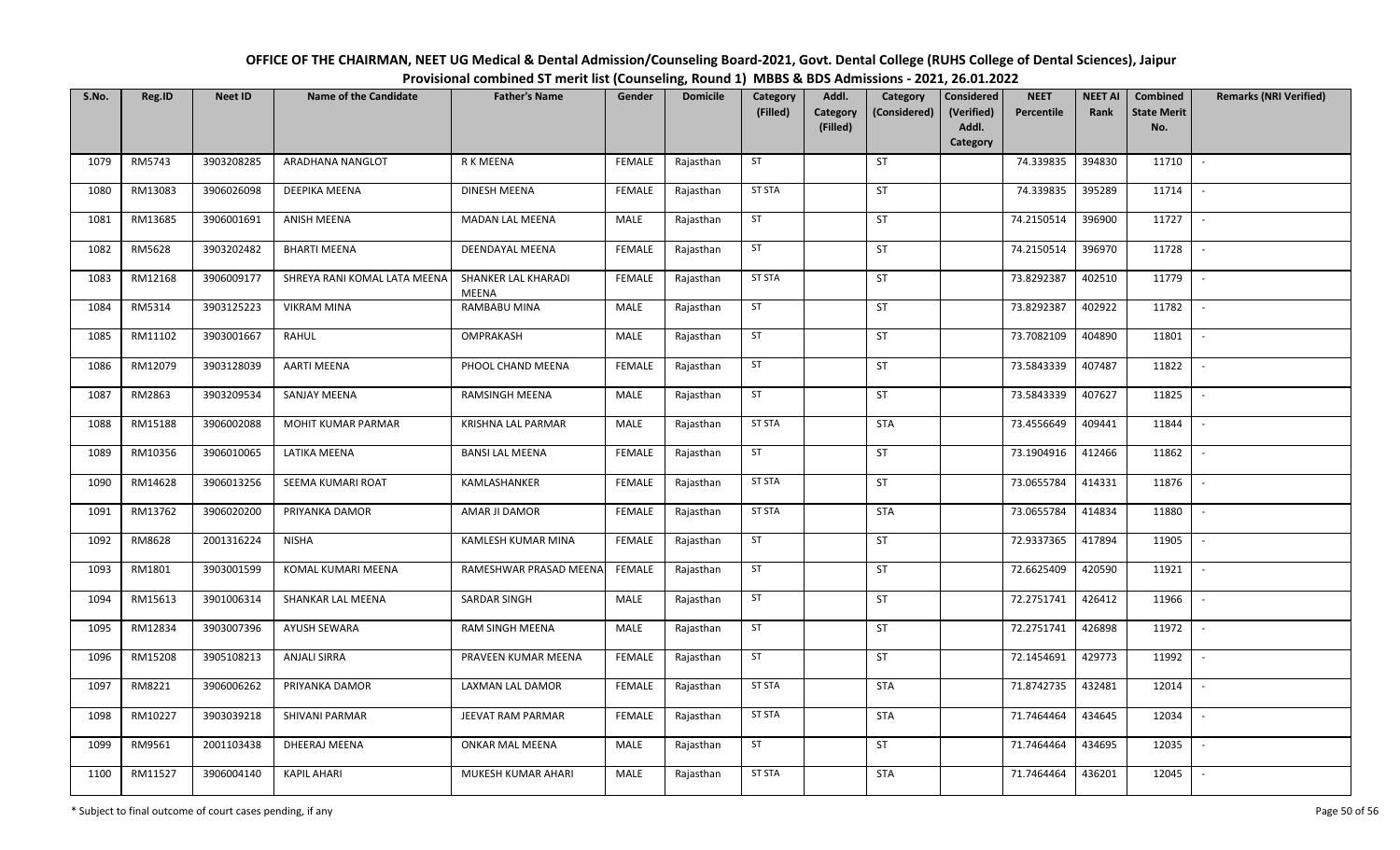| OFFICE OF THE CHAIRMAN, NEET UG Medical & Dental Admission/Counseling Board-2021, Govt. Dental College (RUHS College of Dental Sciences), Jaipur |
|--------------------------------------------------------------------------------------------------------------------------------------------------|
| Provisional combined ST merit list (Counseling, Round 1) MBBS & BDS Admissions - 2021, 26.01.2022                                                |

| S.No. | Reg.ID  | <b>Neet ID</b> | <b>Name of the Candidate</b> | <b>Father's Name</b>      | Gender        | <b>Domicile</b> | Category<br>(Filled) | Addl.<br>Category<br>(Filled) | Category<br>(Considered) | <b>Considered</b><br>(Verified)<br>Addl. | <b>NEET</b><br>Percentile | <b>NEET AI</b><br>Rank | Combined<br><b>State Merit</b><br>No. | <b>Remarks (NRI Verified)</b> |
|-------|---------|----------------|------------------------------|---------------------------|---------------|-----------------|----------------------|-------------------------------|--------------------------|------------------------------------------|---------------------------|------------------------|---------------------------------------|-------------------------------|
| 1101  | RM13302 | 3906008223     | <b>AMAN KATARA</b>           | LADJI KATARA              | MALE          | Rajasthan       | <b>ST STA</b>        |                               | <b>STA</b>               | Category                                 | 71.3369981                | 440636                 | 12083                                 | $\overline{\phantom{a}}$      |
|       |         |                |                              |                           |               |                 |                      |                               |                          |                                          |                           |                        |                                       |                               |
| 1102  | RM10024 | 3906018170     | <b>MEHUL NANOMA</b>          | NATHU LAL NANOMA          | MALE          | Rajasthan       | <b>ST STA</b>        |                               | <b>STA</b>               |                                          | 71.2066455                | 443957                 | 12112                                 | $\sim$                        |
| 1103  | RM11734 | 3903023046     | <b>GURUPRASAD MEENA</b>      | RAMPHOOL MEENA            | MALE          | Rajasthan       | ST                   |                               | ST                       |                                          | 71.2066455                | 444234                 | 12117                                 | $\sim$                        |
| 1104  | RM3169  | 2001122190     | <b>DIVYANSHI</b>             | KAJORE MAL MEENA          | <b>FEMALE</b> | Rajasthan       | ST                   |                               | ST                       |                                          | 71.0724075                | 445014                 | 12122                                 | $\mathbb{L}$                  |
| 1105  | RM12669 | 4411001922     | YOSHI MEENA                  | NAMOKAR MEENA             | <b>FEMALE</b> | Rajasthan       | ST                   |                               | ST                       |                                          | 71.0724075                | 445412                 | 12123                                 | $\mathbb{L}$                  |
| 1106  | RM9663  | 3905021203     | REKHA MEENA                  | SUNDER LAL MEENA          | <b>FEMALE</b> | Rajasthan       | ST                   |                               | ST                       |                                          | 71.0724075                | 445523                 | 12124                                 | $\sim$                        |
| 1107  | RM8428  | 3903206337     | DURGESH MEENA                | <b>GIRDHARI LAL MEENA</b> | MALE          | Rajasthan       | ST                   |                               | ST                       |                                          | 70.9384934                | 446978                 | 12132                                 | $\overline{\phantom{a}}$      |
| 1108  | RM13782 | 3906009277     | TRIPTI DAMOR                 | PRATAP SINGH DAMOR        | <b>FEMALE</b> | Rajasthan       | <b>ST STA</b>        |                               | ST                       |                                          | 70.8052916                | 449546                 | 12148                                 | $\mathbb{L}$                  |
| 1109  | RM3281  | 3903003290     | CHANDRASHIKHA MEENA          | MAHESH CHAND MEENA        | <b>FEMALE</b> | Rajasthan       | ST                   |                               | ST                       |                                          | 70.6525336                | 451912                 | 12163                                 | $\overline{\phantom{a}}$      |
| 1110  | RM7265  | 3906021100     | <b>MONIKA KATIJA</b>         | <b>BAPU LAL KATIJA</b>    | <b>FEMALE</b> | Rajasthan       | <b>ST STA</b>        |                               | ST                       |                                          | 70.3830217                | 456433                 | 12190                                 | $\sim$                        |
| 1111  | RM13776 | 3906002603     | <b>JYOTI KALASUA</b>         | MOHAN LAL KALASUA         | <b>FEMALE</b> | Rajasthan       | ST STA               |                               | ST                       |                                          | 70.0986807                | 459846                 | 12217                                 | $\sim$                        |
| 1112  | RM14258 | 3903108048     | RAMKUWAR MEENA               | TEJU RAM MEENA            | MALE          | Rajasthan       | ST                   |                               | ST                       |                                          | 70.0986807                | 461631                 | 12226                                 | $\sim$                        |
| 1113  | RM10891 | 3906024158     | PAYAL AHARI                  | DHARMENDRA AHARI          | <b>FEMALE</b> | Rajasthan       | <b>ST STA</b>        |                               | ST                       |                                          | 69.9449514                | 463058                 | 12236                                 | $\overline{\phantom{a}}$      |
| 1114  | RM12398 | 3906006013     | SHIVANGI KATARA              | <b>JASWANT KATARA</b>     | <b>FEMALE</b> | Rajasthan       | <b>ST STA</b>        |                               | STA                      |                                          | 69.2235764                | 473559                 | 12311                                 | $\sim$                        |
| 1115  | RM15367 | 3906013244     | CHANDRAKALA NINAMA           | <b>GANESH LAL NINAMA</b>  | <b>FEMALE</b> | Rajasthan       | <b>ST STA</b>        |                               | <b>STA</b>               |                                          | 69.0814383                | 475984                 | 12334                                 | $\mathbb{L}$                  |
| 1116  | RM13474 | 3906027147     | AKSHAY RAJ PARMAR            | MAHENDRA KUMAR PARMAR     | MALE          | Rajasthan       | <b>ST STA</b>        |                               | ST                       |                                          | 68.9361272                | 478310                 | 12350                                 | $\sim$                        |
| 1117  | RM10679 | 3905120306     | <b>BHAGWAN SINGH MEENA</b>   | RAM LAKHAN MEENA          | MALE          | Rajasthan       | ST                   |                               | ST                       |                                          | 68.9361272                | 479529                 | 12356                                 | $\overline{\phantom{a}}$      |
| 1118  | RM15404 | 3906024150     | <b>HEENA PARGI</b>           | <b>KANTILAL PARGI</b>     | <b>FEMALE</b> | Rajasthan       | <b>ST STA</b>        |                               | STA                      |                                          | 68.645505                 | 482056                 | 12381                                 | $\sim$                        |
| 1119  | RM8627  | 3903206262     | <b>AKSHAY MEENA</b>          | RAMAVTAR MEENA            | MALE          | Rajasthan       | ST                   |                               | ST                       |                                          | 68.645505                 | 482082                 | 12382                                 | $\sim$                        |
| 1120  | RM10465 | 3903009020     | SHIKHA MEENA                 | <b>HANS RAM MEENA</b>     | <b>FEMALE</b> | Rajasthan       | ST                   |                               | ST                       |                                          | 68.4817387                | 485446                 | 12395                                 | $\sim$                        |
| 1121  | RM9306  | 3904014233     | MOHIT KUMAR MEENA            | <b>BHEEM SINGH MEENA</b>  | MALE          | Rajasthan       | ST                   |                               | ST                       |                                          | 68.1955846                | 489004                 | 12418                                 | $\mathbb{L}$                  |
| 1122  | RM10847 | 2301008317     | PRIYANSHI SINGH              | <b>RAKESH SINGH</b>       | <b>FEMALE</b> | Rajasthan       | ST                   |                               | ST                       |                                          | 67.8922056                | 495354                 | 12469                                 |                               |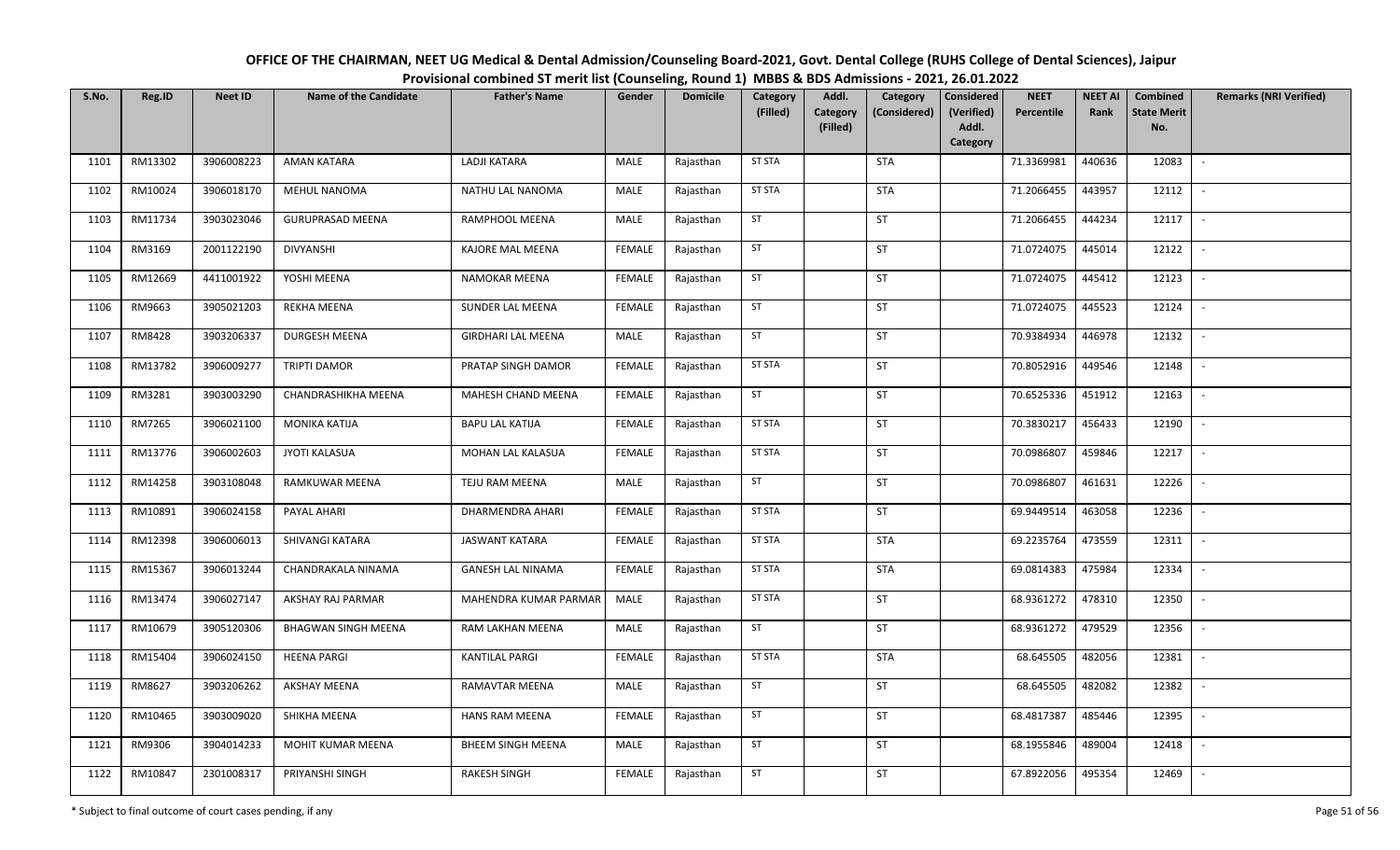| OFFICE OF THE CHAIRMAN, NEET UG Medical & Dental Admission/Counseling Board-2021, Govt. Dental College (RUHS College of Dental Sciences), Jaipur |
|--------------------------------------------------------------------------------------------------------------------------------------------------|
| Provisional combined ST merit list (Counseling, Round 1) MBBS & BDS Admissions - 2021, 26.01.2022                                                |

| S.No. | Reg.ID  | <b>Neet ID</b> | <b>Name of the Candidate</b> | <b>Father's Name</b>   | Gender        | <b>Domicile</b> | Category<br>(Filled) | Addl.<br>Category<br>(Filled) | Category<br>(Considered) | Considered<br>(Verified)<br>Addl. | <b>NEET</b><br>Percentile | <b>NEET AI</b><br>Rank | Combined<br><b>State Merit</b><br>No. | <b>Remarks (NRI Verified)</b> |
|-------|---------|----------------|------------------------------|------------------------|---------------|-----------------|----------------------|-------------------------------|--------------------------|-----------------------------------|---------------------------|------------------------|---------------------------------------|-------------------------------|
|       |         |                |                              |                        |               |                 |                      |                               |                          | Category                          |                           |                        |                                       |                               |
| 1123  | RM14097 | 3903137152     | KAPIL THAKUR                 | MADAN LAL BHEEL        | MALE          | Rajasthan       | ST                   |                               | ST                       |                                   | 67.7241654                | 496708                 | 12483                                 | $\sim$                        |
| 1124  | RM9702  | 3904003342     | CHANDRIKA MEENA              | R C MEENA              | <b>FEMALE</b> | Rajasthan       | ST                   |                               | ST                       |                                   | 67.7241654                | 497118                 | 12485                                 | $\overline{\phantom{a}}$      |
| 1125  | RM6244  | 3903103223     | PRADEEP KUMAR MEENA          | RAMKESH MEENA          | MALE          | Rajasthan       | ST                   |                               | <b>ST</b>                |                                   | 67.7241654                | 498151                 | 12494                                 | $\overline{\phantom{a}}$      |
| 1126  | RM11370 | 3906001093     | ASHWINI MEENA                | RAMAVTAR MEENA         | <b>FEMALE</b> | Rajasthan       | ST                   |                               | ST                       |                                   | 67.5785305                | 500184                 | 12509                                 | $\sim$                        |
| 1127  | RM7644  | 3903207070     | <b>MANISH MEENA</b>          | SITARAM MEENA          | MALE          | Rajasthan       | ST                   |                               | ST                       |                                   | 67.4394359                | 501660                 | 12523                                 | $\overline{\phantom{a}}$      |
| 1128  | RM1565  | 3904104147     | SATYENDRA SINGH MEENA        | D S MEENA              | MALE          | Rajasthan       | ST                   |                               | ST                       |                                   | 67.4394359                | 502381                 | 12529                                 |                               |
| 1129  | RM15756 | 3906007350     | RONAK CHARPOTA               | PRATAP CHARPOTA        | MALE          | Rajasthan       | <b>ST STA</b>        |                               | <b>STA</b>               |                                   | 67.2922469                | 502937                 | 12531                                 |                               |
| 1130  | RM8512  | 3905103256     | RAJU MEENA                   | RAMJI LAL MEENA        | MALE          | Rajasthan       | ST                   |                               | <b>ST</b>                |                                   | 67.1407193                | 505519                 | 12551                                 | $\sim$                        |
| 1131  | RM12757 | 3903105372     | <b>GUNEET PABRI</b>          | <b>KARAMVEER MEENA</b> | <b>FEMALE</b> | Rajasthan       | ST                   |                               | <b>ST</b>                |                                   | 67.1407193                | 506618                 | 12559                                 | $\blacksquare$                |
| 1132  | RM10279 | 3903236212     | SANJAY KUMAR MEENA           | <b>BABLU MEENA</b>     | MALE          | Rajasthan       | ST                   | PwD                           | ST                       | PwD                               | 66.9644551                | 507489                 | 12568                                 | $\overline{\phantom{a}}$      |
| 1133  | RM13243 | 3903210313     | TANISHA MEENA                | YOGENDRA KUMAR MEENA   | <b>FEMALE</b> | Rajasthan       | ST                   |                               | ST                       |                                   | 66.6628245                | 514094                 | 12606                                 |                               |
| 1134  | RM13067 | 3903205760     | RACHNA MEENA                 | PREM CHAND MEENA       | <b>FEMALE</b> | Rajasthan       | ST                   |                               | <b>ST</b>                |                                   | 66.5068935                | 515845                 | 12617                                 | $\mathbb{L}$                  |
| 1135  | RM10396 | 3905016064     | SEJAL MEENA                  | SUNIL KUMAR MEENA      | FEMALE        | Rajasthan       | ST                   |                               | ST                       |                                   | 66.3453936                | 518465                 | 12644                                 |                               |
| 1136  | RM9438  | 3903006412     | MINAL                        | KAILASH BABU           | <b>FEMALE</b> | Rajasthan       | ST                   |                               | <b>ST</b>                |                                   | 66.0116443                | 522644                 | 12681                                 | $\sim$                        |
| 1137  | RM5153  | 3904106258     | GAJENDRA KUMAR GAMETI        | THAVARCHAND GAMETI     | MALE          | Rajasthan       | <b>ST STA</b>        |                               | <b>ST</b>                |                                   | 66.0116443                | 523395                 | 12685                                 | $\overline{\phantom{a}}$      |
| 1138  | RM2123  | 3905111103     | DILKHUSH MEENA               | CHHITAR LAL MEENA      | MALE          | Rajasthan       | ST                   |                               | ST                       |                                   | 66.0116443                | 524354                 | 12690                                 | $\sim$                        |
| 1139  | RM7139  | 3906020040     | DHRUVIKA KALASUA             | MOHAN LAL KALASUA      | <b>FEMALE</b> | Rajasthan       | <b>ST STA</b>        |                               | <b>STA</b>               |                                   | 65.8563609                | 525366                 | 12700                                 | $\sim$                        |
| 1140  | RM6575  | 3903011053     | <b>BHAVESH</b>               | RAMAN LAL KALASUA      | MALE          | Rajasthan       | <b>ST STA</b>        |                               | ST                       |                                   | 65.6997824                | 527547                 | 12719                                 | $\sim$                        |
| 1141  | RM11758 | 3906009170     | PRERNA RAWAT                 | <b>BLRAWAT</b>         | <b>FEMALE</b> | Rajasthan       | ST                   |                               | ST                       |                                   | 65.6997824                | 529585                 | 12733                                 | $\sim$                        |
| 1142  | RM4506  | 3905005280     | ANKITA MEENA                 | HANSRAJ MEENA          | <b>FEMALE</b> | Rajasthan       | ST                   |                               | ST                       |                                   | 65.5347856                | 530396                 | 12738                                 |                               |
| 1143  | RM14470 | 3906001733     | AJIT SINGH DAMA              | MAGAN SINGH DAMA       | MALE          | Rajasthan       | <b>ST STA</b>        |                               | <b>STA</b>               |                                   | 65.3437572                | 532689                 | 12758                                 |                               |
| 1144  | RM12365 | 3905113114     | <b>MAHIMA MEENA</b>          | VINOD KUMAR MEENA      | <b>FEMALE</b> | Rajasthan       | ST                   |                               | ST                       |                                   | 65.1847827                | 535481                 | 12773                                 | $\overline{\phantom{a}}$      |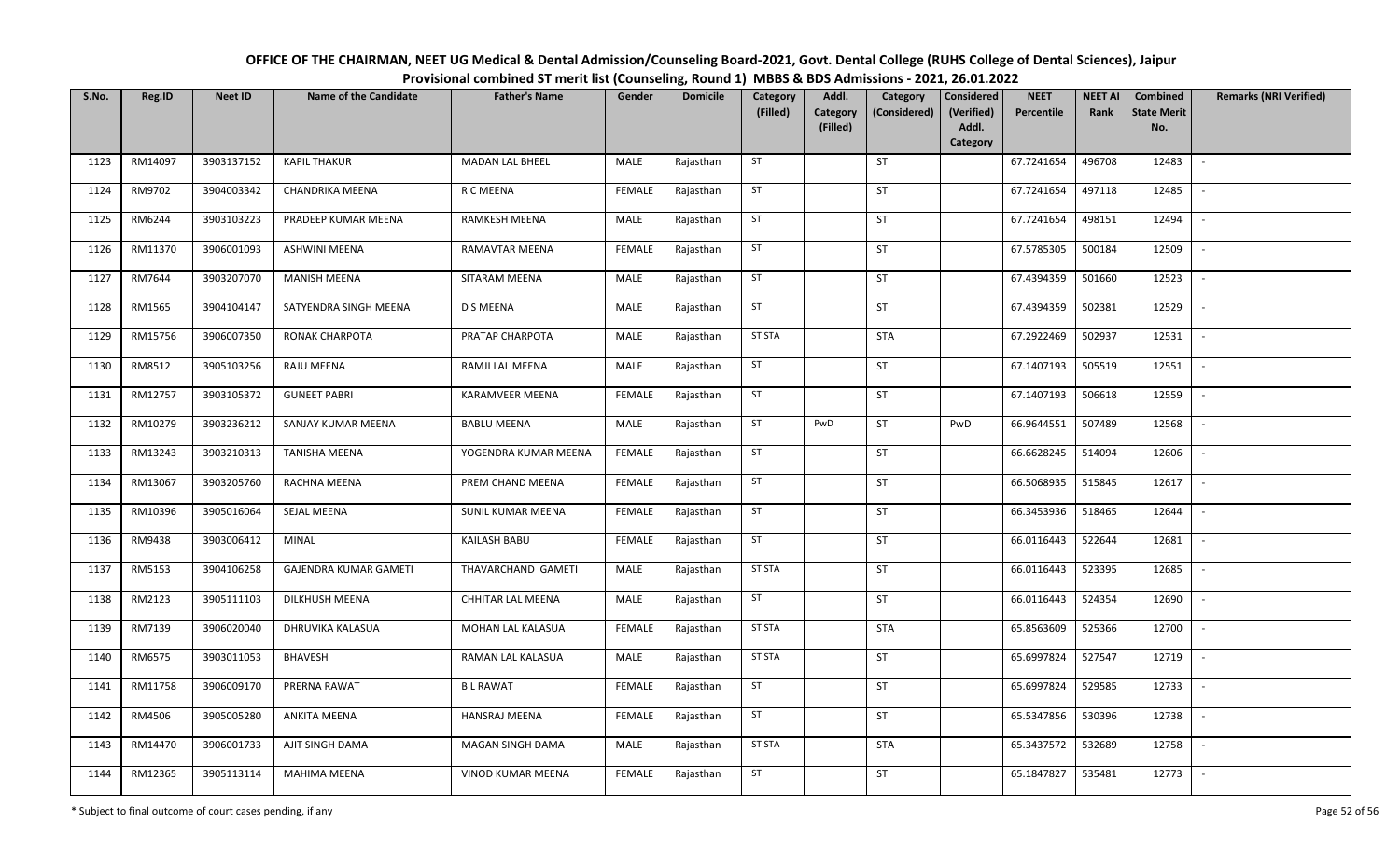| OFFICE OF THE CHAIRMAN, NEET UG Medical & Dental Admission/Counseling Board-2021, Govt. Dental College (RUHS College of Dental Sciences), Jaipur |
|--------------------------------------------------------------------------------------------------------------------------------------------------|
| Provisional combined ST merit list (Counseling, Round 1) MBBS & BDS Admissions - 2021, 26.01.2022                                                |

| S.No. | Reg.ID  | <b>Neet ID</b> | <b>Name of the Candidate</b> | <b>Father's Name</b>   | Gender        | <b>Domicile</b> | Category<br>(Filled) | Addl.<br>Category | Category<br>(Considered) | <b>Considered</b><br>(Verified) | <b>NEET</b><br>Percentile | <b>NEET AI</b><br>Rank | Combined<br><b>State Merit</b> | <b>Remarks (NRI Verified)</b> |
|-------|---------|----------------|------------------------------|------------------------|---------------|-----------------|----------------------|-------------------|--------------------------|---------------------------------|---------------------------|------------------------|--------------------------------|-------------------------------|
|       |         |                |                              |                        |               |                 |                      | (Filled)          |                          | Addl.<br>Category               |                           |                        | No.                            |                               |
| 1145  | RM12875 | 3905101192     | <b>ADITYA HARSH</b>          | SIYARAM MEENA          | MALE          | Rajasthan       | ST                   |                   | <b>ST</b>                |                                 | 65.0247074                | 540020                 | 12810                          | $\sim$                        |
| 1146  | RM12283 | 3906013104     | TEJAL KUMARI DAMOR           | JAVAN SINGH DAMOR      | <b>FEMALE</b> | Rajasthan       | <b>ST STA</b>        |                   | STA                      |                                 | 64.7079241                | 543088                 | 12828                          | $\sim$                        |
| 1147  | RM15605 | 3906011220     | <b>BHAWAN PATEL</b>          | SUDHAKER POWELL PATEL  | MALE          | Rajasthan       | <b>ST STA</b>        |                   | <b>STA</b>               |                                 | 64.7079241                | 543685                 | 12833                          | $\sim$                        |
| 1148  | RM13862 | 3904010184     | NARMADA MEENA                | KARAM CHAND MENA       | <b>FEMALE</b> | Rajasthan       | <b>ST STA</b>        |                   | <b>ST</b>                |                                 | 64.1938958                | 551121                 | 12889                          | $\sim$                        |
| 1149  | RM4485  | 3110014083     | <b>KIRTI KHANT</b>           | KANTILAL KHANT         | <b>FEMALE</b> | Rajasthan       | ST                   |                   | ST                       |                                 | 64.0309065                | 553335                 | 12907                          | $\mathbb{L}$                  |
| 1150  | RM15207 | 3903004684     | <b>CHETAN MEENA</b>          | <b>KISHAN LAL</b>      | MALE          | Rajasthan       | ST                   |                   | <b>ST</b>                |                                 | 64.0309065                | 553825                 | 12912                          | $\overline{\phantom{a}}$      |
| 1151  | RM5559  | 3906014101     | <b>MEHUL BHAGORA</b>         | <b>DINESH BHAGORA</b>  | MALE          | Rajasthan       | ST                   |                   | <b>ST</b>                |                                 | 64.0309065                | 553993                 | 12914                          | $\sim$                        |
| 1152  | RM4079  | 3902004055     | ANJALI MEENA                 | RAMESH CHAND MEENA     | <b>FEMALE</b> | Rajasthan       | ST                   |                   | <b>ST</b>                |                                 | 63.8614416                | 556726                 | 12938                          | $\mathbb{L}$                  |
| 1153  | RM5700  | 3906002084     | <b>KOMAL DAMOR</b>           | SHANKER LAL DAMOR      | <b>FEMALE</b> | Rajasthan       | <b>ST STA</b>        |                   | <b>STA</b>               |                                 | 63.671255                 | 558564                 | 12952                          |                               |
| 1154  | RM12011 | 3903231248     | MINESH KUMAR MEENA           | HANUMAN SAHAY MEENA    | MALE          | Rajasthan       | ST                   |                   | ST                       |                                 | 63.3397074                | 564671                 | 12989                          | $\sim$                        |
| 1155  | RM14951 | 3903027086     | AJEET MEENA                  | DAL CHAND MEENA        | MALE          | Rajasthan       | ST                   |                   | ST                       |                                 | 62.9904168                | 570188                 | 13020                          | $\sim$                        |
| 1156  | RM9752  | 3903204397     | <b>ANISH MEENA</b>           | ROOP NARAYAN MEENA     | MALE          | Rajasthan       | ST                   |                   | <b>ST</b>                |                                 | 62.9904168                | 570202                 | 13022                          | $\sim$                        |
| 1157  | RM14925 | 3903205395     | <b>BHAWNA MEENA</b>          | HARI KISHAN MEENA      | <b>FEMALE</b> | Rajasthan       | ST                   |                   | <b>ST</b>                |                                 | 62.7918768                | 573003                 | 13041                          | $\sim$                        |
| 1158  | RM6785  | 3903004301     | PRIYANSH MEENA               | JAGDISH PRASAD MEENA   | MALE          | Rajasthan       | ST                   |                   | <b>ST</b>                |                                 | 62.6222825                | 575395                 | 13056                          | $\sim$                        |
| 1159  | RM5321  | 3903226239     | YASHRAJ MEENA                | <b>MADAN LAL MEENA</b> | MALE          | Rajasthan       | ST                   |                   | <b>ST</b>                |                                 | 62.6222825                | 575507                 | 13058                          |                               |
| 1160  | RM14096 | 3906006058     | NIKHIL DAMOR                 | SANJAY KUMAR DAMOR     | MALE          | Rajasthan       | ST                   |                   | <b>ST</b>                |                                 | 62.2784961                | 580005                 | 13088                          |                               |
| 1161  | RM7923  | 3903029210     | <b>VIKASH MEENA</b>          | MAHADEV PRASAD MEENA   | MALE          | Rajasthan       | ST                   |                   | ST                       |                                 | 62.2784961                | 580045                 | 13089                          | $\overline{\phantom{a}}$      |
| 1162  | RM15382 | 3905116130     | <b>ROHIT MEENA</b>           | DHANRAJ MEENA          | MALE          | Rajasthan       | ST                   |                   | <b>ST</b>                |                                 | 62.2784961                | 580500                 | 13091                          | $\sim$                        |
| 1163  | RM1776  | 3903206735     | ANUSHKA RAWAT                | <b>ASHOK RAWAT</b>     | <b>FEMALE</b> | Rajasthan       | ST                   |                   | ST                       |                                 | 62.1023614                | 583084                 | 13110                          | $\mathbb{L}$                  |
| 1164  | RM6484  | 3905017295     | <b>HARDIK MEENA</b>          | SHANTI LAL MEENA       | MALE          | Rajasthan       | ST                   |                   | <b>ST</b>                |                                 | 61.8878916                | 586339                 | 13136                          | $\sim$                        |
| 1165  | RM10759 | 3903005475     | LAVINA MANETWAL              | MAHESH CHAND MEENA     | <b>FEMALE</b> | Rajasthan       | ST                   |                   | ST                       |                                 | 61.5360756                | 593045                 | 13178                          | $\sim$                        |
| 1166  | RM7704  | 3903102784     | MITUL DULET                  | MOHAN SINGH DULET      | MALE          | Rajasthan       | ST                   |                   | ST                       |                                 | 61.5360756                | 593415                 | 13184                          | $\overline{\phantom{a}}$      |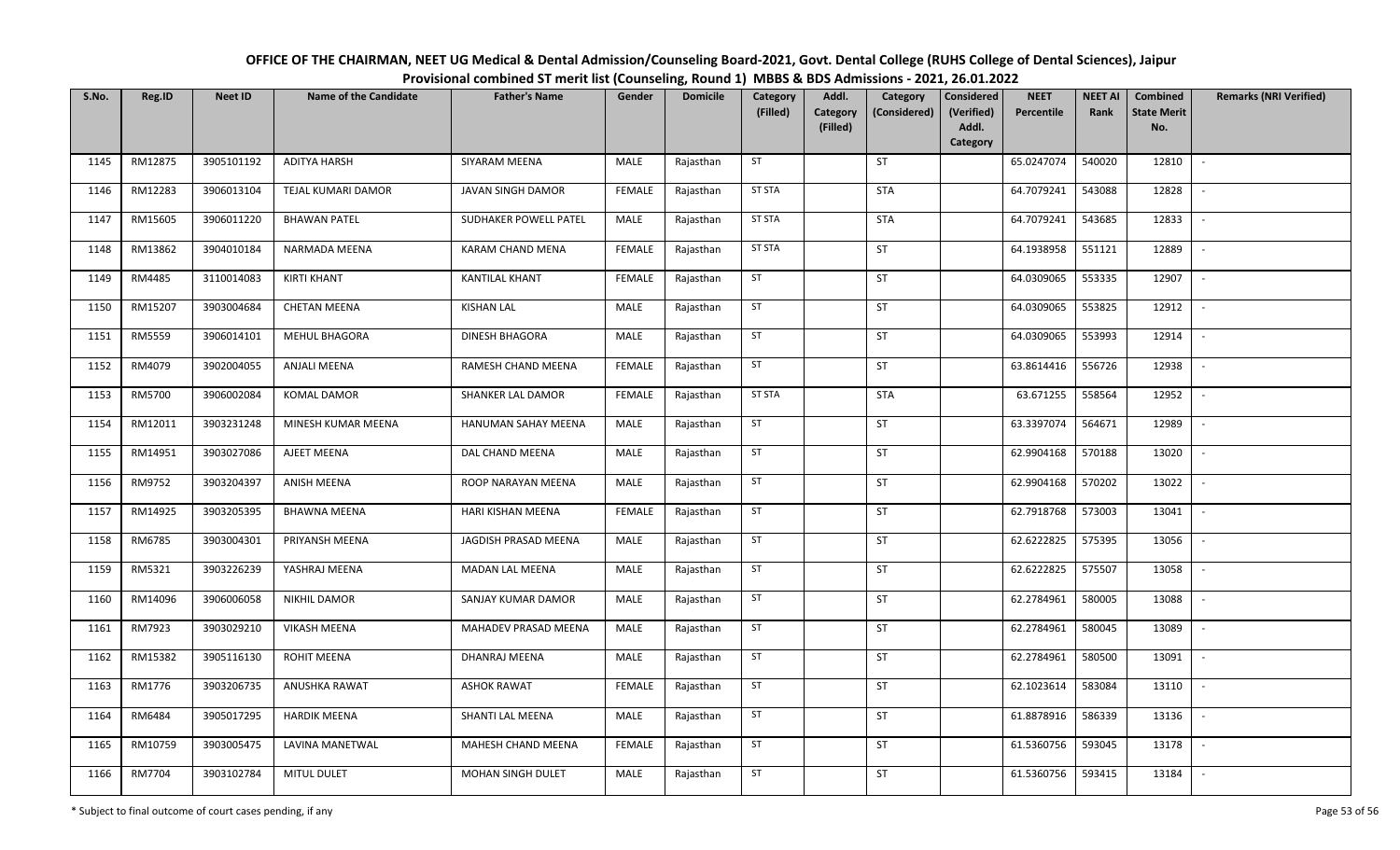| OFFICE OF THE CHAIRMAN, NEET UG Medical & Dental Admission/Counseling Board-2021, Govt. Dental College (RUHS College of Dental Sciences), Jaipur |
|--------------------------------------------------------------------------------------------------------------------------------------------------|
| Provisional combined ST merit list (Counseling, Round 1) MBBS & BDS Admissions - 2021, 26.01.2022                                                |

| S.No. | Reg.ID  | <b>Neet ID</b> | <b>Name of the Candidate</b> | <b>Father's Name</b>     | Gender        | <b>Domicile</b> | Category<br>(Filled) | Addl.<br>Category | Category<br>(Considered) | <b>Considered</b><br>(Verified) | <b>NEET</b><br>Percentile | <b>NEET AI</b><br>Rank | Combined<br><b>State Merit</b> | <b>Remarks (NRI Verified)</b> |
|-------|---------|----------------|------------------------------|--------------------------|---------------|-----------------|----------------------|-------------------|--------------------------|---------------------------------|---------------------------|------------------------|--------------------------------|-------------------------------|
|       |         |                |                              |                          |               |                 |                      | (Filled)          |                          | Addl.<br>Category               |                           |                        | No.                            |                               |
| 1167  | RM11557 | 3906028178     | <b>TARUN DENDOR</b>          | <b>KESHAV LAL DENDOR</b> | MALE          | Rajasthan       | <b>ST STA</b>        |                   | <b>STA</b>               |                                 | 61.3555375                | 594452                 | 13190                          | $\sim$                        |
| 1168  | RM12930 | 3906006336     | YASHADITYA RAJ SINGH AHARI   | KAILASH CHANDRA MEENA    | MALE          | Rajasthan       | <b>ST STA</b>        |                   | ST                       |                                 | 61.1718912                | 599529                 | 13227                          | $\overline{\phantom{a}}$      |
| 1169  | RM13679 | 3003027201     | <b>BHUPESH KUMAR DINDOR</b>  | ROOP CHAND DINDOR        | MALE          | Rajasthan       | <b>ST STA</b>        |                   | ST                       |                                 | 60.9536008                | 599669                 | 13229                          | $\sim$                        |
| 1170  | RM5892  | 3903231004     | SOURABH MEENA                | KRIPA SHANKER MEENA      | MALE          | Rajasthan       | ST                   |                   | ST                       |                                 | 60.9536008                | 600929                 | 13241                          | $\overline{\phantom{a}}$      |
| 1171  | RM12879 | 3903201170     | MUSKAN MINA                  | SHRIPRAKASH MINA         | <b>FEMALE</b> | Rajasthan       | ST                   |                   | ST                       |                                 | 60.582941                 | 608491                 | 13285                          | $\overline{\phantom{a}}$      |
| 1172  | RM14274 | 3903208657     | KAVITA MEENA                 | <b>GOPAL LAL MEENA</b>   | <b>FEMALE</b> | Rajasthan       | ST                   |                   | ST                       |                                 | 60.3987766                | 608711                 | 13288                          |                               |
| 1173  | RM12880 | 3903205588     | ARCHIKA CHOLAK               | S.S. MEENA               | <b>FEMALE</b> | Rajasthan       | ST                   |                   | ST                       |                                 | 59.7817873                | 618594                 | 13354                          |                               |
| 1174  | RM1534  | 2001311161     | <b>NAMAN MEENA</b>           | <b>MANOJ MEENA</b>       | MALE          | Rajasthan       | ST                   |                   | ST                       |                                 | 59.7817873                | 620514                 | 13369                          | $\sim$                        |
| 1175  | RM15198 | 2001224238     | <b>ERICA PARIHAR</b>         | PRAHLAD PARIHAR          | <b>FEMALE</b> | Rajasthan       | <b>ST STA</b>        |                   | ST                       |                                 | 59.3925426                | 625269                 | 13404                          | $\overline{\phantom{a}}$      |
| 1176  | RM7366  | 3110106223     | VAIDEEKA MEENA               | <b>JAGDISH PRASAD</b>    | <b>FEMALE</b> | Rajasthan       | ST                   |                   | ST                       |                                 | 59.1953625                | 627189                 | 13416                          |                               |
| 1177  | RM14479 | 3906014073     | ROHIT MEENA                  | <b>VIJAY PAL MEENA</b>   | MALE          | Rajasthan       | ST                   |                   | ST                       |                                 | 58.7528889                | 635773                 | 13468                          | $\overline{\phantom{a}}$      |
| 1178  | RM14781 | 3906007316     | <b>KRATI KATARA</b>          | DHANRAJ KATARA           | <b>FEMALE</b> | Rajasthan       | <b>ST STA</b>        |                   | <b>STA</b>               |                                 | 57.9061474                | 646608                 | 13524                          | $\overline{\phantom{a}}$      |
| 1179  | RM9163  | 3903004556     | KHUSHI KAROL                 | RAMESH KAROL             | <b>FEMALE</b> | Rajasthan       | ST                   |                   | ST                       |                                 | 57.7039811                | 650185                 | 13541                          | $\overline{\phantom{a}}$      |
| 1180  | RM8637  | 3903230029     | SONU KUMARI MEENA            | SAMARATH LAL MEENA       | <b>FEMALE</b> | Rajasthan       | ST                   |                   | ST                       |                                 | 57.7039811                | 651239                 | 13545                          | $\sim$                        |
| 1181  | RM11316 | 3906004149     | <b>SUNIL PARGI</b>           | <b>DAUD PARGI</b>        | MALE          | Rajasthan       | <b>ST STA</b>        |                   | <b>STA</b>               |                                 | 57.4937851                | 655119                 | 13574                          | $\overline{\phantom{a}}$      |
| 1182  | RM2823  | 3906002128     | <b>KAJAL MEENA</b>           | RAM KARAN MEENA          | <b>FEMALE</b> | Rajasthan       | ST                   |                   | ST                       |                                 | 57.2899999                | 658724                 | 13596                          | $\sim$                        |
| 1183  | RM7120  | 3903130015     | SOURAV GHUNAWAT              | <b>BUDHRAM MEENA</b>     | MALE          | Rajasthan       | ST                   |                   | ST                       |                                 | 56.384072                 | 671283                 | 13678                          | $\overline{\phantom{a}}$      |
| 1184  | RM3512  | 3906001053     | KHUSHBOO MAKWANA             | BHANWAR LAL MAKWANA      | <b>FEMALE</b> | Rajasthan       | ST                   |                   | ST                       |                                 | 56.384072                 | 671832                 | 13683                          |                               |
| 1185  | RM14810 | 3906029034     | PRAGATI AMLIYAR              | RAKESH AMLIYAR           | <b>FEMALE</b> | Rajasthan       | <b>ST STA</b>        |                   | ST                       |                                 | 56.384072                 | 672768                 | 13686                          |                               |
| 1186  | RM13409 | 3901006161     | HANUMAN SINGH MEENA          | RAMSWAROOP MEENA         | MALE          | Rajasthan       | ST                   | PwD               | ST                       | PwD                             | 56.384072                 | 672956                 | 13688                          |                               |
| 1187  | RM12335 | 3903103148     | <b>NIKHIL RAWAT</b>          | <b>CHHOTELAL MEENA</b>   | MALE          | Rajasthan       | ST                   | PwD               | ST                       | PwD                             | 55.9469731                | 676886                 | 13708                          | $\sim$                        |
| 1188  | RM7695  | 3906024221     | <b>MOHIT KATIJA</b>          | <b>BAPU LAL</b>          | MALE          | Rajasthan       | <b>ST STA</b>        |                   | ST                       |                                 | 55.4443418                | 684985                 | 13760                          | $\overline{\phantom{a}}$      |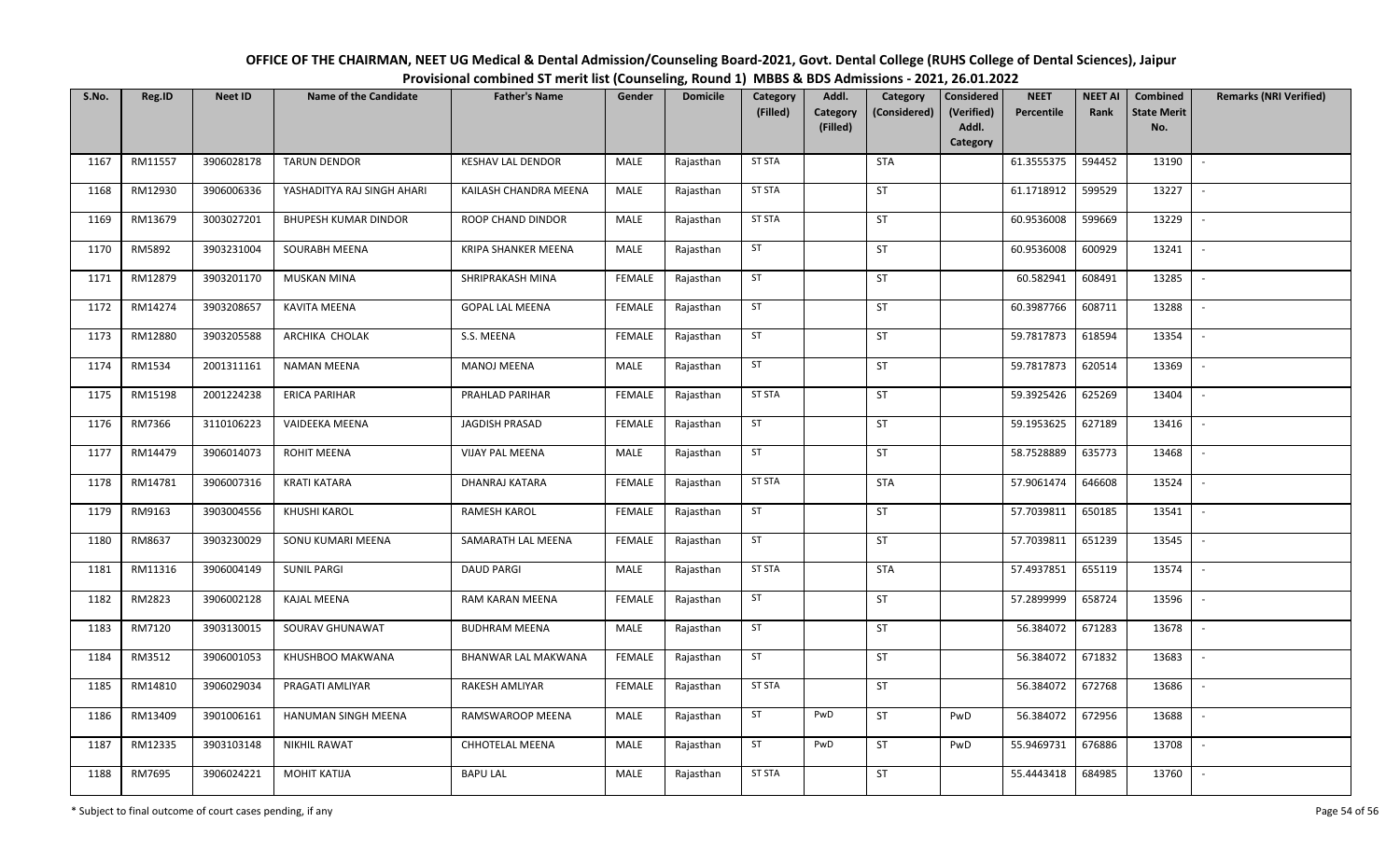| OFFICE OF THE CHAIRMAN, NEET UG Medical & Dental Admission/Counseling Board-2021, Govt. Dental College (RUHS College of Dental Sciences), Jaipur |
|--------------------------------------------------------------------------------------------------------------------------------------------------|
| Provisional combined ST merit list (Counseling, Round 1) MBBS & BDS Admissions - 2021, 26.01.2022                                                |

| S.No. | Reg.ID  | <b>Neet ID</b> | <b>Name of the Candidate</b> | <b>Father's Name</b>   | Gender        | <b>Domicile</b> | Category<br>(Filled) | Addl.<br>Category | Category<br>(Considered) | <b>Considered</b><br>(Verified) | <b>NEET</b><br>Percentile | <b>NEET AI</b><br>Rank | Combined<br><b>State Merit</b> | <b>Remarks (NRI Verified)</b> |
|-------|---------|----------------|------------------------------|------------------------|---------------|-----------------|----------------------|-------------------|--------------------------|---------------------------------|---------------------------|------------------------|--------------------------------|-------------------------------|
|       |         |                |                              |                        |               |                 |                      | (Filled)          |                          | Addl.<br>Category               |                           |                        | No.                            |                               |
| 1189  | RM13278 | 2209003408     | MEENA ANJANA SUKHRAM         | <b>SUKHRAM MEENA</b>   | <b>FEMALE</b> | Rajasthan       | ST                   |                   | ST                       |                                 | 55.2285121                | 688458                 | 13792                          | $\sim$                        |
| 1190  | RM13463 | 3903109126     | SHUBHAM JHIRWAL              | SURGYANI               | MALE          | Rajasthan       | ST                   |                   | ST                       |                                 | 55.2285121                | 688901                 | 13798                          | $\sim$                        |
| 1191  | RM1754  | 3903007462     | <b>KAJAL KALYAN</b>          | S.C.MEENA              | <b>FEMALE</b> | Rajasthan       | ST                   |                   | ST                       |                                 | 54.7870098                | 695929                 | 13853                          | $\sim$                        |
| 1192  | RM13346 | 3903001290     | ANIL KUMAR MEENA             | YADRAM MEENA           | MALE          | Rajasthan       | ST                   |                   | ST                       |                                 | 54.4832423                | 698915                 | 13874                          | $\sim$                        |
| 1193  | RM12867 | 3903132103     | SANDEEP MEENA                | KAILASH CHAND MEENA    | MALE          | Rajasthan       | ST                   |                   | ST                       |                                 | 54.0424523                | 707189                 | 13925                          | $\sim$                        |
| 1194  | RM1862  | 2001117339     | NIRBHAY MEENA                | MAHENDAR SINGH         | MALE          | Rajasthan       | ST                   | WPP, WPP8         | <b>ST</b>                |                                 | 54.0424523                | 707420                 | 13929                          | $\sim$                        |
| 1195  | RM15538 | 3905111233     | <b>BHIMRAJ MEENA</b>         | <b>KEDAR LAL MEENA</b> | MALE          | Rajasthan       | ST                   |                   | ST                       |                                 | 53.0274116                | 723064                 | 14017                          | $\sim$                        |
| 1196  | RM13300 | 3904006233     | KARTIKYA CHHAWAL             | KRISHAN KUMAR CHHAWAL  | MALE          | Rajasthan       | ST                   |                   | ST                       |                                 | 52.794875                 | 728354                 | 14044                          | $\mathbb{L}$                  |
| 1197  | RM13507 | 3905123236     | VIKAS KUMAR MEENA            | <b>GHANSHYAM MEENA</b> | MALE          | Rajasthan       | ST                   | PwD               | ST                       | PwD                             | 51.4710158                | 747841                 | 14134                          | $\mathbb{L}$                  |
| 1198  | RM15452 | 2001008281     | NITENDER KUMAR MEENA         | RAM AVTAR MEENA        | MALE          | Rajasthan       | ST                   |                   | ST                       |                                 | 50.5918319                | 760405                 | 14188                          | $\sim$                        |
| 1199  | RM15635 | 2001112244     | <b>BHUMIKA MEENA</b>         | ISHWAR SINGH MEENA     | <b>FEMALE</b> | Rajasthan       | ST                   |                   | ST                       |                                 | 48.9035941                | 785954                 | 14261                          | $\sim$                        |
| 1200  | RM15084 | 3903101374     | RITESH KUMAR BARWAL          | <b>KESAR LAL MEENA</b> | MALE          | Rajasthan       | ST                   |                   | ST                       |                                 | 48.637838                 | 790640                 | 14274                          | $\sim$                        |
| 1201  | RM6792  | 3906014120     | <b>HANIMESH KHANT</b>        | RAMESH CHANDRA KHANT   | <b>MALE</b>   | Rajasthan       | <b>ST STA</b>        |                   | ST                       |                                 | 48.637838                 | 792382                 | 14281                          | $\sim$                        |
| 1202  | RM13890 | 3903101618     | PRIYANSHU MEENA              | PRITHVIRAJ MEENA       | MALE          | Rajasthan       | ST                   |                   | ST                       |                                 | 48.637838                 | 792848                 | 14283                          | $\sim$                        |
| 1203  | RM7090  | 3906001063     | SASMIT SINGADA               | KALYANMAL SINGADA      | MALE          | Rajasthan       | <b>ST STA</b>        |                   | <b>STA</b>               |                                 | 48.0738833                | 798744                 | 14298                          | $\mathbb{L}$                  |
| 1204  | RM8313  | 4403002187     | SHAILENDRA SINGH MEENA       | <b>BRAJ LAL MEENA</b>  | MALE          | Rajasthan       | ST                   |                   | ST                       |                                 | 48.0738833                | 798992                 | 14300                          | $\sim$                        |
| 1205  | RM13455 | 3906011049     | <b>BHARTI CHARPOTA</b>       | KACHRU LAL CHARPOTA    | <b>FEMALE</b> | Rajasthan       | <b>ST STA</b>        |                   | ST                       |                                 | 48.0738833                | 799887                 | 14302                          | $\overline{\phantom{a}}$      |
| 1206  | RM11560 | 3903130068     | <b>MOHINI MEENA</b>          | <b>BALRAM MEENA</b>    | <b>FEMALE</b> | Rajasthan       | ST                   |                   | ST                       |                                 | 47.3814539                | 808747                 | 14319                          | $\sim$                        |
| 1207  | RM14482 | 3903210162     | <b>NEETU MEENA</b>           | <b>KRISHAN MEENA</b>   | <b>FEMALE</b> | Rajasthan       | ST                   |                   | ST                       |                                 | 47.3814539                | 809816                 | 14326                          | $\sim$                        |
| 1208  | RM10591 | 3906001574     | MIHIKA RAWAT                 | <b>KALU RAM RAWAT</b>  | <b>FEMALE</b> | Rajasthan       | ST                   |                   | ST                       |                                 | 47.3814539                | 810933                 | 14331                          | $\sim$                        |
| 1209  | RM12057 | 3903103002     | PRASHANT KUMAR MEENA         | <b>UDAI RAM MEENA</b>  | MALE          | Rajasthan       | ST                   |                   | ST                       |                                 | 47.099509                 | 814927                 | 14336                          | $\sim$                        |
| 1210  | RM12095 | 3903206899     | SACHIN JAIPAL                | NIRMAL MEENA           | MALE          | Rajasthan       | ST                   |                   | ST                       |                                 | 46.0751434                | 828720                 | 14369                          |                               |